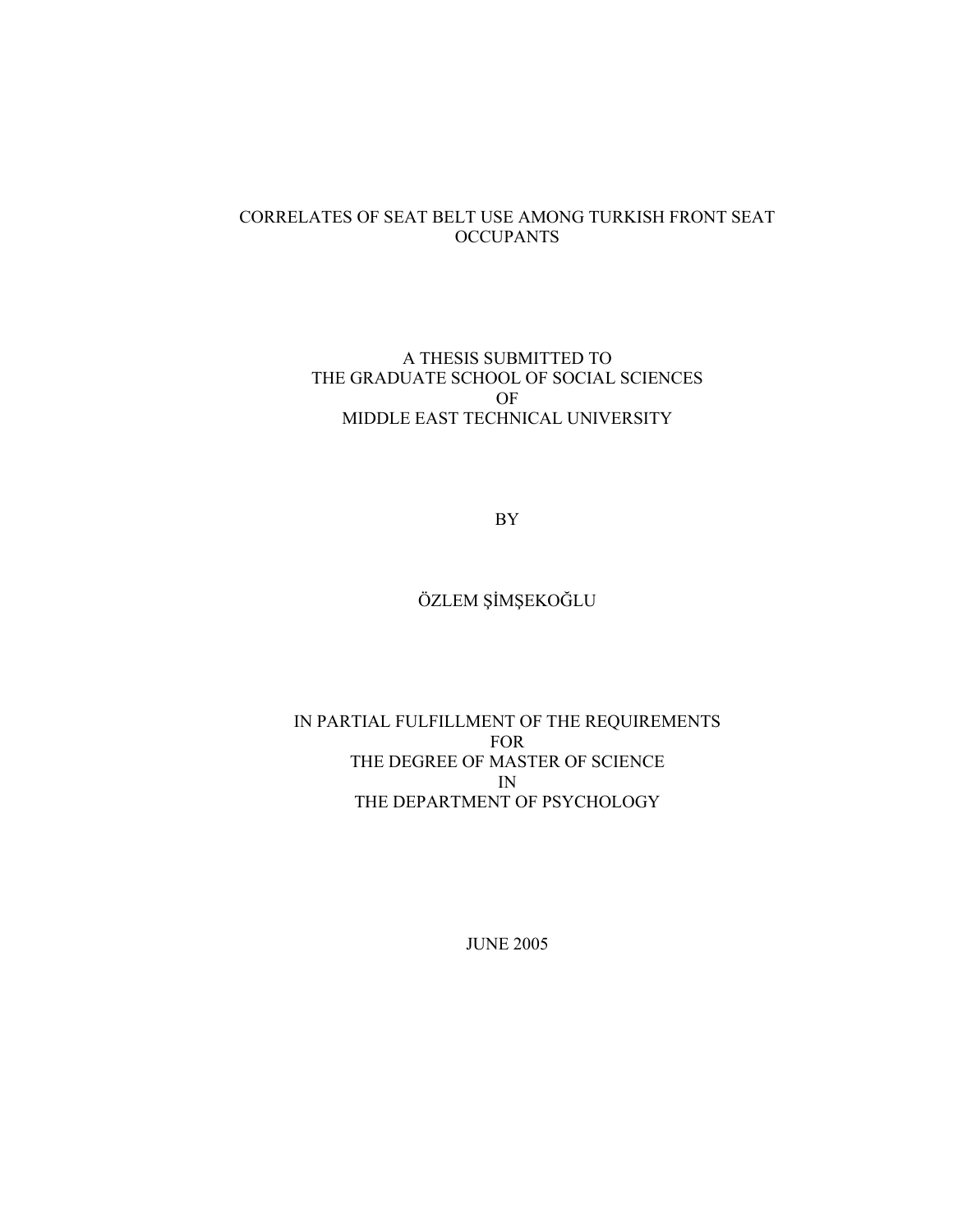Approval of the Graduate School of Social Sciences

Prof. Dr. Sencer Ayata

Director

I certify that this thesis satisfies all requirements as a thesis for the degrees of Master of Sciences.

 $\mathcal{L}_\text{max}$  and  $\mathcal{L}_\text{max}$  and  $\mathcal{L}_\text{max}$  and  $\mathcal{L}_\text{max}$  and  $\mathcal{L}_\text{max}$ 

 $\mathcal{L}_\text{max}$  and  $\mathcal{L}_\text{max}$  and  $\mathcal{L}_\text{max}$  and  $\mathcal{L}_\text{max}$  and  $\mathcal{L}_\text{max}$ 

Assoc. Prof. Nebi Sümer

Head of Department

This is to certify that we have read this thesis and that in our opnion it is fully adequate, in scope and and quality, as a thesis for the degree of Master of Science.

 $\mathcal{L}_\text{max}$  and  $\mathcal{L}_\text{max}$  and  $\mathcal{L}_\text{max}$  and  $\mathcal{L}_\text{max}$  and  $\mathcal{L}_\text{max}$ 

Assoc. Prof. Timo Lajunen

Supervisor

## Examining Committee Members

Assoc. Prof. Timo Lajunen (METU, PSY) \_\_\_\_\_\_\_\_\_\_\_\_\_\_\_\_\_\_\_\_\_\_ Assoc. Prof. Bengi Öner-Özkan (METU, PSY) \_\_\_\_\_\_\_\_\_\_\_\_\_\_\_\_\_\_\_\_\_\_ Assoc. Prof. Yeşim Yasak (G.Ü., MYO) \_\_\_\_\_\_\_\_\_\_\_\_\_\_\_\_\_\_\_\_\_\_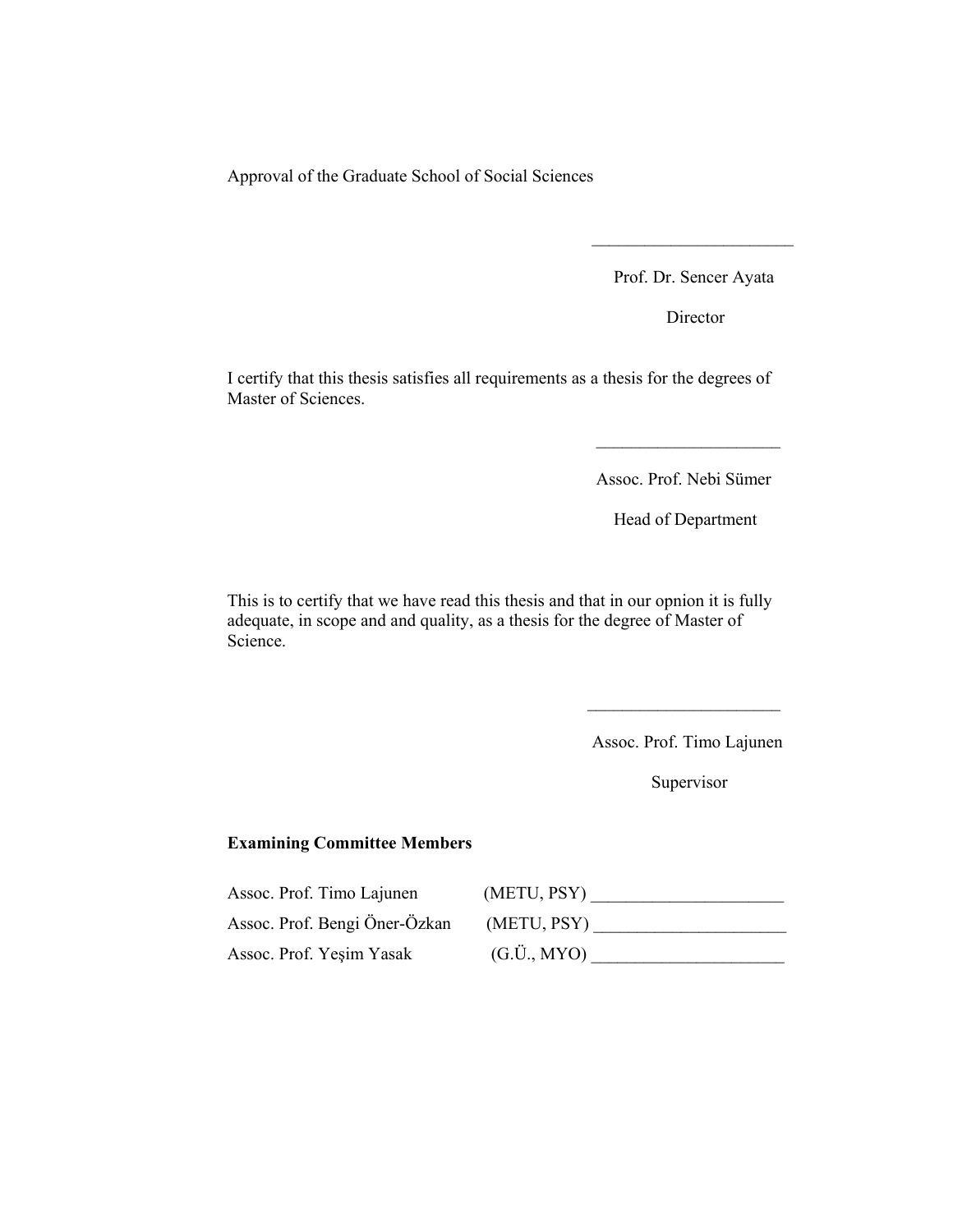I hereby declare that all information in this document has been obtained and presented in accordance with the academic rules and ethical conduct. I also declared that, as required by these rules and conduct, I have fully cited and referenced all material and results that are not original to this work.

Name, Last Name: Özlem Şimşekoğlu

Signature: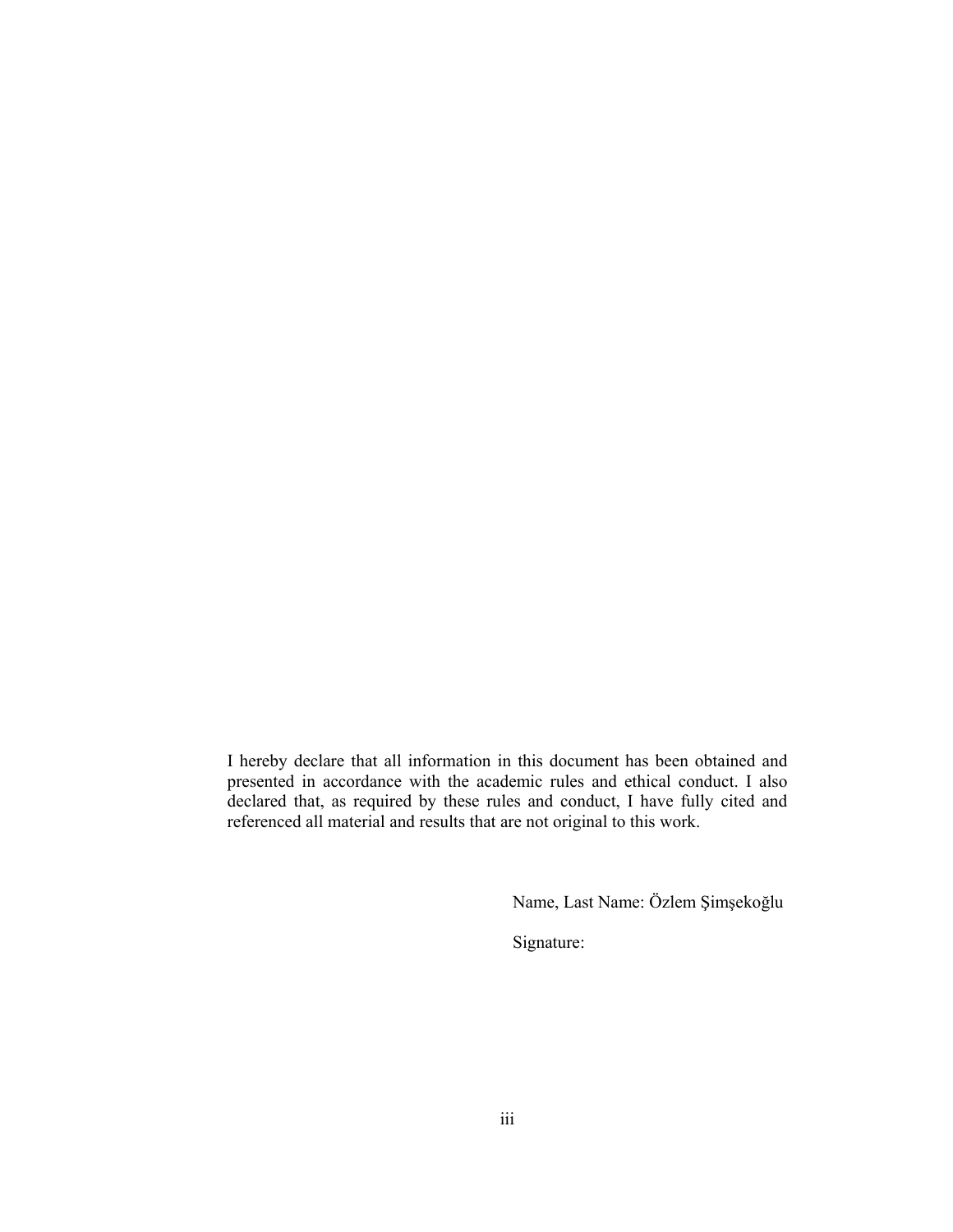### ABSTRACT

# CORRELATES OF SEAT BELT USE AMONG TURKISH FRONT SEAT **OCCUPANTS**

Şimşekoğlu, Özlem M.S., Department of Psychology Supervisor: Assoc. Prof. Dr. Timo Lajunen June, 2005, 79 pages

This thesis included three separate studies, which were observational, interview and survey studies, on seat belt use among Turkish front seat occupants. The observation study investigated occupant characteristics and environmental factors affecting seat belt use. Seat belts were used significantly more among females and older occupants than among males and younger occupants; and on intercity roads, at weekends and in the afternoons than on city roads, at weekdays and in the evenings. The interview study investigated the common reasons for using and not using a seat belt in different trip types, qualitatively. Safety, situational conditions, habit and avoiding punishment were the commonly reported reasons for using a seat belt, while situational conditions, not believing the effectiveness of seat belt use, discomfort and no habit of using a seat belt were the commonly reported reasons for not using a seat belt, for most of the trip types. In the third study, seat belt use both on urban and rural roads were explained with the basic and extended Theory of Planned Behavior (TPB) models and Health Belief Model (HBM), using Structural Equation Modeling. Basic TPB model showed a good fit to the data, while extended TPB model and HBM showed a low fit to the data. Within TPB constructs, attitudes and the subjective norm had a positive and significant relation to intentions to use a seat belt. Results were discussed for their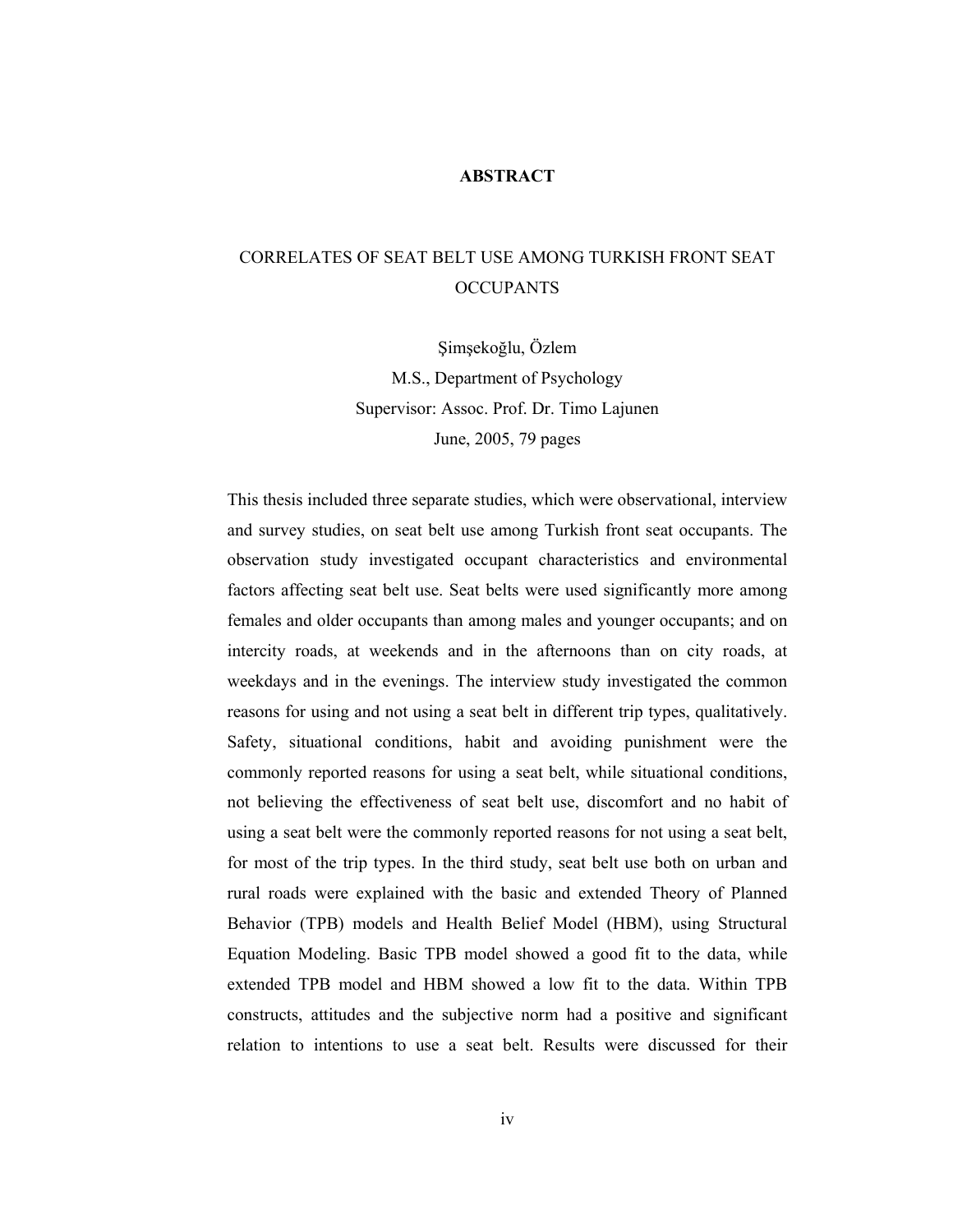implications to traffic safety in Turkey, along with limitations of the study and suggestions for further studies.

Keywords: Seat belt use, front seat occupants, seat belt use observation, seat belt use interview, Theory of Planned Behavior.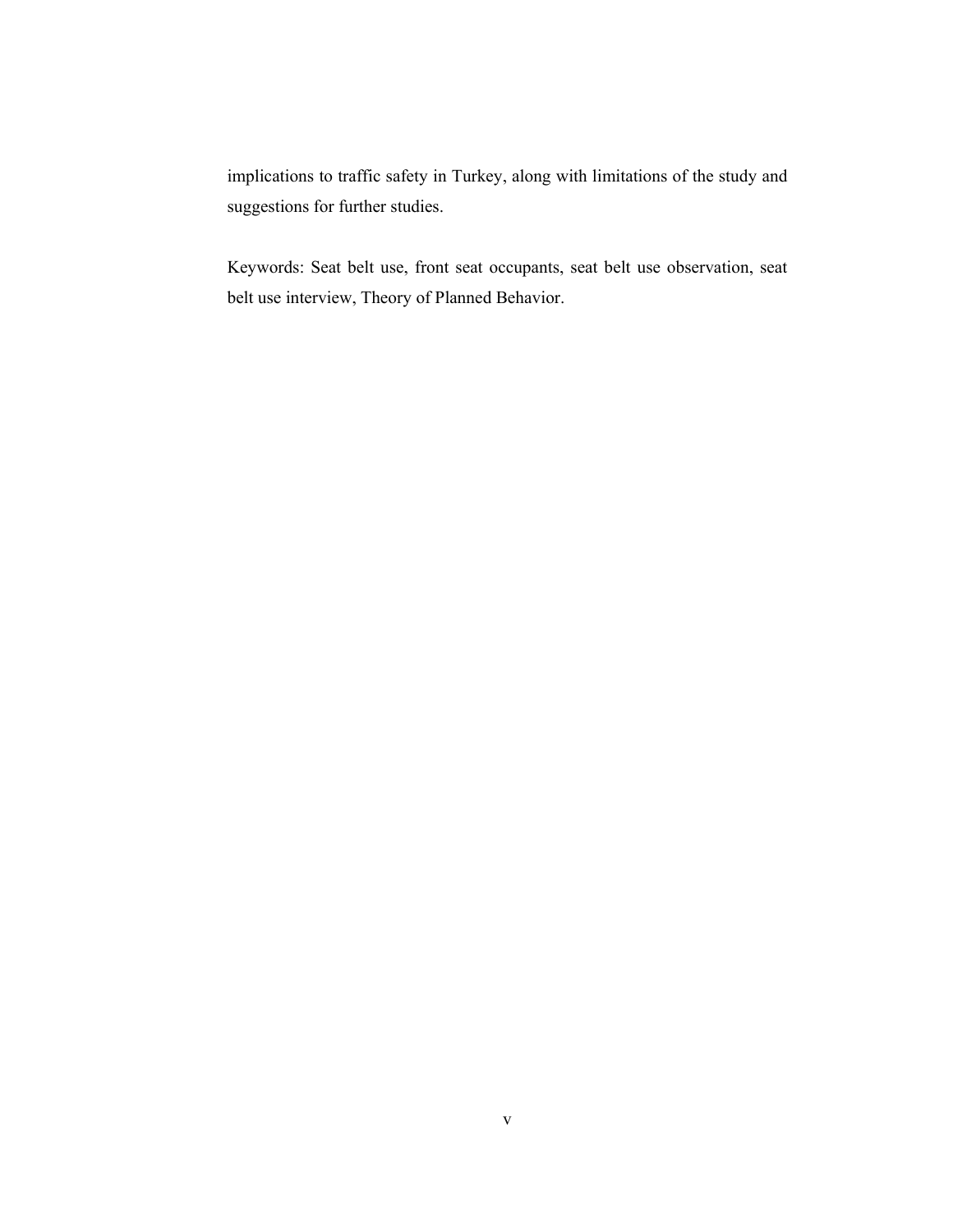# TÜRK ÖN KOLTUK YOLCULARI ARASINDA EMNİYET KEMERİ KULLANIMINA İLİŞKİN FAKTÖRLER

Şimşekoğlu, Özlem Yüksek Lisans, Psikoloji Bölümü Tez Yöneticisi: Doç. Dr. Timo Lajunen Haziran, 2005, 79 sayfa

Bu tez, Türk ön koltuk yolcuları arasındaki emniyet kemeri kullanımı hakkında yapılmış gözlem, röportaj ve anket çalışmaları olmak üzere üç farklı çalışma içermektedir. Gözlem çalışması, emniyet kemeri kullanımını etkileyen ön koltuk yolcu özellikleri ve çevresel faktörleri incelemiştir. Kadınlar ve daha yaşlı ön koltuk yolcuları, erkekler ve genç ön koltuk yolcularına göre anlamlı derecede daha fazla emniyet kemeri kullanmıştır. Ayrıca emniyet kemeri, şehirler arası yollarda, hafta sonlarında ve öğleden sonralarda, şehir içi yollara, hafta içlerine ve akşamlara göre anlamlı derecede daha fazla kullanılmıştır. Röportaj çalışması farklı yolculuk çeşitlerinde emniyet kemeri kullanmanın ve kullanmamanın yaygın nedenlerini niteliksel olarak incelemiştir. Birçok yolculuk çeşidi için, güvenlik, çevresel koşullar, alışkanlık ve cezadan kaçınma sıkça rapor edilen emniyet kemeri kullanma nedenleri olarak bulunmuş iken, çevresel koşullar, emniyet kemeri kullanmanın yararına inanmama, rahatsızlık ve emniyet kemeri kullanma alışkanlığına sahip olmama sıkça rapor edilen emniyet kemeri kullanmama nedenleri olarak bulunmuştur. Üçüncü çalışmada, şehir içi ve şehir dışı yollardaki emniyet kemeri kullanımı, Yapısal Eşitlik Modeli kullanılarak temel ve genişletilmiş Planlı Davranış Kuramları ve Sağlık İnancı Modeli ile incelenmiştir. Temel Planlı Davranış Modeli veriye iyi bir uygunluk gösterirken, genişletilmiş Planlı Davranış Modeli ve Sağlık İnancı Modeli veriye düşük bir uygunluk göstermiştir. Planlı Davranış Modeli kavramları içerisinde, tutum ve öznel norm emniyet kemeri kullanmaya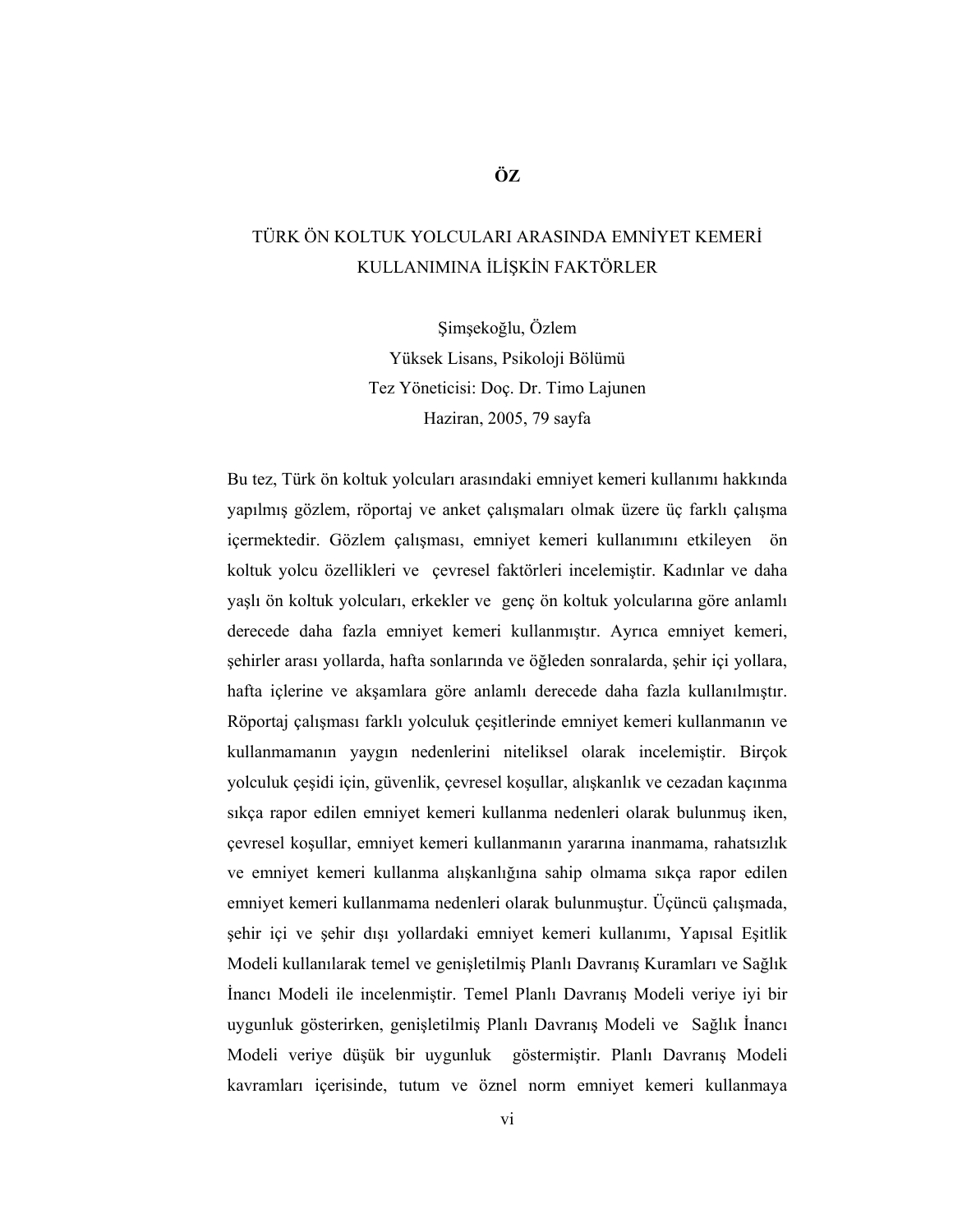yönelik niyet ile pozitif ve anlamlı bir ilişkiye sahip olmuştur. Sonuçlar, çalışmanın sınırlılıkları ve ileriki çalışmalar için önerilerle birlikte, Türkiye'deki trafik güvenliğine katkıları açısından tartışılmıştır.

Anahtar kelimeler: Emniyet kemeri kullanımı, ön koltuk yolcuları, emniyet kemeri kullanımı gözlemi, emniyet kemeri kullanımı röportajı, Planlı Davranış Kuramı.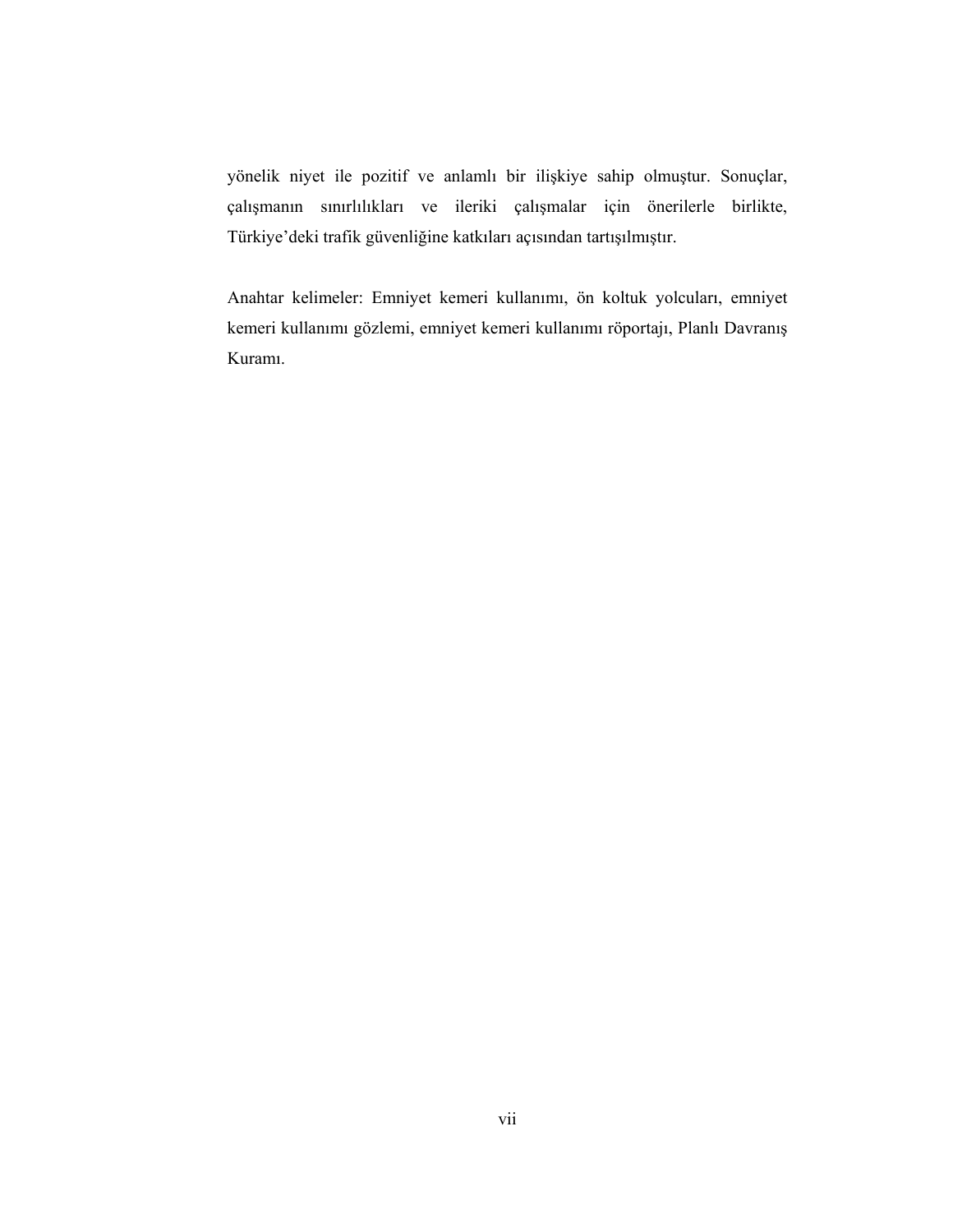To the METU Traffic Research Unit project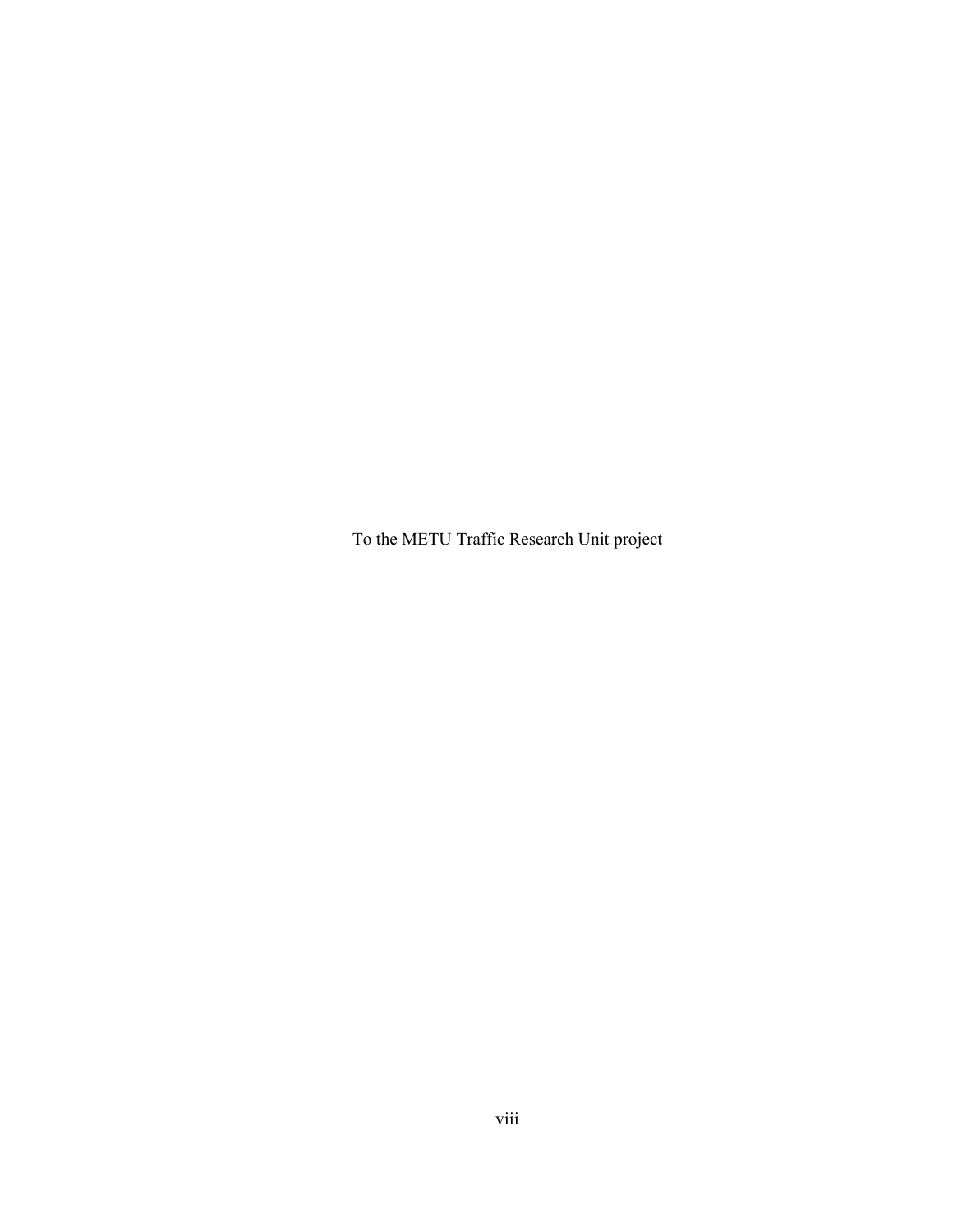## ACKNOWLEDGEMENTS

First of all, I would like to thank to my thesis supervisor Timo Lajunen, who guided, supported and encouraged me during all phases of my thesis.

Especially I would like to thank to Dave Lamble for his great contributions in shaping my thesis and for many things that I have learnt from him on how to write a thesis.

Türker Özkan and Bahar Öz, who guided me with their experiences when I needed and supported me, are also gratefully acknowledged.

Of course, I thank to my dear friends and family especially for the moral support they gave to me during my thesis process.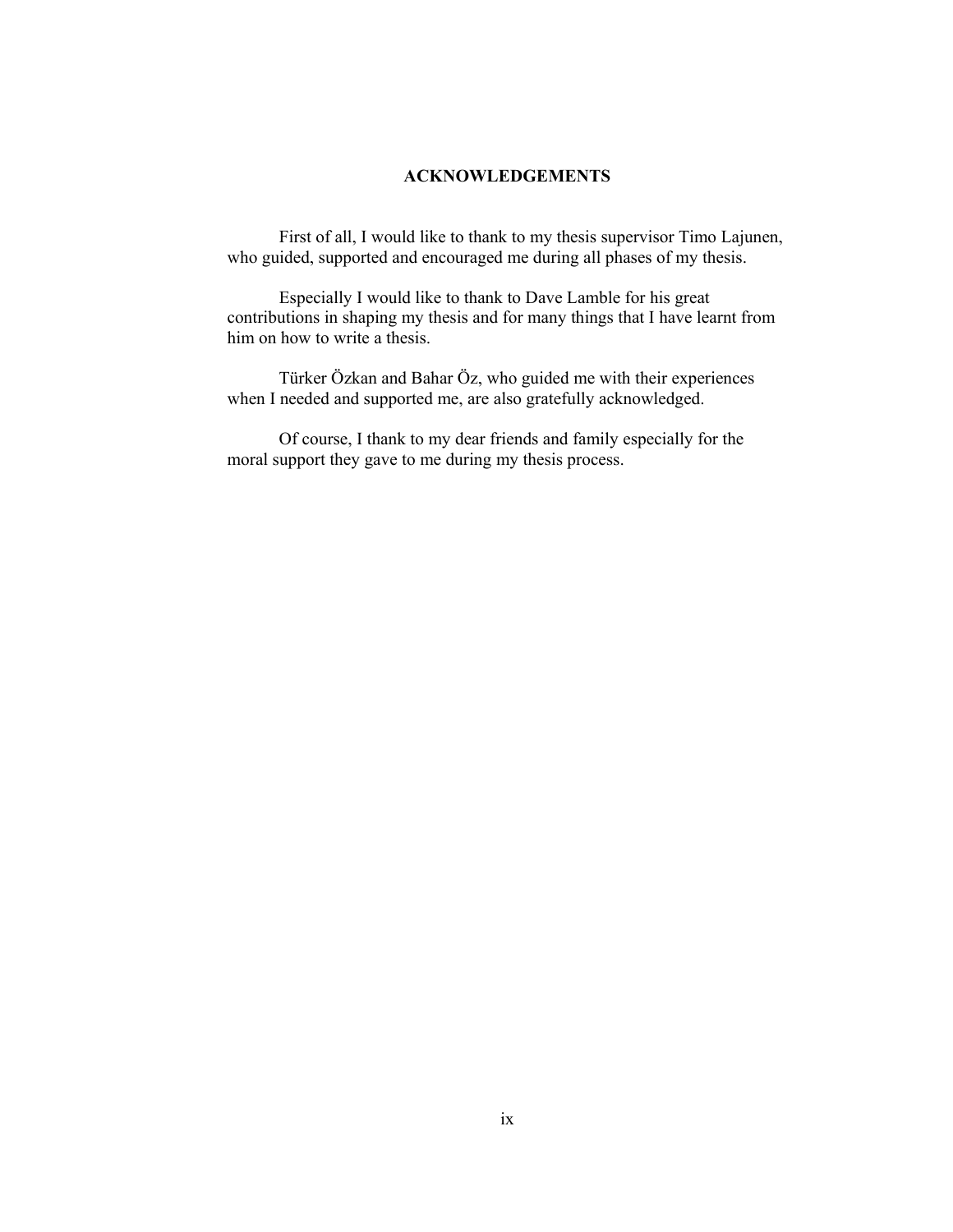# TABLE OF CONTENTS

| <b>CHAPTER</b>                                                   |
|------------------------------------------------------------------|
|                                                                  |
|                                                                  |
|                                                                  |
| 1.3. Effectiveness of Enforcement Programs and Interventions for |
|                                                                  |
|                                                                  |
|                                                                  |
|                                                                  |
|                                                                  |
| AN OBSERVATION STUDY ABOUT SEAT BELT USE10<br>$\overline{2}$     |
|                                                                  |
| 2.1.1. Psychosocial and situational factors affecting seat belt  |
|                                                                  |
| 2.1.2. A past observation study about seat belt use in           |
|                                                                  |
| 2.1.3.                                                           |
|                                                                  |
|                                                                  |
|                                                                  |
| 2.2.2.                                                           |
|                                                                  |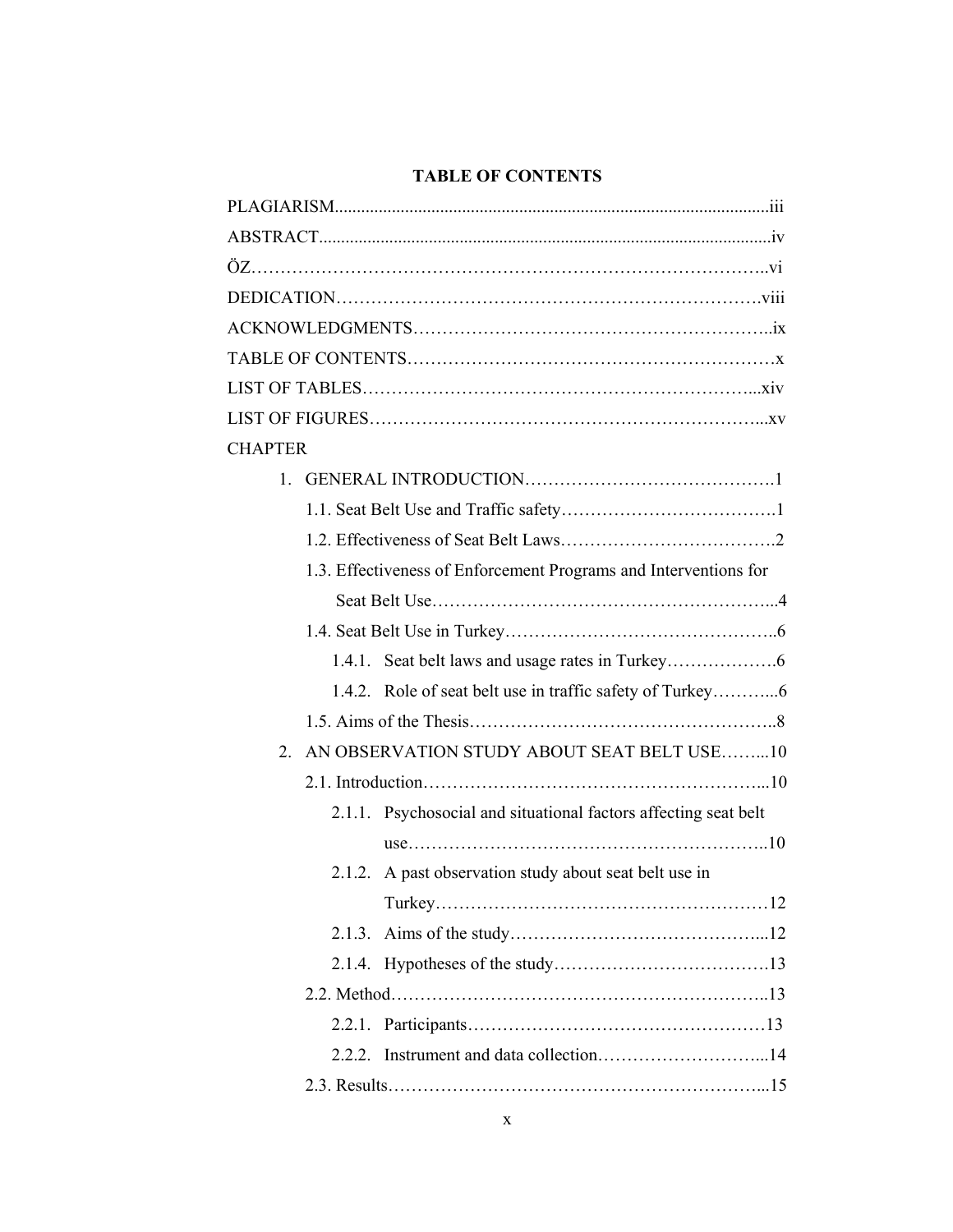|    |        | 2.3.1. Seat belt use of the front seat occupants for the observed |
|----|--------|-------------------------------------------------------------------|
|    |        |                                                                   |
|    |        |                                                                   |
|    |        |                                                                   |
|    |        | 2.4.1. Comparison of the present findings with the findings of    |
|    |        |                                                                   |
|    |        | 2.4.2. Front seat occupant characteristics affecting seat belt    |
|    |        |                                                                   |
|    |        | 2.4.3. Environmental factors affecting seat belt use21            |
|    |        |                                                                   |
|    |        |                                                                   |
| 3. |        | AN INTERVIEW STUDY ABOUT SEAT BELT USE24                          |
|    |        |                                                                   |
|    |        | 3.1.1. Common reasons for using and not using a seat belt24       |
|    |        | 3.1.2. Car occupant characteristics affecting seat belt use25     |
|    |        |                                                                   |
|    |        |                                                                   |
|    |        |                                                                   |
|    |        |                                                                   |
|    | 3.2.2. |                                                                   |
|    |        |                                                                   |
|    |        |                                                                   |
|    |        | 3.3.1. Seat belt use frequencies in different trip types30        |
|    |        | 3.3.2. Frequencies of the reasons reported for using a seat belt  |
|    |        |                                                                   |
|    |        | 3.3.3. Frequencies of the reasons reported for not using a seat   |
|    |        |                                                                   |
|    |        | 3.3.4. Seat belt use frequencies in minibus, taxi and a friend's  |
|    |        |                                                                   |
|    |        | 3.3.5. Frequencies of the reasons reported for using and not      |
|    |        | using a seat belt in minibus, taxi and friend's car34             |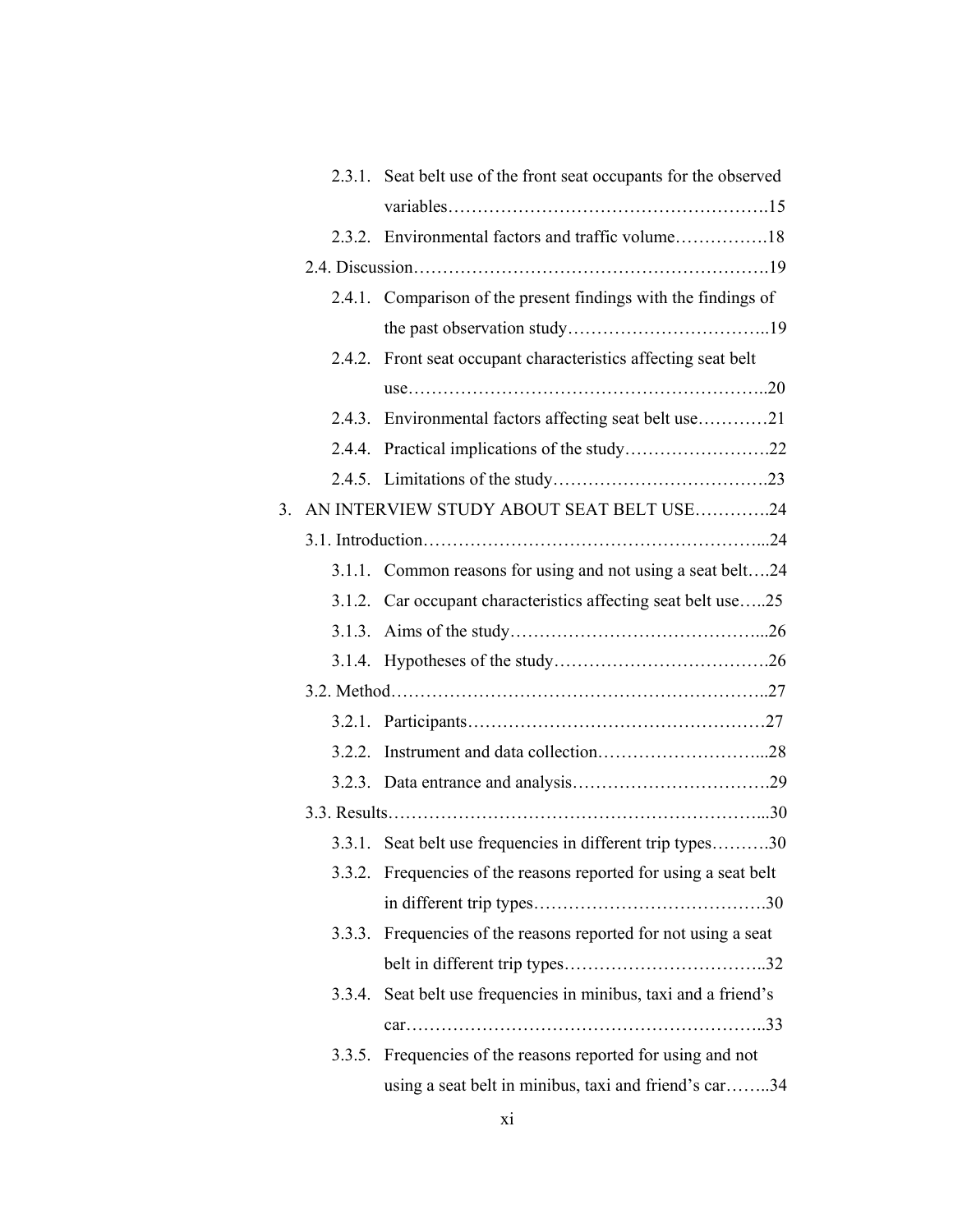|    |        | 3.3.6. Reported benefits of using a seat belt and factors that can  |
|----|--------|---------------------------------------------------------------------|
|    |        |                                                                     |
|    | 3.3.7. | Seat belt use as a model to the children36                          |
|    | 3.3.8. | Demographic variables and reported seat belt use                    |
|    |        |                                                                     |
|    |        | 3.3.9. Demographic variables and reasons reported for using         |
|    |        |                                                                     |
|    |        |                                                                     |
|    | 3.4.1. | Reported seat belt use frequencies and reasons for using            |
|    |        | and not using a seat belt in different trip types38                 |
|    |        | 3.4.2. Safety as a benefit of using a seat belt and factor that can |
|    |        |                                                                     |
|    |        | 3.4.3. Demographic variables and reported frequency of seat         |
|    |        | belt use and reasons for using and not using a seat                 |
|    |        |                                                                     |
|    |        |                                                                     |
|    |        |                                                                     |
| 4. |        | EXPLAINING SEAT BELT USE WITH THE THEORY OF                         |
|    |        | PLANNED BEHAVIOR AND HEALTH BELIEF MODEL: A                         |
|    |        | SOCIAL PSYCHOLOGICAL PERSPECTIVE45                                  |
|    |        |                                                                     |
|    |        | 4.1.1. Social psychological predictors of seat belt use45           |
|    | 4.1.2. | Theory of Planned Behavior and its applications to                  |
|    |        |                                                                     |
|    | 4.1.3. | Health Belief Model and its applications to health                  |
|    |        |                                                                     |
|    |        |                                                                     |
|    | 4.1.5. |                                                                     |
|    | 4.1.6. |                                                                     |
|    |        |                                                                     |
|    |        |                                                                     |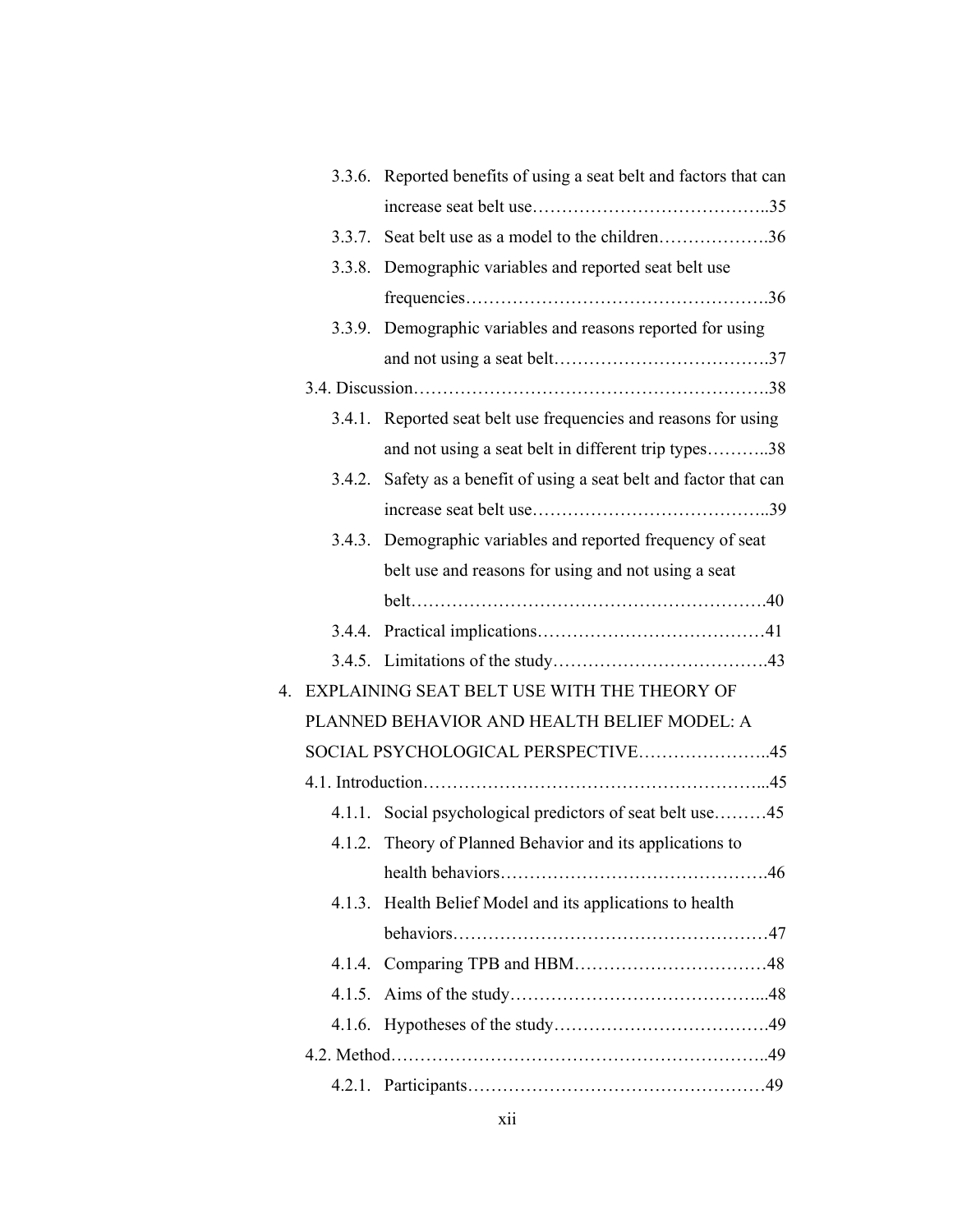|  |     | 4.3.1. General opinions about traffic safety and seat belt use |  |
|--|-----|----------------------------------------------------------------|--|
|  |     |                                                                |  |
|  | 432 | Gender, age and self-reported seat belt use53                  |  |
|  | 433 |                                                                |  |
|  | 434 | Effects of the individual TPB model components54               |  |
|  |     |                                                                |  |
|  |     | 4.3.6. Effects of the individual HBM components56              |  |
|  |     |                                                                |  |
|  |     |                                                                |  |
|  |     |                                                                |  |
|  |     |                                                                |  |
|  |     |                                                                |  |
|  |     |                                                                |  |
|  |     |                                                                |  |
|  |     |                                                                |  |
|  |     |                                                                |  |
|  |     |                                                                |  |
|  |     |                                                                |  |
|  |     |                                                                |  |
|  |     |                                                                |  |
|  |     |                                                                |  |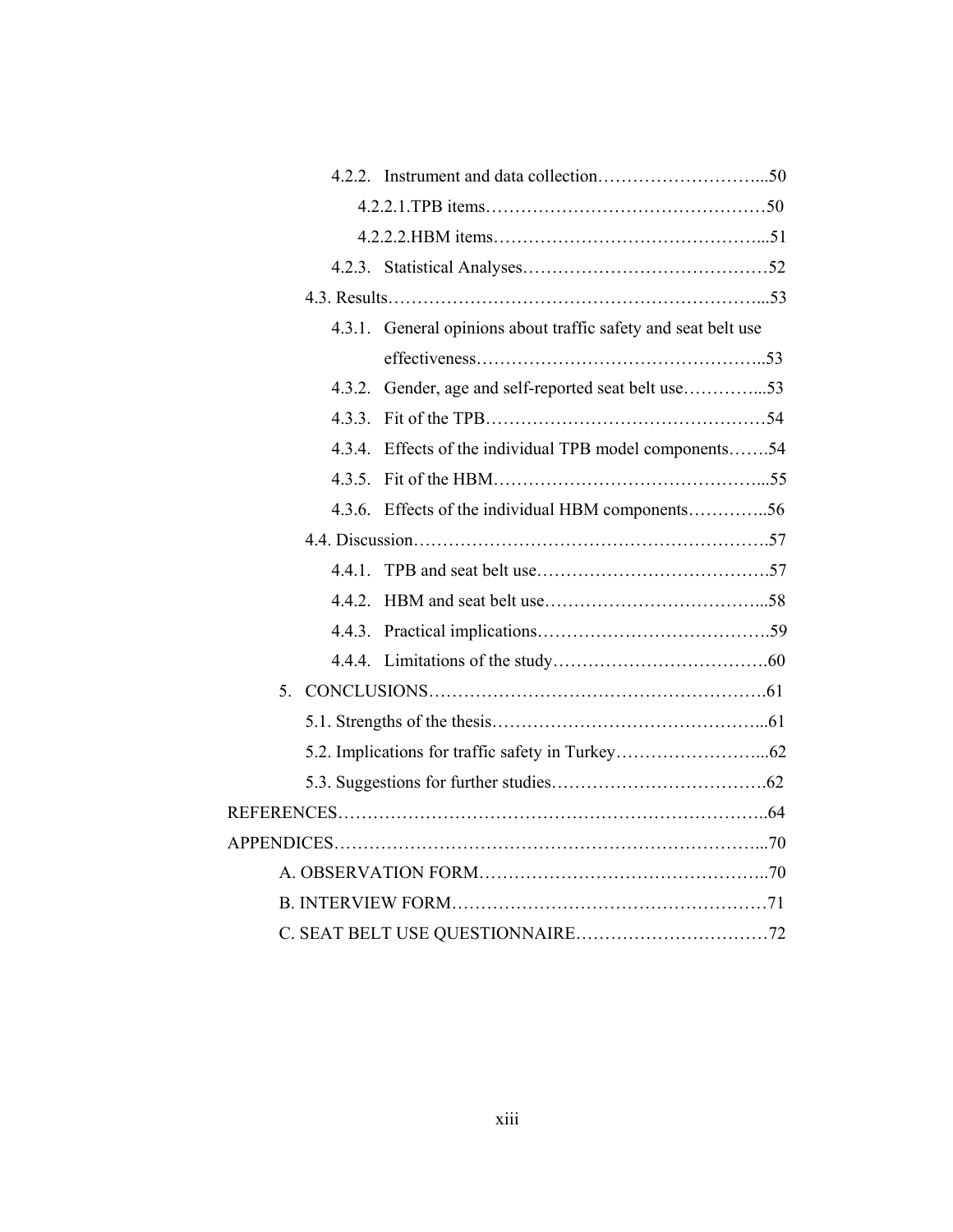# LIST OF TABLES

| <b>TABLES</b>                                                                 |
|-------------------------------------------------------------------------------|
|                                                                               |
| Table 2.2 Percentages of Seat Belt Users on Different Road Types for the      |
|                                                                               |
| Table 2.3 Percentages of Seat Belt Users on Different Road Types Within the   |
|                                                                               |
|                                                                               |
|                                                                               |
| Table 3.3 Seat Belt Use Frequencies for Different Trip Types (%)30            |
| Table 3.4 Frequencies of Reported Reasons for Using a Seat Belt for Different |
|                                                                               |
| Table 3.5 Frequencies of Reported Reasons for Not Using a Seat Belt for       |
|                                                                               |
| Table 3.6 Frequencies of Reported Seat Belt Use in Minibus, Taxi and a        |
|                                                                               |
| Table 3.7 Frequencies of the Reported Reasons for Using and Not Using a Seat  |
|                                                                               |
| Table 3.8 Frequencies of the Reported Benefits of Using a Seat Belt and       |
| Factors That can Increase Seat Belt Use (%)36                                 |
|                                                                               |
|                                                                               |
|                                                                               |
| Table 4.4 Fit Statistics for Basic and Extended TPB Models54                  |
|                                                                               |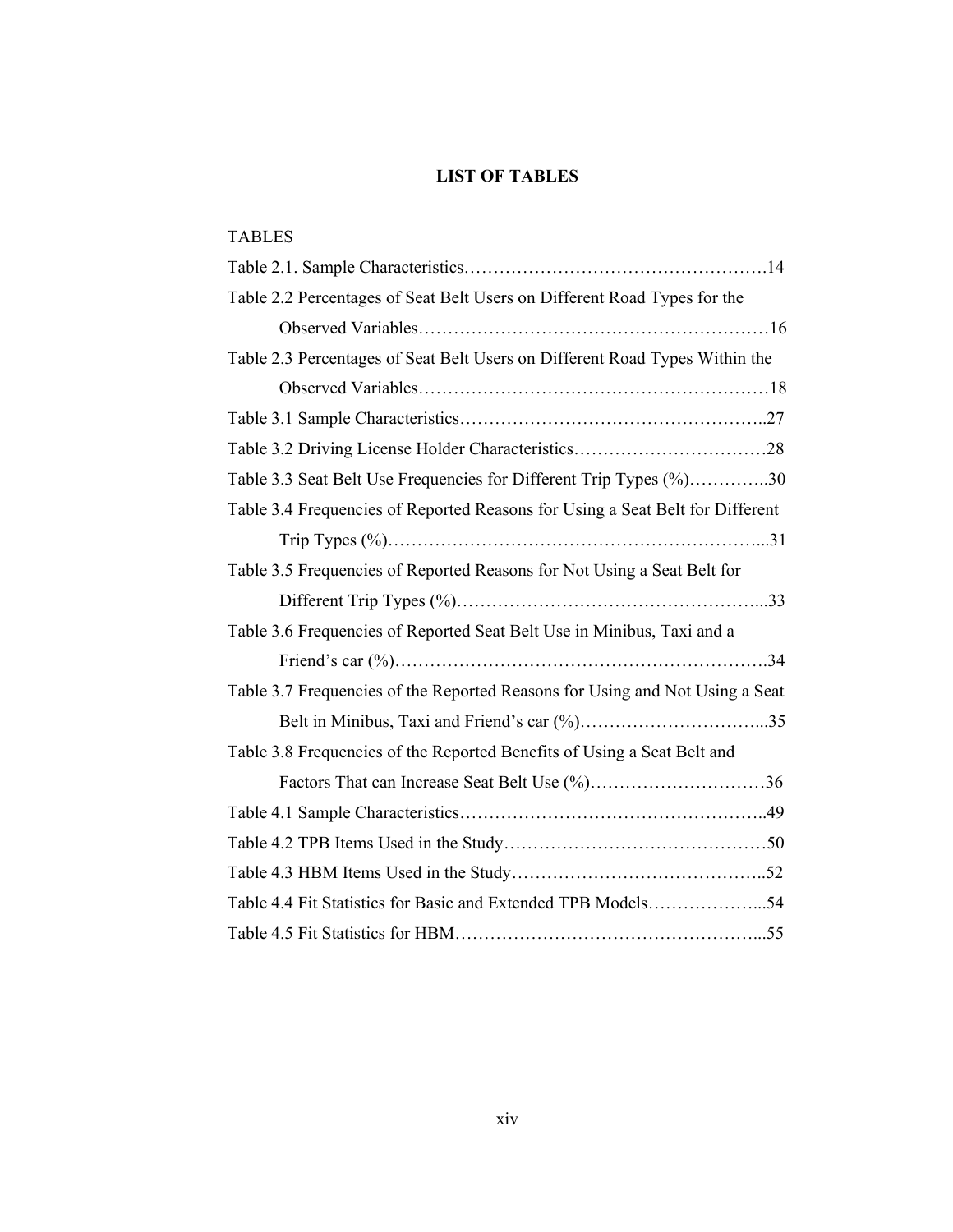# LIST OF FIGURES

# FIGURES

| Figure 1.1 Seat Belt Use of Drivers in Accidents During 2002 on City Roads |
|----------------------------------------------------------------------------|
|                                                                            |
| Figure 1.2 Seat Belt Use of Drivers in Accidents During 2002 on Intercity  |
|                                                                            |
| Figure 4.1 Seat Belt Use in Urban and Rural Roads Explained with the Basic |
|                                                                            |
| Figure 4.2 Seat Belt Use in Urban and Rural Roads Explained with the       |
|                                                                            |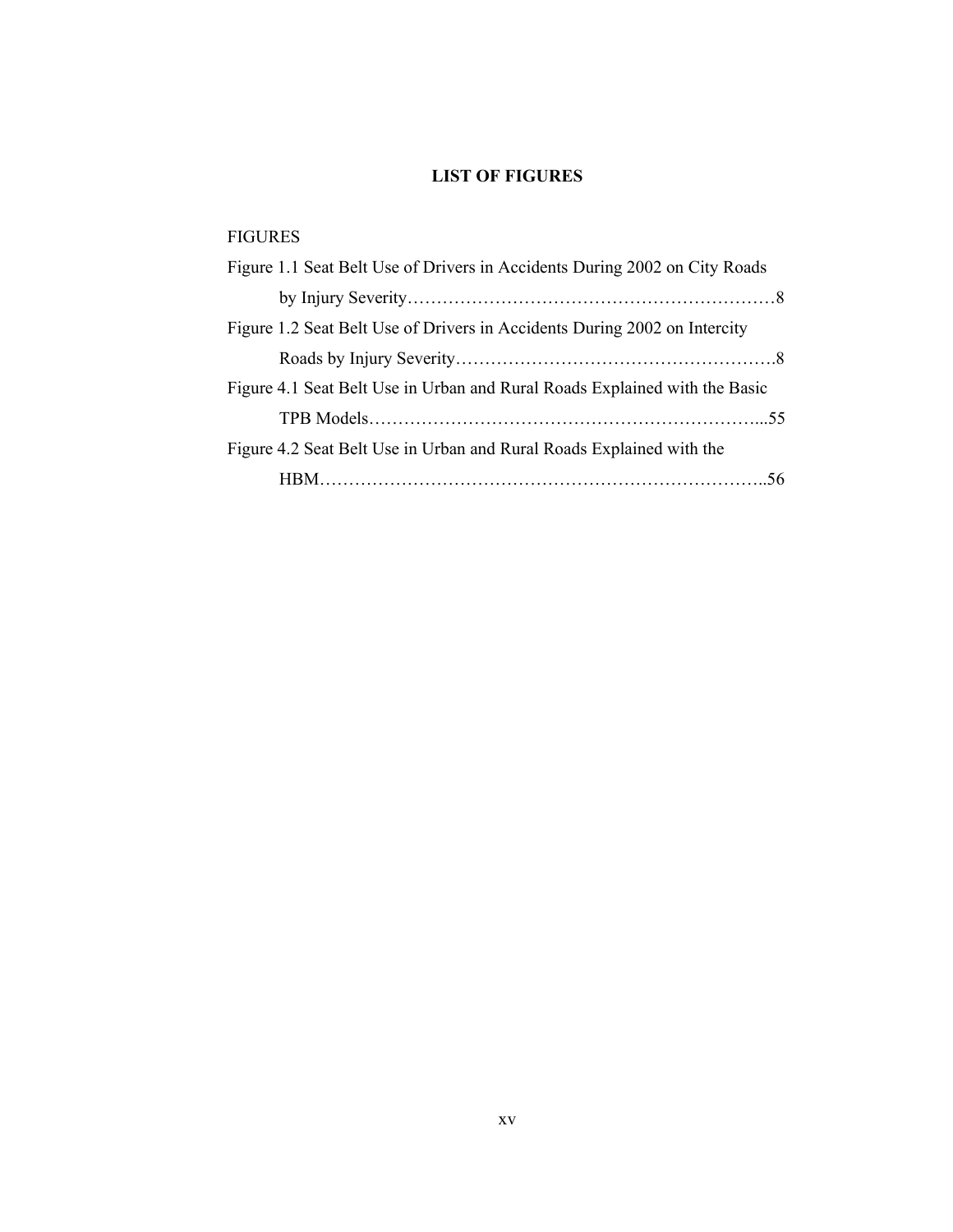### CHAPTER 1

## GENERAL INTRODUCTION

### 1.1 Seat belt use and traffic safety

International research has consistently proved the effectiveness of seat belt use in preventing and reducing fatalities and severe injuries during road vehicle accidents (Evans, 1986; IRTAD, 1995; National Highway Traffic Safety Administration, 2003; Petridou et al., 1998). Evans (1986) indicated that, if all the front seat occupants in U.S. were to use lap/shoulder belts without changing any other behavior, then there would be a 41% reduction in fatalities in that population. More than a decade and a half later, National Highway Traffic Safety Administration (2003) also reported the effectiveness of seat belt use in reducing fatalities and injuries during the previous 20 years in the U.S. It is reported that, while using seat belt saved more than 100,000 lives, over 7,000 people were killed and over 100,000 people were injured due to not using seat belt (National Highway Traffic Safety Administration, 2003). Also, IRTAD (1995) has estimated that the use of seat belts has reduced the injury severity in about 50 % of road vehicle accidents, especially in accidents that would have resulted in fatal or severe injuries. Petriduo et al. (1998) evaluated motor vehicle deaths in Greece that could have been avoided by the use of standard safety devices. They found that 27% of road fatalities would likely have been avoided if all car occupants had used a seat belt. Hence, use of seat belt as an effective safety device can be seen to play an important role in traffic safety by reducing the severity of injuries during road vehicle accidents.

Previous research has found collision type, car speed and size as the factors influencing the effectiveness of seat belt use in accidents (Conn et al., 1993; IRTAD, 1995). Using a seat belt was found to be more effective in headon and rollover collisions and especially in accidents that happened at low speeds on urban roads (IRTAD, 1995). Seat belt use was also found to be more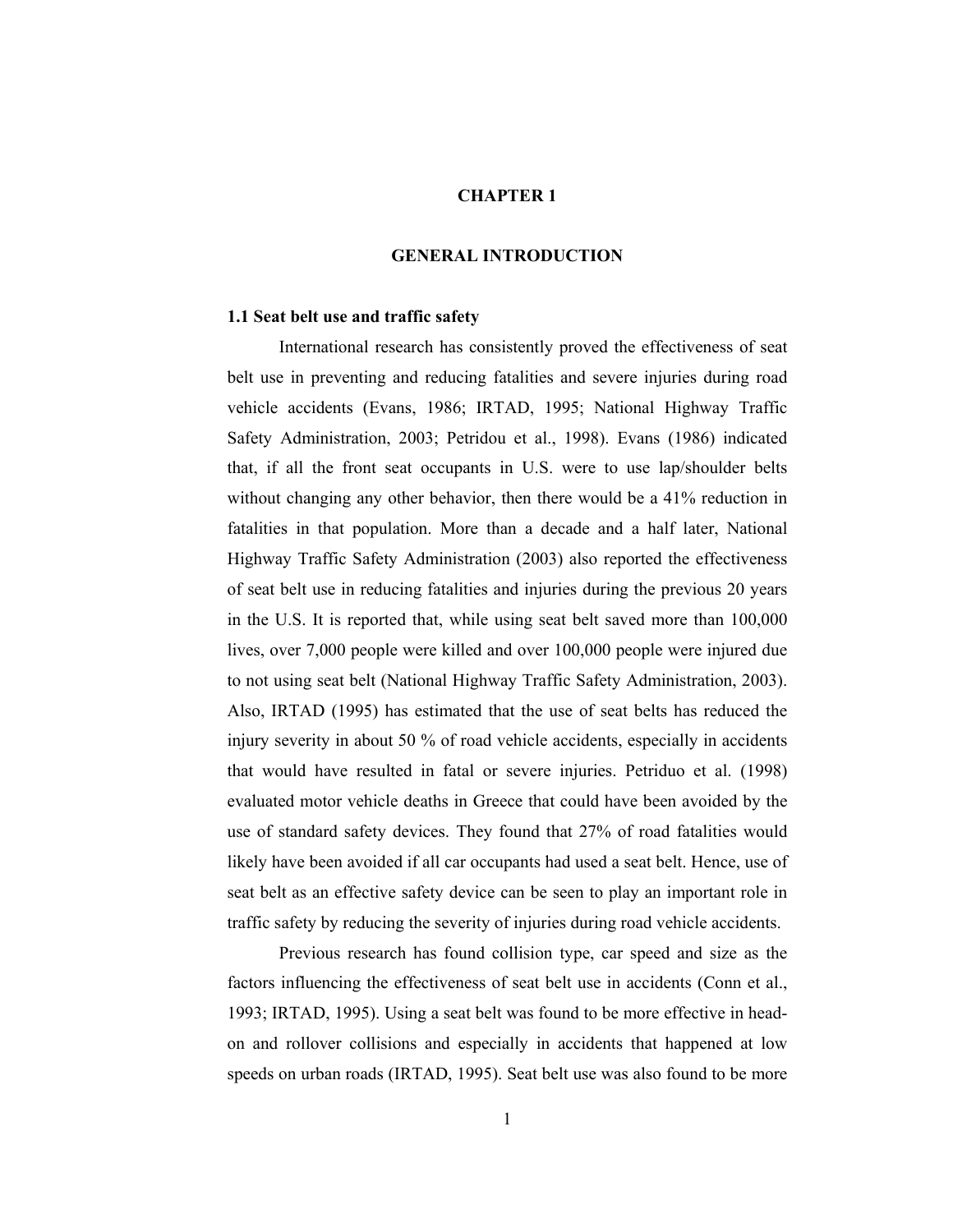effective in preventing serious injuries to front-seat occupants in larger cars than in small cars (Conn et al., 1993).

### 1.2 Effectiveness of seat belt laws

There has been international evidence for the effectiveness of seat belt laws in increasing seat belt use rates and so reducing injury and fatality rates in the accidents (Campbell, Stewart and Reinfurt, 1991; Dihn-Zarr et al., 2001; Evans, 1991; Heartland Institute, 1991; Jonah and Lawson, 1984; Lange and Voas, 1998; Loeb, 1995, Rivara, Thompson and Cummings, 1999). Evans (1991) cited the success in the U.K., where seat belt use increased from 40% to 90% after seat belt legislation was enacted in 1983, as one of the most striking examples demonstrating the effectiveness of legislation to improve seat belt use. In their review of the international evidence regarding interventions to increase seat belt use rates Dinh-Zarr et al., (2001) found strong evidence for the effectiveness of general seat belt legislation. However, primary seat belt legislation, which allows police officers to stop a driver for not a using seat belt, was found to be more effective than secondary seat belt legislation, which only allows a police officer to issue a seat belt citation after the driver has been stopped for some other legitimate reason (Dinh-Zarr et al., 2001). A review of the several seat belt law studies conducted in the U.S. between 1980 and 2000 indicated that, after the introduction of seat belt laws a 3%-20% decrease in the combined fatal and non-fatal injuries and a 20%-36% increase in the observed seat belt use occurred (Dihn-Zarr et al., 2001). Higher effectiveness of primary enforcement relative to secondary enforcement seat belt laws was reported (Dihn-Zarr et al., 2001). Rivara, Thompson and Cummings (1999), Campbell (1988) and Lange and Voas (1998) have also reported evidence for the effectiveness of seat belt legislation, with primary legislation being more effective than secondary legislation, in increasing seat belt use rates. Other examples for the effectiveness of seat belt legislation in increasing the seat belt use rates come from Canada and Hawaii. After seat belt legislation was enacted, seat belt use increased from 20 to 36% in Canada (Jonah and Lawson, 1984) and from 33 to 80% in Hawaii (Heartland Institute, 1991). After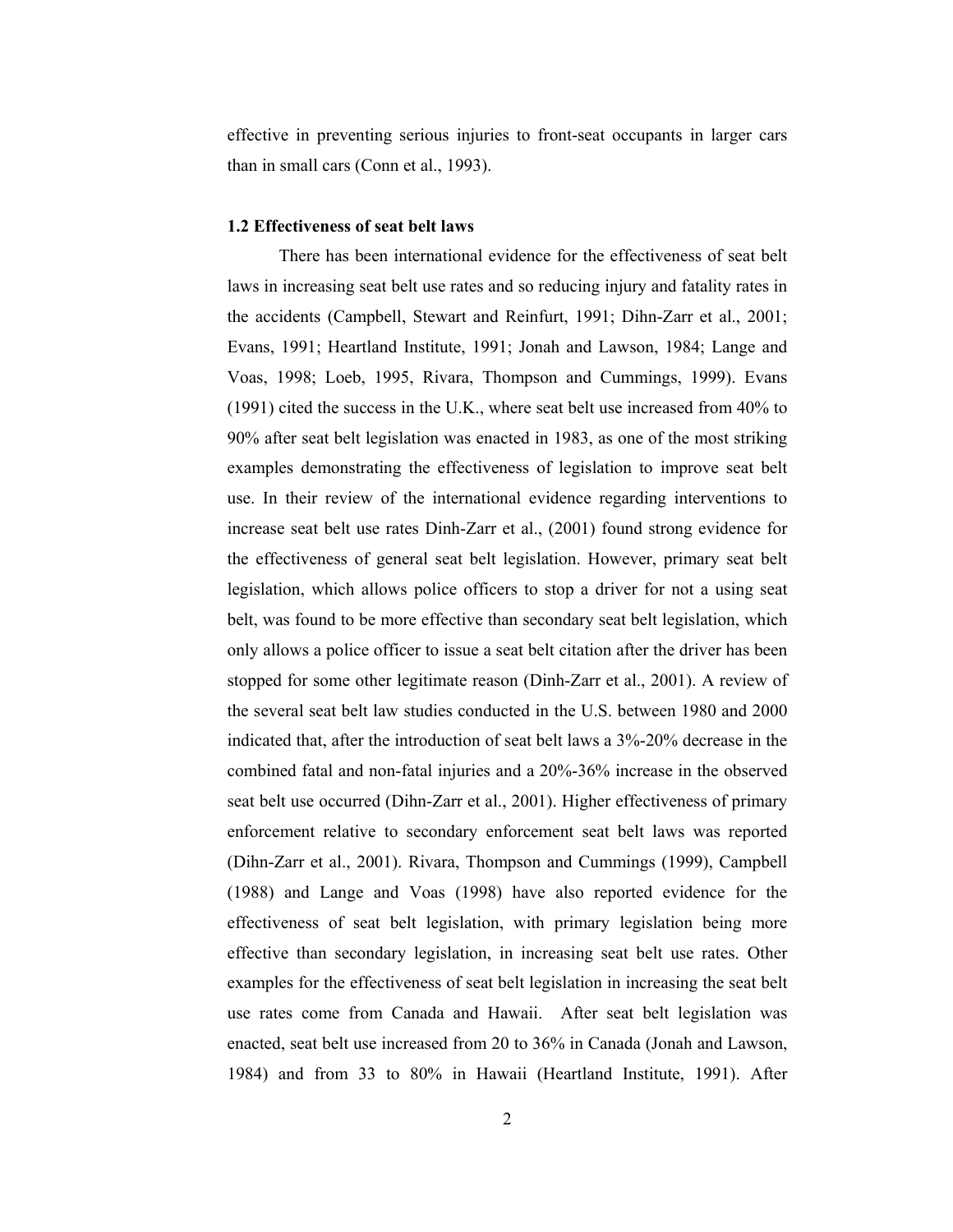analyzing the crash databases from nine states in U.S., Campbell, Stewart and Reinfurt (1991) found a general evidence for the effectiveness of seat belt laws in reducing injuries among people covered by the seatbelt laws. Similarly, seat belt laws were found to be effective in reducing injury and fatality rates in Texas (Loeb, 1995).

Despite the strong evidence for the general effectiveness of seat belt legislation in increasing seat belt use rates, the effects of some seat belt legislations on reducing traffic fatalities and injuries have been found smaller than expected by some researchers (Dee, 1998; Evans, 1991; Garbacz, 1992; Heartland Institute, 1991; Jonah and Lawson, 1984). The "selective recruitment" hypothesis was one of the explanations used for explaining the relatively small effects of seat belt legislation on reducing traffic fatalities and injuries (Evans, 1991; Dee, 1998; Jonah and Lawson, 1984). According to the selective recruitment hypothesis, the effects of seat belt legislation may not be homogenous across all drivers because unsafe drivers may be less likely to respond to a change in the law and those changing from non-use to use after the law was enacted may already be safer than the average driver (Dee, 1998; Evans, 1991). Further support for the selective recruitment hypothesis comes from findings that alcohol drinkers, young and male drivers, which mostly constitute the unsafe driver groups, were less responsive to seat belt legislation and enforcement programs than the other drivers (Dee, 1998; Dihn-zarr et al., 2001; Tipton, Camp and Hsu, 1990).

Another explanation for the relatively small effect of seat belt legislations on reducing traffic fatalities and injuries comes from "risk compensation" theory. Risk compensation theory mainly indicates that individuals compensate for reduced risk due to better protection from danger, by taking more risks (Adams, 1999). Thus, according to the risk compensation theory, a driver who begins to use a seat belt, compensates by driving more recklessly than in the past, so increases his/her risk of having an accident or a more serious type of accident, thereby reducing the beneficial and expected effects of seat belt use (Adams, 1999; Dee, 1998; Dihn-zarr et al, 2001). Although it did not get as much support as the selective recruitment hypothesis,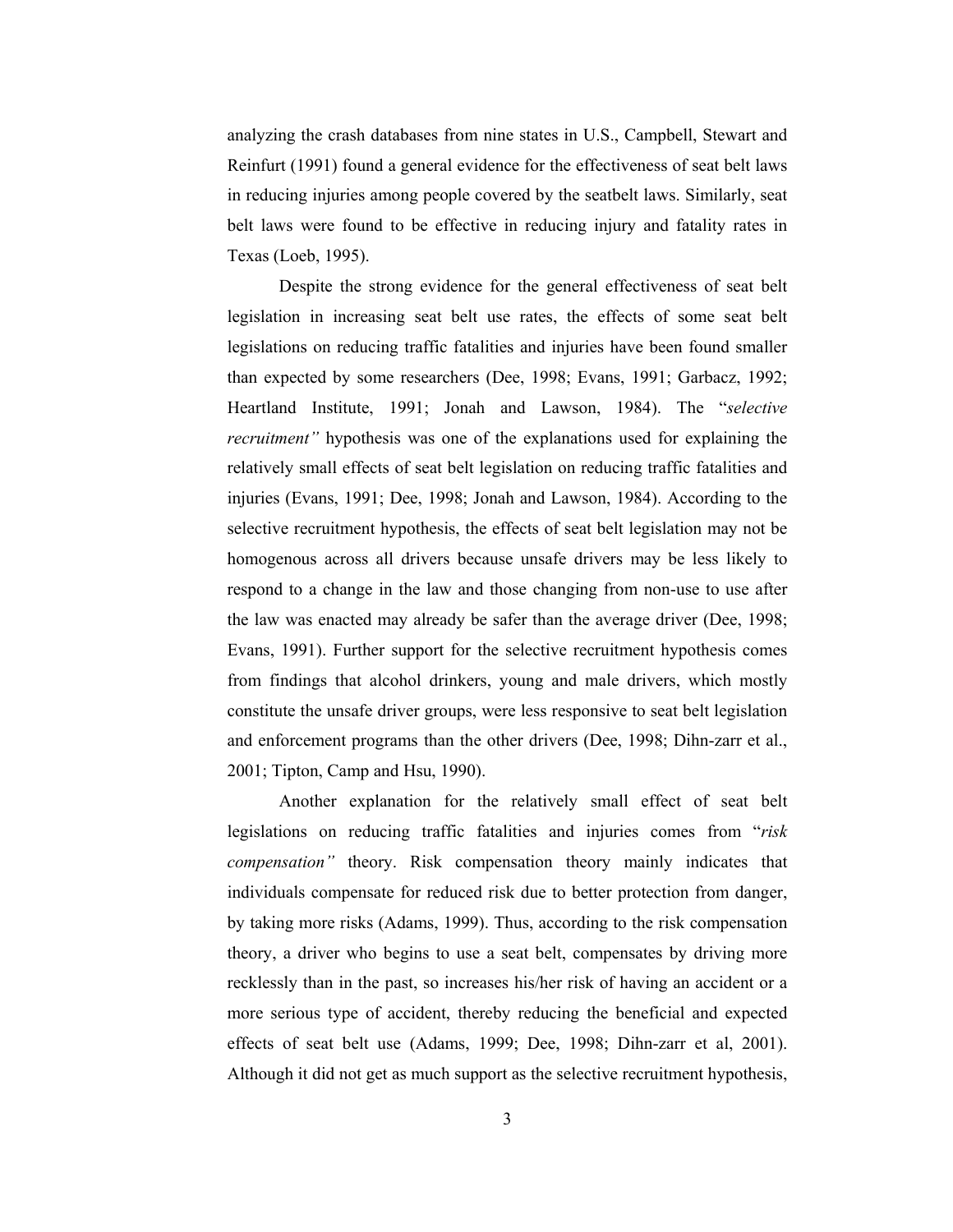risk compensation theory in seat belt use was supported by some research (Adams, 1999; Garbacz 1992; Heartland Institute, 1991; Thompson, Thompson and Rivara, 2001). The increasing fatality rates after the seat belt law in Hawaii, despite the large increase in seat belt usage were mainly explained by the risk compensation concept (Heartland Institute, 1991). Garbacz (1992) argued that road users outside of the car were more at risk due to new seatbelt using drivers' driving more dangerously after the introduction of the seat belt legislation. Adams (1999) used this explanation in explaining the increased number of deaths among pedestrians, cyclists and rear seat passengers in U.K. after the introduction of seat belt legislation.

In evaluating the evidence of relatively small effectiveness of seat belt legislation in reducing injuries and fatalities, there are few points to keep in mind. Firstly, it should be noted that, this evidence does not mean that seat belt use is not as effective as expected in reducing injuries and fatalities. As an safety device when used, the seat belt has proved to reduce injury severity in many research findings (Evans, 1986; IRTAD, 1995; National Highway Traffic Safety Administration, 2003; Petridou et al., 1998; T.C. Emniyet Genel Müdürlüğü, 1999). Factors decreasing the effectiveness of seat belt legislations in reducing injuries and fatalities appear as mostly related to driver characteristics. Also, publicity of the laws, level of enforcement, political attitudes and the size of the occupants affected by the law were reported as some of the important factors influencing the effectiveness of seat belt laws (Dihn-zarr et al, 2001; Evans, 1991). Although effectiveness of some seat belt laws have not been found as to be as high as expected, there is still strong evidence for the effectiveness of seat belt laws in increasing seat belt use rates and so reducing the number of fatalities and severity of injuries.

# 1.3 Effectiveness of enforcement programs and interventions for seat belt use

Besides the introduction of seat belt legislation, both enforcement programs and interventions promoting seat belt use have been found to be effective in increasing seat belt use rates (Dihn-Zarr et al., 2001; Hagenzieker,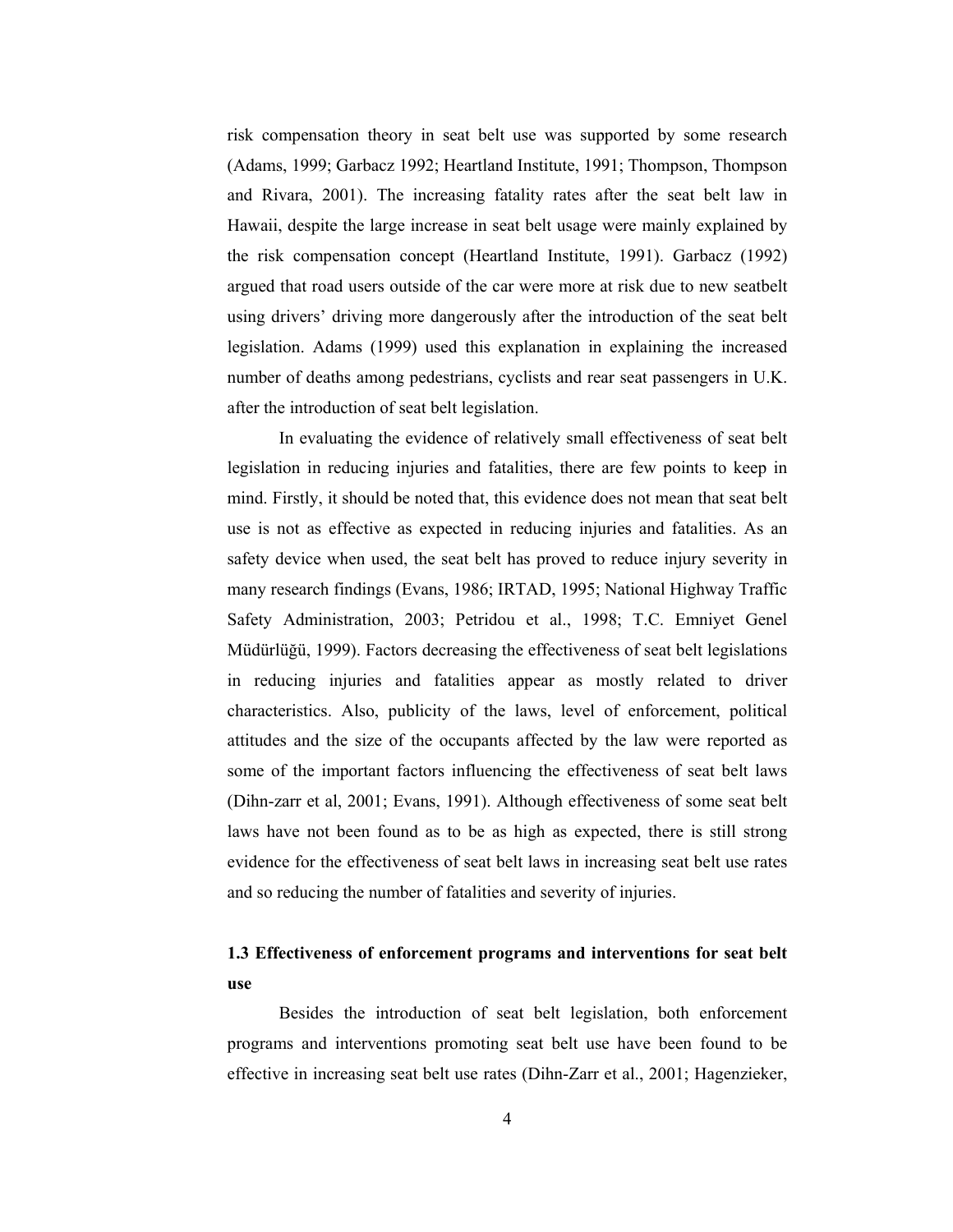Bijleveld and Davidse, 1997; Jonah and Grant, 1985; Williams et al., 1987; Williams and Wells, 2004). In their review, Dihn-Zarr et al. (2001) indicated that, a 7%-15% decrease in the combined fatal and non-fatal injuries and an 8%-24% increase in the observed seat belt use occurred after the introduction of enhanced enforcement programs for seat belt use. Similarly, seat belt law enforcement together with publicity campaigns have been found effective in increasing seat belt use and compliance with seat belt use laws in the U.S. (Williams et al., 1987; Williams and Wells, 2004). Jonah and Grant (1985) also found evidence for the long-term effectiveness of selective enforcement programs for increasing seat belt use in jurisdictions with seat belt legislation in Canada.

In terms of the effectiveness of interventions promoting seat belt use, several factors such as the features of the target population, presence of rewards and initial baseline rate for the seat belt usage before the interventions were found to be influential (Hagenzieker, Bijleveld and Davidse, 1997; Pastò and Baker, 2001). In their meta-analysis on the effects of incentive programs to increase seat belt use Hagenzieker, Bijleveld and Davidse (1997) mainly found that, long-term effects of the incentive programs were smaller than the shortterm effects and that the short-term effects were dependent on moderator variables, such as the type of the population involved, the immediacy of delivering the rewards and the initial baseline rate for the seat belt use. It was found that the short-term effectiveness of the incentive programs were higher among elementary school students, when incentives were delivered immediately, when the initial baseline rate for seat belt use was low, and there was no seat belt legislation (Hagenzieker, Bijleveld and Davidse, 1997). Similarly, Pastò and Baker (2001) found that interventions with performance feedback increased seat belt use especially among young adults. Thus, it seems that seat belt use interventions are especially more effective within certain nonuser target groups, who would benefit from these interventions more, such as the young people and within certain conditions that provoke low seat belt use such as the absence of mandatory seat belt laws.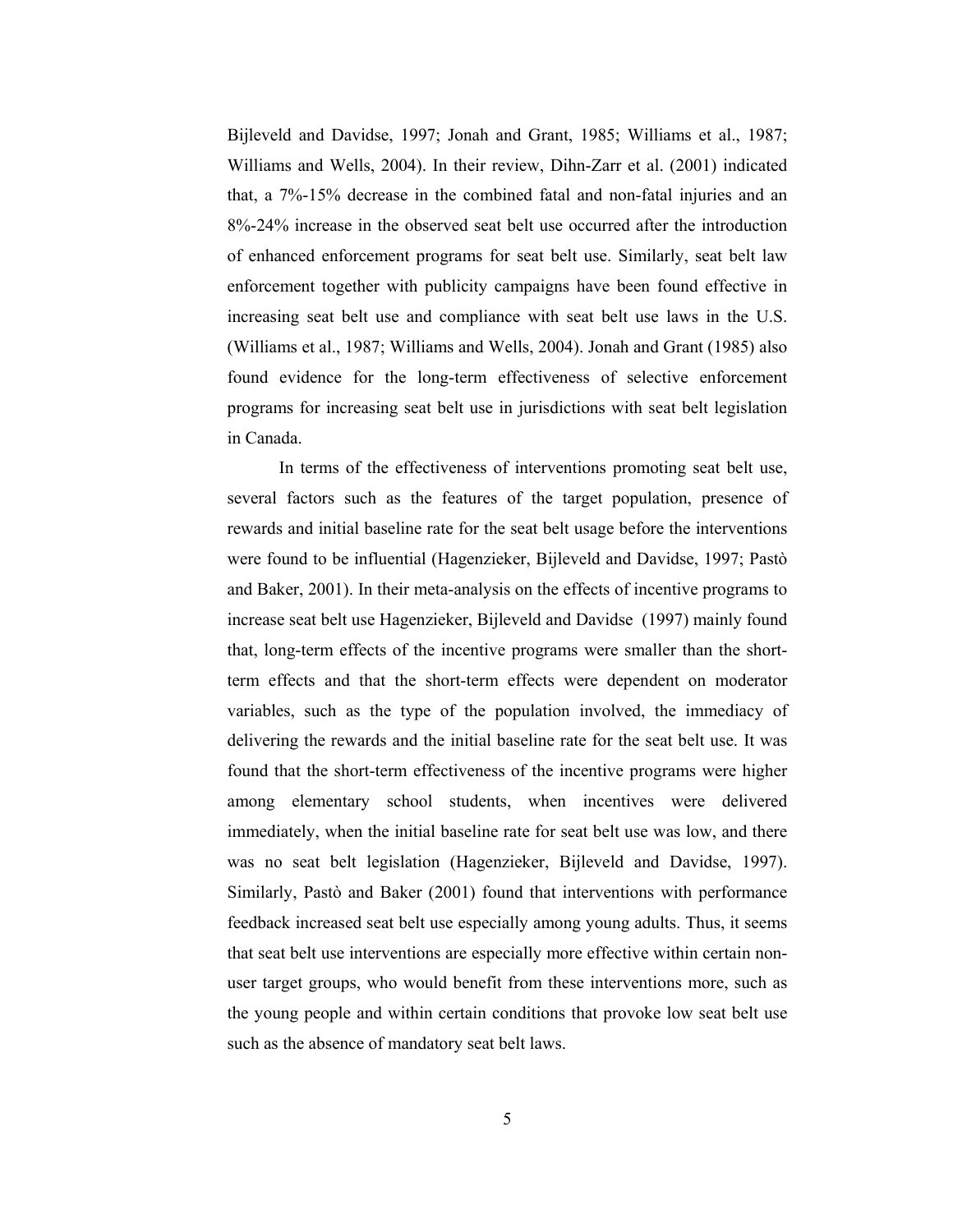### 1.4 Seat belt use in Turkey

### 1.4.1 Seat belt laws and usage rates in Turkey

In Turkey, in 1986 seat belt use was made mandatory for the drivers and front seat passengers of automobile and minibuses traveling on inter-city roads (T.C. Emniyet Genel Müdürlüğü, 1999). In 1992, seat belt use was also made mandatory for the drivers and front seat passengers of automobile and minibuses traveling on city roads and later in 1998 seat belt use was also made mandatory for the drivers and front seat passengers of trucks, pickups and intercity buses (T.C. Emniyet Genel Müdürlüğü, 1999). It is forbidden to carry children below the age of ten in the front seats of automobiles, minibuses, trucks, pickups and intercity buses (T.C. Emniyet Genel Müdürlüğü, 1999).

A high amount of car occupants do not use seat belt in Turkey, which was accepted as one of the main reasons for the low traffic safety in Turkey (SWE ROAD, 2001; T.C. Emniyet Genel Müdürlüğü, 1999). The results of an observational study of seat belt use in Turkey conducted in 1999 found that, 71% of the drivers used a seat belt on intercity roads, while 21% of them used a seat belt on city roads (T.C. Emniyet Genel Müdürlüğü, 1999).

#### 1.4.2 Role of seat belt use in the traffic safety of Turkey

The high number of traffic accidents leading to a large number of injures and fatalities constitute one of the biggest of problems in Turkey (Sümer, 2002; SWE ROAD, 2001). The National Traffic Safety Program for Turkey, which was prepared by SWE ROAD (2001), reported that the recorded number of accidents per 100,000 people showed a sharp increase from 1990 to 1999 with 205 accidents in 1990 and 724 accidents in 1999. Similarly, recorded number of injuries per 100,000 people showed a slight increase from 1990 to 1999 with 156 injuries in 1990 and 195 injuries in 1999 (SWE ROAD, 2001). However, recorded number of fatalities per 100,000 people showed a slight decrease from 1990 to 1999 with 11 fatalities in 1990 and 9.5 fatalities in 1999 (SWE ROAD, 2001). Similarly, national accident statistics showed that, while the number of accidents and injuries increased, number of fatalities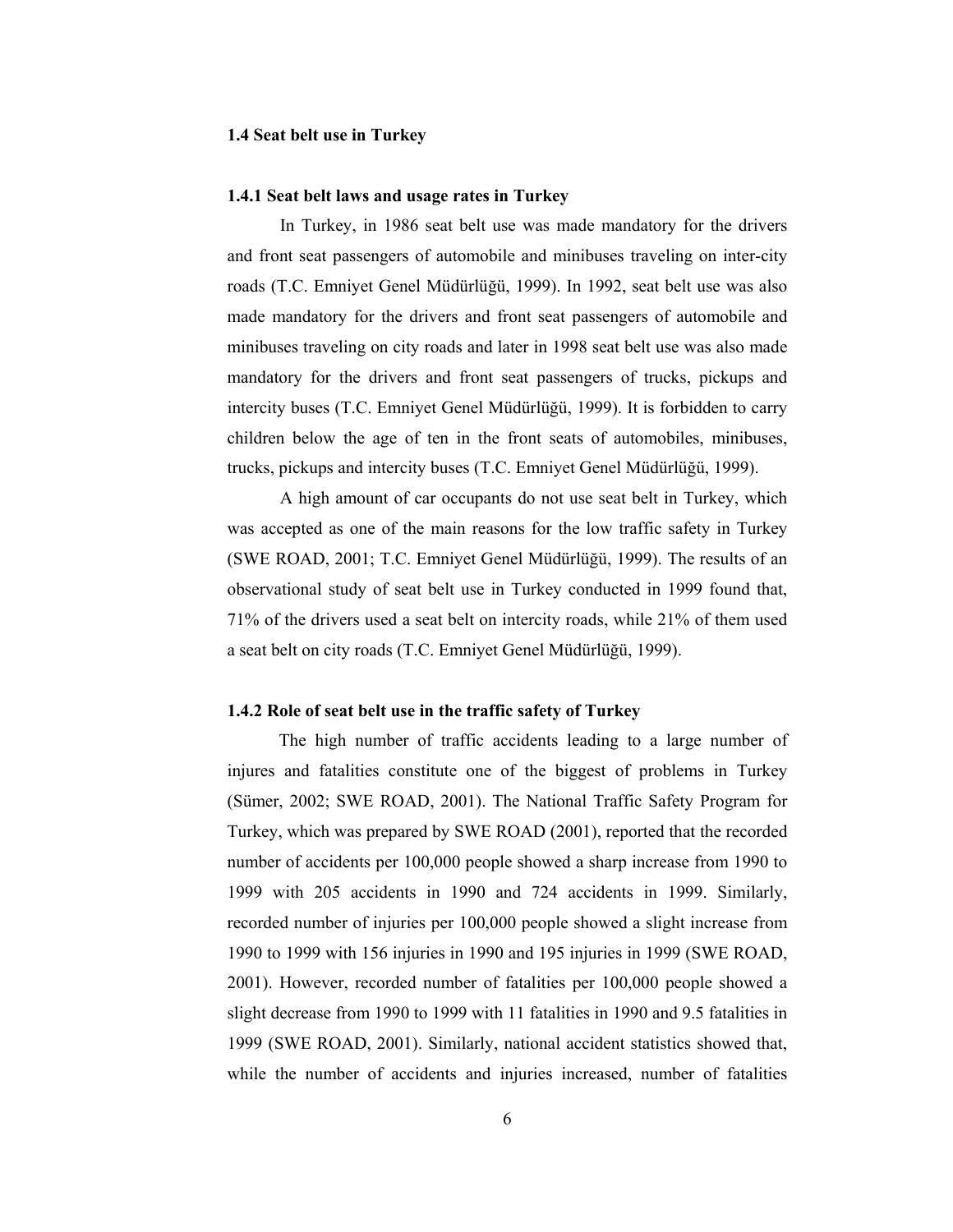decreased through the accidents from 1992 to 2002 in Turkey (T.C. İçişleri Bakanlığı, Emniyet Genel Müdürlüğü, Trafik Hizmetleri Başkanlığı, 2002). These effects are largely due to the increasing rate of motorization in Turkey. As more vehicles are added to the Turkish road network, more vehicle occupants and pedestrians are exposed to the risk of an accident and injury. It should be noted that, despite the lower amounts of fatalities in Turkey compared to past, both injuries and fatalities occurring from vehicle accidents are still very high, which needs consideration and action.

Figure 1.1 and 1.2 shows the seat belt use data of drivers in accidents during 2002 that occurred on city and intercity roads by injury severity (T.C. İçişleri Bakanlığı, Emniyet Genel Müdürlüğü, Trafik Hizmetleri Başkanlığı, 2002). Despite the high amount of unknown seat belt use data, a general picture about seat belt use appears from the figures. Figure 1.1 shows that, in the accidents that happened on city roads, about 7% of drivers killed were not using a seat belt, while only 2% of the drivers injured were not using a seat belt. Figure 1.2 shows that, in accidents that happened on intercity roads, about 10% of the drivers killed were not using a seat belt, while only 3% of the drivers injured were not using a seat belt.

 From the figures it appears that, for both on city and intercity roads proportion of drivers killed using and not using a seat belt are almost equal. However, in both figures the proportion of injured drivers not using a seat belt is lower than the proportion of injured drivers using a seat belt. Although the difference is not so big, the higher proportion of drivers not using a seat belt in the fatality data than the injury data on both city and intercity roads can be interpreted as showing the effectiveness of seat belt use in reducing severe injuries. On intercity roads, the proportions of both killed and injured drivers using a seat belt were more than the proportions of killed and injured drivers using a seat belt on city roads. This may be reflecting differences in attitudes and motivations of drivers in using seat belt between intercity and city roads.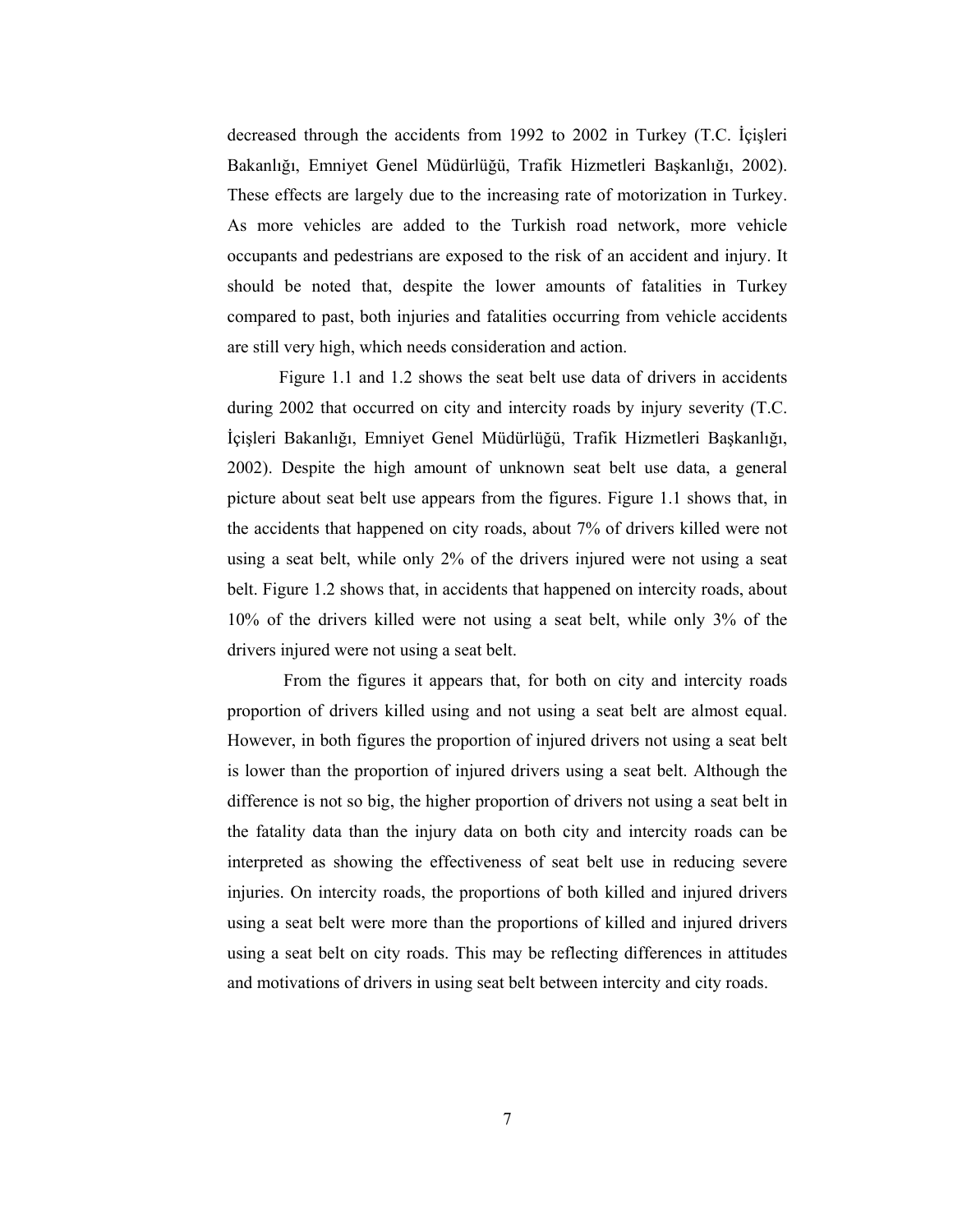

Figure 1.1 Seat belt use of drivers in accidents during 2002 on city roads by injury severity



# Figure 1.2 Seat belt use of drivers in accidents during 2002 on intercity roads by injury severity

# 1.5 Aims of the thesis

The present thesis consisted of three studies, which were an observation, interview and a survey study on seat belt use in Turkey. The main aims of the whole thesis were:

1) To obtain and evaluate the recent seat belt use rates in Turkey, and identify the user characteristics and situational factors affecting seat belt use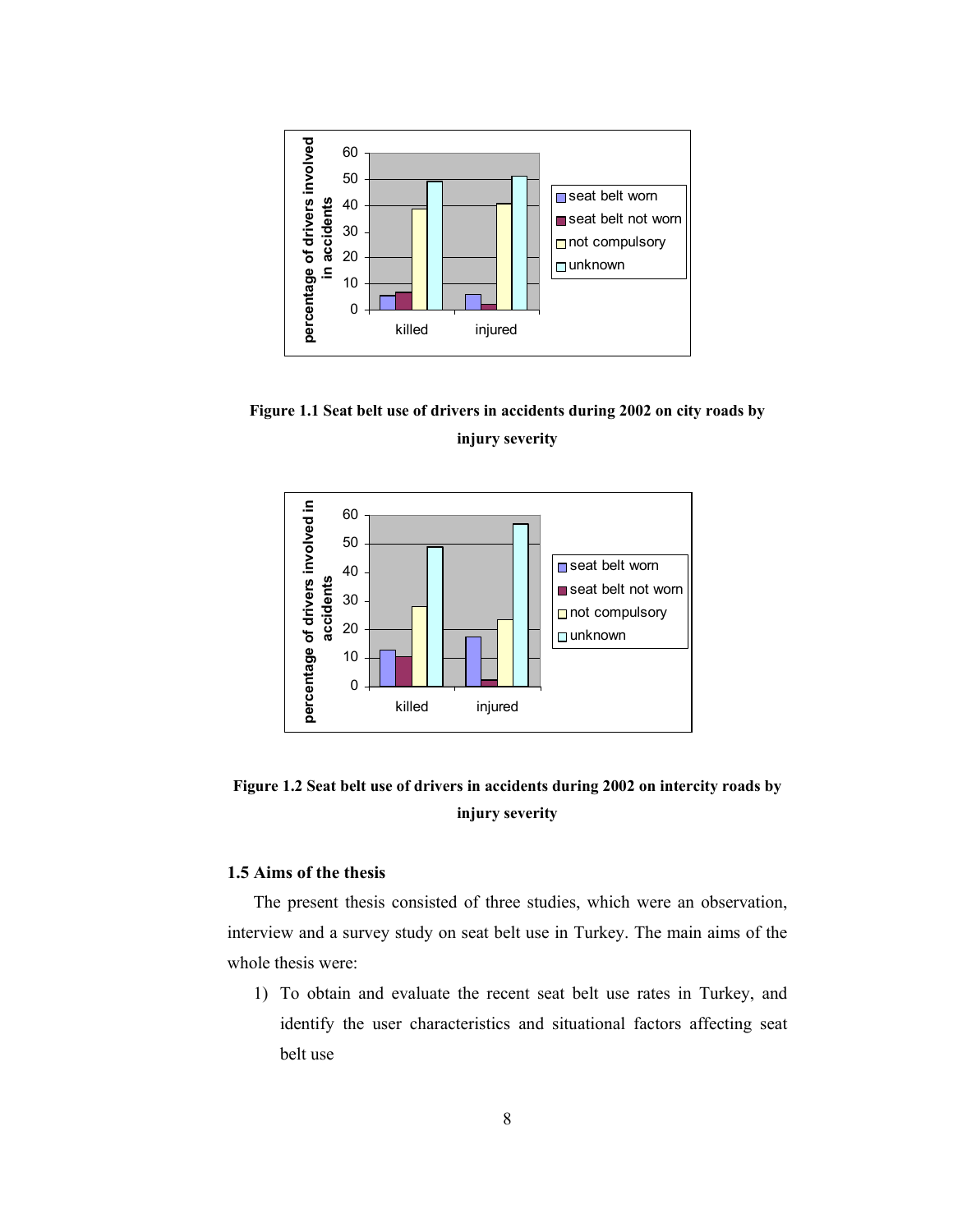- 2) To identify and evaluate the reasons for using and not using a seat belt in different trip types and conditions in Turkey
- 3) To explain seat belt use with the Theory of Planned Behavior and Health Belief Model, and to compare their explanatory power
- 4) To provide a better understanding of the correlates of seat belt use in Turkey and to contribute to the traffic safety in Turkey by providing information on how to target interventions can increase low seat belt use rates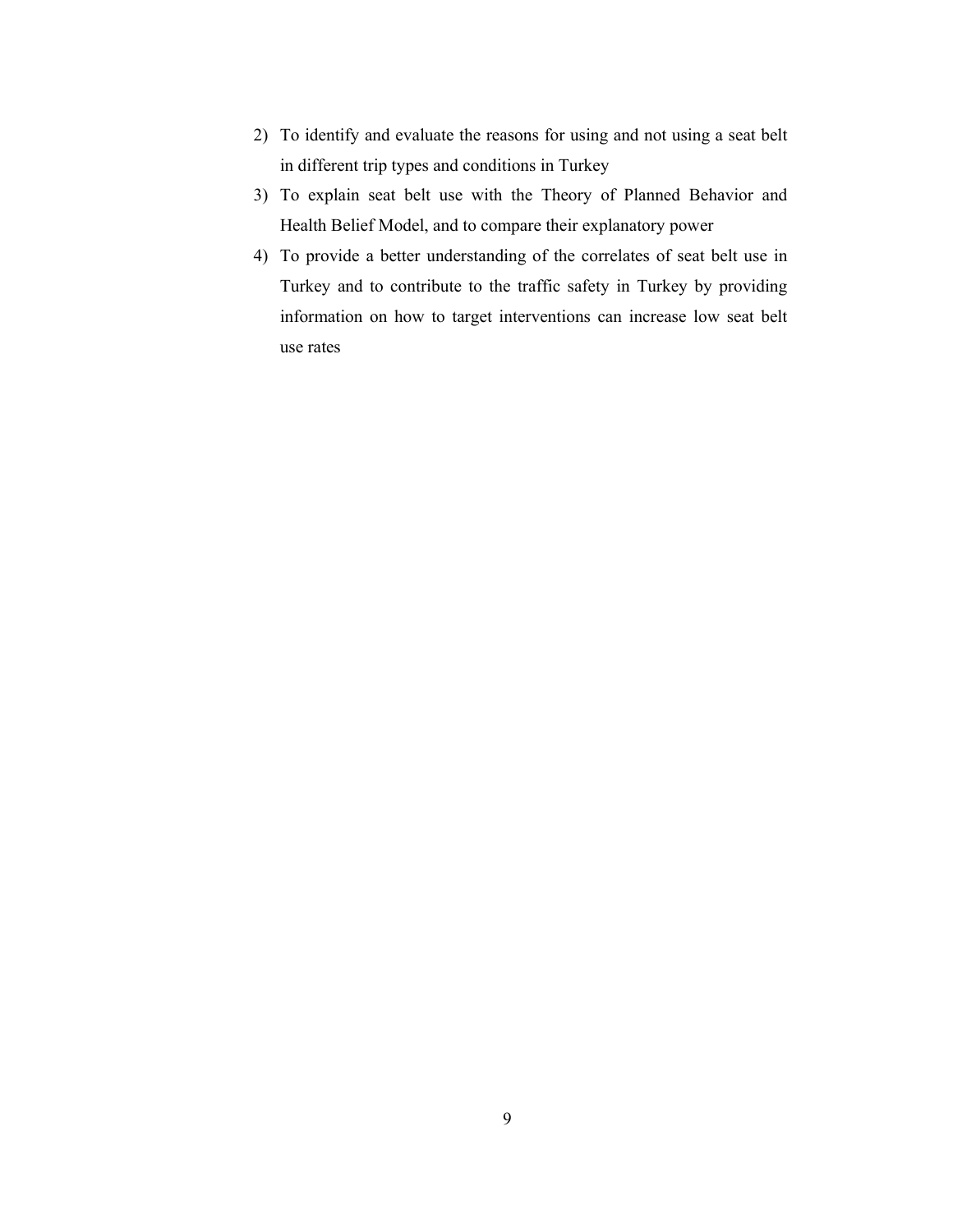### CHAPTER 2

### AN OBSERVATION STUDY ABOUT SEAT BELT USE

### 2.1 Introduction

#### 2.1.1 Psychosocial and situational factors affecting seat belt use

Previous research has found several psychosocial and situational factors related to seat belt use. Sex, age, socioeconomic factors, ethnic origin, educational background and driving experience have all been reported to be related to seat belt use (Begg and Langley, 2000; Calisir and Lehto, 2002; Colòn, 1992; Li, Kim and Nitz, 1999; Matsuura, Ishida and Ishimatsu, 2002; Reinfurt et al., 1996; Shin, Hong and Waldron, 1999; Shinar, 1993; Steptoe and Wardle, 2001). Being female, older age and having a higher education level have been found to be positively related to seat belt use, whereas being male, younger age and having a lower education level have been found to be negatively related to seat belt use (Begg and Langley, 2000; Calisir and Lehto, 2002; Li, Kim and Nitz, 1999; Matsuura, Ishida and Ishimatsu, 2002; Reinfurt et al., 1996; Steptoe and Wardle, 2001). Shin, Hong and Waldron (1999), found that, seat belt use was lower among high school students from a lower socioeconomic level due to less encouragement and modeling for seat belt use from parents and the students' more fatalistic life styles. Similarly, Shinar (1993) found low education and socioeconomic level and a greater proportion of African Americans as the characteristics of U.S. cities with low seat belt use rates. In their study looking at the relationship between ethnicity, belief in destiny and seat belt usage, Colòn (1992) found that racial differences in seat belt use might be explained by belief in destiny, which was an important motivational base for lower seat belt use. In another study comparing the health behavior and life styles of students from Eastern and Western Europe Steptoe and Wardle (2001) found that Eastern European students had less healthy life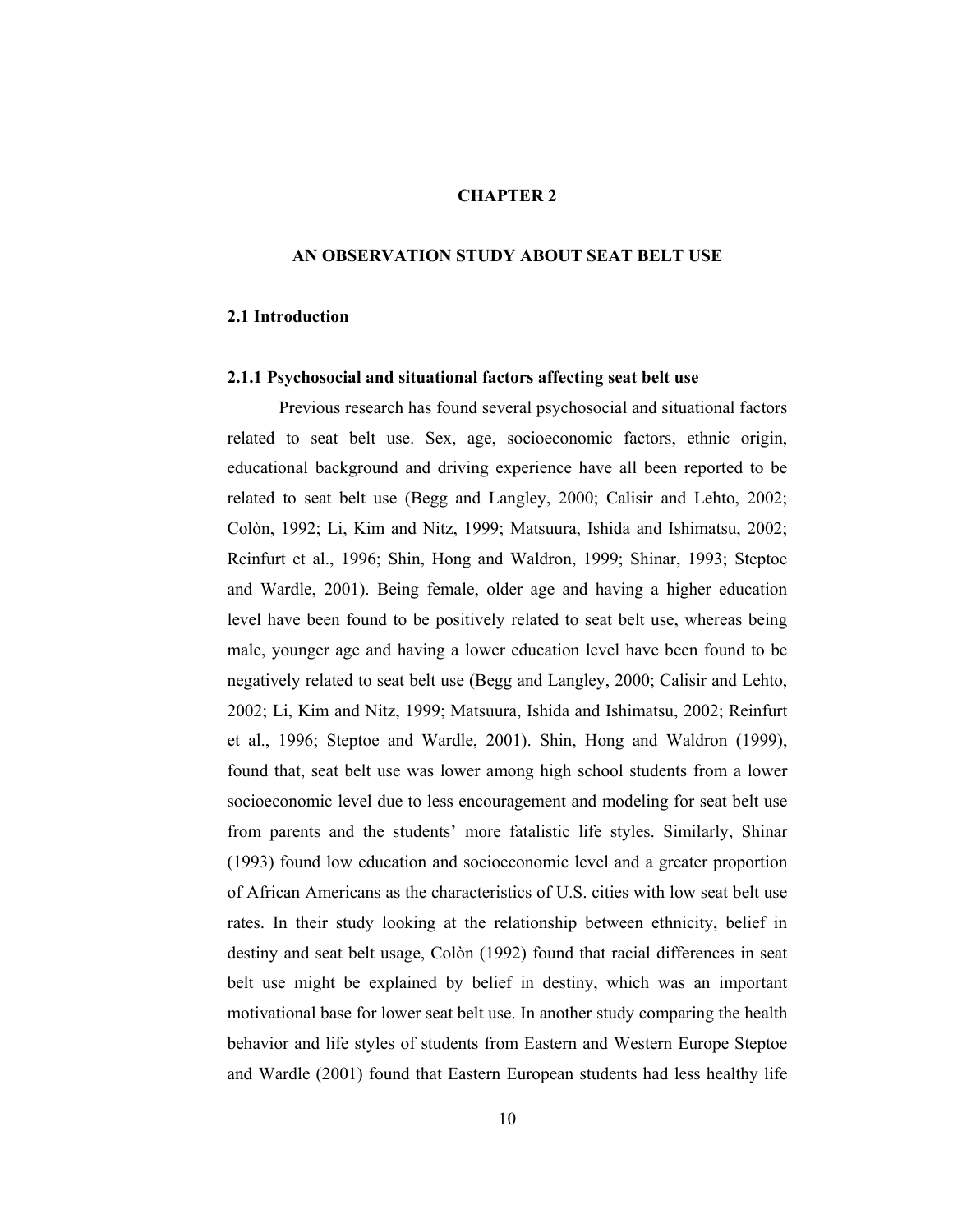styles than Western European student in terms of some health behaviors including seat belt use, which was lower among Eastern European students. In a study on the effect of driving experience on seat belt use, Matsuura, Ishida and Ishimatsu (2002), found that seat belt use tended to decrease after licensing and increased again after a few years of driving especially for male novice drivers. This effect can be explained by the overconfidence of novice drivers in their driving skills leading them to disregard the need to seat belts (Matsuura, Ishida and Ishimatsu, 2002).

The presence of parents or older adults, number of passengers, seating location, time and place of the drive, trip type, weather and road conditions, and vehicle type and vehicle age were have all been found to be situational factors affecting seat belt use (Begg and Langley, 2000; Chliaoutakis et al., 2000; Fockler and Cooper, 1990; Li, Kim and Nitz, 1999; Reinfurt et al., 1996; Willams and Shabanova, 2002). Willams and Shabanova (2002) found that seat belt use among teenage drivers increased when they were accompanied by parents or older adults, but decreased when accompanied by younger occupants. An increasing number of passengers increased seat belt use among older drivers, but decreased use among teenage drivers (Williams and Shabanova, 2002). Driving during the night, in urban areas, on the weekends and driving short distances were found to be negatively related to seat belt use, while bad whether and road conditions, heavy traffic, traveling as a passenger in someone else's car and driving at high speeds and in unknown area were positively related to seat belt use (Chliaoutakis et al. 2000; Fockler and Cooper, 1990 Li, Kim and Nitz, 1999; Williams and Shabanova, 2002). Seating location was found to be another situational factor affecting seat belt use with 85-96% of young front seat occupants using a seat belt compared to only 29- 47% of rear seat passengers (Begg and Langley, 2000). Older vehicles and vehicles other than cars, especially pick-up trucks have also been found to be associated with a lower rate of seat belt use (Reinfurt et al., 1996).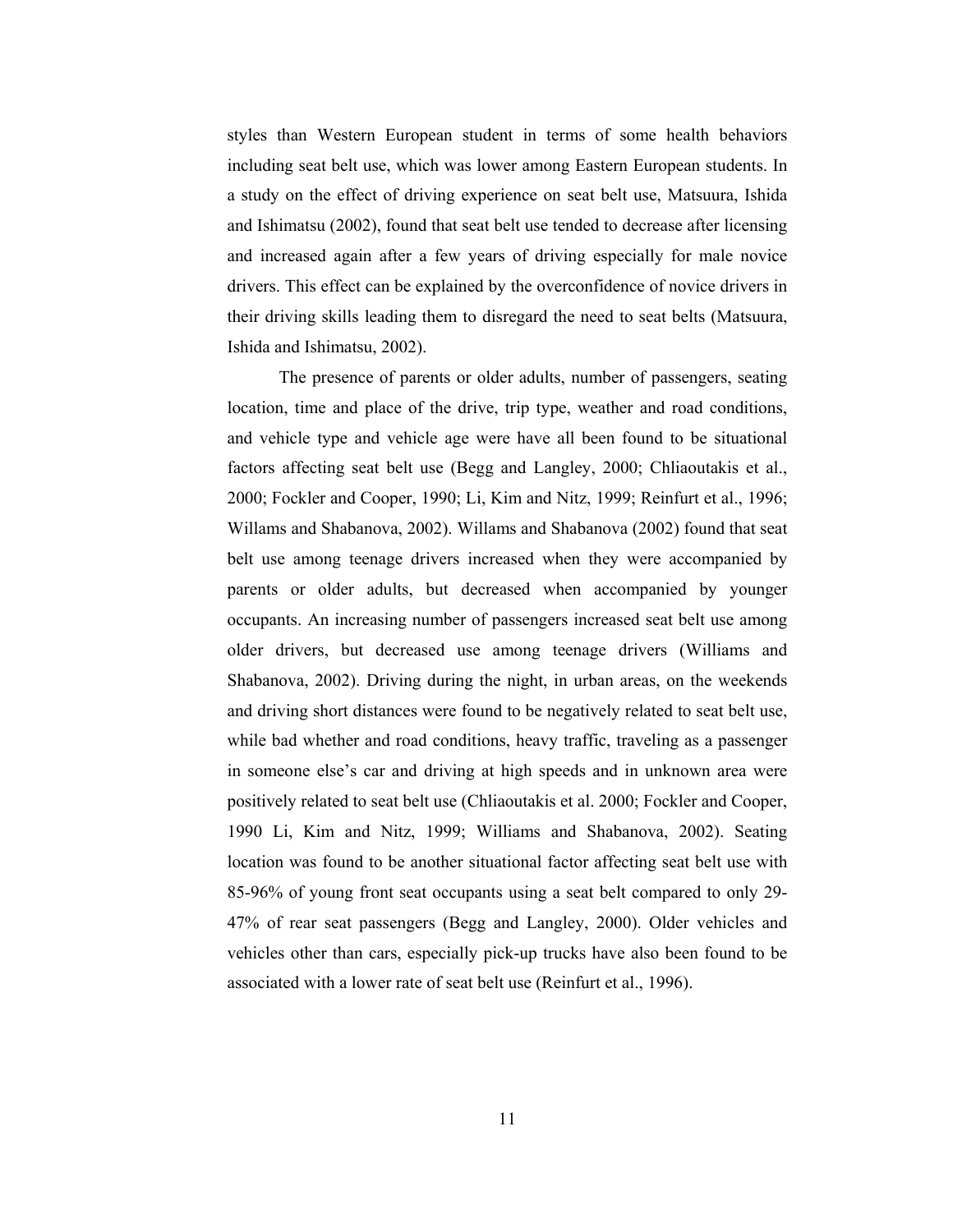#### 2.1.2 A past observation study about seat belt use in Turkey

An observational study conducted by the T.C. Emniyet Genel Müdürlüğü (EGM) in 1999 found that, a large proportion of car occupants do not use a seat belt in Turkey. Only 16% of the 4877 car drivers observed on city roads in Ankara were using a seat belt, and only 18% of the 2045 front seat passengers were using a seat belt. Usage rates for drivers and front seat passengers in other vehicles were even lower; 11% of drivers and 5% of front seat passengers in minibuses; 4% of drivers and 2% of front seat passengers in pickups; 0% of both drivers and front seat passengers in taxis; and, 1% of both drivers and front seat passengers in official vehicles were using a seat belt (EGM, 1999). On intercity roads, however, the usage rate was much higher, at about 71% for car drivers (EGM, 1999).

The study also found that among 757 car drivers using a seat belt on city roads of Ankara, 78% of them were male and 22% of them were female, and among 365 front seat passengers using a seat belt, 72% of them were male and 28% of them were female (EGM, 1999). From 759 car drivers using a seat belt, it was estimated that 13% of them were between the ages of 18-25, 56% of them were between the ages of 26-45, 24% of them were between the ages of 46-60 and 7% of them were above the age of 61 (EGM, 1999). While this data is useful it is only a general data, which shows the magnitude of the problem but not the groups at risk within the data. This is because the data is not controlled for exposure. For example, these data show that more males use seat belt than females simply because there are more males than females driving on the road. To get an accurate picture of the situation on the Turkish roads, exposure within specific groups must be controlled. That is, the proportion of seat belt using males and females should be calculated by comparing the number of seat belt users of each sex to the number of drivers of each sex respectively.

### 2.1.3 Aims of the study

In the present study, seat belt use of drivers and front seat passengers in private cars were observed on certain city and intercity roads in Ankara.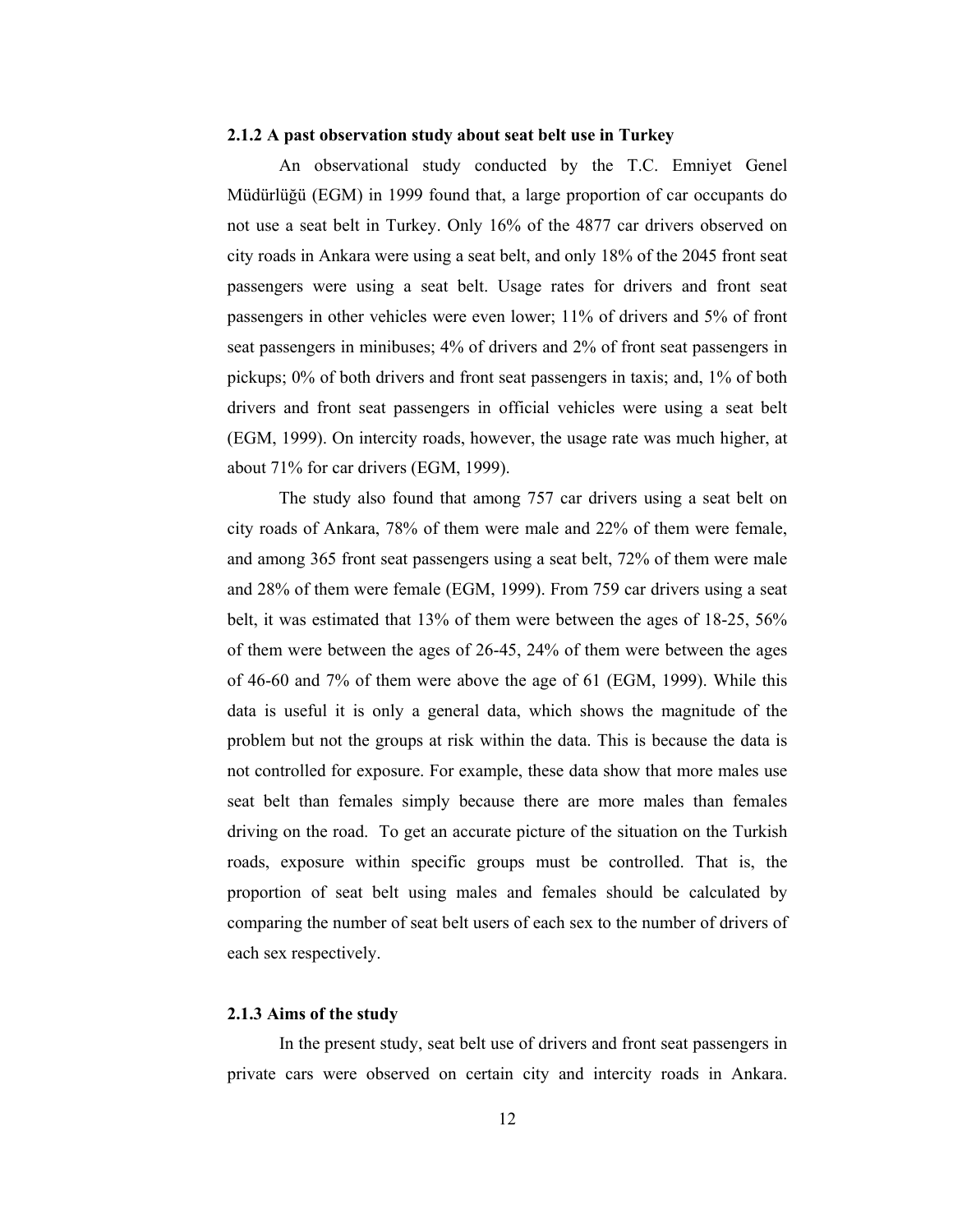During the observations, factors that might affect seat belt use which were, sex, age, occupant type (driver or front seat passenger), observation day, place, and time were recorded. The main aims were:

- 1) To obtain and evaluate the recent seat belt use rates in Ankara.
- 2) To obtain and evaluate the front seat occupant characteristics and environmental factors affecting seat belt use
- 3) To compare these results with the earlier seat belt use findings

### 2.1.4 Hypotheses of the study

 Based on the findings of previous studies, the main hypotheses of the study were:

- 1) Seat belts would be used more on intercity roads than on city roads.
- 2) Women would use a seat belt more than men on all road types.
- 3) Young front seat occupants would use a seat belt less than other age groups, and that seat belt use would increase with age on all road types.
- 4) Seat belts would be used less at the weekends than at the weekdays on all road types.

## 2.2 Method

### 2.2.1 Participants

The participants were 4227 front seat occupants, drivers and front seat passengers, of private cars observed on certain roads in Ankara. A total of 264 cases where there was disagreement between the two observers on seat belt use, sex, and age group of the front seat occupant were excluded from the analysis, and so the total number of observed front seat occupants was 3963. The two observers agreed on 94% of the observations made on three observed subjective variables. Sample characteristics of the front seat occupants are displayed in Table 2.1.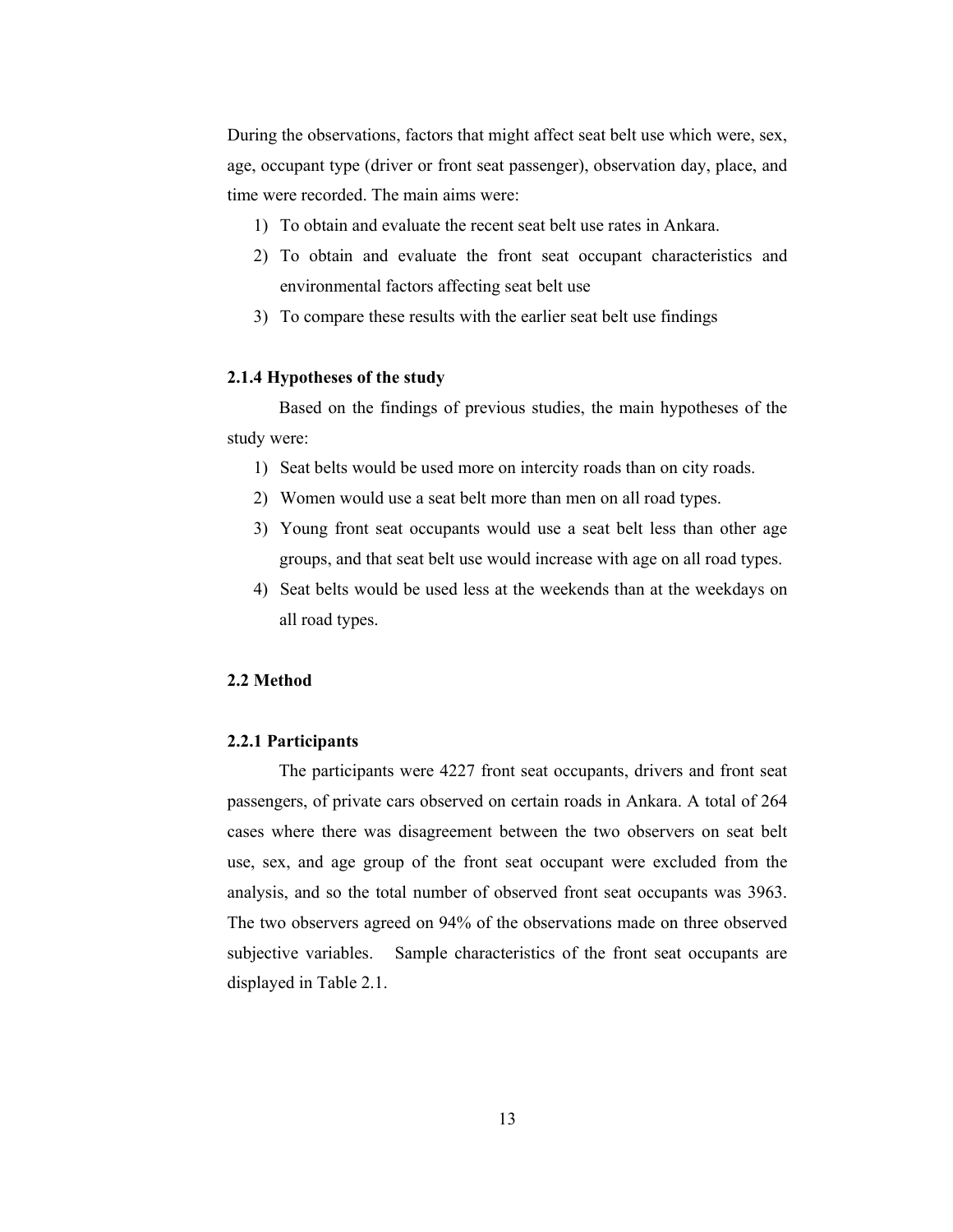|  |  | <b>Table 2.1 Sample characteristics</b> |
|--|--|-----------------------------------------|
|--|--|-----------------------------------------|

|                      | N    | $\frac{0}{0}$ |  |
|----------------------|------|---------------|--|
| <b>Sex</b>           |      |               |  |
| male                 | 2357 | 59.5          |  |
| female               | 1606 | 40.5          |  |
| Age                  |      |               |  |
| $<$ 30               | 1301 | 32.8          |  |
| 30-50                | 2202 | 55.6          |  |
| >50                  | 460  | 11.6          |  |
| Occupant type        |      |               |  |
| driver               | 1670 | 42.1          |  |
| front seat passenger | 2293 | 57.9          |  |

## 2.2.2 Instrument and data collection

An observation form, which can be seen in Appendix A, was used by each observer to collect data on each vehicle observed. Seat belt use (yes, no), age group  $(30, 30-50, 50)$ , sex (male, female), occupant type (driver, front passenger), and road direction were recorded by each observer. The observation place, time and weather condition with the total number of cars counted during the observation period were also noted on the form by the observers.

Students in a traffic psychology class at the Middle East Technical University collected the observation data. There were total of 12 observers grouped into 4 observer groups who observed 4 different roads in Ankara. Before making the observations, the observers were trained in how to make the observations by the author. The author then supervised all data collection to ensure proper collection technique. During the observation sessions, two groups of observers made observation on two different city roads (Meşrutiyet and Atatürk boulevards), the other two groups made observation on two different intercity roads (Eskişehir and Konya motorways). Observations were conducted four days a week, Monday, Tuesday, Thursday and Sunday, over a total of 32 observation sessions. Each group conducted two observation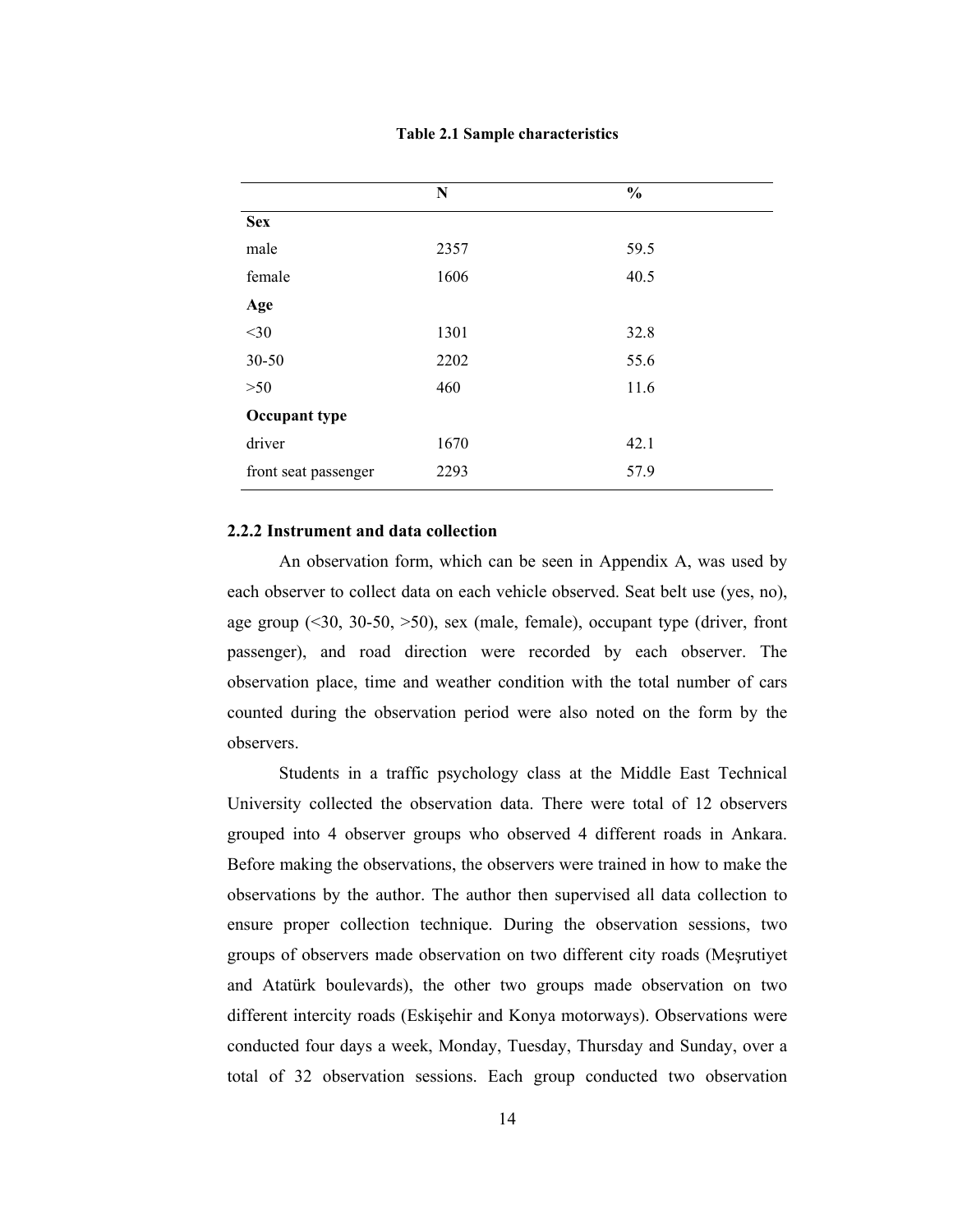sessions each day, one in the afternoon (15:30-16:30) and one in the evening (19:00-20:00). In each observation session there were total of three observers. Two observers made separate observations of vehicle occupants and the third observer counted the number of cars passing during the observation periods. The observed cars were chosen randomly throughout mass of cars. The choice of car to observe was decided by agreement between the two observers before making the observation. The observed front seat occupant was preferred to be a front seat passenger but was the driver in the absence of front seat passenger. Each observation session lasted about one hour and if the road had two directions, one side was observed during the first half-hour and the other side was observed during the second half-hour. All observation sessions were conducted during fine, dry weather, except for one session, which had a small amount of rain.

### 2.3 Results

#### 2.3.1 Seat belt use of the front seat occupants for the observed variables

Percentages of seat belt users for the observed variables and chi-square statistics were obtained from SPSS Crosstabs analysis. Seat belt use among all observed front seat occupants was 25%. Percentages of front seat occupants using seat belt on city and intercity roads for occupant type, sex, age, observation day and time, uncontrolled for exposure, are summarized in Table 2.2. By uncontrolled for exposure, each category of seat belt use was compared to the total number front seat occupants using a seat belt in that category. This gives a general picture of the magnitude of the problem, but does not provide accurate information on the level of use within each category. Chi-squared analysis revealed that, in all roads among the front seat occupants using a seat belt, a significantly higher proportion of them were front seat passengers (54.2%) than drivers (45.8%); a significantly higher proportion of them were females (56.5%) than males (43.5%); a significantly higher proportion of them were aged between 30-50 (55.4%) than occupants aged under 30 (30.9%) and aged over 50 (13.7); a significantly higher proportion of them were observed at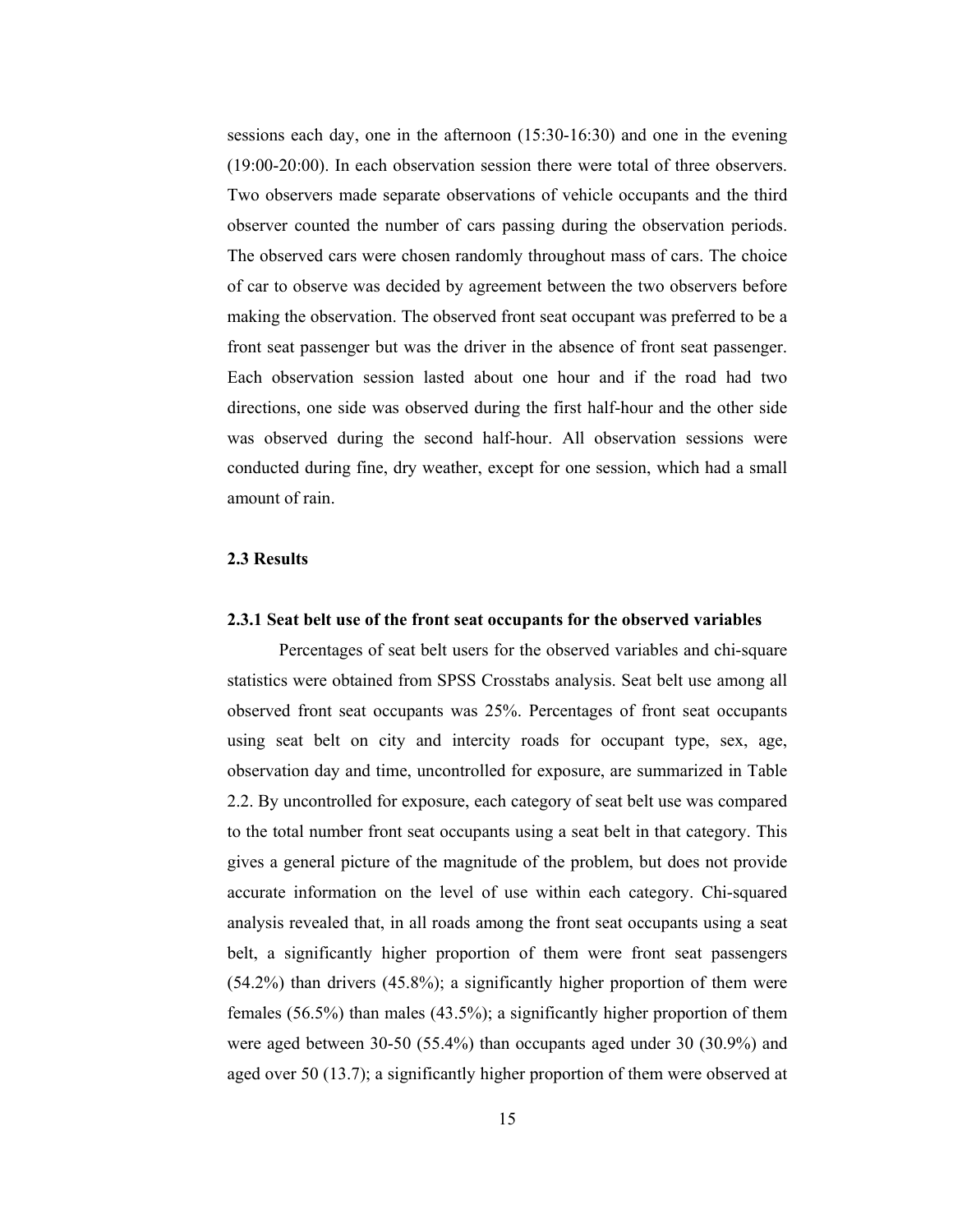the weekdays (62.7%) than at weekends (37.3%); and a significantly higher proportion of them were observed in the afternoons (59.2%) than in the evenings (40.8%).

|                                 | <b>City Roads</b> | <b>Intercity Roads</b> | All roads |
|---------------------------------|-------------------|------------------------|-----------|
| <b>Occupant type</b>            |                   |                        |           |
| driver                          | 48.7%             | 44.5%                  | 45.8%     |
| front seat passenger            | 51.3%             | 55.5%                  | 54.2%     |
| Pearson $\chi^2$ <sub>(1)</sub> | $7.5*$            | 1.6                    | $7.3*$    |
| <b>Sex</b>                      |                   |                        |           |
| male                            | 46.5%             | 42.2%                  | 43.5%     |
| female                          | 53.5%             | 57.8%                  | 56.5%     |
| Pearson $\chi^2$ <sub>(1)</sub> | 43.9*             | 81.9*                  | $141.6*$  |
| Age                             |                   |                        |           |
| under 30                        | 39.4%             | 27.0%                  | 30.9%     |
| 30-50                           | 49.0%             | 58.3%                  | 55.4%     |
| over 50                         | 11.5%             | 14.7%                  | 13.7%     |
| Pearson $\chi^2_{(2)}$          | 1.2               | 2.3                    | $6.6*$    |
| <b>Observation day</b>          |                   |                        |           |
| weekday                         | 66.7%             | 60.9%                  | 62.7%     |
| weekend                         | 33.3%             | 39.1%                  | 37.3%     |
| Pearson $\chi^2$ <sub>(1)</sub> | $4.1*$            | 0.2                    | 7.9*      |
| <b>Observation time</b>         |                   |                        |           |
| afternoon                       | 51.0%             | 62.9%                  | 59.2%     |
| evening                         | 49.0%             | 37.1%                  | 40.8%     |
| Pearson $\chi^2$ <sub>(1)</sub> | 1.4               | 2.2                    | $12*$     |

Table 2.2 Percentages of seat belt users on different road types for the observed variables

 $*_{p<0.05}$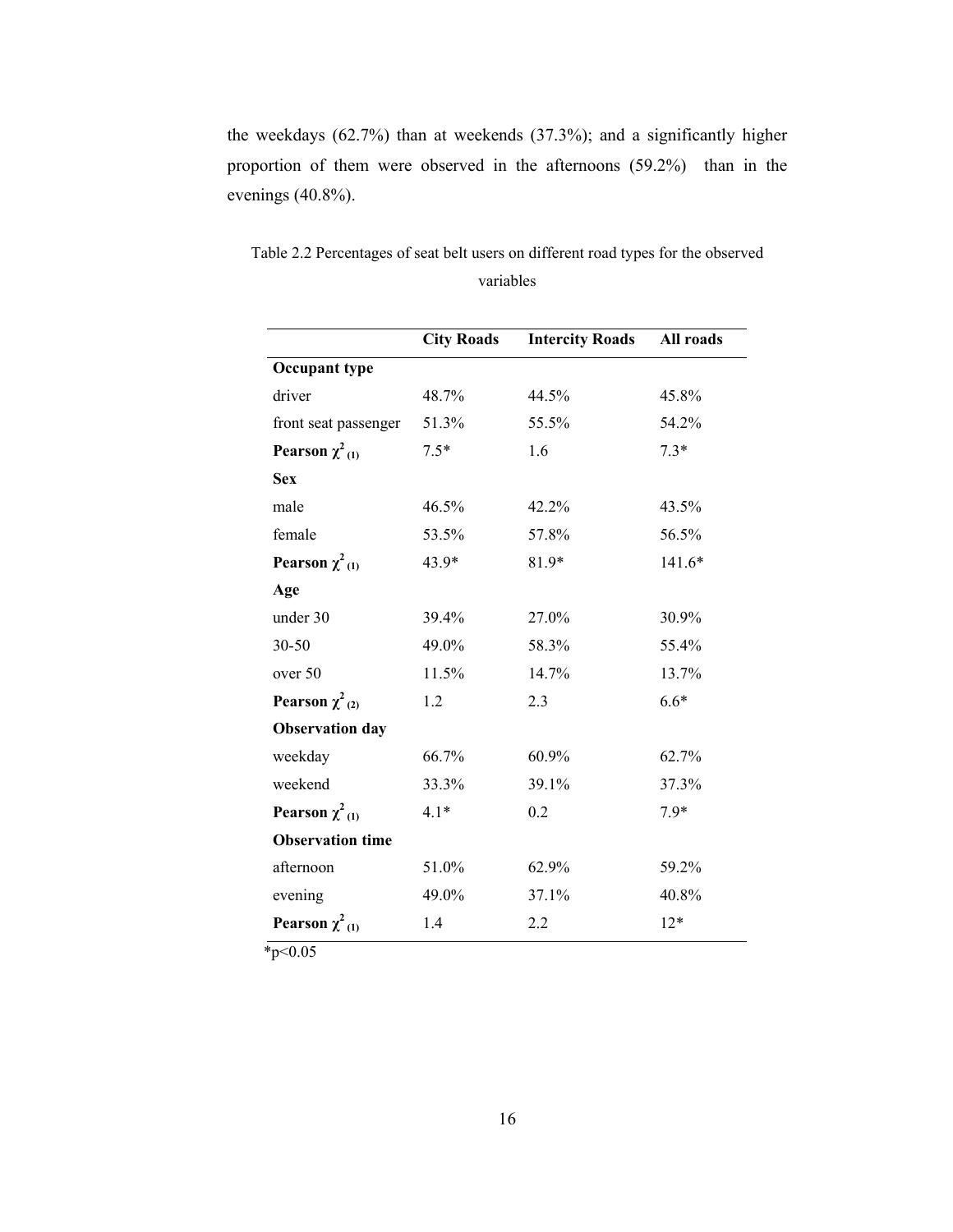Percentages of seat belt users on city and intercity roads for occupant type, sex, age, observation day and time, controlled for exposure, are summarized in Table 2.3. By controlled for exposure, each category of seat belt use is compared to the total number of observed front seat occupants in that category. For instance, female seat belt users are compared to the total number of female front seat occupants and male seat belt users are compared to the total number of male front seat occupants for the different road types. To test whether there was a significant difference in seat belt use proportion of the front seat occupants between city and intercity roads and within each road type for the observed variables, separate Pearson  $\chi^2$  values were calculated. Chisquared analysis revealed that, for each category of the all observed variables, which were occupant type, sex, age, observation day and time, there was a significant difference between city and intercity roads in seat belt use proportions of the observed front seat occupants. For each category of the all observed variables, a significantly higher proportion of front seat occupants used a seat belt on intercity roads than city roads. Chi-squared analysis within the road types revealed that in all roads a significantly higher proportion of drivers (27.4%) used a seat belt than front seat passengers (23.6%); a significantly higher proportion of females (35.2%) used a seat belt than males (18.5%); and, a significantly higher proportion of front seat occupants aged over 50 (29.8%) used a seat belt than occupants aged 30 to 50 (25.2%) and aged under 30 (23.8%); significantly higher proportion of front seat occupants used a seat belt on the weekend (28%) than on the weekdays (23.8%); and a significantly higher proportion of front seat occupants used a belt in the afternoons  $(27.4\%)$  than in the evenings  $(22.6\%)$ .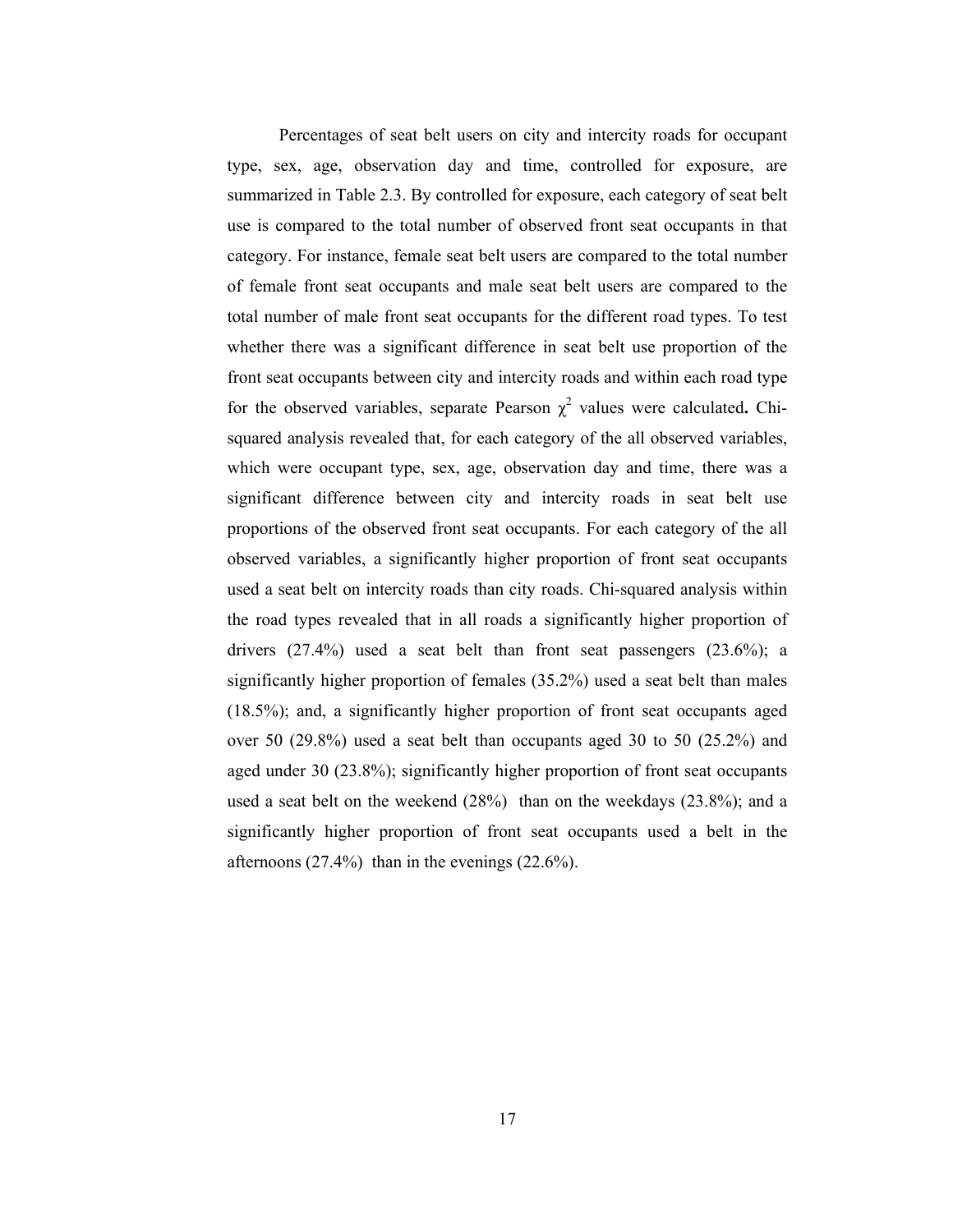|                                 | <b>City Roads</b> | <b>Intercity Roads</b> | All roads | Pearson $\chi^2$ <sub>(1)</sub> |
|---------------------------------|-------------------|------------------------|-----------|---------------------------------|
| <b>Occupant type</b>            |                   |                        |           |                                 |
| driver                          | 18.9%             | 35.3%                  | 27.4%     | 56.5*                           |
| front seat passenger            | 14.2%             | 32.6%                  | 23.6%     | $107.5*$                        |
| Pearson $\chi^2$ <sub>(1)</sub> | $7.5*$            | 1.6                    | $7.3*$    |                                 |
| <b>Sex</b>                      |                   |                        |           |                                 |
| male                            | 11.9%             | 25.4%                  | 18.5%     | 70.9*                           |
| female                          | 23.5%             | 44.5%                  | 35.2%     | $77.1*$                         |
| Pearson $\chi^2$ <sub>(1)</sub> | 43.9*             | 81.9*                  | $141.6*$  |                                 |
| Age                             |                   |                        |           |                                 |
| under 30                        | 16.4%             | 33.6%                  | 23.8%     | 51.9*                           |
| 30-50                           | 15.5%             | 33.0%                  | 25.2%     | 88.2*                           |
| over 50                         | 18.7%             | 37.8%                  | 29.8%     | 19.7*                           |
| Pearson $\chi^2$ (2)            | 1.2               | 2.3                    | $6.6*$    |                                 |
| <b>Observation day</b>          |                   |                        |           |                                 |
| weekday                         | 15.1%             | 33.4%                  | 23.8%     | 121.2*                          |
| weekend                         | 18.9%             | 34.4%                  | 28.0%     | 38.5*                           |
| Pearson $\chi^2$ <sub>(1)</sub> | $4.1*$            | 0.2                    | $7.9*$    |                                 |
| <b>Observation time</b>         |                   |                        |           |                                 |
| afternoon                       | 17.2%             | 35.0%                  | 27.4%     | 84.2*                           |
| evening                         | 15.2%             | 31.9%                  | 22.6%     | $70.4*$                         |
| Pearson $\chi^2$ <sub>(1)</sub> | 1.4               | 2.2                    | $12*$     |                                 |

# Table 2.3 Percentages of seat belt users on different road types within the observed variables

 $*$  p<0.05

## 2.3.2 Environmental factors and traffic volume

Traffic volume of the observed roads was obtained by calculating the number of cars passed per hour for each observation session. The effects of environmental factors, which were road type, observation day and time, on the traffic volume of the roads were tested separately using independent-samples ttests. Result showed that, a significantly higher number of cars passed per hour on intercity roads (mean 3370) than city roads (mean 1329) with  $t_{(1, 3961)} = -$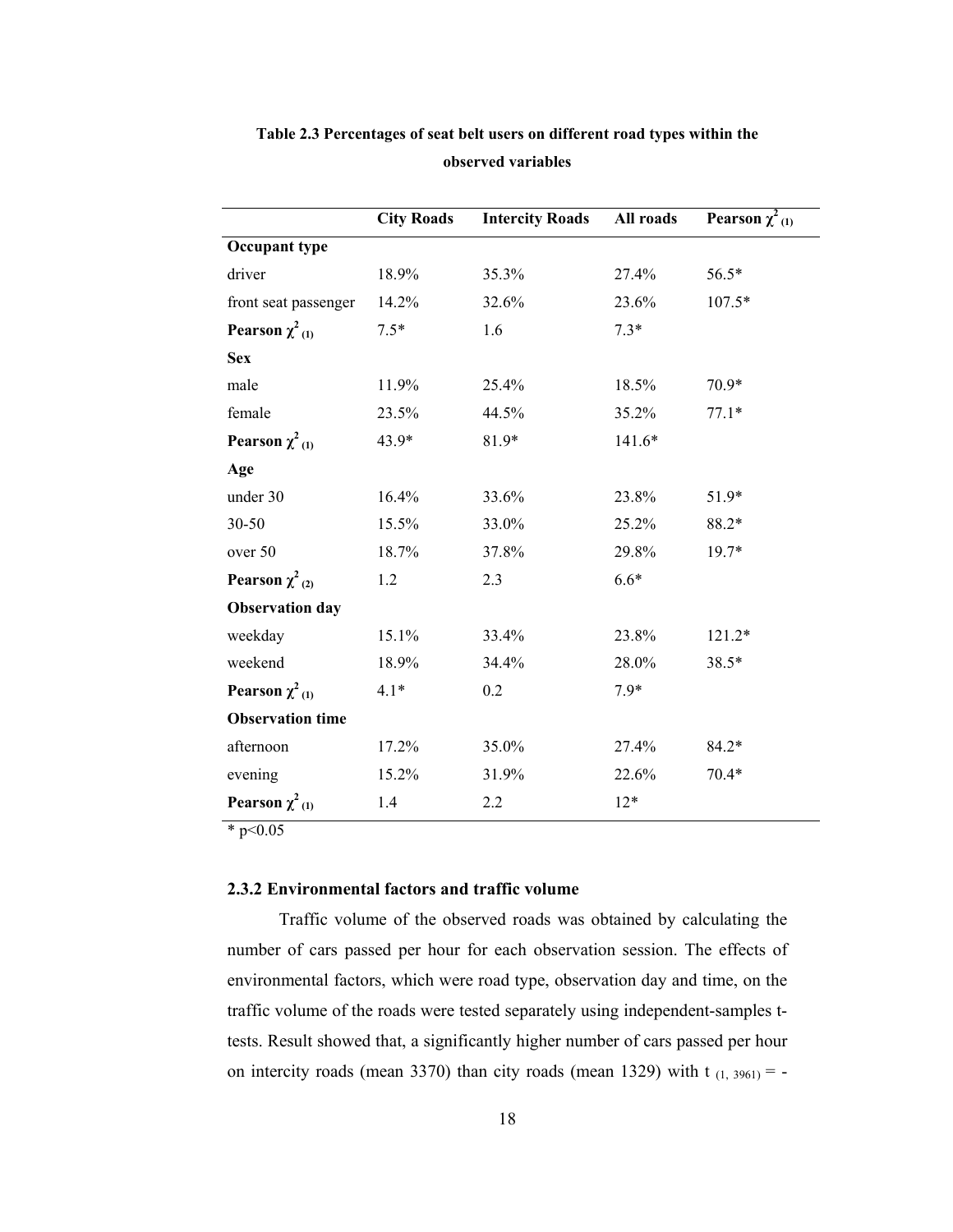73.9, p<0.001; a significantly higher number of cars passed at the weekdays (mean 2459) than at the weekends (mean 2216) with t  $_{(1, 3961)} = 5.4$ , p<0.001; and a significantly higher number of cars passed in the afternoons (mean 2159) than in the evenings (mean 1804) with t  $_{(1, 3961)} = 26.9$ , p<0.001.

## 2.4 Discussion

This study examined, in detail, seat belt usage of front seat occupants of private cars on city and intercity roads of Ankara. The reason this is an important topic is because current Turkish traffic law requires that all front seat occupants of cars use a seat belt, which is proved to be reducing injury severity in accidents by international research. This study found that, the overall seat belt use rate from all the observed front seat occupants was extremely low, at only 25%, which highlights the need for urgent remedial action to improve seat belt usage rates in Turkey. Similar to the previous research findings, sex and age of the front seat occupant, road type, day, and time were all found to affect seat belt use rates.

# 2.4.1 Comparison of the present findings with the findings of the past observation study

Before discussing the similarities and differences in the findings of the present study and past observation study conducted by EGM (1999), it should be noted that the EGM (1999) study mainly focused was on drivers. In the present study the focus was on all front seat occupants, both drivers and front seat passengers, because under current Turkish Traffic law all front seat occupants are required to wear a seat belt.

 Compared to the past study conducted by EGM (1999), in the present study a slightly higher proportion of drivers and a slightly lower proportion of front seat passengers using a seat belt were observed on city roads of Ankara. Despite the small differences in the proportions of drivers and front seat passengers using seat belt on city roads of Ankara, there is a big difference in the proportion of drivers using a seat belt on intercity roads of Ankara between the two studies. Compared to the past study (EGM, 1999), in the present study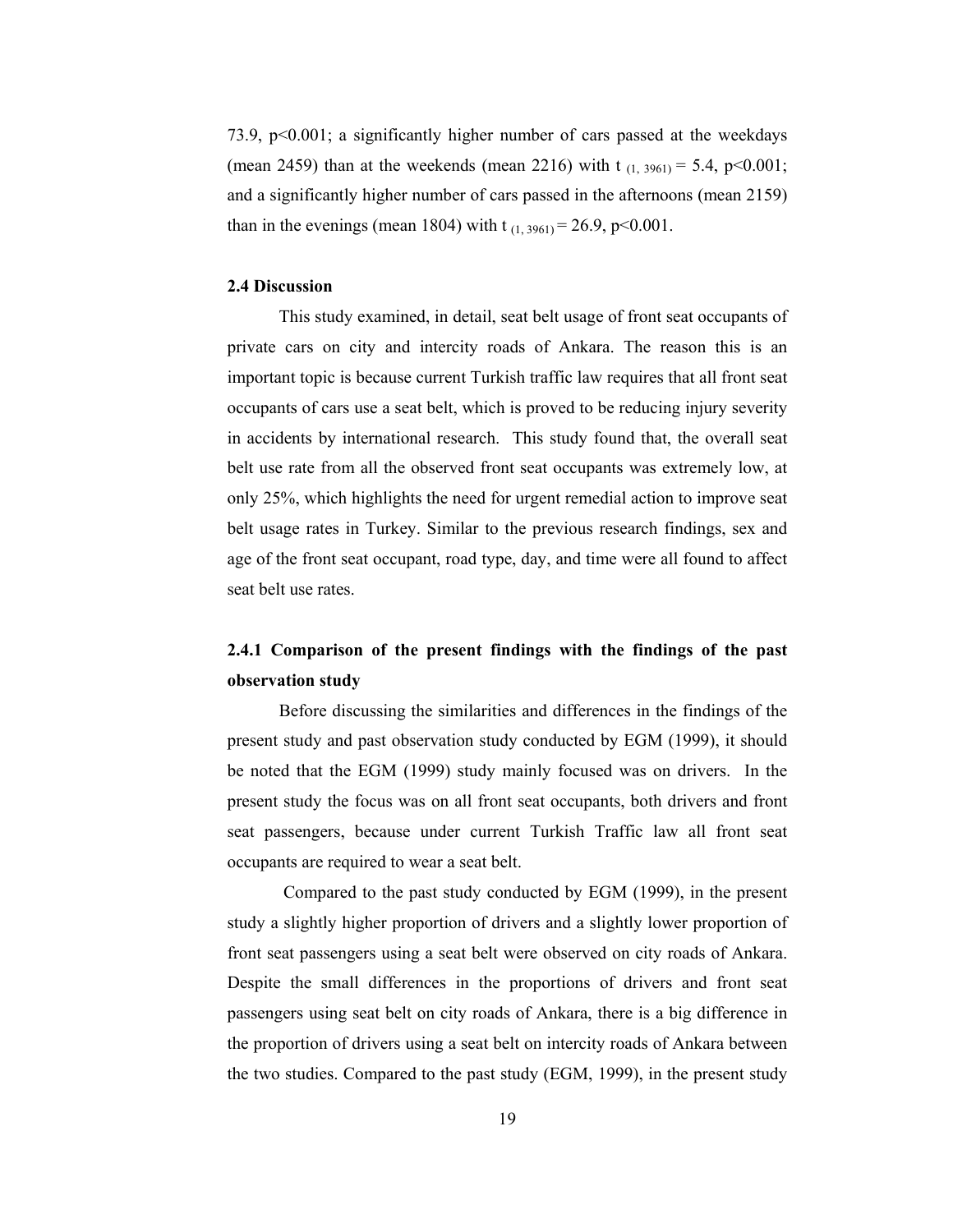a significantly lower proportion of drivers using a seat belt were observed on intercity roads of Ankara. This difference between the two studies might be explained by the differences in the observed intercity roads. In the past study conducted by EGM, (1999), certain places in the Ankara-İstanbul highway were observed, while in the present study, parts of the Ankara-İzmir and Ankara-İstanbul highways, which take place in the city, were observed. Because parts of the intercity roads passing through the city were observed, it is very probable that, some cars were using these roads to travel from one place to another inside Ankara. Thus, observing parts of intercity roads passing through the city, where seat belt use rates are low, may explain the significantly lower proportion of drivers using a seat belt on the intercity roads in the present study compared to the past study (EGM, 1999).

While in the past study conducted by EGM (1999), a higher proportion of drivers and front seat passengers using a seat belt were male than female, in the present study a higher proportion of front seat occupants using a seat belt were female than male on city roads of Ankara. The two studies shows similarities in terms of the age differences of the seat belt users on city roads of Ankara. Although the age categorizations are different in the two studies, in both studies a higher proportion of the seat belt users were middle-aged than the young and old aged users. It should be noted that, because in both studies the compared seat belt use data for the sex and age differences were not controlled for exposure, it is not possible to make a comparison on the level of use within sex and age groups between the two studies.

### 2.4.2 Front seat occupant characteristic affecting seat belt use

The present study found that sex and age of the front seat occupants were significantly related to their seat belt use. Present findings indicated that, a significantly higher proportion of females than males used a seat belt and seat belt use increased with age. These findings are parallel to the previous findings indicating being female and older age as positively related to seat belt use (Begg and Langley, 2000; Reinfurt et al., 1996; Steptoe and Wardle, 2001). By these results, the hypotheses of the study indicating that women would use seat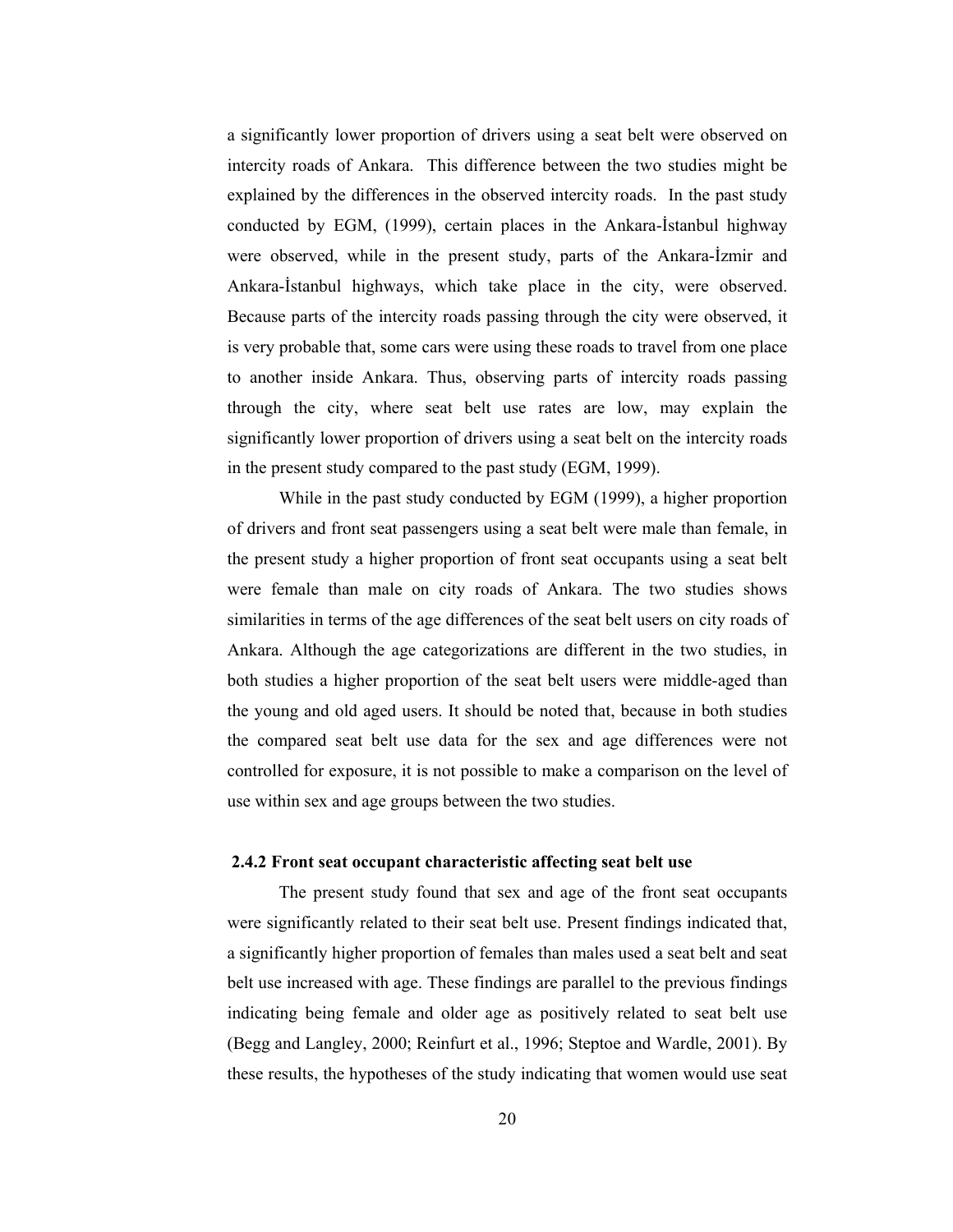belt more than men and seat belt use would increase with age both on all roads were confirmed. Young people using seat belt less can be explained by their being more prone to take risks while driving, which is also supported by the accident involvement statistics from 2002, which indicated that young drivers between the age of 16-25 constituted the biggest driver group involving in fatal accidents in Turkey (T.C. İçişleri Bakanlığı, Emniyet Genel Müdürlüğü, Trafik Hizmetleri Başkanlığı, 2002).

#### 2.4.3 Environmental factors affecting seat belt use

The present study found road type, day, and time as the environmental factors affecting the seat belt use of the front seat occupants. The present finding of the study indicating higher proportion of seat belt use on intercity roads than city roads for the all observed variables confirmed the hypothesis of the study, which stated that seat belts would be used more on intercity roads than on city roads. Lower proportion of seat belt use on city roads than intercity roads and in evenings than afternoons are parallel to the previous findings indicating driving during the night and in urban areas as the factors negatively related to seat belt use (Chliaoutakis et al., 2000; Fockler and Cooper, 1990; Li, Kim and Nitz, 1999). Ironically, although proportion of seat belt use was lower on the city roads than the intercity roads, the seat belts were found to be more effective especially in low speed accidents in urban areas (IRTAD, 1995). Higher proportion of seat belt use on intercity roads and in the afternoons could be explained by the relatively heavy traffic and perceived higher accident probability.

Not confirming the hypothesis of the present study, which stated that seat belts would be used less at the weekends than at the weekdays, it was found that proportion of seat belt use was higher at the weekends than at the weekdays. While evaluating this finding the fact that driver populations on the road change according to environmental factors such as day and time should be considered. That is, more middle and old aged front seat occupants who are more likely to travel at the weekends and use seat belt more than the young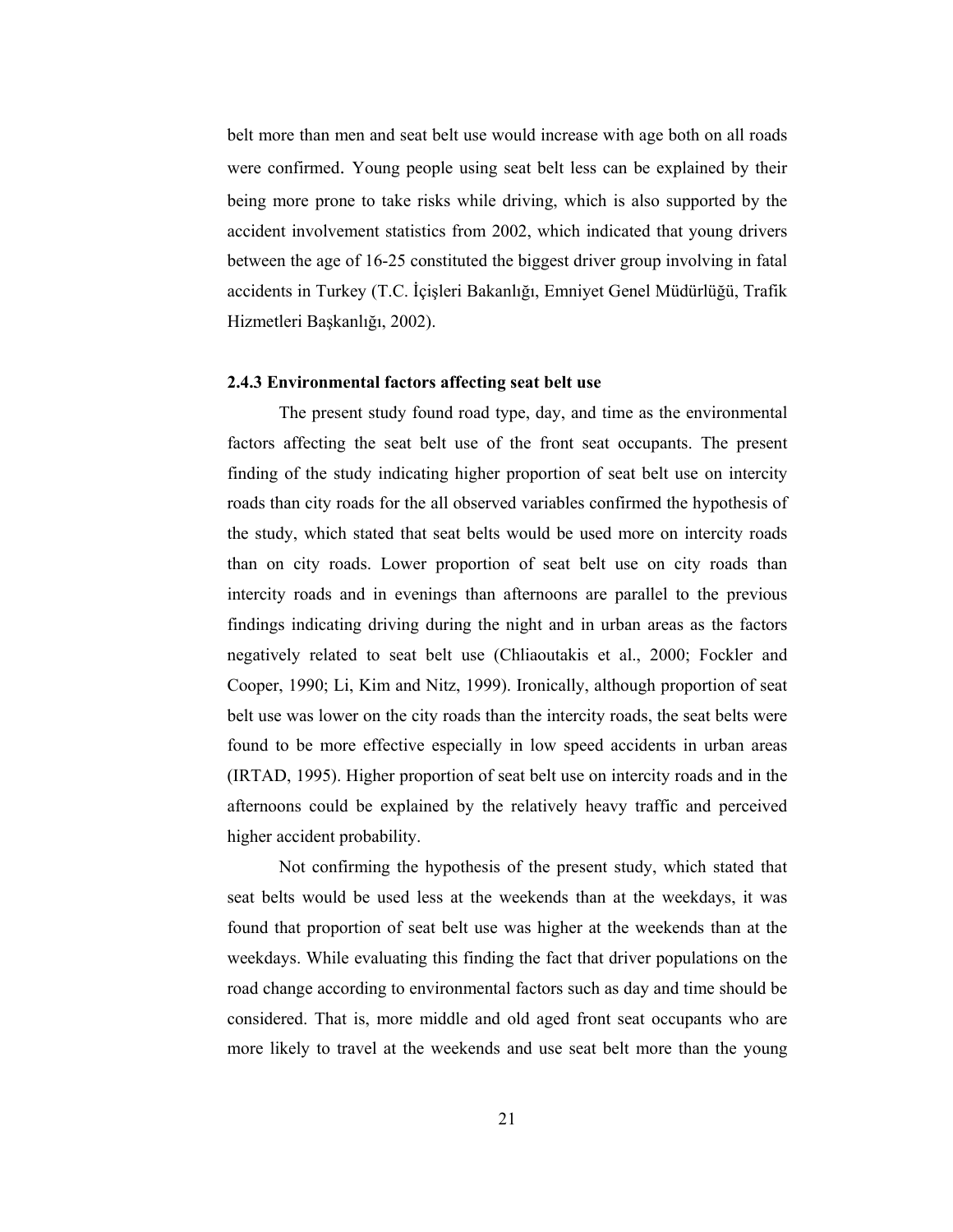front seat occupants, could explain higher proportion of seat belt use at the weekends.

## 2.4.4 Practical implications of the study

Findings of the present study have important implications especially for the seat belt use interventions aiming at increasing the seat belt use rates in Turkey. For more effective and successful seat belt use interventions, identifying the factors affecting seat belt use with well defining the features of the target non-user populations seem very essential and important

Because being male and young were front seat occupant characteristics related to low seat belt use, especially male and young front seat occupants should be target groups for seat belt use interventions. Seat belt use campaigns and incentive programs could be developed specifically targeting male and young front seat occupants. For instance, through seat belt use campaigns giving visual and audible seat belt use messages specifically to male and young front seat occupants could be an effective way to increase seat belt use rates among them. Also, some rewards and incentive programs through seat belt use campaigns could be developed for promoting higher seat belt use especially among young and male front seat users. However, it should be noted that, although the proportion of seat belt use was least among the male and young front seat occupants, seat belt use proportion of the all front seat occupants was also very low, at 25%. Thus, seat belt use interventions firstly should target to increase the seat belt use rate of the all front seat occupants in Turkey. Wrong ideas and beliefs of the front seat occupants about the effectiveness of seat belt use in different environmental conditions, such as not needing to use seat belt in city roads, could be corrected through more informative seat belt use campaigns and educational programs. Also, more frequent police control for the cars traveling at the weekdays, on city roads and in the evenings could be an effective way to increase the seat belt use rates in these situations.

Considering the front seat occupant characteristics and environmental factors affecting seat belt use, seat belt use rates among the front seat occupants need be increased urgently in Turkey. While developing seat belt use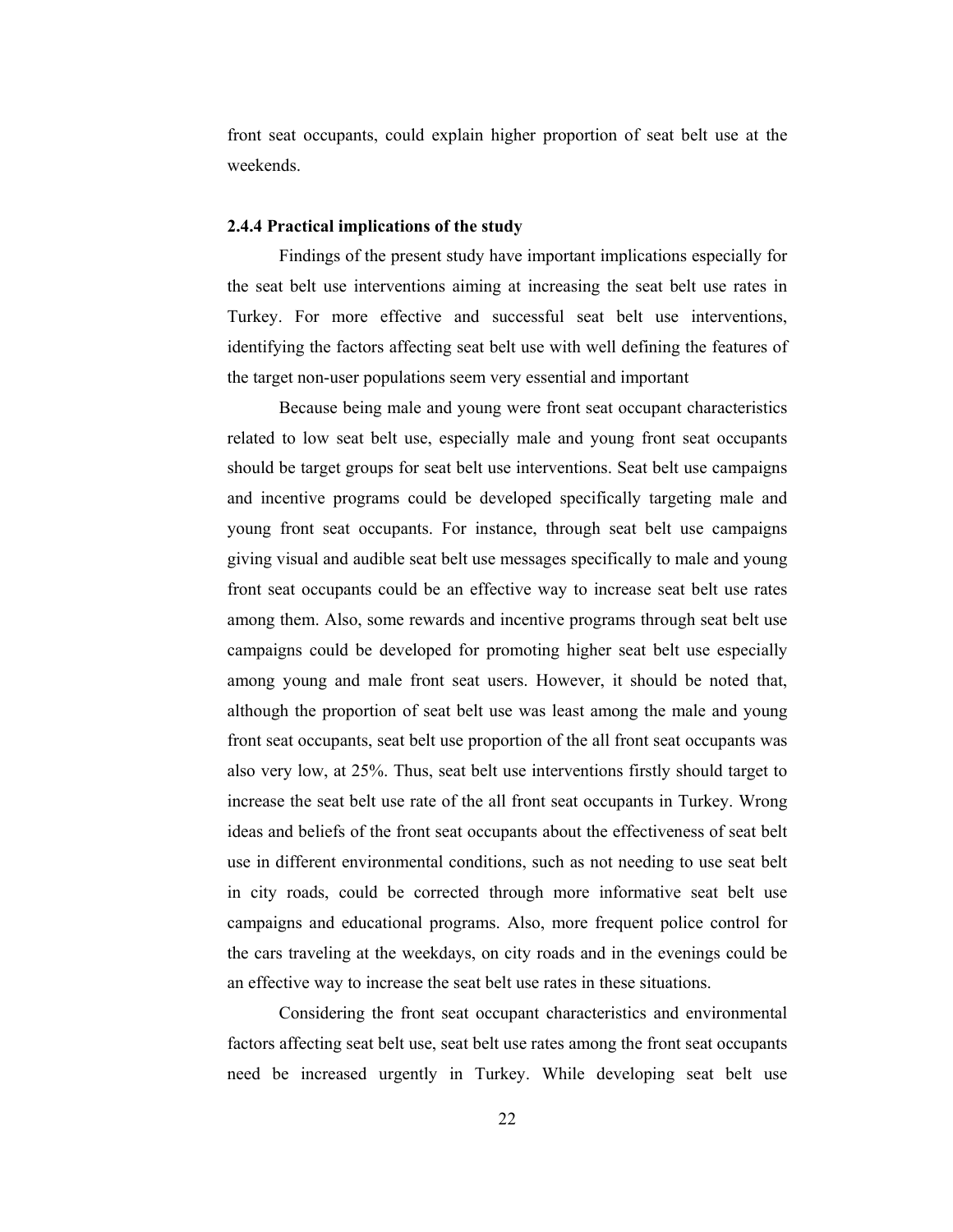interventions, especially the core non-user populations such as the young and male front seat users and environmental conditions provoking less seat belt use such as traveling on city roads and at the weekdays should be considered carefully. Also, increased enforcement of the seat belt laws through more frequent and strict police controls and higher amount of fines for not using a seat belt seems essential to increase the seat belt use rates in Turkey.

## 2.4.5 Limitations of the study

 Not observing intercity roads far from Ankara's city traffic was the main limitation of the study. Making observations on real intercity roads would probably lead to observing more front seat occupants using a seat belt. Another limitation of the study may be not looking at the interaction between the driver and front seat passenger in terms of the seat belt use. Seat belt use of the one front seat occupant might influence the seat belt use of the other front seat occupant sitting next to them. Lastly, not observing the front seat occupants in morning may be mentioned as another limitation of the study. To see whether traveling in the morning, especially in rush hours, change the seat belt use of the front seat occupants, observations could also be made during morning traffic.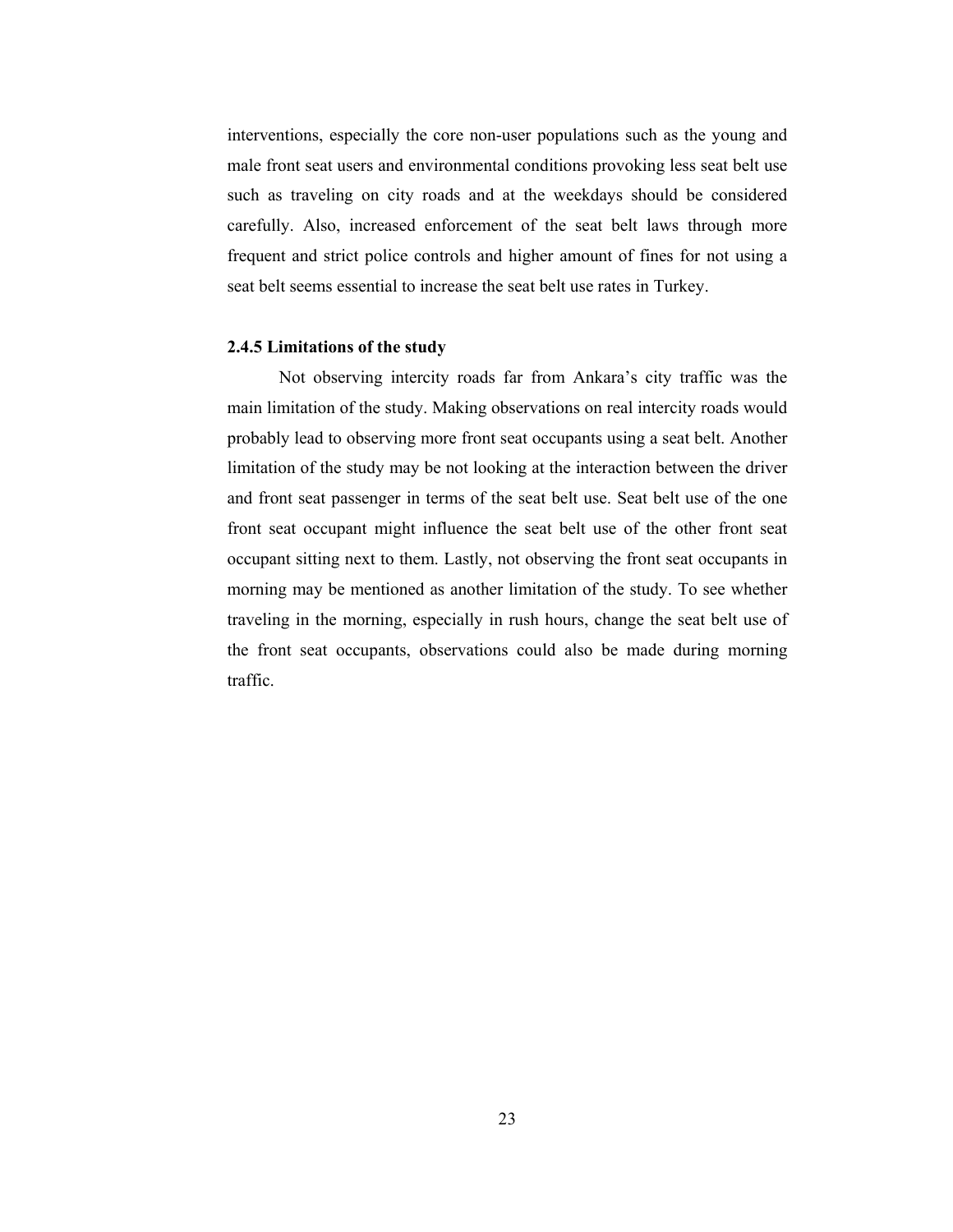## CHAPTER 3

## AN INTERVIEW STUDY ABOUT SEAT BELT USE

## 3.1 Introduction

#### 3.1.1 Common reasons for using and not using a seat belt

 Previous research has found that environmental and situational factors, self-protection, imitation, fear, experience, financial issues and legal issues were the common reasons for using a seat belt (Chliaoutakis et al., 2000; Fockler and Cooper, 1990). In their study, Chliaoutakis et al. (2000) found that the environmental factor, which included bad road and weather conditions and heavy traffic, was the first factor identified in the basic motivation of young drivers of Athens to use a seat belt. Similarly, Fockler and Cooper (1990) cited situational reasons for increasing seat belt use, including suspicion of police presence, being a passenger in someone else's car, driving with family members, high speed and dangerous road conditions. Imitation, including imitating relatives and close friends, and setting an example to others was the second factor in the basic motivation of young drivers of Athens to use a seat belt (Chliaoutakis et al., 2000). The third factor identified was self-protection, including avoidance of injury and death, protection from harm and feeling secure (Chliaoutakis et al., 2000). This was followed by a fear factor, including fear due to lack of trust of the driver and inexperience (Chliaoutakis et al., 2000). The fifth factor identified to explain the basic motivation of young drivers to use a seat belt was the experience factor, including having an accident in the past, knowing a relative or friend who had an accident, and witnessing an accident (Chliaoutakis et al., 2000). The last two factors identified were financial issues, including the risk of financial loss due to an accident and legal issues, including avoidance of punishments and compliance with traffic regulations and state rules (Chliaoutakis et al., 2000).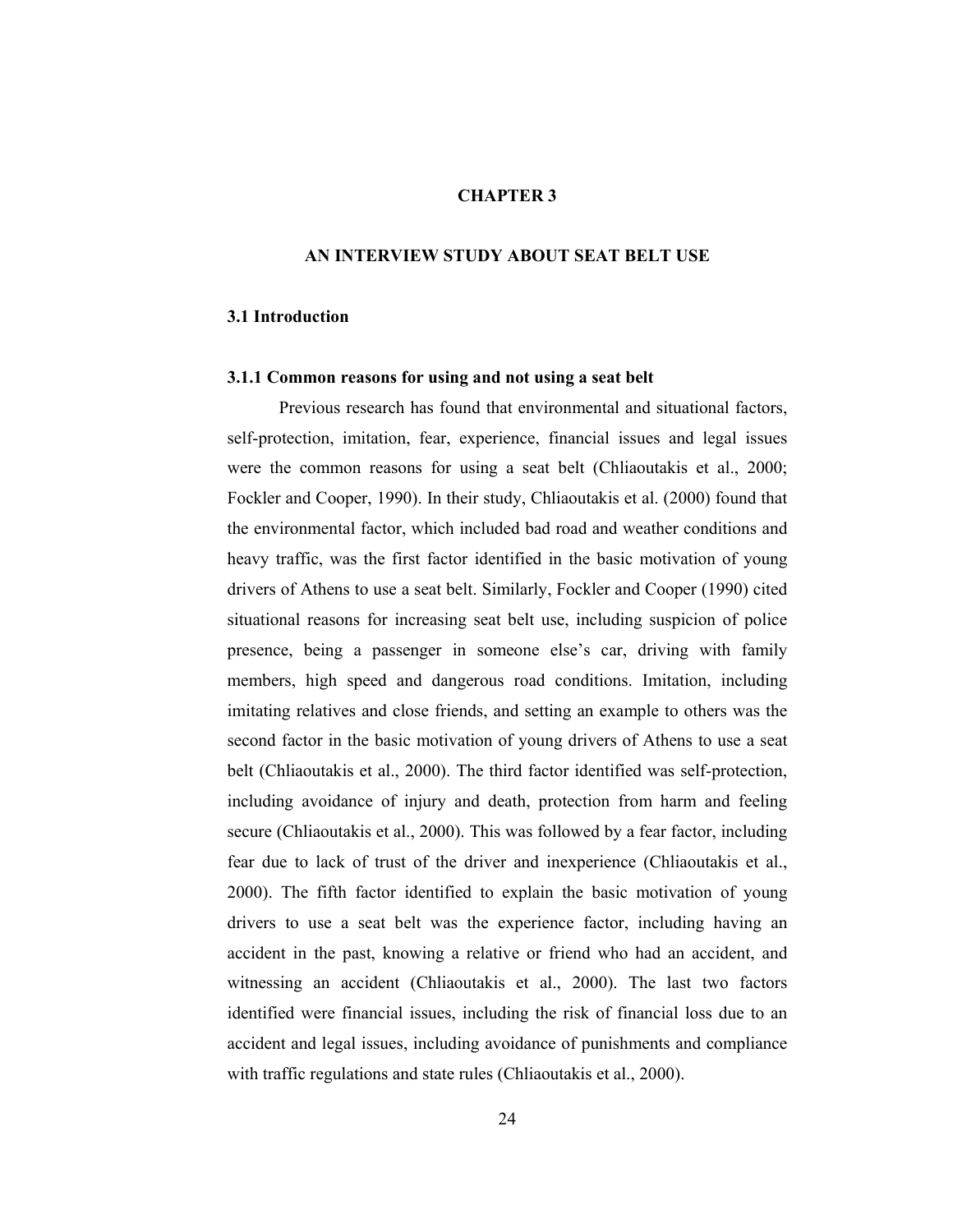Risky behavior, discomfort when using a seat belt, underestimation of danger, wasting time, not having a habit of seat belt use and some situational factors have all been found to be common reasons of not using a seat belt (Begg and Langley, 2000; Chliaoutakis et al., 2000; Fockler and Cooper, 1990). Risky behavior, including not being compliant with regulations and having a risky personality was the first factor identified to explain young drivers' basic motivations to not use a seat belt in Chliaoutakis et al.'s study (2000). Discomfort when using a seat belt, such as feeling pressure and restrictions on movements, was found to be among the main reasons for not using a seat belt among young drivers (Begg and Langley, 2000; Chliaoutakis et al., 2000; Fockler and Cooper, 1990). Underestimation of danger and a perceived low risk of injury due to situational factors, such as driving slowly, having a safe car, being a good driver, and beliefs such as the notion at that accidents only happen to others, was another main reason for not using a seat belt (Begg and Langley, 2000; Chliaoutakis et al., 2000). Driving for only short trips was found to be the main situational reason for decreasing the usage of a seat belt among the self-reported regular users (Fockler and Cooper, 1990). Not having a habit of using a seat belt, which leads to forgetting to use it, has been identified as another common reason for not using a seat belt among young drivers (Begg and Langley, 2000). The fear of being trapped in the car after an accident and not needing a seat belt due to the presence of an airbag in the car have also been reported as the other common reasons cited for not using a seat belt (OSU EHS Safety Training, 1993).

#### 3.1.2 Car occupant characteristics affecting seat belt use

 Gender, age and education levels of car occupants have been found to affect the frequency of seat belt use in previous research (Begg and Langley, 2000; Calisir and Lehto, 2002; Li, Kim and Nitz, 1999, Matsuura, Ishida, Ishimatsu, 2002; Reinfurt et al., 1996; Steptoe and Wardle, 2001). Seat belt use was found to be higher among females than males, older aged car occupants than younger car occupants, and among car occupants with the higher education levels compared to those with lower education levels (Begg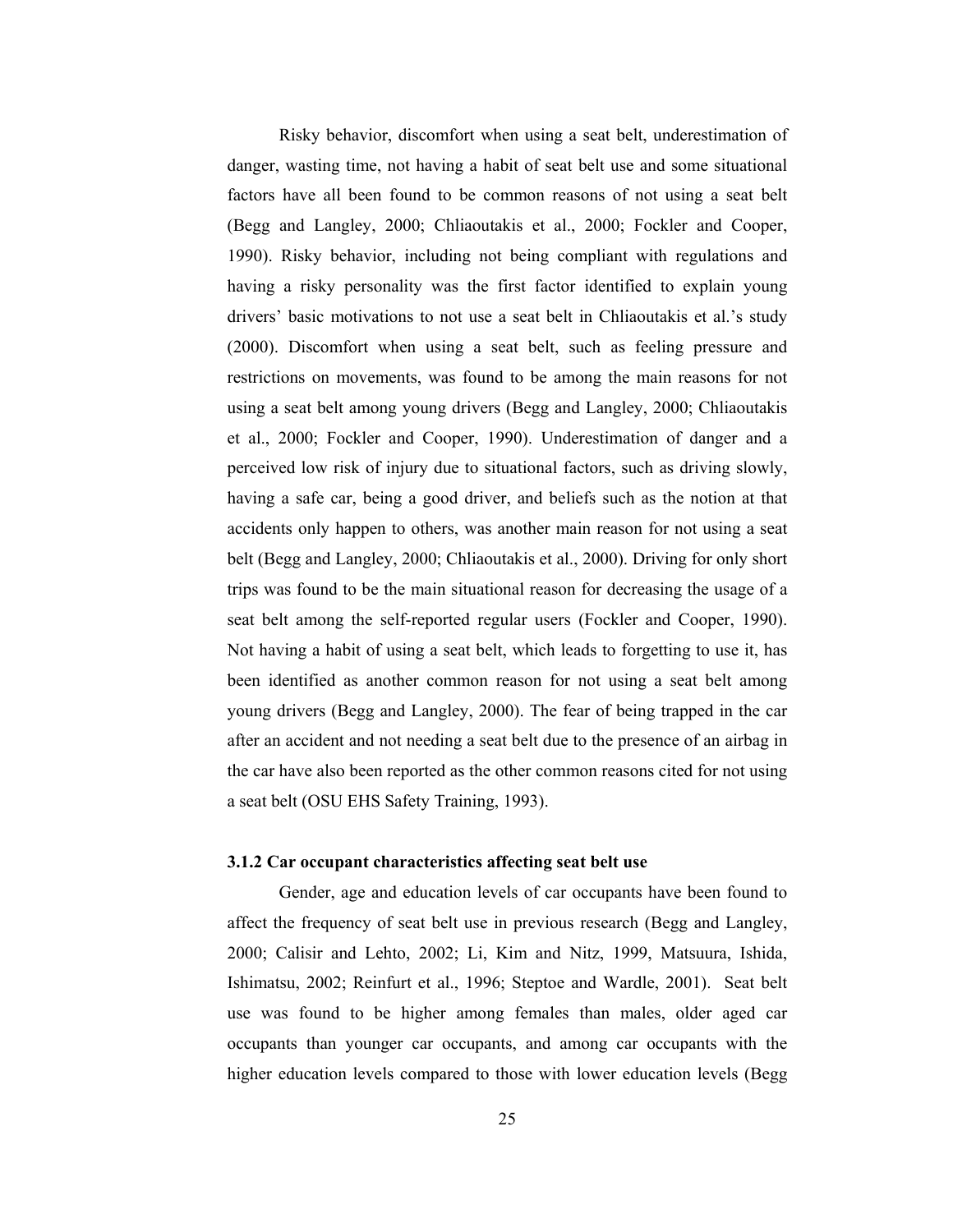and Langley, 2000; Calisir and Lehto, 2002; Li, Kim and Nitz, 1999; Matsuura, Ishida, Ishimatsu, 2002; Reinfurt et al., 1996; Steptoe and Wardle, 2001). Also, some user characteristics such as gender, age, body weight and height were found to affect the perception of comfort and usability of seat belts (Balci, Vertiz and Shen, 2001). It was found that, females, drivers who were over 40 years old, and over-weight drivers had more comfort and convenience problems of seat belt use than males, younger drivers and non-overweight drivers, respectively (Balci, Vertiz and Shen, 2001).

## 3.1.3 Aims of the study

 In the present interview study, common reasons for using and not using a seat belt during different trip types and conditions with the reported seat belt use frequency were investigated qualitatively, in a Turkish sample. The main aims were:

- 1) To investigate the reported seat belt use frequencies of the subjects in different trip types and conditions
- 2) To investigate the reasons for using and not using a seat belt in the given trip types and conditions
- 3) To investigate the reported benefits of using a seat belt use and factors that can increase the seat belt use
- 4) To find out whether demographic variables such as the sex, and age of the subjects effect the reported seat belt use frequencies and the reasons for using and not using a seat belt in the given trip types and conditions

## 3.1.4 Hypotheses of the study

Based on the findings of previous studies, the main hypotheses of the study were:

- 1) Reported seat belt use frequency would be higher for females, and older subjects when compared to males, and younger subjects, respectively.
- 2) Providing safety, situational conditions and avoiding punishment would be among the most frequently reported reasons for using a seat belt.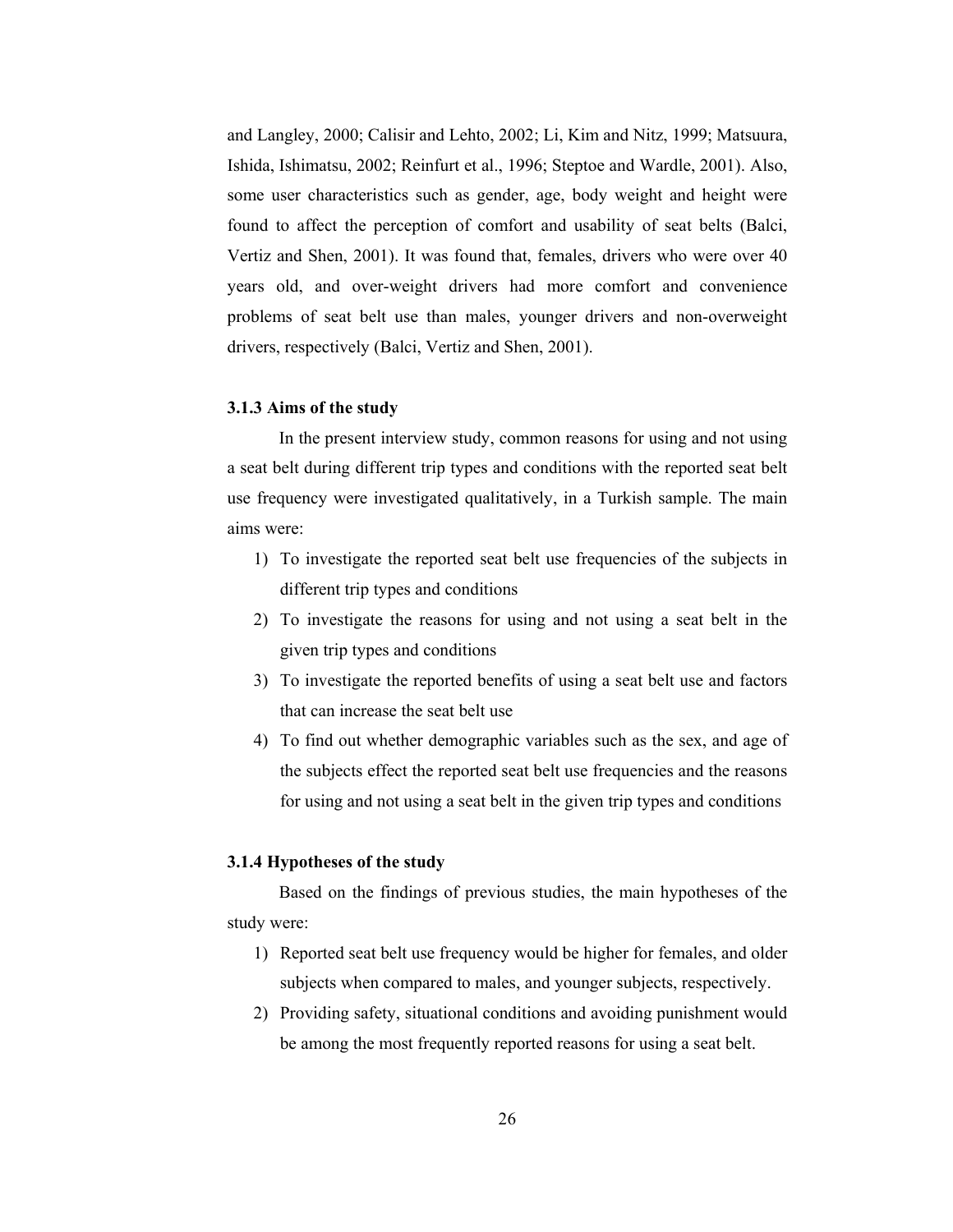3) Having negative attitudes and beliefs about the effectiveness of using a seat belt, situational conditions and discomfort would be among the most frequently reported reasons for not using a seat belt.

## 3.2 Method

## 3.2.1 Participants

 A total of 221 participants were interviewed by a group of interviewers. Sample characteristics of the participants are displayed in Table 3.1.

|                                      | ${\bf N}$   | $\frac{0}{0}$ |
|--------------------------------------|-------------|---------------|
| <b>Sex</b>                           |             |               |
| male                                 | 121         | 54.8          |
| female                               | 100         | 45.2          |
| Age                                  | $31$ (mean) | 11 (SD)       |
| Occupation                           |             |               |
| student                              | 71          | 32            |
| other                                | 150         | 68            |
| <b>Education</b>                     |             |               |
| elementary and high school graduates | 37          | 16.7          |
| university students and graduates    | 184         | 83.3          |
| <b>License holder</b>                |             |               |
| yes                                  | 171         | 77.4          |
| no                                   | 50          | 22.6          |

## Table 3.1. Sample characteristics

Driving experience and frequency, past accident and seat belt use frequency information of the subjects who had a driving license are summarized in Table 3.2.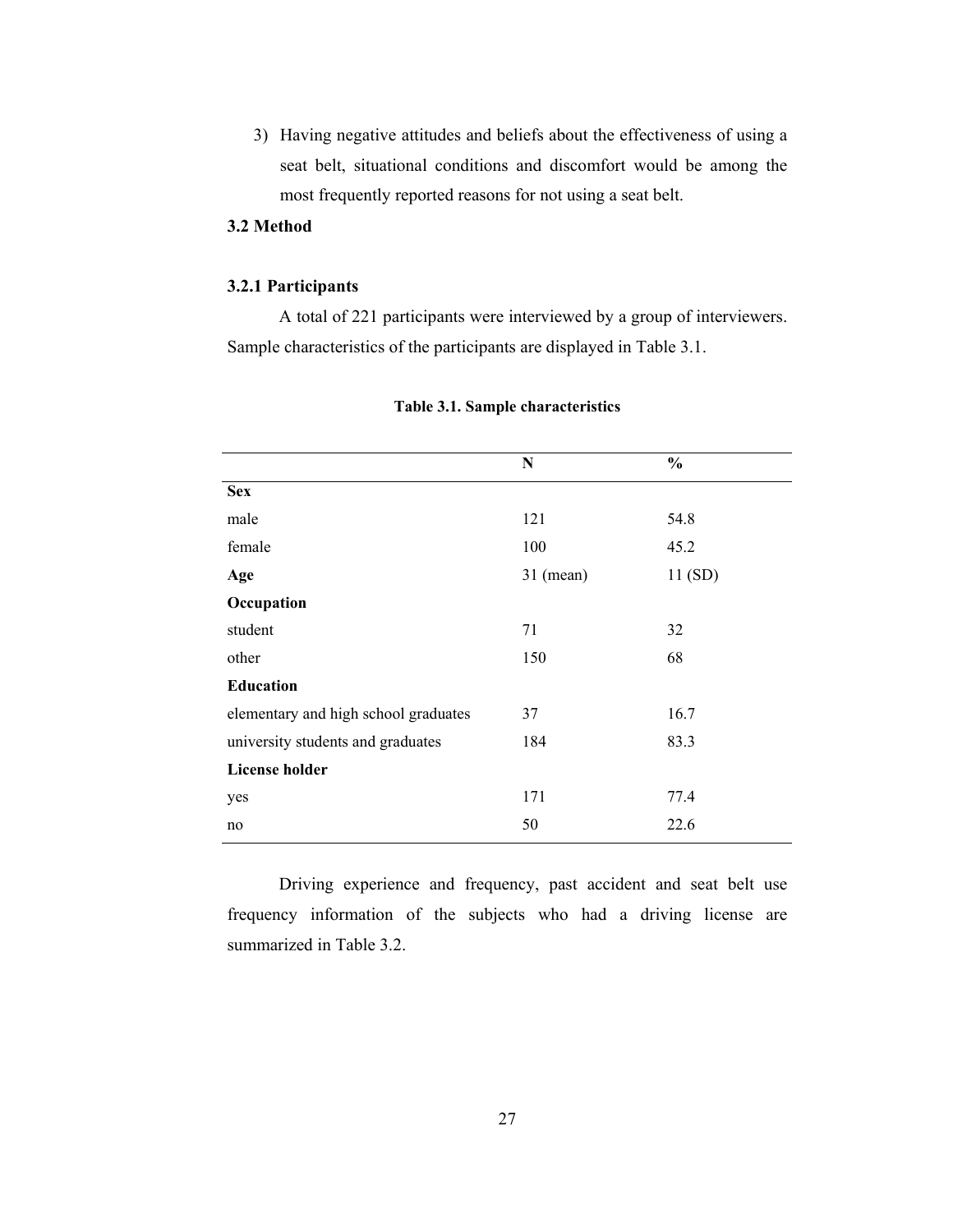|                                                                                                        | $\mathbf N$    | $\frac{0}{0}$ |
|--------------------------------------------------------------------------------------------------------|----------------|---------------|
| The years since a driver 9.9 (mean)<br>had obtained the driving<br>license<br><b>Driving frequency</b> |                | 9.1 (SD)      |
| every day                                                                                              | 73             | 42.7          |
| often                                                                                                  | 35             | 20.5          |
| sometimes                                                                                              | 21             | 12.3          |
| rarely                                                                                                 | 38             | 22.2          |
| never                                                                                                  | $\overline{4}$ | 2.3           |
| Past accident                                                                                          |                |               |
| yes                                                                                                    | 95             | 56.9          |
| no                                                                                                     | 72             | 43.1          |
| Seat belt use frequency                                                                                |                |               |
| always                                                                                                 | 85             | 50.3          |
| often                                                                                                  | 35             | 20.7          |
| sometimes                                                                                              | 31             | 18.3          |
| rarely                                                                                                 | 15             | 8.9           |
| never                                                                                                  | 3              | 1.8           |

#### Table 3.2 Driving license holders' characteristics

## 3.2.2 Instrument and the data collection

An interview form including some demographic and driving related background information with the questions about the seat belt use in different trip types and conditions were used in the interview study. An example of the interview sheet can be seen in Appendix B. The demographic information consisted of the sex, age, occupation, education level, and driving license status (driving license holder or not) of the subjects. The first question, asked how often a seat belt was used as a front seat passenger in the given trip types such as in short and long trips, and also asked for the reasons for using a seat belt in theses trip types. The second question, asked how often seat belt was used when traveling in minibuses, taxis, and in friend's car, and again asked for the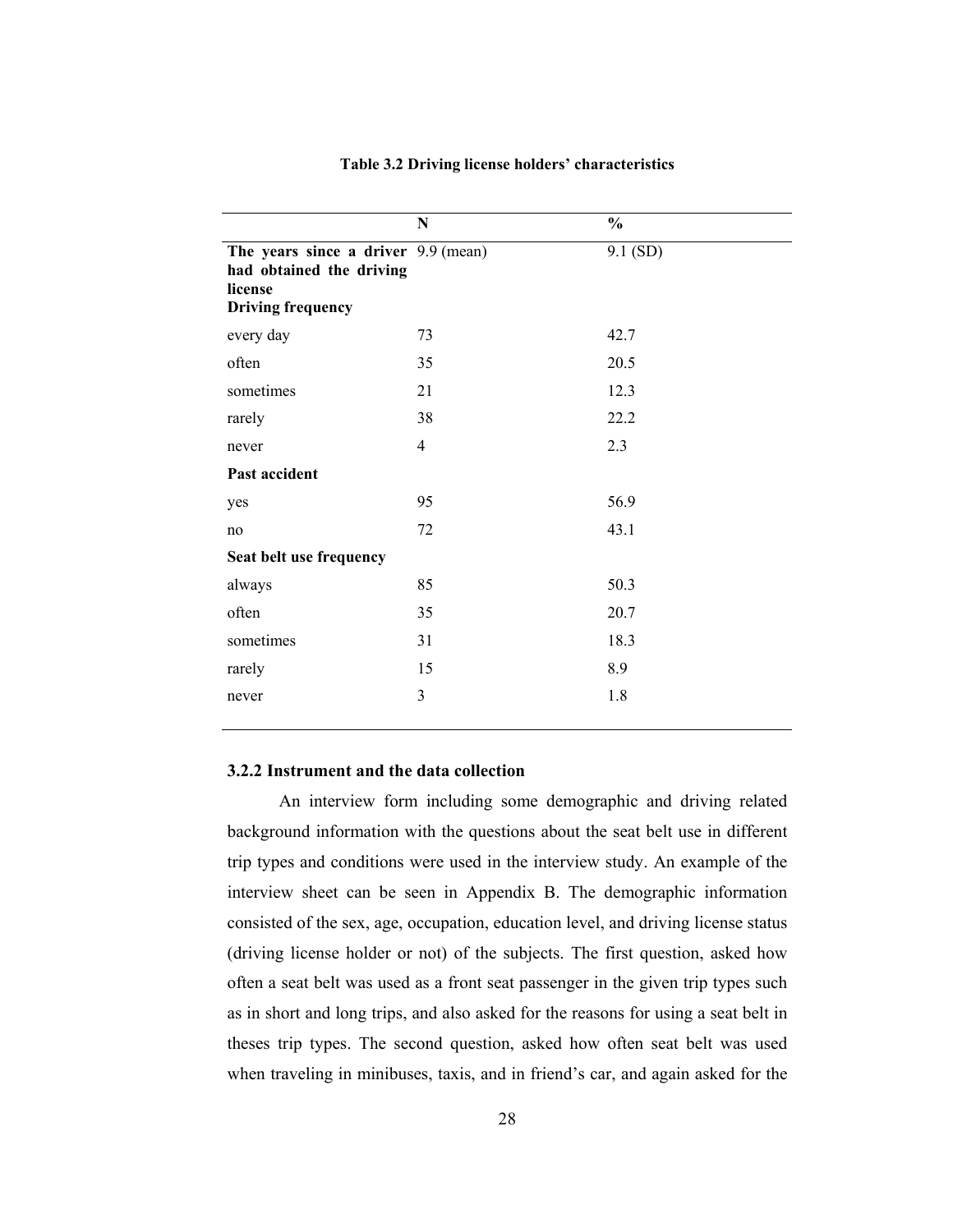reasons. In the following several questions, benefits of using a seat belt, factors that can increase the seat belt use and whether it is necessary to a use seat belt more while traveling as a front seat passenger were asked, along with reasons. The remaining questions asked whether subjects used a seat belt in the presence of children in the car, let their children sit in the front seat, and made them use seat belt, along with the reasons for doing so. In all questions, the interviewees were asked to answer the questions thinking of the times that they were front seat passengers.

Students in a traffic psychology class conducted the interviews with acquaintances, who were from different age groups and occupations. Before they make the interviews, the students were trained and organized in how to conduct the interviews by the author. After they accepted to be interviewed, a semi-structured interview including open and closed questions about seat belt use was made face to face with each interviewee. A direct interview approach was used, as before starting the interviews, the purpose of the interview as the general concerns about seat belt use were explained to them. The interviewees were assured about the anonymity of the information they gave, before staring the interviews. Completing one interview lasted about 20-30 minutes.

#### 3.2.3 Data entrance and analysis

In the first step of data entrance process, all the answers given by the subjects for each question were checked through separately and answer categories were obtained for the each question. In the second step, numerous answer categories were reduced to main answer categories by putting together similar answers into one category. In the next step, variables were formed from the main answer categories for the each question. While entering the data, for the related answer categories "1" was entered if the subject gave that answer and "0" was given if the subject did not give that answer. Reported frequencies of the seat belt use in different trip types and conditions were categorized into five response groups, which were always, often, sometimes, rarely, and never.

In the data analysis, besides simple descriptive statistics, independentsamples t-test, and chi-square statistics were used.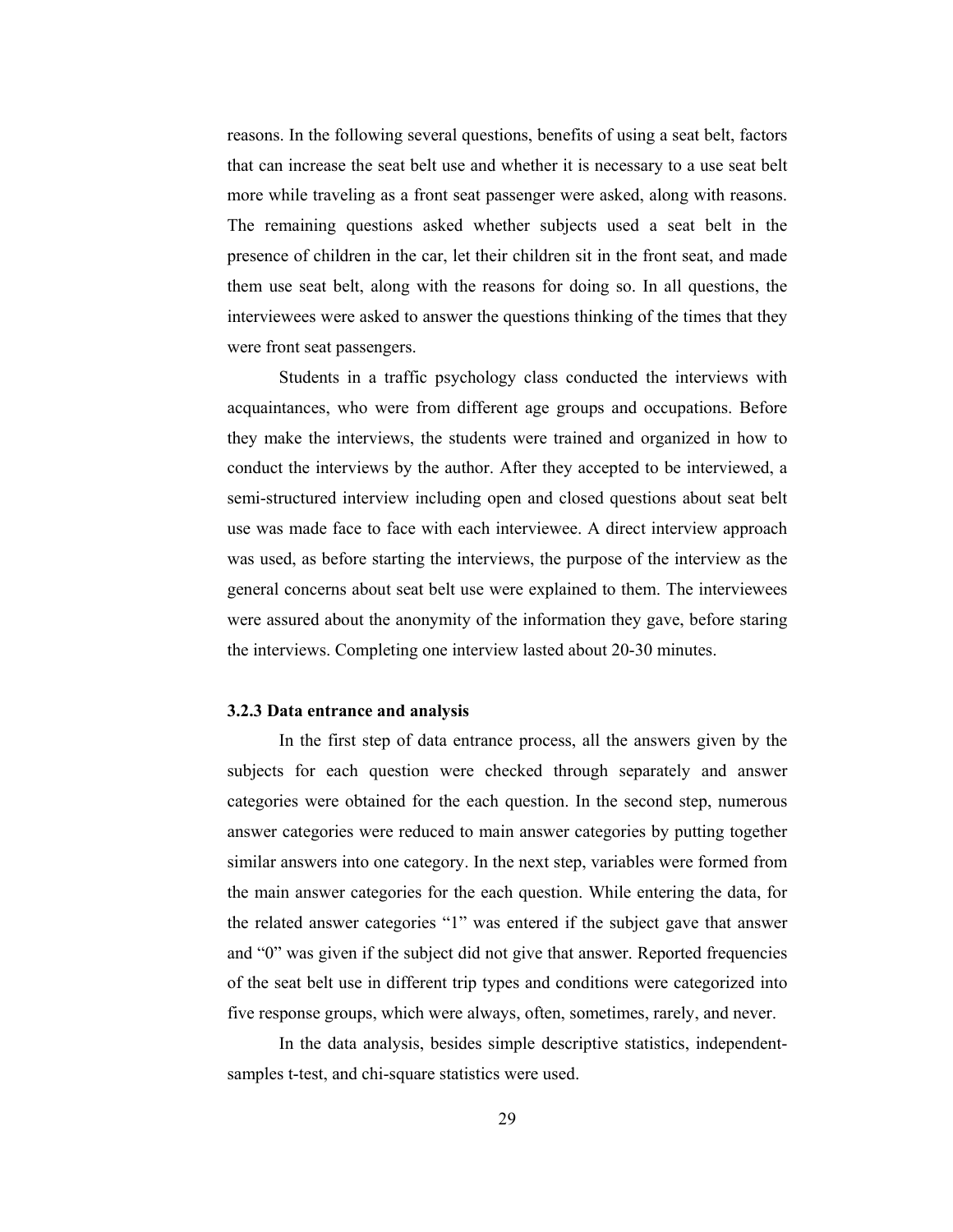## 3.3 Results

## 3.3.1 Seat belt use frequencies in different trip types

 Reported seat belt use frequencies and the mean response values for each trip type are displayed in Table 3.3. It appears from the table that, seat belt use frequencies were highest in outside the city trips, followed by trips during bad weather and nighttime. Seat belt use frequencies were lowest in inside city trips followed by in trips made in daytime and good weather. Reported seat belt use frequencies in all trips in general appear to be high with a mean response value of 2.1, indicating an "often" response.

|                      | <b>Response Category</b>          |              |                         |               |                     |                                  |  |
|----------------------|-----------------------------------|--------------|-------------------------|---------------|---------------------|----------------------------------|--|
| Trip type            | <b>Always</b><br>$\left(1\right)$ | Often<br>(2) | <b>Sometimes</b><br>(3) | Rarely<br>(4) | <b>Never</b><br>(5) | Mean<br><b>Response</b><br>value |  |
| all trips in general | 46.6                              | 21.3         | 15.4                    | 10.9          | 5.9                 | 2.1                              |  |
| inside city          | 45.7                              | 10.4         | 13.6                    | 14.0          | 16.3                | 2.5                              |  |
| outside city         | 74.2                              | 15.4         | 4.5                     | 3.6           | 3                   | 1.4                              |  |
| in night             | 62.4                              | 14.9         | 13.1                    | 6.3           | 2                   | 1.7                              |  |
| in daytime           | 44.8                              | 16.7         | 20.4                    | 10.0          | 8.1                 | 2.2                              |  |
| in bad weather       | 71                                | 14.9         | 6.8                     | 4.1           | 3.2                 | 1.5                              |  |
| in good weather      | 43.9                              | 16.7         | 19                      | 12.2          | 8.1                 | 2.2                              |  |

Table 3.3 Seat belt use frequencies for different trip types (%)

## 3.3.2 Frequencies of the reasons reported for using a seat belt in different trip types

The frequencies of the reported reasons for using a seat belt in different trip types are displayed in Table 3.4. Safety as a reason for using a seat belt means protection from the injury and fatality during an accident, and feeling safe due to using a seat belt. Habit as a reason for using a seat belt means that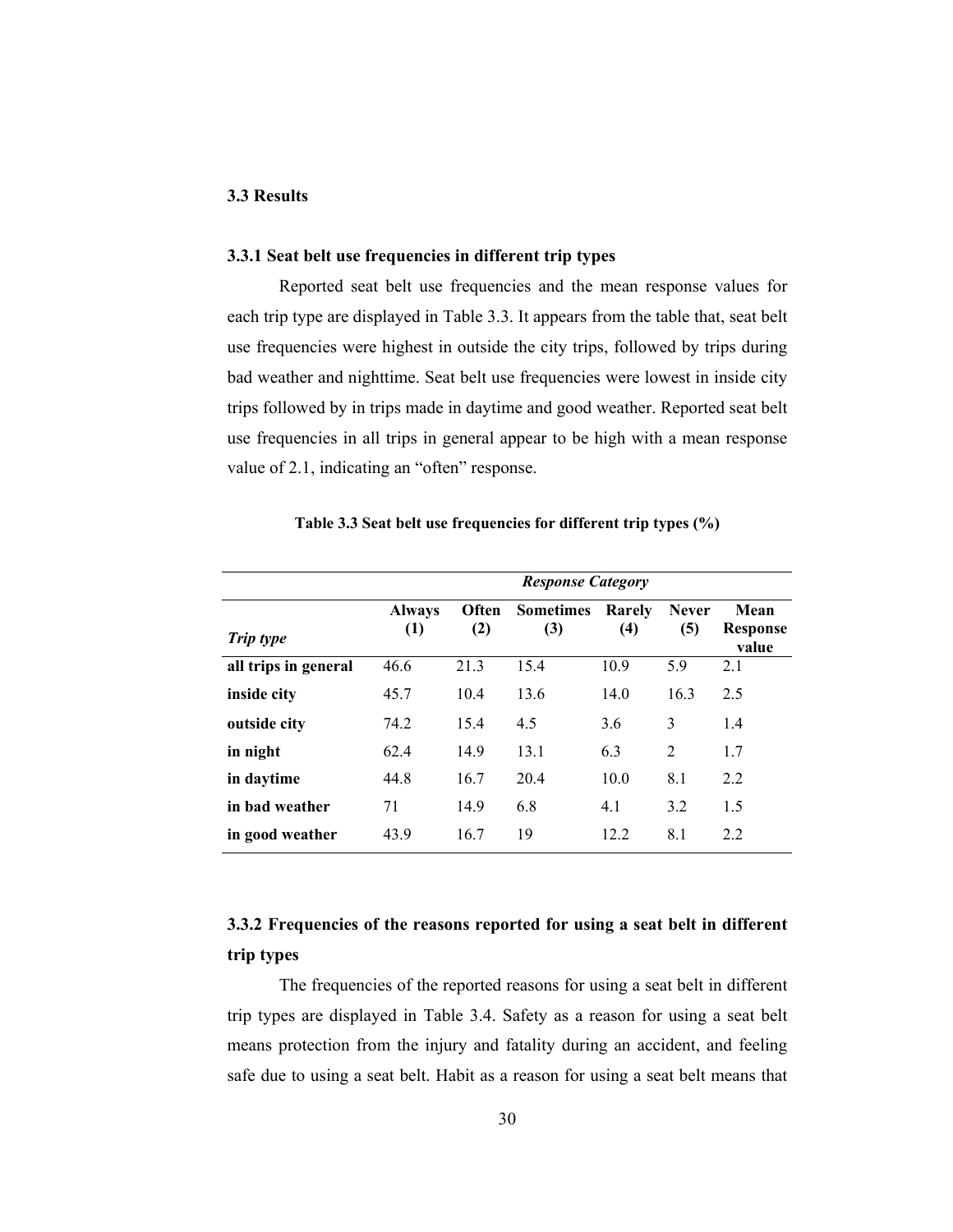using seat belt is a habitual behavior made automatically in all trip types, while others' opinions means complying with close others', such as the family members and drivers', ideas about using a seat belt, considering their warnings and imitating them. Following reasons were moral norm, which means being a good person who is compliant with the seat belt rules and regulations and a good model to others, and avoiding punishment, which means avoiding taking traffic fines and paying money for not using a seat belt. Another two reason were no trust to the others, which means not trusting the driver of the car and other drivers in traffic who drive riskily and can cause accidents, and situational conditions, which means some situational factors that can increase the seat belt use such as a long trip, high speed and dangerous weather and road conditions. Lastly, other reasons included the less frequently reported reasons for using a seat belt such as being pregnant and existence of airbag in the car.

From Table 3.4 it appears that the most frequently reported reason for using seat a belt in all trip types was providing safety. Situational reasons, habit and avoiding punishment appear as other more frequently reported reasons for using a seat belt. On the other hand, obeying the moral norms, no trust to the others, others' opinion and other reasons appear as the less frequently reported reasons for using a seat belt.

| <b>Trip types</b>  |                            |                |                 |             |               |                   |                    |
|--------------------|----------------------------|----------------|-----------------|-------------|---------------|-------------------|--------------------|
| <b>Reasons</b>     | all<br>trips in<br>general | inside<br>city | outside<br>city | in<br>night | in<br>daytime | in bad<br>weather | in good<br>weather |
| safety             | 68.8                       | 57.5           | 86.0            | 78.7        | 61.1          | 87.8              | 62.9               |
| habit              | 8.6                        | 6.3            | 7.7             | 6.3         | 7.7           | 6.8               | 10.0               |
| others'<br>opinion | 3.6                        | 1.8            | 1.4             | 0.9         | 0.9           | 0.9               | 2.3                |
| moral<br>norms     | 3.6                        | 3.6            | 3.6             | 3.6         | 4.1           | 3.2               | 3.6                |

Table 3.4 Frequencies of reported reasons for using a seat belt for different trip types (%)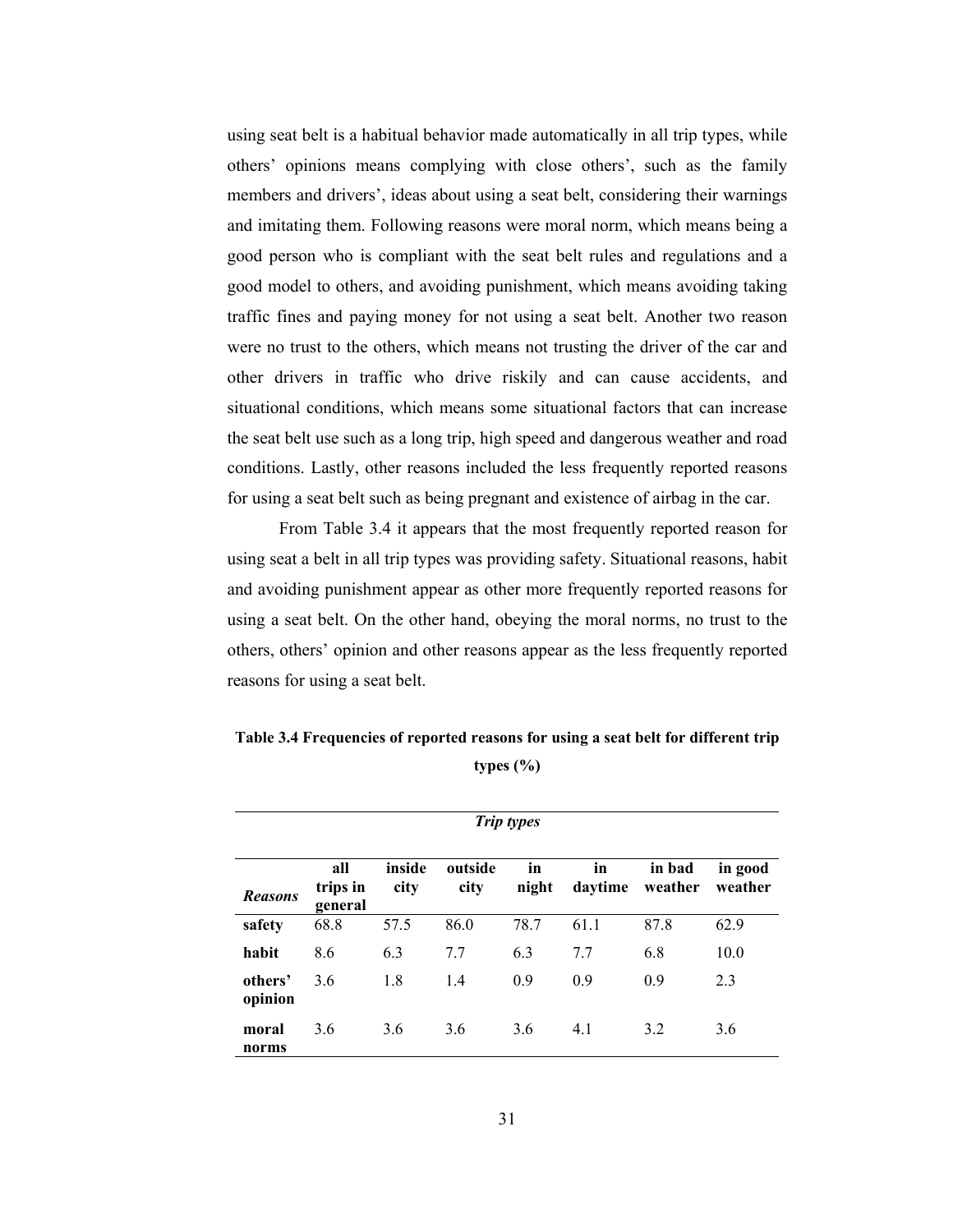#### Table 3.4 continued

different trip types

| <b>Trip types</b>              |                            |                |                 |      |                     |                   |                    |
|--------------------------------|----------------------------|----------------|-----------------|------|---------------------|-------------------|--------------------|
| <b>Reasons</b>                 | all<br>trips in<br>general | inside<br>city | outside<br>city | in   | in<br>night daytime | in bad<br>weather | in good<br>weather |
| avoiding<br>punishment         | 10.4                       | 8.6            | 12.2            | 7.7  | 8.1                 | 59                | 6.8                |
| trust to $2.7$<br>no<br>others |                            | 3.2            | 3.2             | 3.6  | 3.6                 | 2.3               | 5.0                |
| situational<br>conditions      | 5.4                        | 6.8            | 31.7            | 31.2 | 14.5                | 36.2              | 9.0                |
| other<br>reasons               | 0.9                        | 0.0            | 0.5             | 0.0  | 0.0                 | 0.0               | 0.5                |

3.3.3 Frequencies of the reasons reported for not using a seat belt in

 Frequencies of the reasons reported for not using seat belt in different trip types are displayed in Table 3.5. As the first reason for not using a seat belt, no relevance to safety means feeling no need to use seat belt, not believing its usefulness and effectiveness with underestimating the accident probability and danger. As the second reason, no habit means not having the habit of using seat belt and so forgetting to use it most of the times. As other reported reasons for not using a seat belt, while situational conditions means some situational factors decreasing seat belt use such as short trips, low speed and good weather; discomfort means feeling discomfort because of some reasons such as pressure on the body, feeling hot and restrictions on the movements due to seat belt use. Following reasons for not using seat belt were others' opinion, which means complying with the ideas of the close others and the drivers who do not favor seat belt use and imitating them, and over trust to the driver, which means feeling over trust to the driving skills of the driver and so not expecting accident. Lastly, other reasons included the less frequently reported reasons for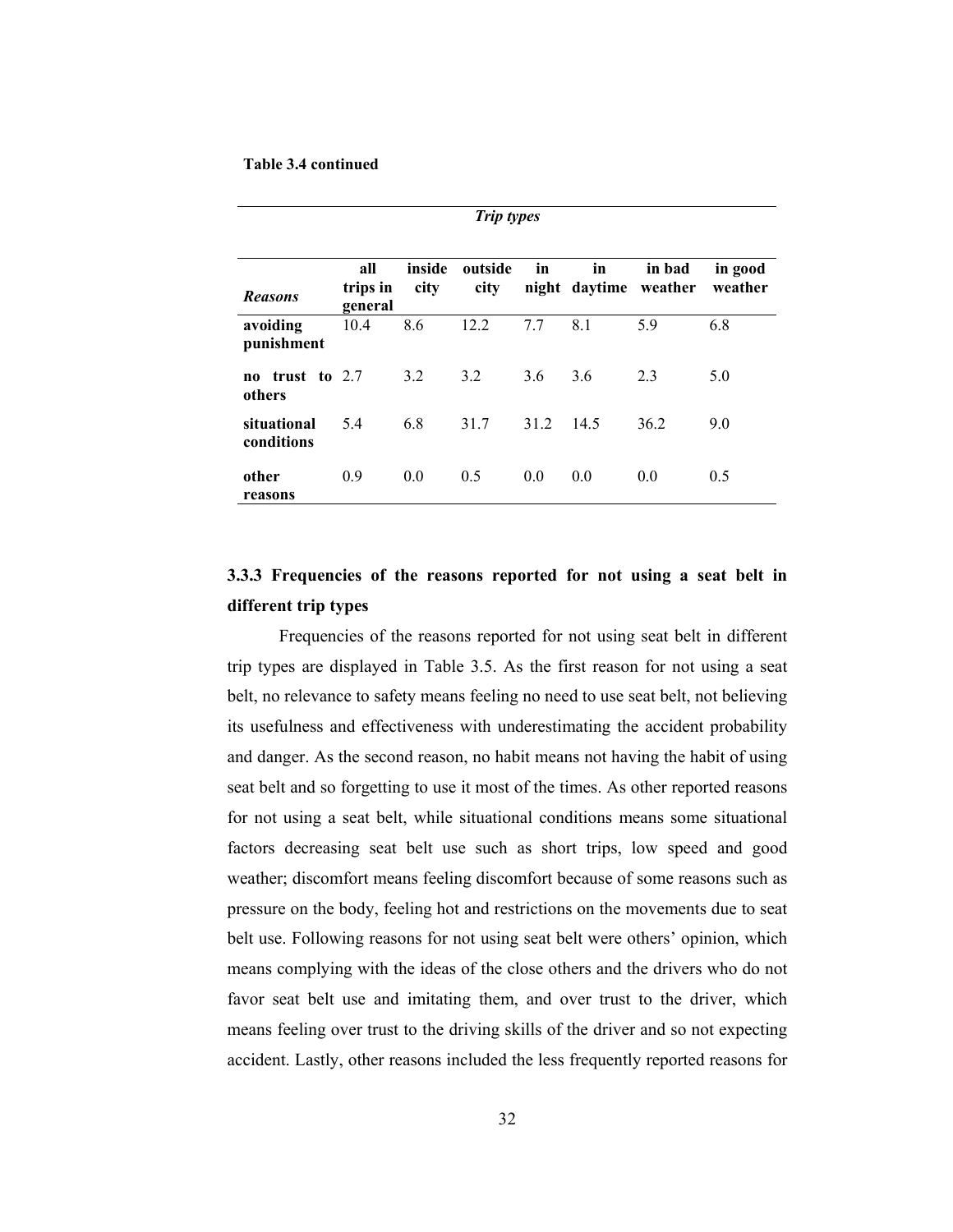not using a seat belt such as finding it distracting, belief in destiny and not using the front seat.

 From Table 3.5 it appears that, situational conditions followed by no relevance to safety, discomfort and no habit were the most frequently reported reasons for not using a seat belt in most of the trip types. On the other hand, other reasons, compliance with the others' opinion and over trust to the driver were the less frequently reported reasons for not using a seat belt in most of the trips types.

Table 3.5 Frequencies of reported reasons for not using a seat belt for different trip types (%)

| <b>Trip types</b>                 |                            |                |                 |     |      |                                 |                    |
|-----------------------------------|----------------------------|----------------|-----------------|-----|------|---------------------------------|--------------------|
| <b>Reasons</b>                    | all trips<br>in<br>general | inside<br>city | outside<br>city | in  | in   | in bad<br>night daytime weather | in good<br>weather |
| no relevance 5.4<br>to safety     |                            | 9.0            | 0.9             | 2.7 | 5.4  | 2.3                             | 8.1                |
| no habit                          | 7.7                        | 5.9            | 0.9             | 2.3 | 3.2  | 1.8                             | 5.0                |
| situational<br>conditions         | 7.7                        | 21.3           | 0.5             | 3.2 | 13.6 | 0.9                             | 9.5                |
| discomfort                        | 7.2                        | 9.0            | 1.8             | 3.6 | 4.1  | 3.6                             | 4.1                |
| others'<br>opinion                | 0.0                        | 1.4            | 0.5             | 0.5 | 0.0  | 0.0                             | 0.0                |
| over trust to $0.9$<br>the driver |                            | 0.5            | 0.0             | 0.5 | 0.0  | 0.0                             | 0.0                |
| other<br>reasons                  | 2.7                        | 0.5            | 1.8             | 1.4 | 0.9  | 0.5                             | 0.5                |

## 3.3.4 Seat belt use frequencies in minibus, taxi and a friend's car

 Reported seat belt use frequencies in minibus, taxi and friend's car are displayed in Table 3.6. As it appears from the table, reported seat belt use frequencies of the front seat passengers was highest in a friend's car, while it was lowest in minibuses, and moderate in taxies.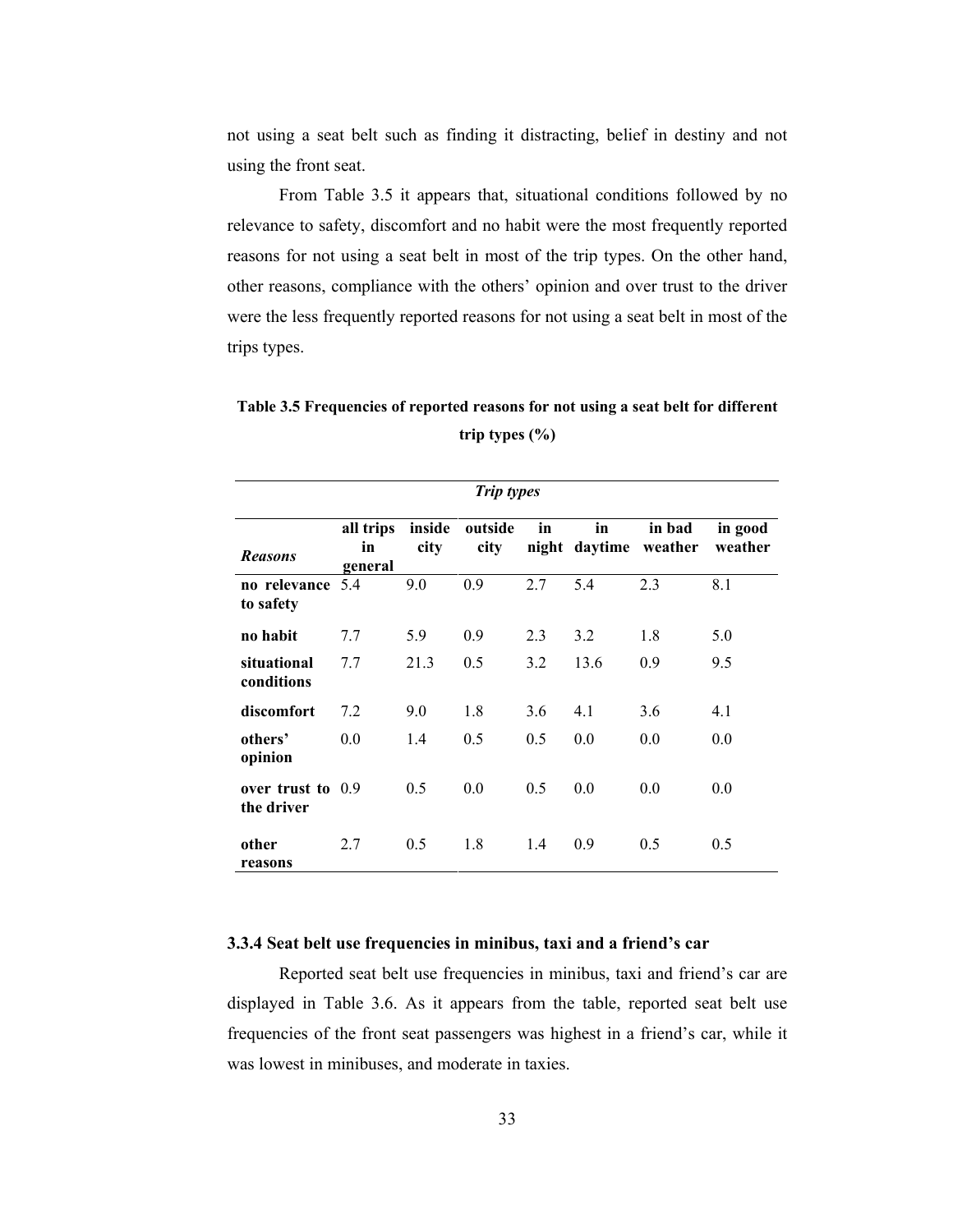Table 3.6 Frequencies of reported seat belt use in minibus, taxi and friend's car

|              | <b>Response category</b> |              |                         |               |                     |                           |
|--------------|--------------------------|--------------|-------------------------|---------------|---------------------|---------------------------|
| Vehicle type | <b>Always</b><br>(1)     | Often<br>(2) | <b>Sometimes</b><br>(3) | Rarely<br>(4) | <b>Never</b><br>(5) | Mean<br>response<br>value |
| minibus      | 27.6                     | 32           | 4.5                     | 2.7           | 61 2                | 37                        |
| taxi         | 38.0                     | 4.5          | 9.0                     | 2.3           | 46.2                | 3.1                       |
| friend's car | 58.8                     | 8.6          | 14.0                    | 3.2           | 154                 | 21                        |

## 3.3.5 Frequencies of the reasons reported for using and not using a seat belt in minibus, taxi and friend's car

Frequencies of the reasons reported for using and not using a seat belt in minibus, taxi and friend's car are displayed in Table 3.7. It appears from the table, safety followed by no trust to the driver was the most common reasons reported for using a seat belt in minibus, taxi and friend's car. The most frequently reported reason for not using a seat belt in minibuses was lacking/broken/invisible seat belts. The next most frequently reported reason was other reasons including the answers not using front seat, feeling safe in the crowd and its not being compulsory to use seat belt in minibuses. Others' opinions meaning being afraid of the drivers' and other passengers' reactions and not wanting to look strange because of using a seat belt was a commonly reported reason for not using a seat belt in both minibuses and taxies. Situational conditions and not having the habit of using a seat belt and other reasons including answers such as sitting in the back seat, presence of an air bag and feeling nervous with seat belts because it is a reminder of the probability of an accident were the most frequently reported reasons for not using a seat belt in both taxies and friends' cars.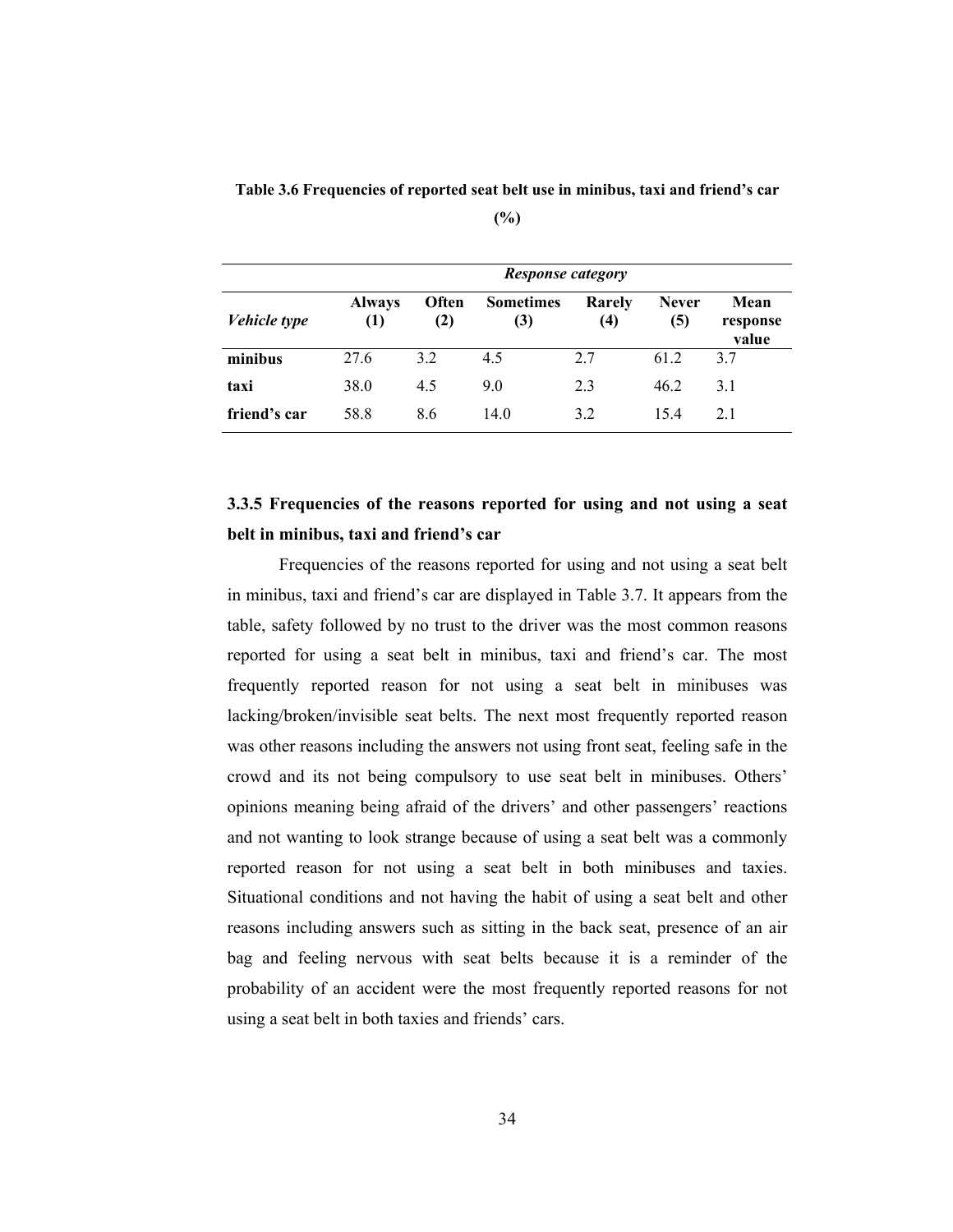| Reasons for using a seat belt      | minibus | taxi | friend's car |
|------------------------------------|---------|------|--------------|
| safety                             | 28.5    | 38.5 | 62.9         |
| no trust to the driver             | 7.7     | 9.5  | 17.2         |
| others' opinion                    | 0.0     | 2.7  | 5.9          |
| avoiding punishment                | 0.0     | 3.2  | 5.0          |
| habit                              | 0.0     | 0.0  | 3.6          |
| other                              | 2.7     | 1.8  | 0.9          |
| Reasons for not using a seat belt  |         |      |              |
| lacking/broken/invisible seat belt | 18.6    | 4.1  | 0.0          |
| no relevance to safety             | 5.0     | 5.4  | 2.7          |
| situational conditions             | 5.4     | 11.3 | 7.2          |
| others' opinion                    | 11.8    | 6.8  | 3.2          |
| no habit                           | 10.0    | 8.1  | 5.9          |
| discomfort                         | 5.0     | 4.1  | 3.2          |
| over trust to the driver           | 2.7     | 2.7  | 0.0          |
| other reasons                      | 13.6    | 15.8 | 4.1          |

Table 3.7 Frequencies of the reported reasons for using and not using a seat belt in minibus, taxi and friend's car (%)

## 3.3.6 Reported benefits of using a seat belt and factors that can increase seat belt use

 Frequencies of the reported benefits of using a seat belt and factors that can increase seat belt use as a front seat passenger are displayed in Table 3.8. It appears from the table that safety, followed by avoiding punishment were the most frequently reported benefits of using a seat belt. Situational reasons followed by avoiding punishment for not using a seat belt were the most frequently reported factors that can increase seat belt use. More seat belt use propaganda including all kinds of educational and media programs and campaigns emphasizing the consequences of not using a seat belt in the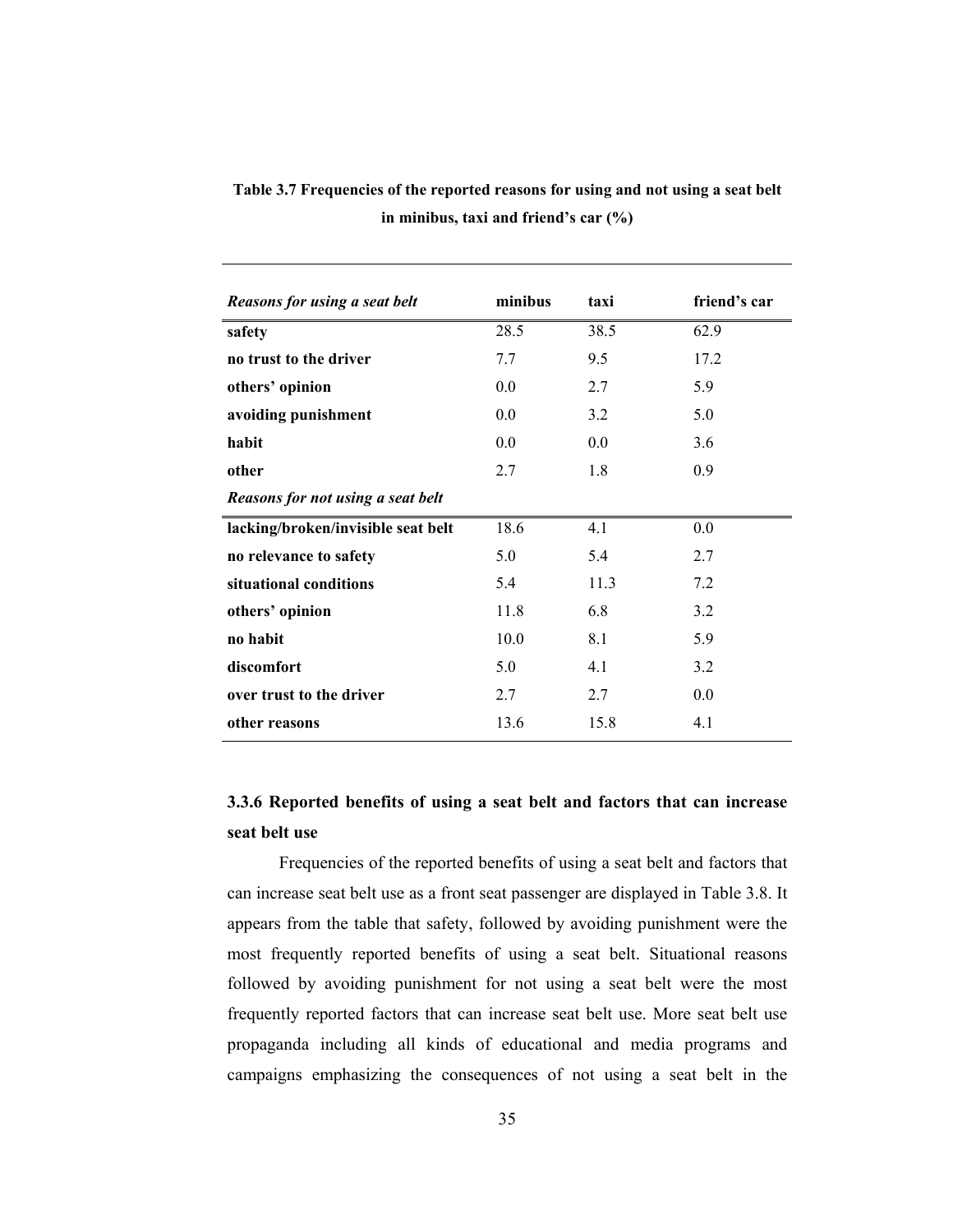accidents, safety and no thrust to the others appear as the other frequently reported factors that can increase seat belt use.

|                        | Benefits of using a seat belt | What can increase seat<br>belt use? |
|------------------------|-------------------------------|-------------------------------------|
| safety                 | 97.7                          | 18.1                                |
| avoiding punishment    | 10.4                          | 28.5                                |
| moral norms            | 4.5                           | 2.3                                 |
| more propaganda        | 0.0                           | 19.5                                |
| situational reasons    | 0.0                           | 31.7                                |
| no trust to the others | 0.0                           | 16.7                                |
| others' opinion        | 0.0                           | 10.9                                |
| habit                  | 0.0                           | 10.0                                |
| other reasons          | 1.8                           | 10.0                                |

Table 3.8 Frequencies of the reported benefits of using a seat belt and factors that can increase seat belt use (%)

#### 3.3.7 Seat belt use as a model to the children

Most of the subjects (91.9%) answered "yes" to the question "do you use seat belt as a front seat passenger when your children are in the car". In terms of the reasons why they wanted to use a seat belt when their children were in the car, the most frequently reported reason was being a good model to their children (65.6%), followed by wanting to be safe (23.5%) and having an habit of using a seat belt already  $(8.1\%)$ .

## 3.3.8 Demographic variables and reported seat belt use frequencies

 The effect of the sex on the mean value of the reported seat belt use frequency for all trips in general was tested through independent-samples t-test. The results indicated that, there was a significant difference between males and females in reported seat belt use frequency for all trips in general  $(t<sub>1, 219</sub> = 2.3)$ , p<0.05), with females reporting more seat belt use (mean 1.9) than males (mean 2.02). The relationship between age and reported seat belt use frequency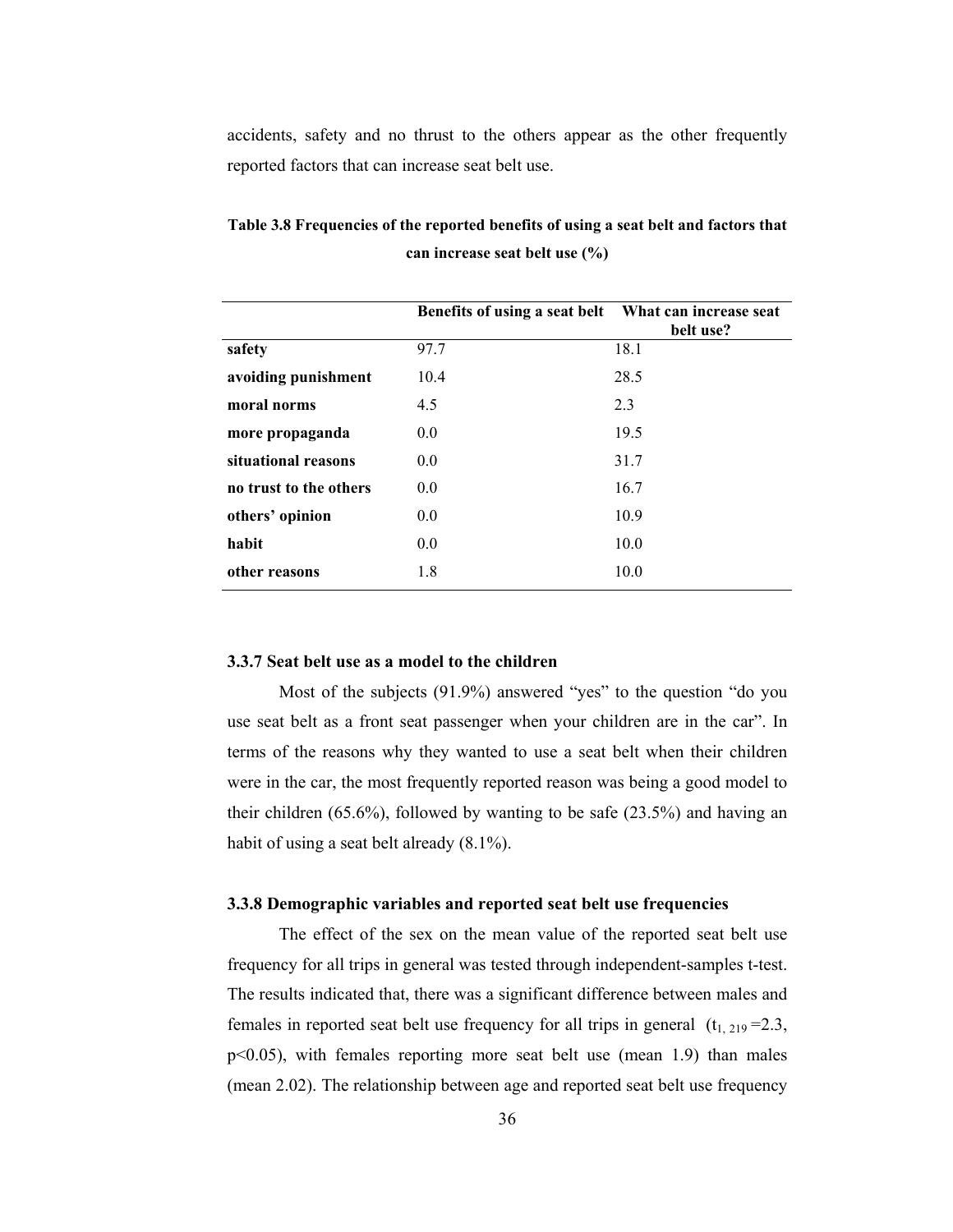for all trips in general was tested through Pearson correlation and no significant correlation was found between age and reported seat belt use frequency  $(r=$  -0.12, n.s.) Lastly, the effects of having a driving license or not and having an accident or not in the past on the mean value of the reported seat belt use frequency for all trips in general were tested through independent sample ttests. The results indicated that, there was no significant difference in terms of the reported frequencies of seat belt use between the driving license holders and non-holders ( $t_{1, 219}$ = -0.88, n.s.), and between the subjects who had an accident in the past and who did not  $(t_{1, 165} = 1.82, n.s.).$ 

## 3.3.9 Demographic variables and reasons reported for using and not using a seat belt

The relationship between the demographic variables, which were sex, past accident (yes, no) and being driving license holder (yes, no), and reasons reported for using and not using a seat belt in all trips in general were tested through chi-square statistics. Safety as a seat belt use reason and sex were found to be significantly related ( $\chi^2$  1 = 5.7, p < 0.05); a significantly higher proportion of females (77%) were reporting safety as a reason for using a seat belt than males (62%). Similarly, safety as a reported reason for using a seat belt and past accident ( $\chi^2$  1 = 5.0, p < 0.05) and no relevance to safety as a reported reason for not using a seat belt and past accident ( $\chi^2$  1 = 4.7, p< 0.05) were found to be significantly related. A significantly higher proportion of the subjects (79.2%) who did not have an accident in the past reported safety as a reason for using a seat belt than the subjects who had an accident in the past (63.2%); and a significantly higher proportion of the subjects (6.3%) who had an accident n the past reported no relevance to safety as a reason for not using a seat belt than the subjects who did not have an accident in the past (0.0%). No significant relationship was found between having a driving license or not and reported reasons for using and not using a seat belt.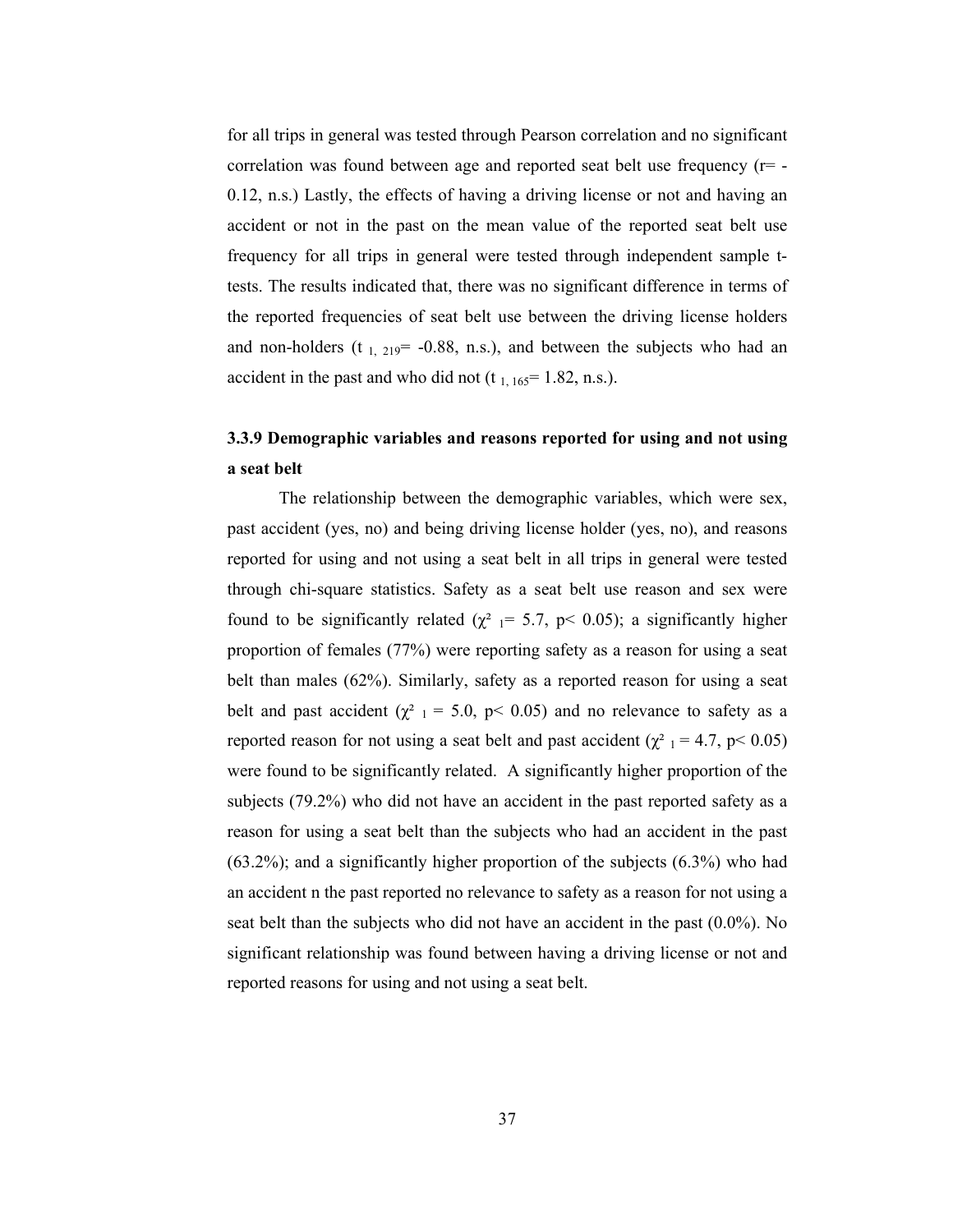## 3.4 Discussion

 In the present interview study, common reasons for using and not using a seat belt during different trip types and conditions were investigated qualitatively. The present results showed some similarities as well as some differences with those of the previous observation study. Both studies showed a higher rate of seat belt use in outside city trips compared to the inside city trips and a higher rate of seat belt use among females compared to males. On the other hand, although the general observed seat belt use percentage was considerably low with 25% in the previous observation study, the reported seat belt use frequency for all trips in general in the present study was higher with a mean response value of 2.1, indicating an "often" response. The discrepancy between the observed and reported seat belt use rates can mostly be explained by the subjects' tendency to give socially desirable answers in the interviews, which probably leads to higher reports of seat belt use. Some previous studies explained the discrepancy between the observed and reported seat belt use rates with social desirability concerns and some demographic features of the subjects, and emphasized the importance of considering the driving or traveling conditions (Fockler and Cooper, 1990; Stulginskas, Verreault and Pless, 1985). Another explanation for that discrepancy between the observed and reported seat belt use frequencies was the automatically triggered seat belt use schemas which a person can not be a aware of or has a inaccurate description about (Yoshida, 1998).

## 3.4.1 Reported seat belt use frequencies and reasons for using and not using a seat belt in different trip types

 Present findings indicating higher seat belt use percentages reported for outside city trips followed by trips in bad weather conditions and night times are supported by previous findings indicating increased seat belt use in trips with higher accident probability such as long trips and trips in bad weather and road conditions (Chliaoutakis et al., 2000; Fockler and Cooper, 1990). Similarly, lower seat belt use frequency reported for the inside city trips was supported by previous findings indicating traveling in short distances as one of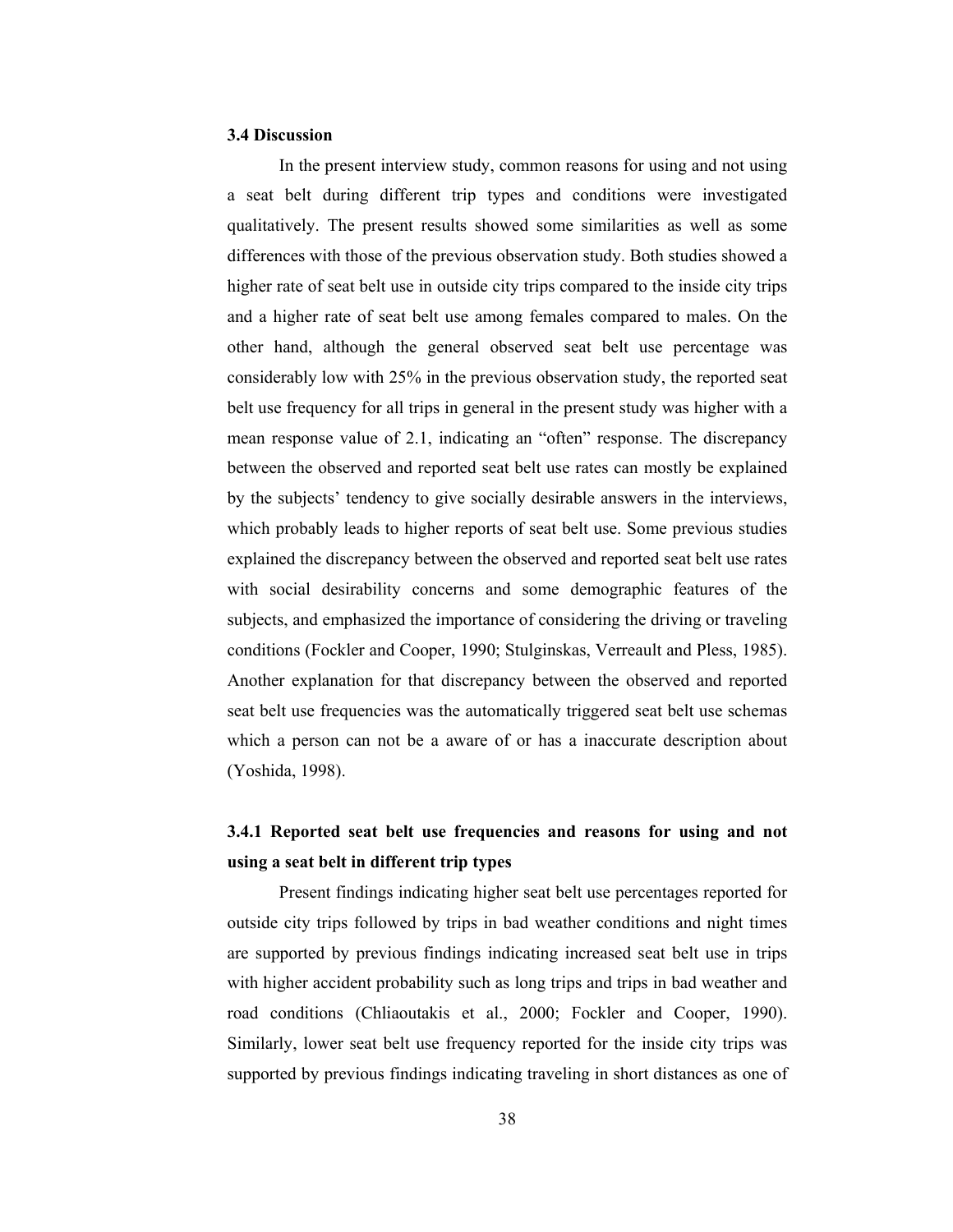the main reasons for not using a seat belt (Chliaoutakis et al., 2000; Fockler and Cooper, 1990).

Safety, situational factors, habit and avoiding punishments as the most frequently reported seat belt use reasons for most of the trips were also found as the common reasons for using a seat belt in previous studies (Chliaoutakis et al., 2000; Fockler and Cooper, 1990). The hypothesis of the study stating that providing safety, situational conditions and avoiding punishment would be among the commonly reported reasons for using a seat belt was confirmed by the present findings. Safety as the most frequently reported seat belt use reason could be interpreted such that, the overall low seat belt use rates among Turkish people does not show that they do not accept the safeness of using a seat belt. Compliance with the close others' opinions as a seat belt use reason do not appear as strong as it was in Chliaoutakis et al.' study (2000). Overall the low seat belt use rates among Turkish people may explain why compliance with the close others', who probably do not use a seat belt as required, opinion and imitating them is not a common reason for using a seat belt.

Situational conditions, not believing the effectiveness of seat belt use with underestimating the danger, discomfort and no habit as the most frequently reported reasons for not using a seat belt were also found as the common reasons for not using a seat belt in previous studies (Begg and Langley, 2000; Chliaoutakis et al., 2000; Fockler and Cooper, 1990). The hypothesis of the study stating that not believing the effectiveness of seat belt use, situational conditions and discomfort would be among the commonly reported reasons for not using a seat belt was confirmed by the present findings. As the most frequently reported reason for not using a seat belt situational conditions indicate the importance of traveling conditions in determining the seat belt use.

## 3.4.2 Safety as a benefit of using a seat belt and factor that can increase seat belt use

A difference appears between the reported frequency of safety as a benefit of using a seat belt and a factor that can increase seat belt use. While,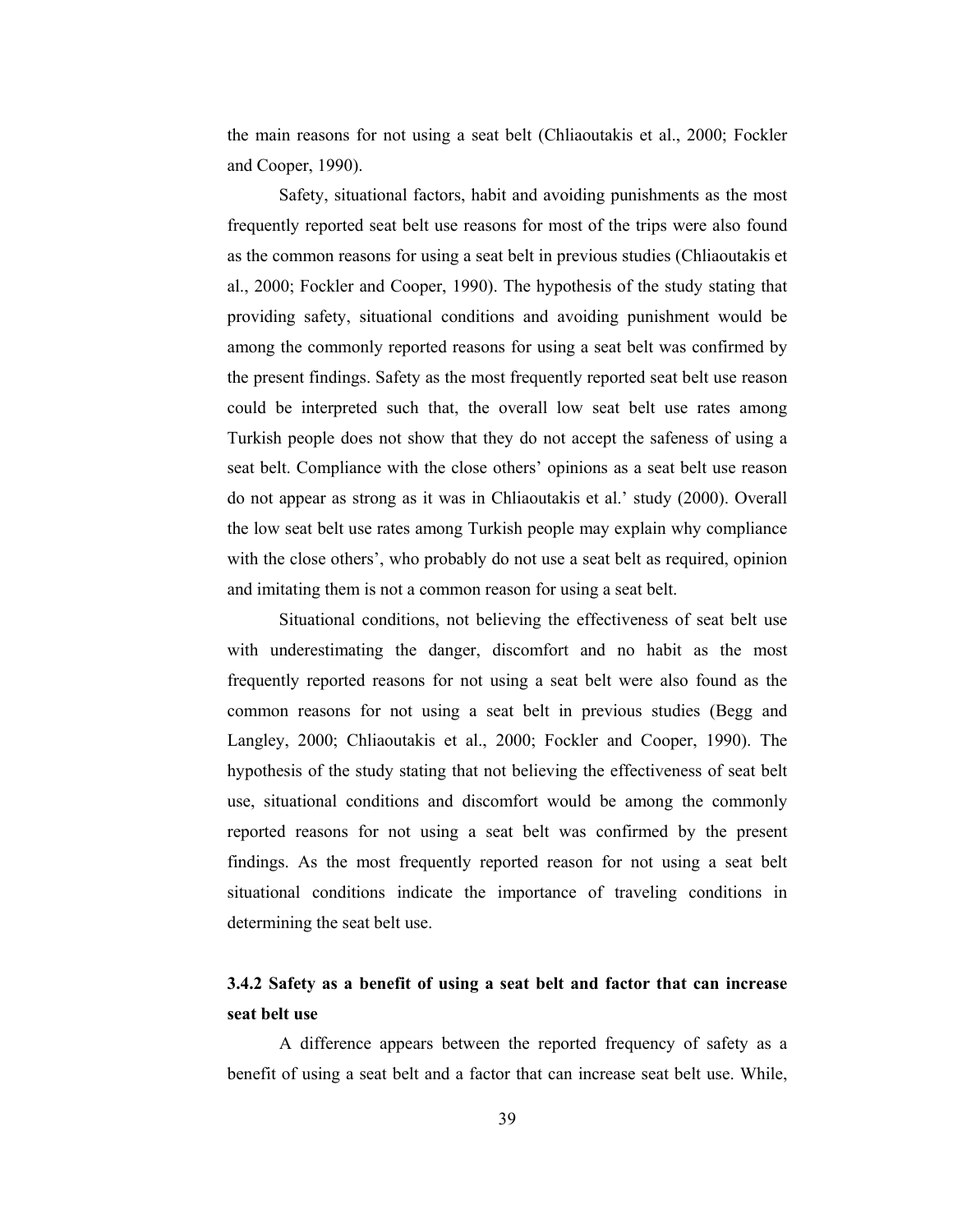safety was the most frequently reported benefit of using a seat belt, it was the fourth most frequently reported factor that can increase seat belt use. That discrepancy between the reported frequency of safety as a benefit of using a seat belt and a factor that can increase seat belt use could be explained by the lack of comparison between benefits against risk while making seat belt use decision (Calisir and Lehto, 2002). Instead of being a result of comparing benefit against risk, seat belt use was mostly found to be an habitual behavior mainly affected by person's gender, age, GPA and perceived usefulness of seat belts and perceived risk in a possible accident (Calisir and Lehto, 1996, 2002).

## 3.4.3 Demographic variables and reported frequency of seat belt use and reasons for using and not using a seat belt

 The present finding indicating that females reported a higher seat belt use rate than males confirmed the related hypothesis of the study, which stated that reported frequency of the seat belt use would be higher among the females than the males. Higher seat belt use frequencies reported by the females than the males are supported by the previous findings indicating higher seat belt use rates among the females compared to the males (Begg and Langley, 2000; Li, Kim and Nitz, 1999; Reinfurt et al., 1996). However, no significant relation was found between age and reported frequency of seat belt use in all trips in general. Therefore, the hypothesis of the study stating that reported frequency of seat belt use would be higher among older subjects than younger subjects was not confirmed. One explanation for that finding could be the subjects' over reporting their seat belt use frequencies due to some social desirability concerns.

In terms of the relationship between some demographic variables and reasons for using and not using a seat belt, reporting safety as a seat belt use reason was found to be significantly higher among the females than males. This can be explained by the women's safer and healthier life styles compared to the men (Chliaoutakis, Darviri and Demakakos, 1999; Steptoes and Wardle, 2001). Interestingly, among the participants who had an accident in the past frequency of reporting safety as a reason for using a seat belt was lower than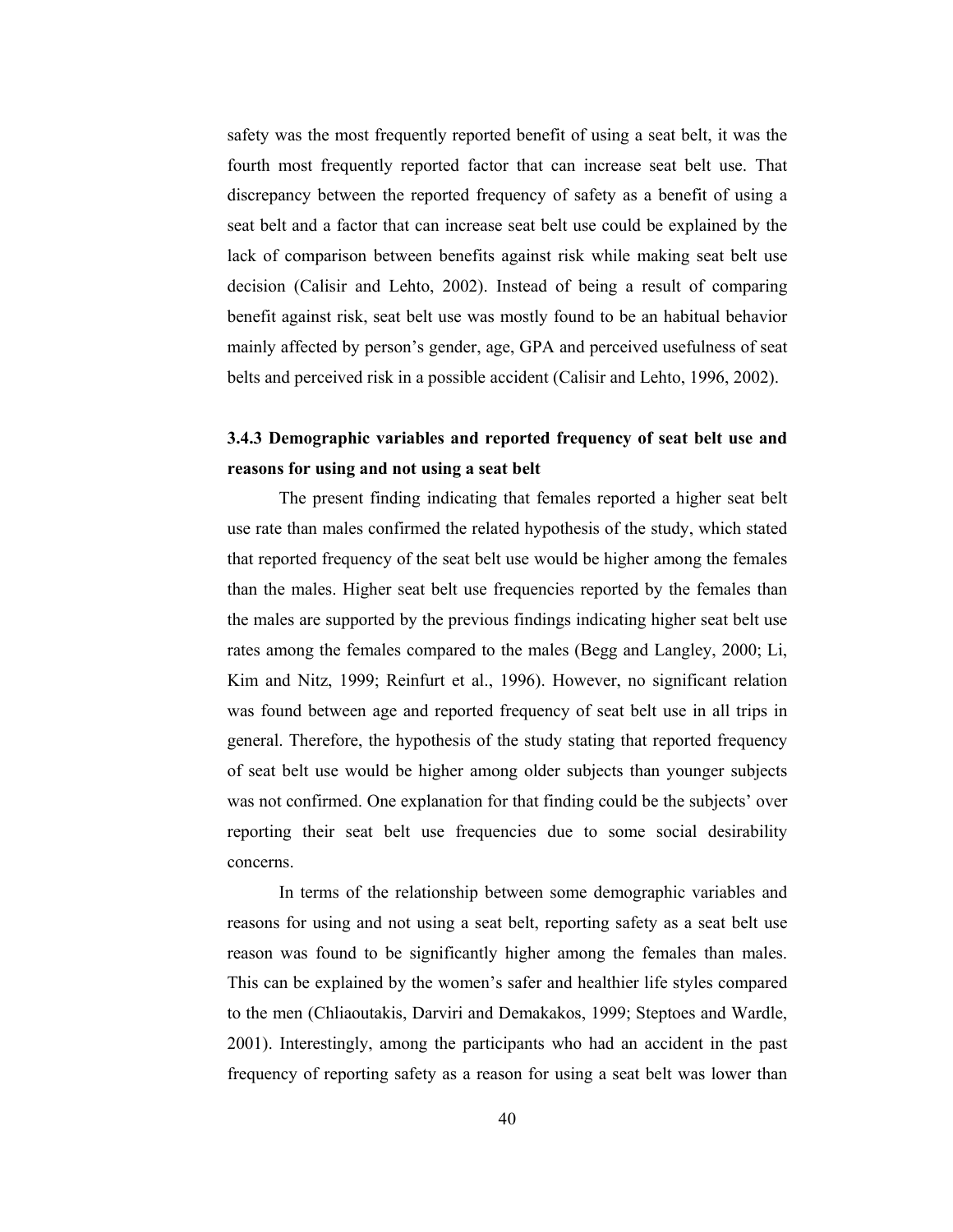among those who did not have an accident in the past. Similarly, among participants who had an accident in the past, frequency of reporting no relevance to safety as a reason for not a using seat belt was higher than among those who did not have an accident in the past. These findings may be indicating that having an accident do not necessarily change the perceptions of the subjects about safety as a seat belt use reason. That may be because the accidents they had may not explicitly show the usefulness of seat belt in preventing injuries, such as when a seat belt user is unharmed while a non-user is killed or seriously injured.

### 3.4.4 Practical implications

 Findings of the present study have important practical implications especially for all kinds of seat belt use interventions. Knowing the specific reasons for using and not using a seat belt in different trip types and conditions are very likely to contribute to the preparation of more effective and successful seat belt use interventions.

 In terms of the implications of the reported reasons for a using seat belt, there are a few points to mention about. Safety and habit as the most frequently reported seat belt use reasons appear as the strong reasons for using a seat belt, which is good and should be improved even more. Avoiding punishment as the other commonly reported seat belt use reason indicate the importance and necessity of more traffic fines and control for higher seat belt use rates. It should be noted that, situational reasons and avoiding punishment as the most frequently reported seat belt use reasons are more temporary reasons. That is, they lead to seat belt use only when the conditions are satisfied, such as when the weather is bad or there are traffic police on the road. However, safety and especially habit are stronger reasons, which are likely to lead to seat belt use more consistently. Thus, the final aim of seat belt use intervention should be to turn seat belt use into a habitual behavior not affected by some temporary factors such as situational conditions and presence of police.

As the second most frequently reported reason no relevance to safety emphasizes the need for more informative media and education campaigns and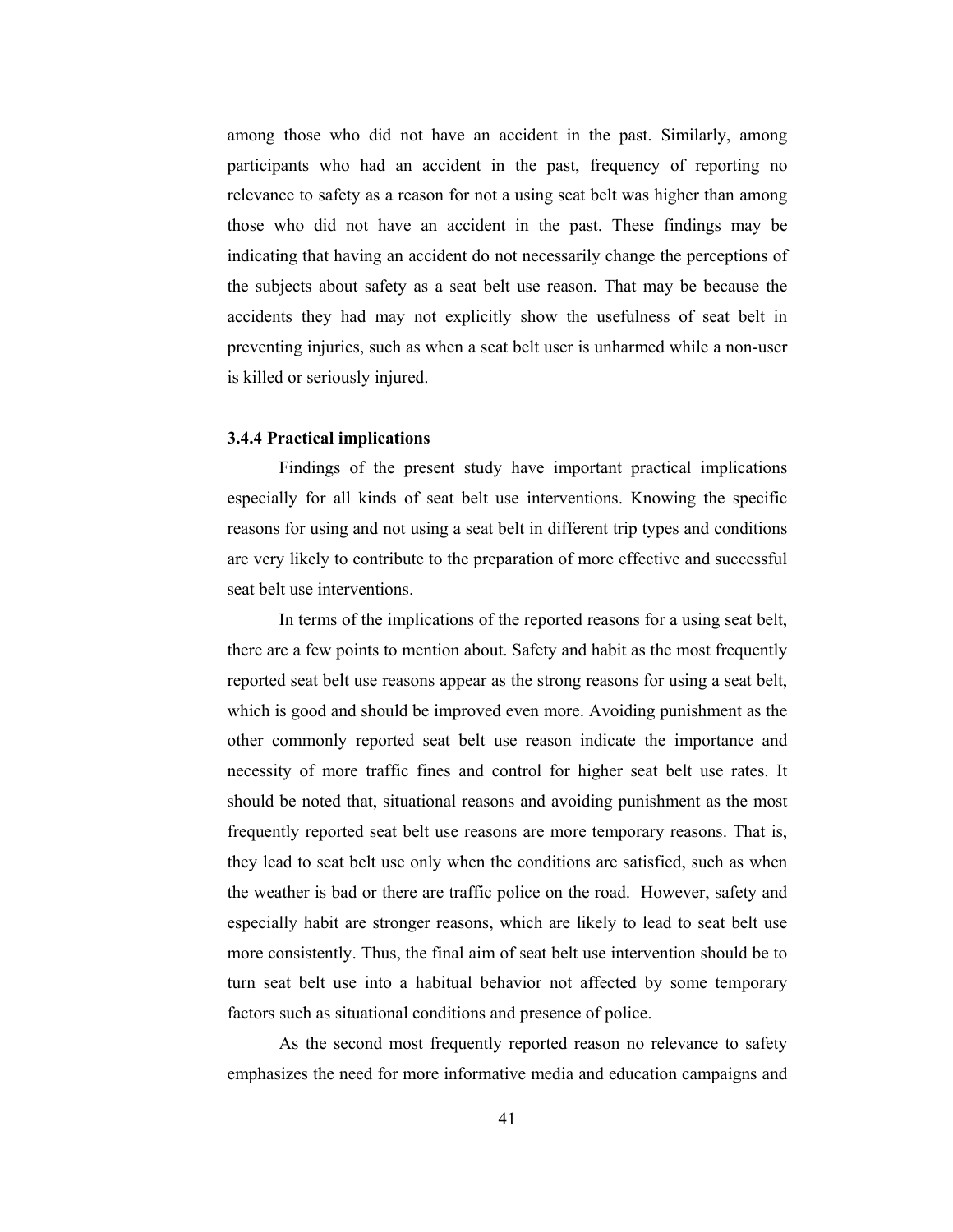programs aiming to educating people about the effectiveness of seat belts in the accidents. In that kind of campaigns and programs, including some visual illustrations showing the consequences of not using a seat belt in the accidents could be more effective in persuading people for using a seat belt and changing their belief and perceptions about the ineffectiveness of seat belt use. As the one of the more frequently reported reasons for not using a seat belt, discomfort indicated the importance of designing and producing more comfortable and convenient seat belts to increase seat belt use rates. Especially engineers and car producers seem to have important roles in designing and producing more comfortable and convenient seat belts considering the needs of all kinds of car occupants with different bodily features. Lastly, no habit as a more frequently reported reason for not using a seat belt once more indicates the importance of having the habit of using a seat belt in high seat belt use rates. All of these reported reasons for not using a seat belt are important for their contribution to improving seat belt use rates because they provide a better understanding for the basic motivations underlying low seat belt use. The final aim of the all kinds of seat belt use interventions should be to minimize or even eliminate all of these reasons for not using a seat belt.

Lower seat belt use rates in minibuses and taxies are a problem area related to seat belt use in general, for which remedial actions should be taken. No trust to the driver in minibuses and taxies as the second most frequently reported reason for using a seat belt indicates the problem of risky and unsafe driving among the minibus and taxi drivers. Lacking, broken or invisible seat belts as the most frequently reported reason for not using a seat belt in the minibuses indicate the necessity of improving seat belts in minibuses for higher seat belt use rates. As the second most frequently reported reason for not a using seat belt in the minibuses, other's opinion including being afraid of the driver's and the other passenger's reactions and imitating them were identified. This finding shows that using a seat belt use in a minibus is not a common behavior, which might lead a socially bad image for the user. Stronger enforcements for the seat belt legislation and seat belt use interventions seem to have important roles to increase seat belt rates in both minibuses and taxis. Seat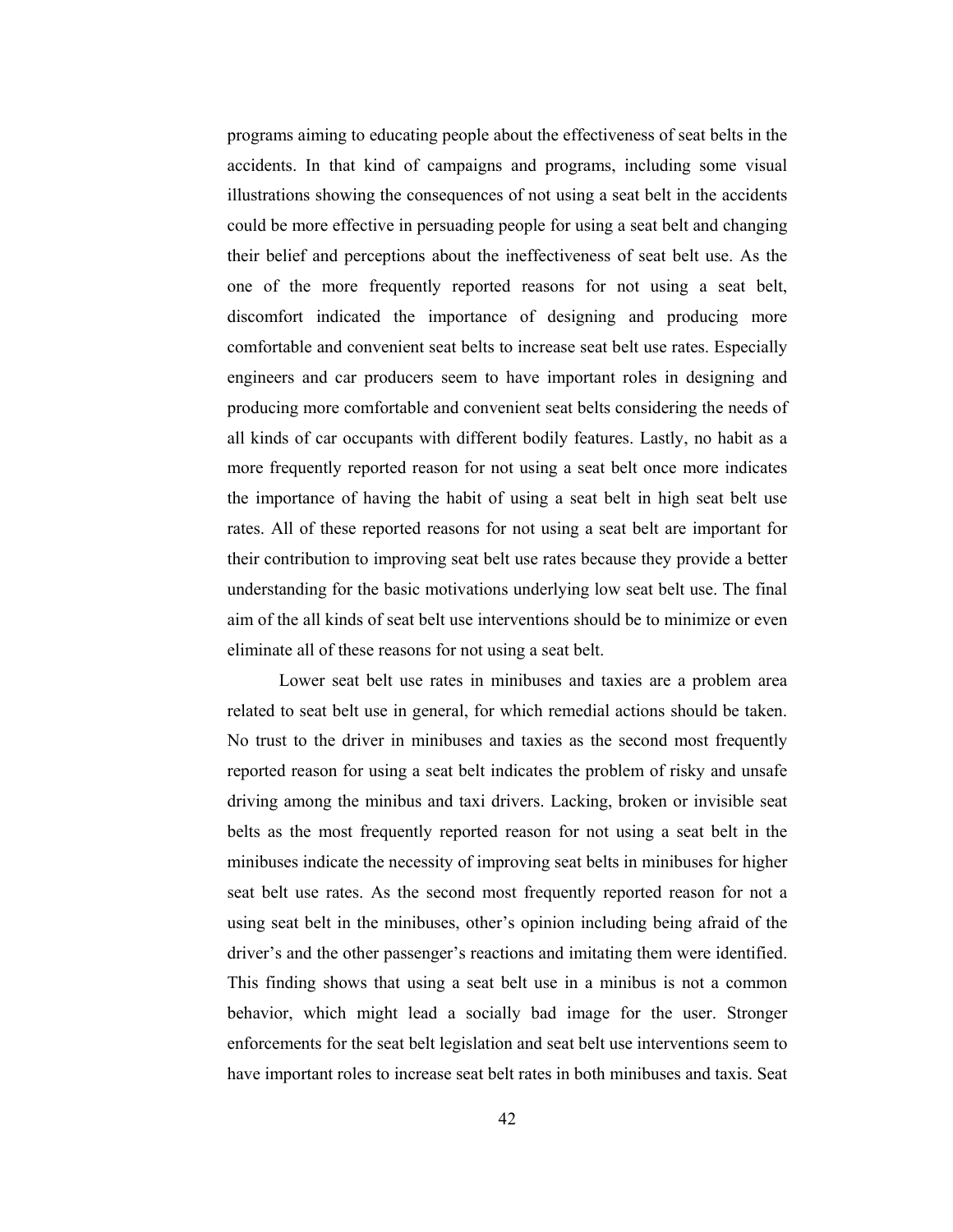belt use interventions should aim to turn using a seat belt in both minibuses and taxis into a socially accepted and approved behavior for all front seat occupants.

 More educational information about seat belt use including all kinds of media and educational programs and campaigns emphasizing the consequences of not using a seat belt was a frequently reported factor that can increase seat belt use. This finding clearly indicates the necessity of increasing that kind of seat belt use information to improve seat belt use rates among all front seat occupants. Through media campaigns about seat belt use, especially showing visual illustrations about the consequences of not using a seat belt during an accident could be very effective for increasing seat belt use rates.

 Most of the subjects reported that they would use seat belt when their children are in the car for being a good model to them. This finding shows the importance of being a good model to the children in health related behaviors such as seat belt use, for the parents. Thus, in seat belt use messages especially targeting middle-aged people with children, being a good model to their children by using a seat belt could be emphasized to increase seat belt among them.

#### 3.4.5 Limitations of the study

Social desirability concerns of the subjects, which might have affected the answers of the participants, could be one limitation of the subjects. Because the subjects might have wanted to look socially desirable and approved, they might have reported higher seat belt use frequencies and pretended to be safer than the actual. One way to understand whether social desirability concerns of the subjects affected their answers could be make a study design in which subjects are interviewed after their seat belt use were observed. In such a study design, it could be easily understood whether there was a discrepancy between the actual and reported seat belt use rates. Not having a homogenous sample in terms of education level and occupation of the participants was another limitation of the study. Most of the participants had a university education and were students. With a more homogenous and representative sample, more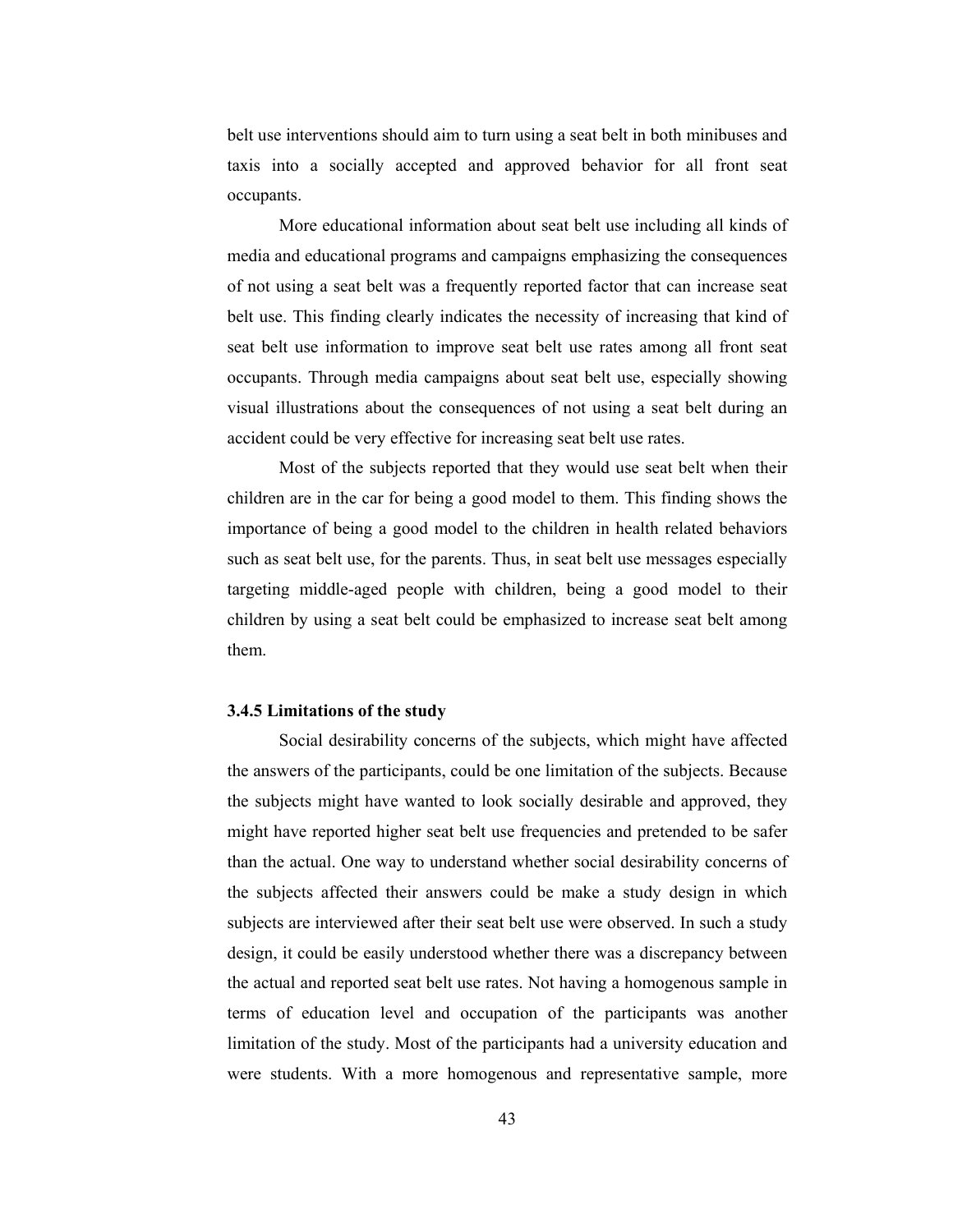reliable and valid results about common reasons for using and not using a seat belt in different conditions could be obtained.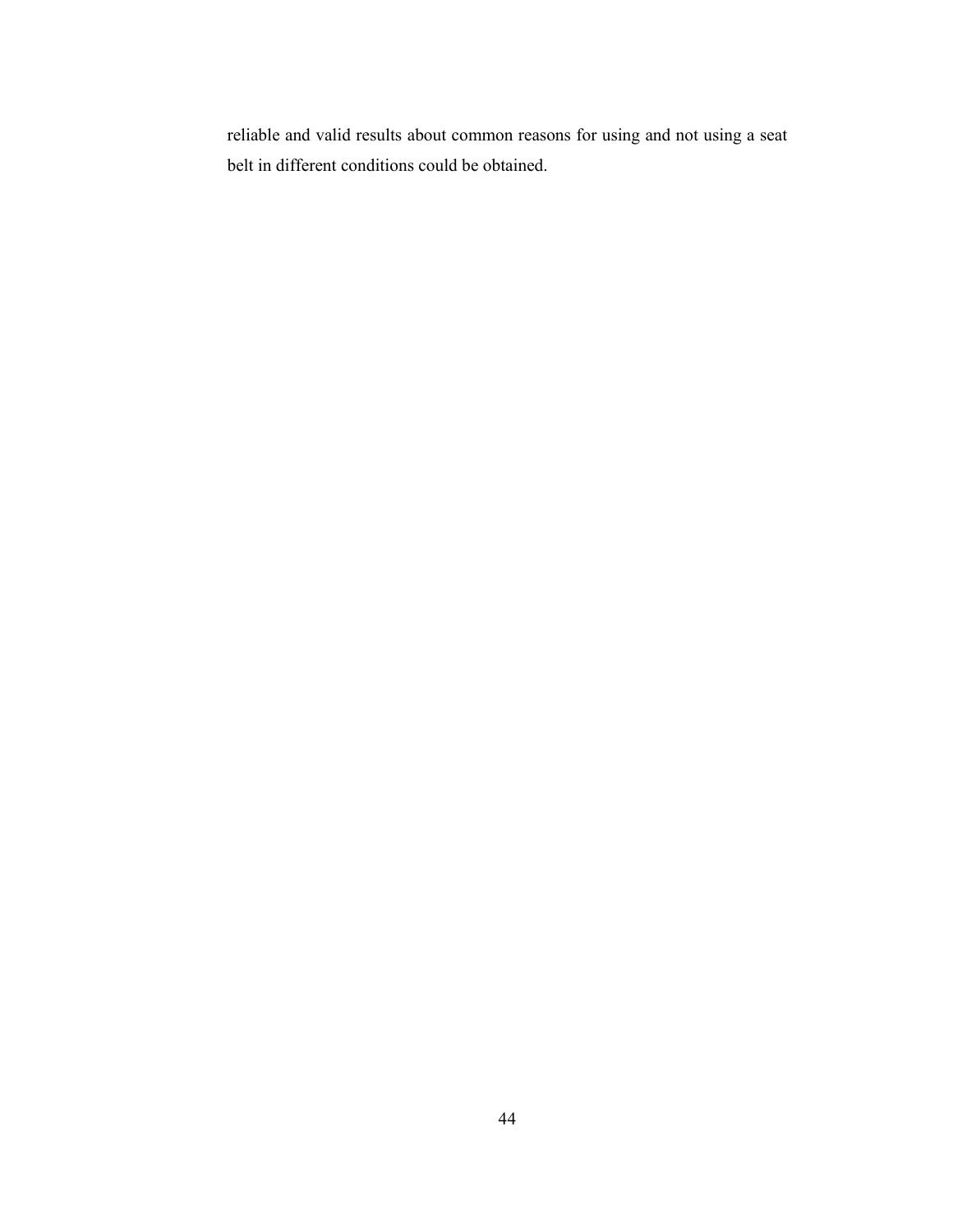## CHAPTER 4

# EXPLAINING SEAT BELT USE WITH THE THEORY OF PLANNED BEHAVIOR AND HEALTH BELIEF MODEL: A SOCIAL PSYCHOLOGICAL PERSPECTIVE

## 4.1 Introduction

## 4.1.1 Social psychological predictors of seat belt use

Besides car occupant characteristics and situational factors, there are also some social psychological factors such as attitudes, beliefs, and intentions affecting the seat belt use of car occupants (Chliaoutakis et al., 2000; Fhanér and Hane, 1975; Jonah and Dawson, 1982). Negative attitudes and beliefs about the effectiveness of seat belt use have been found to be negatively related to seat belt use (Begg and Langley, 2000; Fockler and Cooper, 1990). Not liking to use a seat belt and discomfort have been found to be among the main reasons for having negative attitudes towards using a seat belt (Begg and Langley, 2000; Fockler and Cooper, 1990). Surprisingly, having positive attitudes, beliefs and intentions about using a seat belt were not found to be strong predictors of actual seat belt use of drivers all the time (Chliaoutakis et al., 2000; Knapper, Cropley and More, 1976; Loo, 1984). It has been indicated that, although most car occupants agreed with the effectiveness of seat belt use, their actual seat belt use was low (Chliaoutakis et al. 2000; Knapper, Cropley and More, 1976; Loo, 1984). That significant divergence between intentions to use seat belt and actual seat belt use was mainly explained by drivers' not having a habit of using a seat belt (Calisir and Lehto, 2002; Chliaoutakis et al., 2000; Knapper, Cropley and More, 1976). As summarized by Calisir and Lehto (2002), the decision to use a seat belt was not a result of a comparison of risk against benefits all the time. Instead, seat-belt use was a habitual behavior that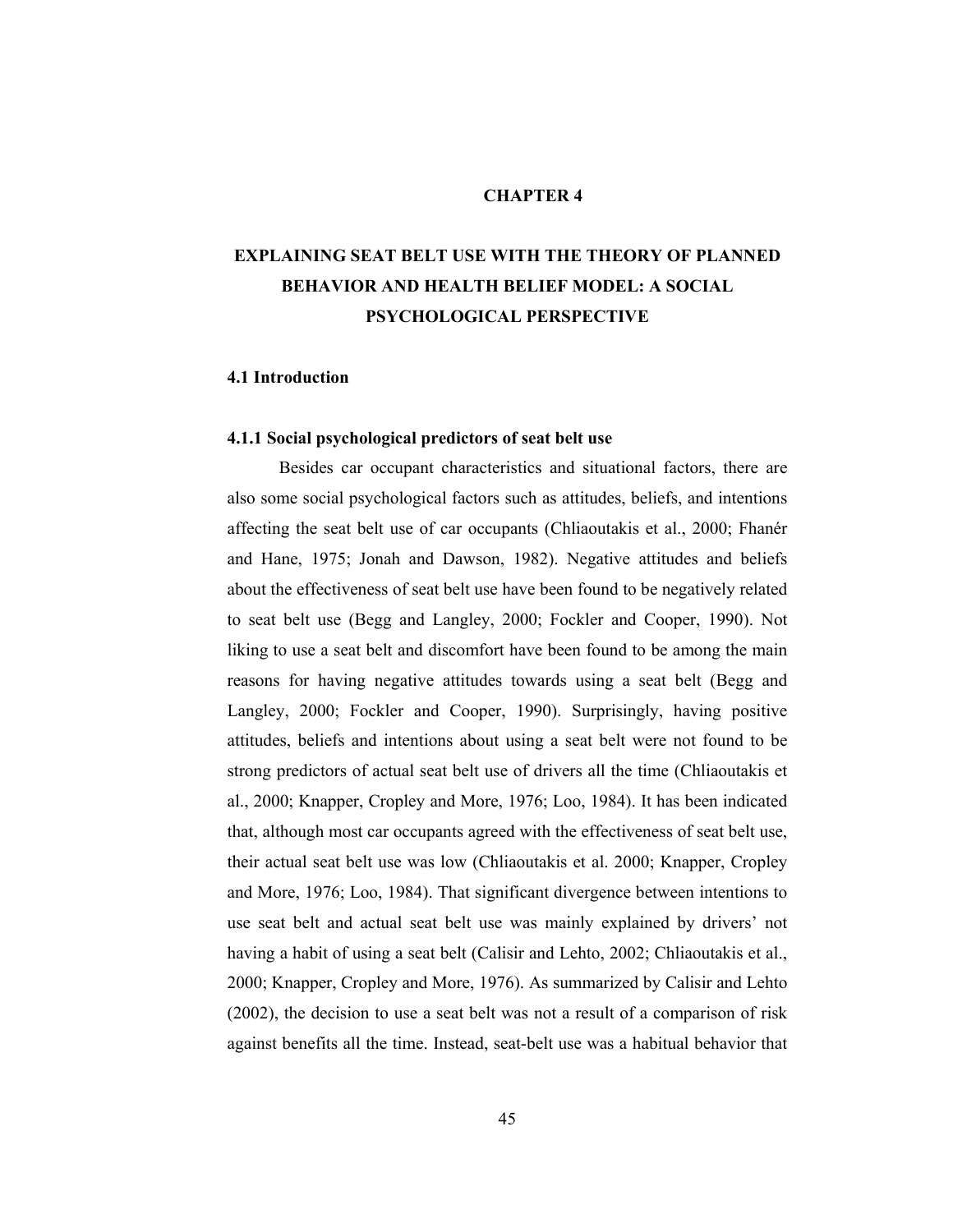was mainly affected by a person's gender, age, GPA and perceived usefulness of seat belts in a possible accident (Calisir and Lehto, 2002).

#### 4.1.2 Theory of Planned Behavior and its applications to health behaviors

Theory of Planned Behavior (TPB) is among the commonly used social psychological theories explaining many health related behaviors (Åberg, 2001; Conner and Sparks, 1996; Stroebe, 2000). TPB (Ajzen, 1985, 1991) was extended from the "Theory of Reasoned Action" (TRA), which was the earlier work of Fisbein and Ajzen (1975). According to the TPB, the immediate predictors of behavior are intentions, which are determined by attitude, subjective norm and perceived behavioral control (Ajzen, 1985, 1991; Conner and Sparks, 1996). Attitudes are a person's overall evaluations of a behavior; while subjective norm consists of the person's beliefs about whether significant others think he/she should engage in that behavior (Ajzen, 1985, 1991; Conner and Sparks, 1996). Perceived behavioral control has both direct and mediated effects (by behavioral intention) on behavior and refers to the person's perception of control on engaging in that behavior (Ajzen, 1985, 1991; Conner and Sparks, 1996). TPB has been extended with the inclusion of new constructs. The basic TPB model included only attitudes, subjective norm and perceived behavioral control as the determinants of intentions, whereas extended TPB model additionally included "moral norm", "anticipated regret" and "habit" constructs (Åberg, 2001; Manstead and Parker, 1995). In the extended TPB, "moral norm" refers to the individual's personal beliefs about what is right and wrong to do, while "anticipated regret" refers to individual's reflecting the anticipated affective consequences of breaking internalized moral rules (Manstead and Parker, 1995). Inclusion of the "habit" construct to the theory especially aimed to cover the habitual and autonomous behaviors like driving which might not be volitional (Åberg, 2001). The addition of these new constructs to TPB has been found to improve its predictive power significantly (Åberg, 2001; Manstead and Parker, 1995).

TPB has been applied to many health and traffic behaviors (Diaz, 2002; Lajunen and Räsänen, 2004; Parker, 2002; Parker et al., 1992; Parker, Lajunen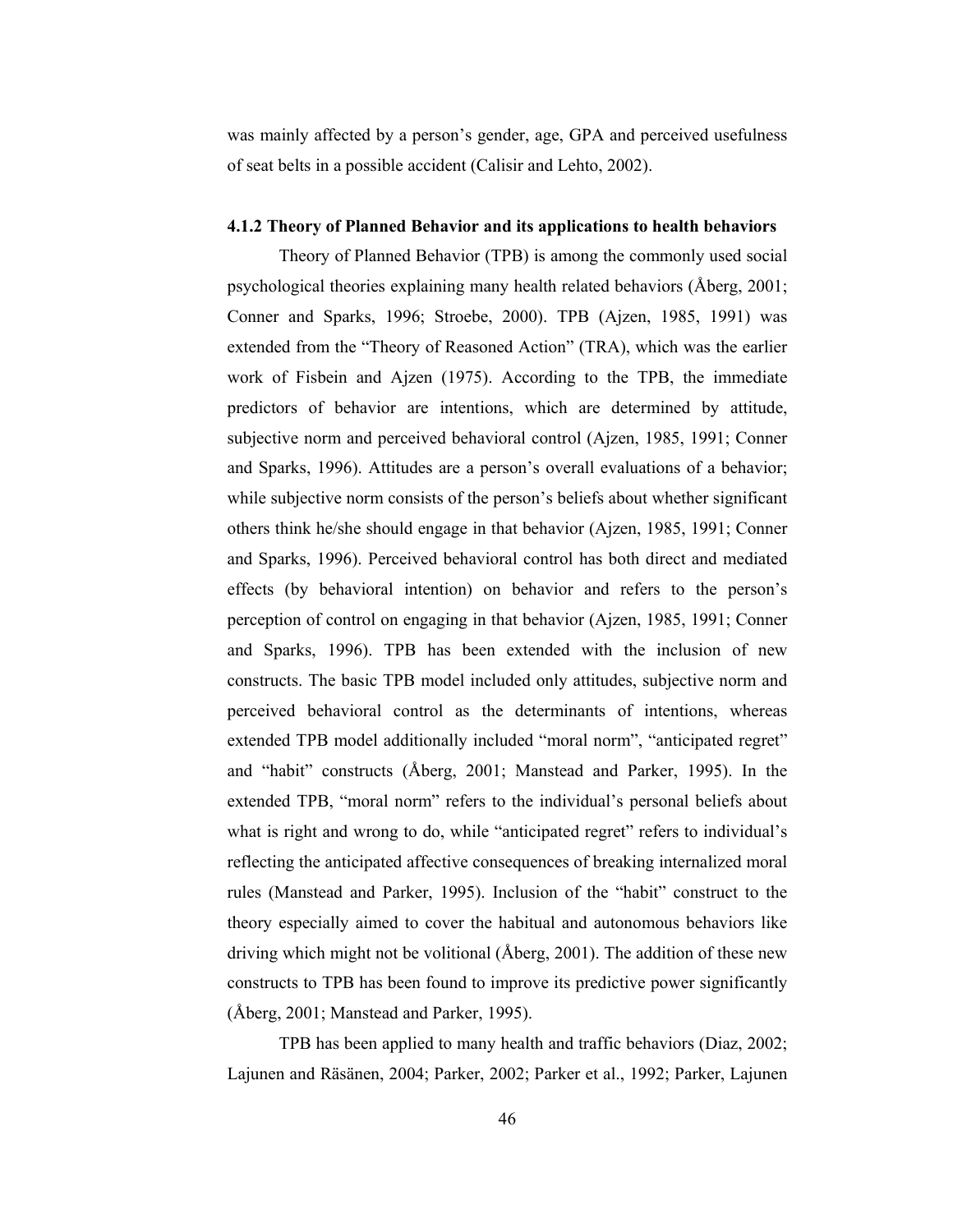and Stradling, 1998). In their study, Parker et al. (1992) found a stronger relationship between subjective norm and behavioral intention to commit driving violations than that between attitudes and behavioral intention. Later Parker, Lajunen and Stradling (1998) found that attitudes, subjective norm and perceived behavioral control were all independently and significantly predictive of reported commission of aggressive violations on the road. Similarly, both in Diaz's (2002) and Lajunen and Räsänen's more recent studies (2004), attitude, subjective norm and perceived behavioral control were all significantly related to the behavioral intention. After adding the perceived behavioral control to the TPB, its success at predicting behavior and intentions improved (Madden, Ellen and Ajzen, 1992; Parker et al., 1992).

## 4.1.3 Health Belief Model and its applications to health behaviors

Health Belief Model (HBM) is another commonly used social psychological theory applied to many health behaviors (Sheeran and Abraham, 1996; Stroebe, 2000). Threat perception and behavioral evaluation are the two main aspects of the HBM. Threat perception includes two components, which are perceived susceptibility to health breakdown and anticipated severity of the consequences of health breakdown (Sheeran and Abraham, 1996). Behavioral evaluation also consists of two components, which are perceived benefits of the health behavior and perceived barriers to enact the health behavior (Sheeran and Abraham, 1996). In addition, "cues to action" which refers to some triggers like social influence, health education campaigns to do the health behavior, and "health motivation" which refers to one's readiness to be concerned about the health matters in general were included in the HBM (Sheeran and Abraham, 1996).

HBM has been applied to various health behaviors including having cervical cancer screening, condom use and bicycle helmet use (Adih and Alexander, 1999; Byrd et al., 2004; Lajunen and Räsänen, 2004; Laroque et al., 1997; Li et al., 2003). For example, the relatively low amount of cervical screening among young Hispanic women in U.S. was explained with the perceived barriers related to having cervical screening (Byrd et al., 2004).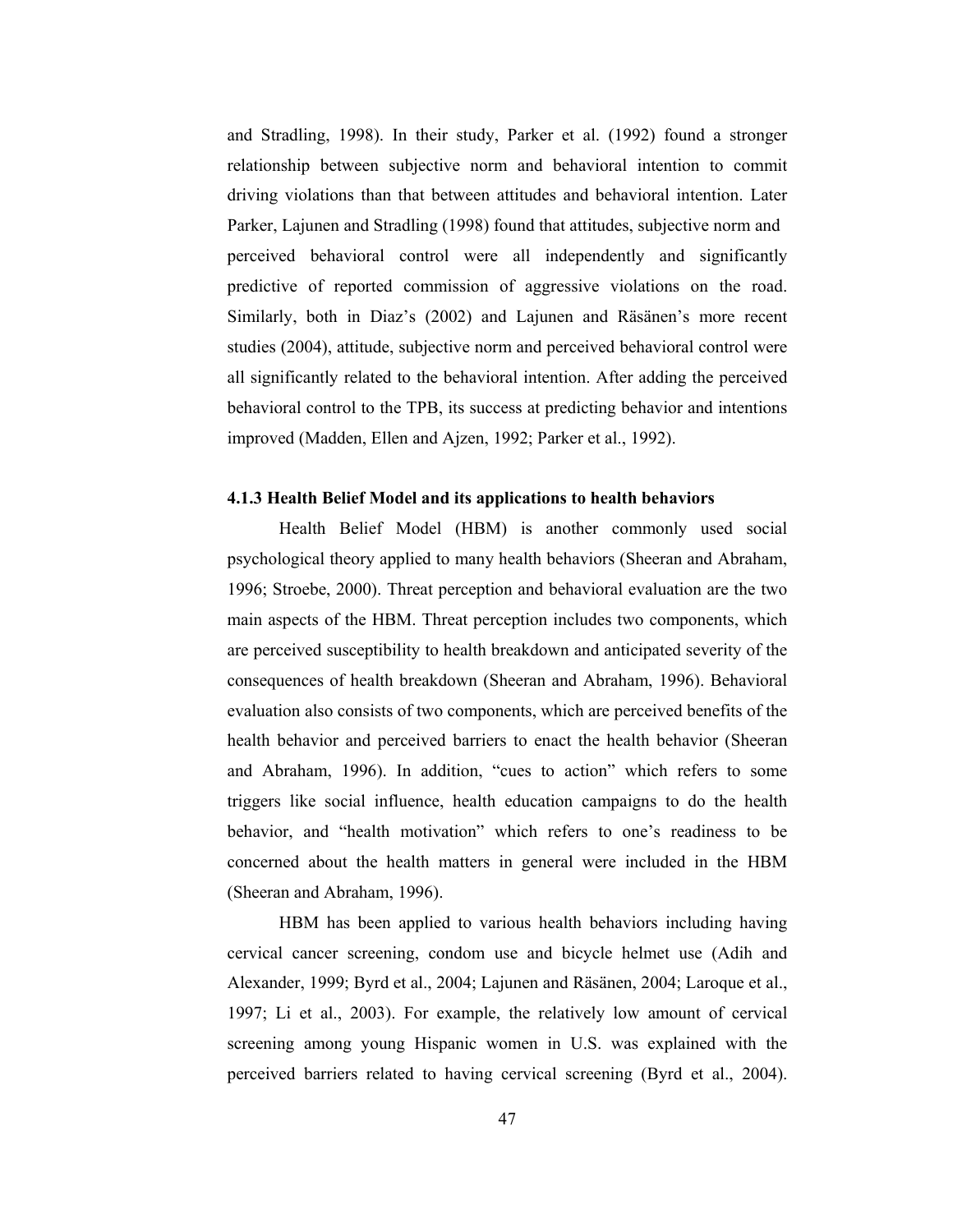Similarly, the perceived susceptibility to HIV and the perceived barriers to condom use were found to be significant predictors of condom use among young men (Adih and Alexander, 1999). In another study about condom use, the perceived benefit of avoidance of pregnancy was found to be among the strongest predictors of condom use (Laroque et al., 1997). In their study about bicycle helmet use, Lajunen and Räsänen (2004) found that the perceived barriers and cues to action components were the strongest predictors of helmet use among teenagers.

## 4.1.4 Comparing TPB and HBM

Review of the studies comparing TPB and HBM in explaining some health behaviors mainly indicated more predictive power of TPB and better fit of it to the data over HBM, although both theories had a good predictive value (Bish, Sutton and Golombok, 2000; Buscemi and Saint, 2003; Lajunen and Räsänen, 2004). TPB was reported to be a more integrated and extended model that had more predictive success compared to the other specific theories (Stroebe, 2000). On the other hand, HBM was reported to be more economical and parsimonious than TPB in terms of the questions employed (Mullen, Hersey and Iverson, 1987).

### 4.1.5 Aims of the study

 In the present study seat belt use of front seat passengers in urban and rural roads was examined with the TPB models and HBM. Aims of the study were:

- 1) To explain seat belt use on urban and rural roads with the basic and extended TPB models and HBM
- 2) To compare the TPB and HBM in terms of their predictive power and fit to the data
- 3) To identify the significant predictors of intentions to use seat belt and seat belt use behavior within the TPB and HBM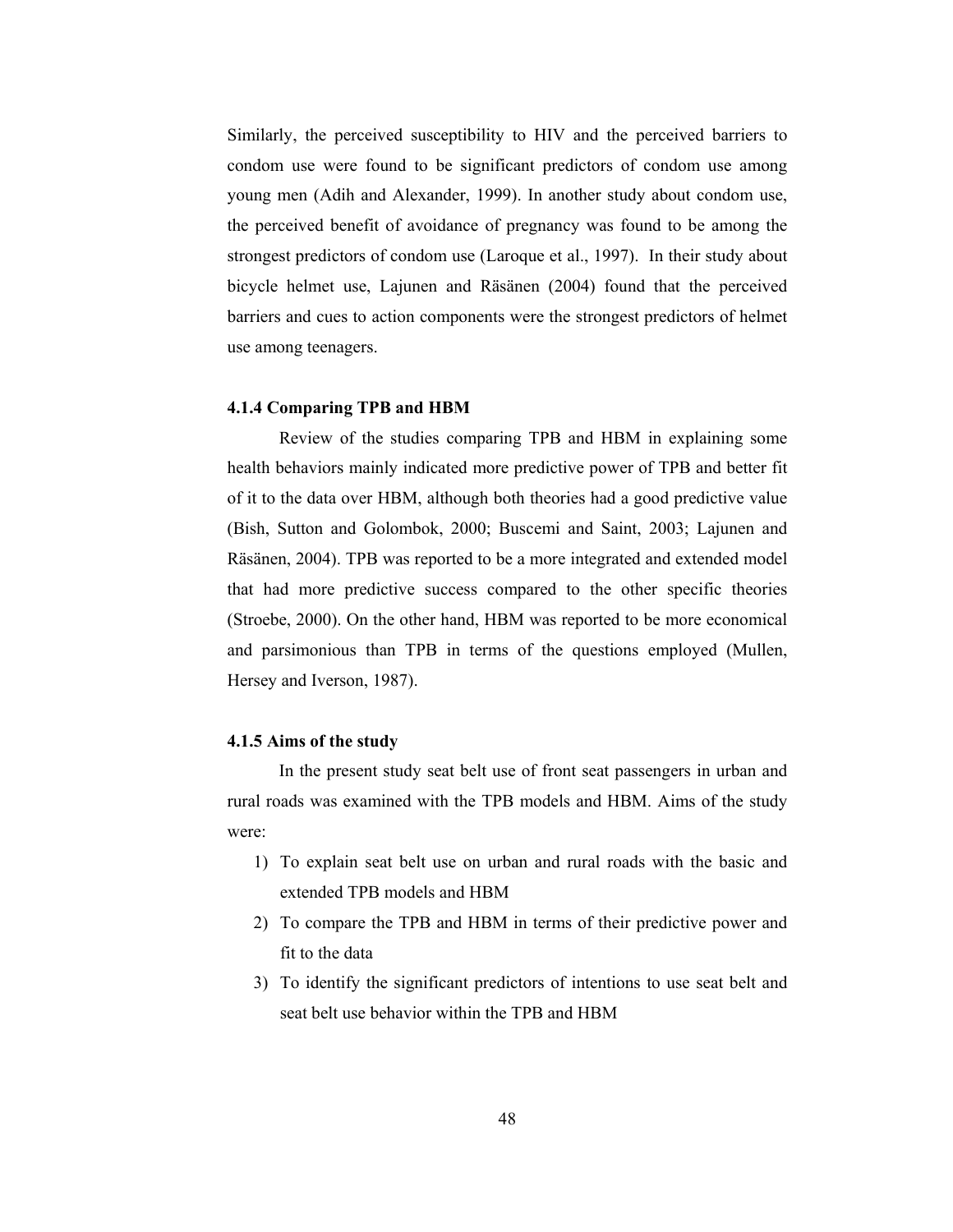## 4.1.6 Hypotheses of the study

The hypotheses of the study were:

- 1) In the TPB models, attitudes, subjective norm and perceived behavioral control all would be significant predictors of intentions to use a seat belt for both urban and rural roads.
- 2) In HBM model, perceived benefits and perceived barriers of using a seat belt use would be the significant and strongest predictors of seat belt use behavior for both urban and rural roads.
- 3) Compared to the HBM, TPB models would have a higher predictive power and show a better fit to the data.

## 4.2 Method

### 4.2.1 Participants

There were 277 participants, most of whom were Middle East Technical University students. The sample characteristics are displayed in Table 4.1.

|                         | N           | $\frac{6}{6}$ |
|-------------------------|-------------|---------------|
| <b>Sex</b>              |             |               |
| male                    | 153         | 55.2          |
| female                  | 124         | 44.8          |
| Age                     | 21.8 (Mean) | 5.0(SD)       |
| <b>Education</b>        |             |               |
| university student      | 242         | 89            |
| high school graduate    | 30          | 10.9          |
| primary school graduate | 3           | 1.1           |
| <b>Driving license</b>  |             |               |
| yes                     | 109         | 40.1          |
| no                      | 163         | 59.9          |

#### Table 4.1 Sample characteristics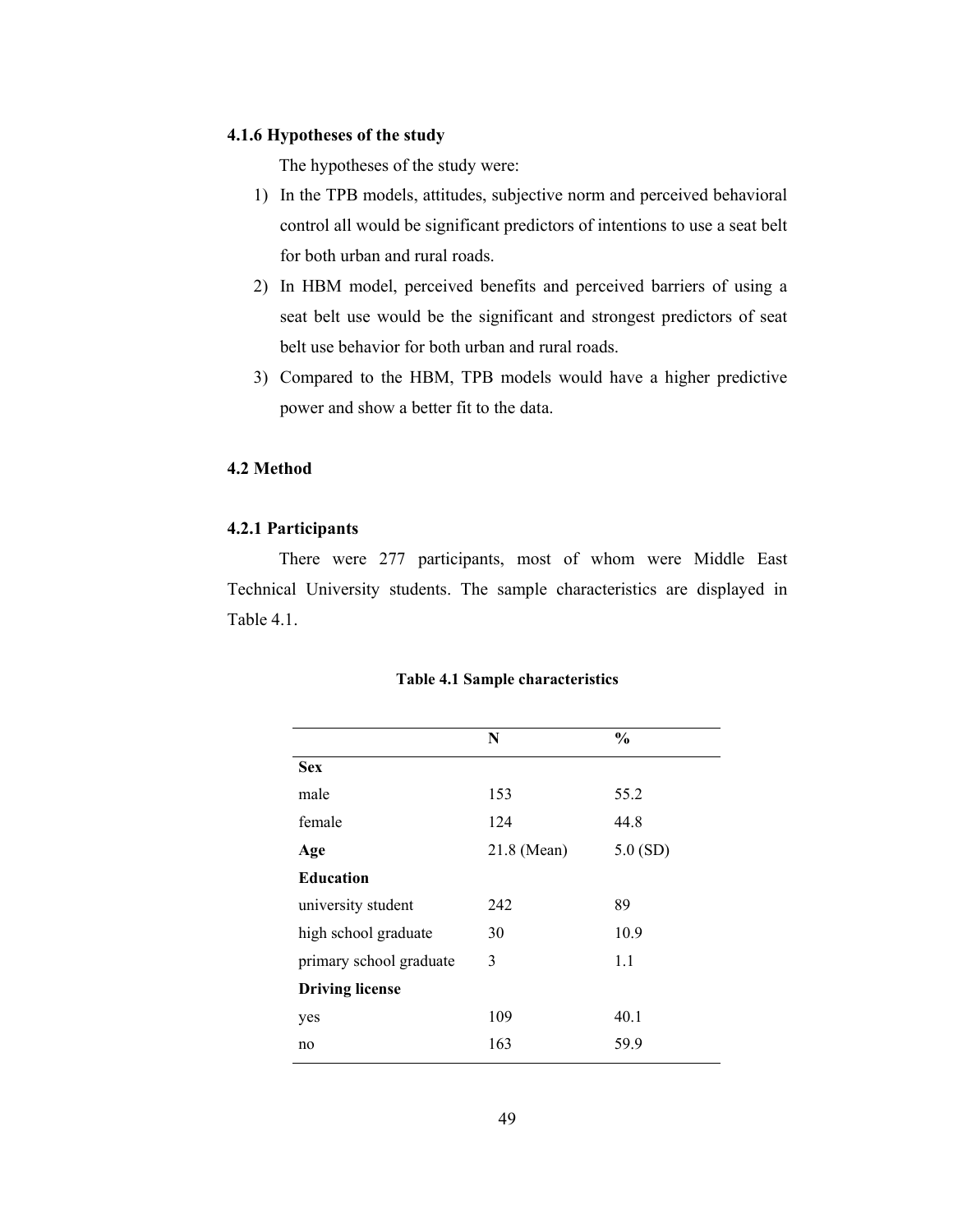### 4.2.2 Instrument and data collection

 A questionnaire including demographic information and general traffic safety items with the TPB and HBM items applied to seat belt use was used in the study. The questionnaire is given in Appendix C. All the items except from the items of the health value construct were domain specific, which means respondents were asked to evaluate the items thinking of the times they traveled as a front seat passenger in a private car.

Most of the data were collected from the students either during class hours in METU Psychology Department or at different places in the campus. A small amount of the data was collected from young passengers, who were not university students, out of the campus. The respondents were assured about anonymity and confidentiality of the information they gave. Answering time for the questionnaire was about 15-20 minutes.

### 4.2.2.1 TPB Items

Within TPB components, behavior and intention were measured with two items. Attitude was measured with four items, which were rated by respondents on a semantic differential scale. Both subjective norm and perceived behavioral control were measured with two items. For the extended TPB model, habit, moral norm and anticipated regret constructs were measured separately by one item. One example item used for measuring each TPB component is displayed in Table 4.2.

#### Table 4.2 TPB items used in the study

| <b>Construct</b> |                |      | Items Alpha/r Item example                                                                                                      | Scoring |
|------------------|----------------|------|---------------------------------------------------------------------------------------------------------------------------------|---------|
| <b>Behavior</b>  | $\overline{2}$ | 0.55 | How often do you use a seat belt $1 =$ always<br>while traveling in urban/rural $7$ = never<br>roads as a front seat passenger? |         |
| Attitude         | 4              | 0.75 | Using a seat belt next time $I = good$<br>travel as a front seat passenger in $7 =$ bad<br>a private car is something.          |         |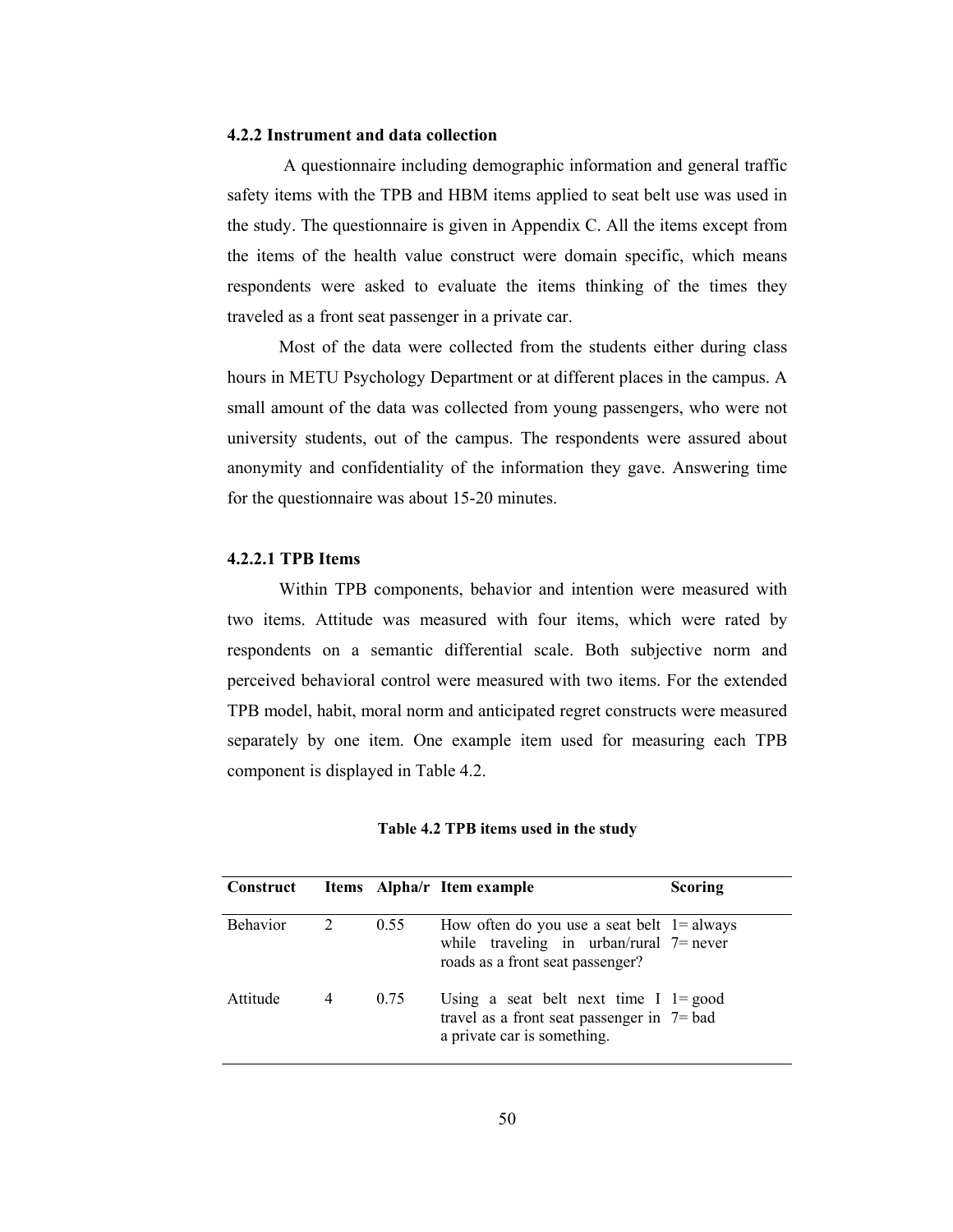| Construct                                 |                | Items Alpha/r | Item example                                                                                                                                                                 | <b>Scoring</b> |
|-------------------------------------------|----------------|---------------|------------------------------------------------------------------------------------------------------------------------------------------------------------------------------|----------------|
| Subjective<br>Norm                        | 2              | 0.1           | People who are important to me $1 =$ completely<br>approve my using seat belt next disagree<br>time I travel as a front seat $7 =$ completely<br>passenger in a private car. | agree          |
| Perceived<br><b>Behavioral</b><br>Control | 2              | 0.1           | How much control do you feel $1 = not at all$<br>over using a seat belt while $7 =$ complete<br>traveling as a front seat control<br>passenger?                              |                |
| Habit                                     | 1              |               | Using a seat belt while traveling $1$ =completely<br>as a front seat passenger is a disagree<br>habit, which I do without 7= completely<br>thinking.                         | agree          |
| Moral Norm 1                              |                |               | Not using a seat belt next time $I = \text{not}$ likely at<br>travel as front seat passenger in a all<br>private car would be very wrong. $7 =$ very likely                  |                |
| Anticipated<br>Regret                     | $\blacksquare$ |               | Not using a seat belt next time $I = \text{not}$ likely at<br>travel as front seat passenger in a all<br>private car would make me feel $7 =$ very likely<br>very sorry.     |                |

#### Table 4.2 continued

## 4.2.2.2 HBM Items

Within HBM components, both perceived susceptibility and perceived severity were measured with two items. Perceived benefits were measured with three items and perceived barriers were measured with two items. Cues to action were measured with three items and respondents rated how often each of these cues reminded them to use a seat belt. Health motivation was measured by asking the respondents to order twelve values including health value according to their importance. One example item used for measuring each HBM component is displayed in Table 4.3.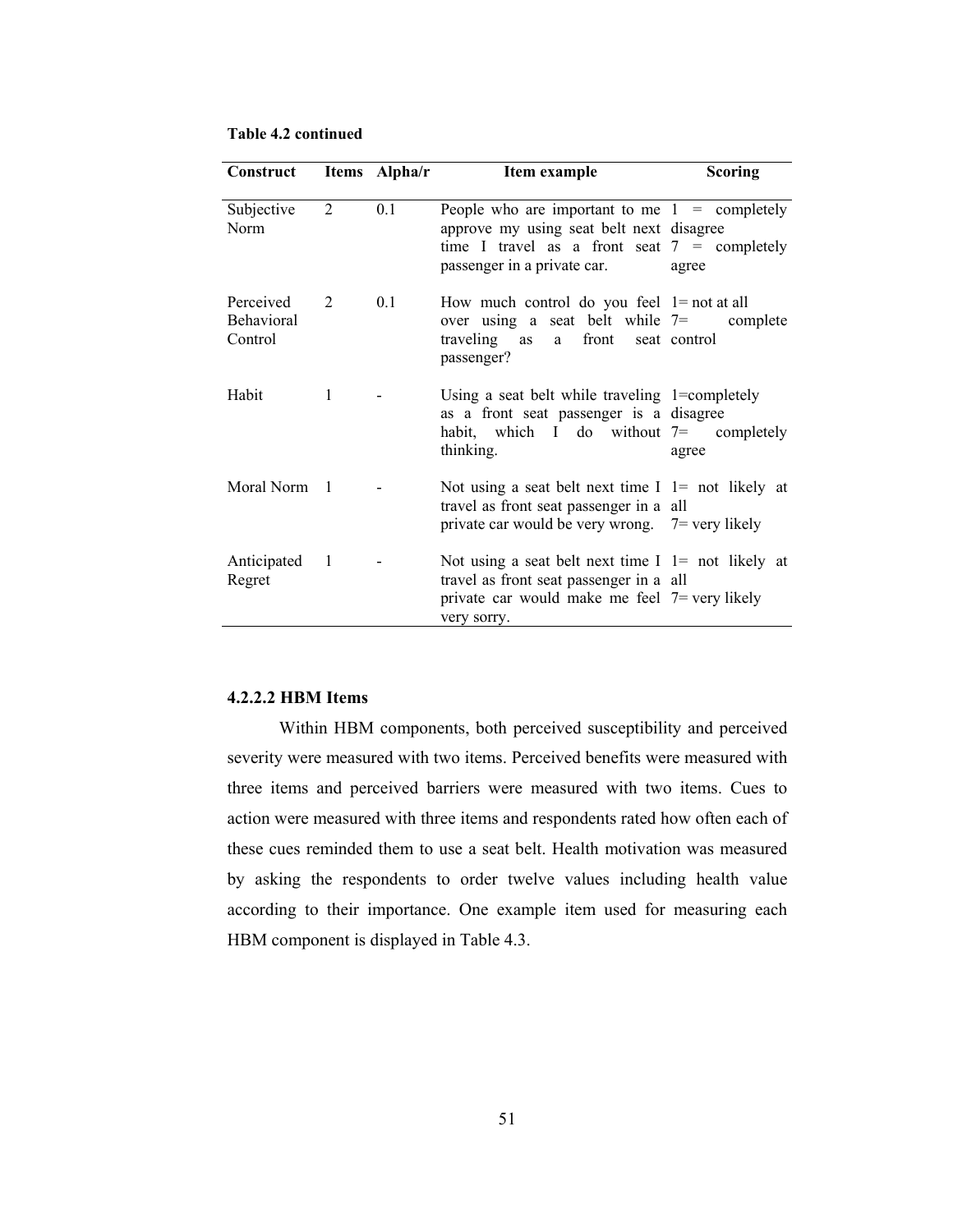| Construct         | <b>Items</b> |      | Alpha/r Item example                                                                                                        | <b>Scoring</b>                                       |
|-------------------|--------------|------|-----------------------------------------------------------------------------------------------------------------------------|------------------------------------------------------|
| Susceptibility 2  |              | 0.50 | Probability of having injured in an 1=completely<br>accident due to not using a seat disagree<br>belt is very high.         | $7=$ completely<br>agree                             |
| Severity          | 2            | 0.70 | Being injured in an accident due to 1=completely<br>not using a seat belt could lead to disagree<br>long-standing problems. | $7=$ completely<br>agree                             |
| <b>Benefits</b>   | 3            | 0.82 | Using a seat belt decreases my risk 1=completely<br>of being injured in an accident.                                        | disagree<br>$7=$ completely<br>agree                 |
| <b>Barriers</b>   | 2            | 0.65 | Using a seat belt might be difficult. $1 =$ completely                                                                      | disagree<br>$7=$ completely<br>agree                 |
| Cues to<br>Action | 3            | 0.79 | How often driver's using a seat $l$ = never<br>belt reminds you using seat belt?                                            | $5 =$ very often                                     |
| Health value      | 1            |      | Nothing is as important as good<br>health.                                                                                  | $l = most$<br>important<br>$12$ = least<br>important |

#### Table 4.3 HBM items used in the study

## 4.2.3 Statistical Analyses

Structural equation modeling (SEM) was conducted using the EQS program and maximum likelihood estimation procedures. LM and Wald tests, which are post hoc model fitting tools (Tabachnick and Fidell, 2000), were also used. Multiple criteria were used in the assessment of the models' fit, which were model  $\chi^2$ , Root Mean Square Error of Approximation (RMSEA), comparative fit index (CFI), and the goodness of the fit index (GFI). According to Tabachnick and Fidell (2000), if the ratio of  $\chi^2$  to the degrees of freedom is less than 2, this could be taken as an indication of good-fitting model. RMSEA value equal or less than 0.06 and both CFI and GFI values, which range from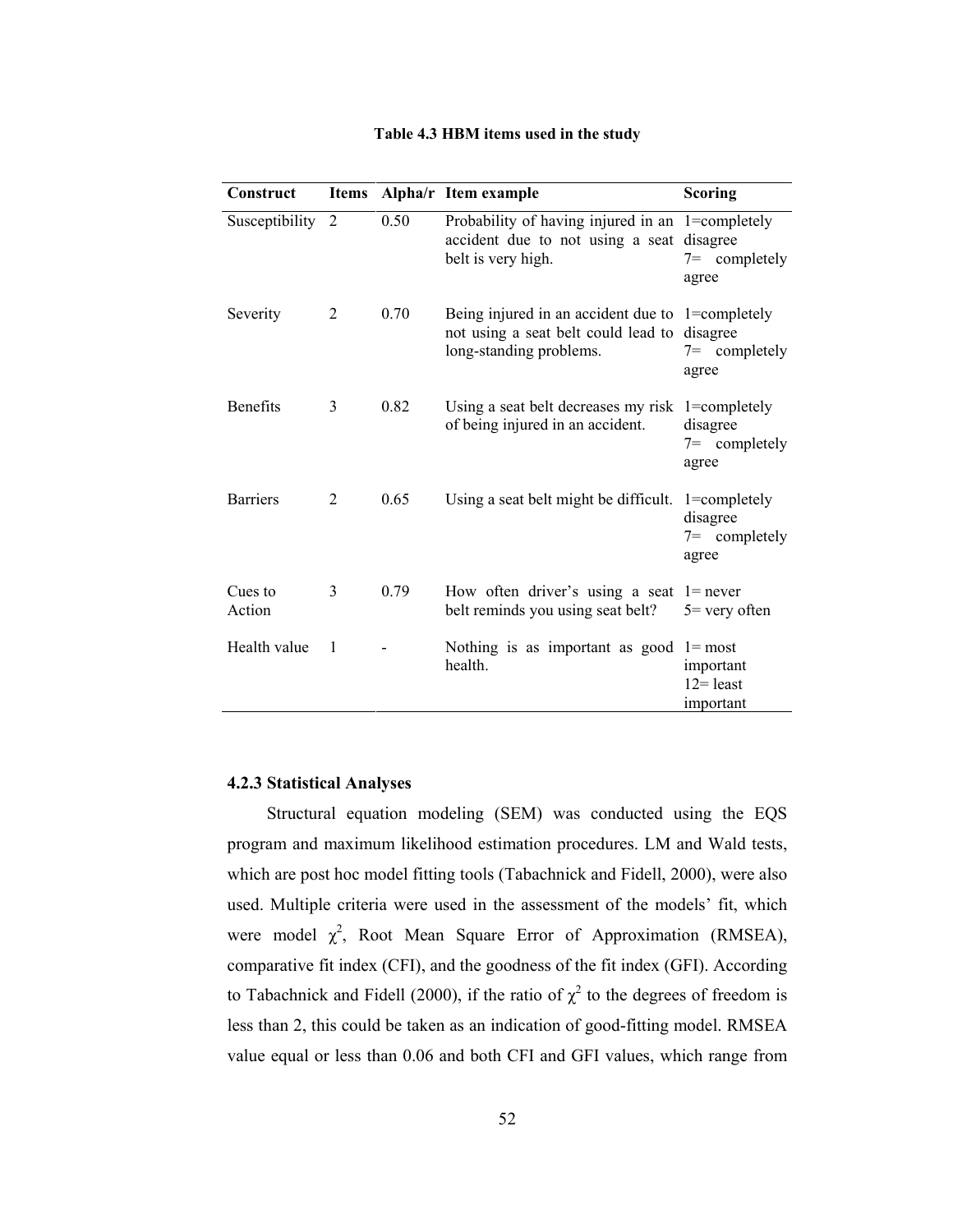0.00 to 1.00, with values greater than 0.90 indicated a good fit (Tabachnick and Fidell, 2000, Garson, 2001).

## 4.3 Results

### 4.3.1 General opinions about traffic safety and seat belt use effectiveness

 According to the simple frequency analysis results, 58% of the respondents reported traffic in Turkey as dangerous, while 34% of them reported it as very dangerous. Only 0.7% of the participants reported traffic in Turkey as not dangerous. Also, 56% of the participants reported that most of the victims' lives could be saved, if the victims had used seat belt. Only 0.4% of the participants reported that almost none of the victims' life could be saved, while 3.3% of them reported that almost all of the victims' lives could be saved, if the victims had used a seat belt. The correlation between the item asking about the effectiveness of seat belt use and those items asking about personal seat belt use frequency for both urban  $(r= 0.10, n.s.)$  and rural roads  $(r= 0.06, n.s.)$  were not significant.

### 4.3.2 Gender, age and self-reported seat belt use

 To test whether there was a difference between males and females in reported seat belt frequency, independent-samples t-test was conducted. Results showed that there was not a significant difference between males and females in reported seat belt use frequency for both urban (t  $_{1, 273}$  = 0.47, n.s.) and rural (t  $_{1, 274}$ = -0.29, n.s.) roads. Relationship between age and reported frequency of seat belt use was tested through Pearson correlation coefficient. Results showed that age and reported frequency of seat belt use was not significantly correlated for both urban ( $r=$  -0.015, n.s.) and rural ( $r=$  -0.022, n.s.) roads.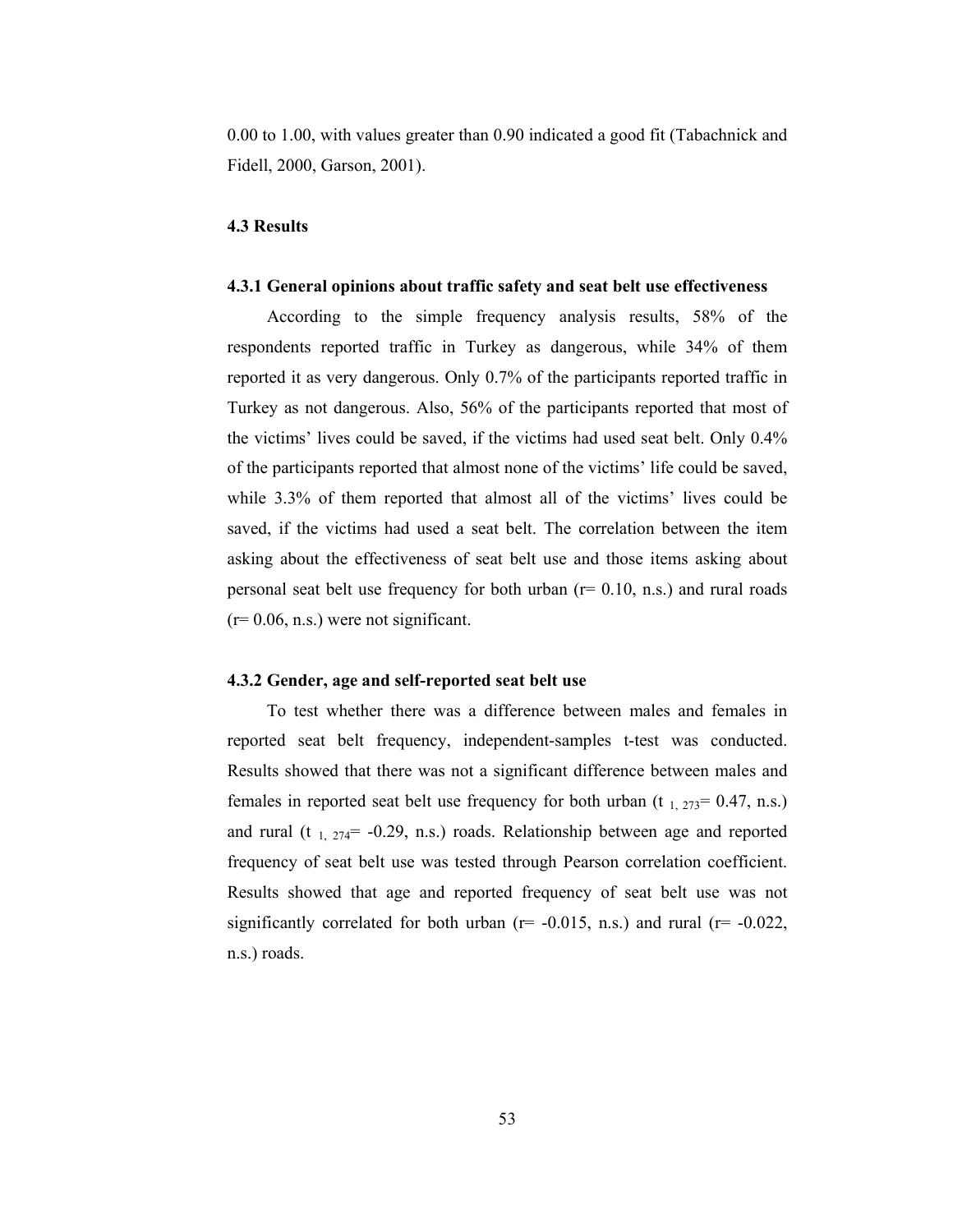#### 4.3.3 Fit of the TPB

Fit statistics for the basic and extended TPB models are displayed in Table 4.4. While basic TPB models showed good fit to the data, extended TPB models showed unacceptably low fit to the data.

|                     | <b>Basic TPB model</b> |               | <b>Extended TPB Model</b> |               |
|---------------------|------------------------|---------------|---------------------------|---------------|
| <b>Fit Index</b>    | Urban traffic          | Rural traffic | Urban traffic             | Rural traffic |
| $\overline{\chi^2}$ | 72.44                  | 67.88         | 263.42                    | 261.9         |
| df                  | 40                     | 40            | 73                        | 73            |
| <b>CFI</b>          | 0.95                   | 0.96          | 0.78                      | 0.78          |
| <b>GFI</b>          | 0.96                   | 0.96          | 0.87                      | 0.87          |
| <b>RMSEA</b>        | 0.06                   | 0.05          | 0.10                      | 0.10          |

Table 4.4 Fit statistics for basic and extended TPB models

#### 4.3.4 Effects of the individual TPB model components

Because the extended TPB models showed unacceptably low fit to the data, only the basic TPB model with standardized structural equation coefficients for urban and rural roads are displayed in Figure 4.1. The basic model accounted for 30% of variance in seat belt use on urban roads and 50% of variance in seat belt use on the rural roads. Attitudes and subjective norm had a positive and significant relationship to intentions to a use seat belt both for urban and rural roads. Paths from perceived behavioral control to intention to use a seat belt and seat belt use behavior were not significant for both urban and rural roads. Also, path from intention to use a seat belt to seat belt use behavior was not significant for both urban and rural roads.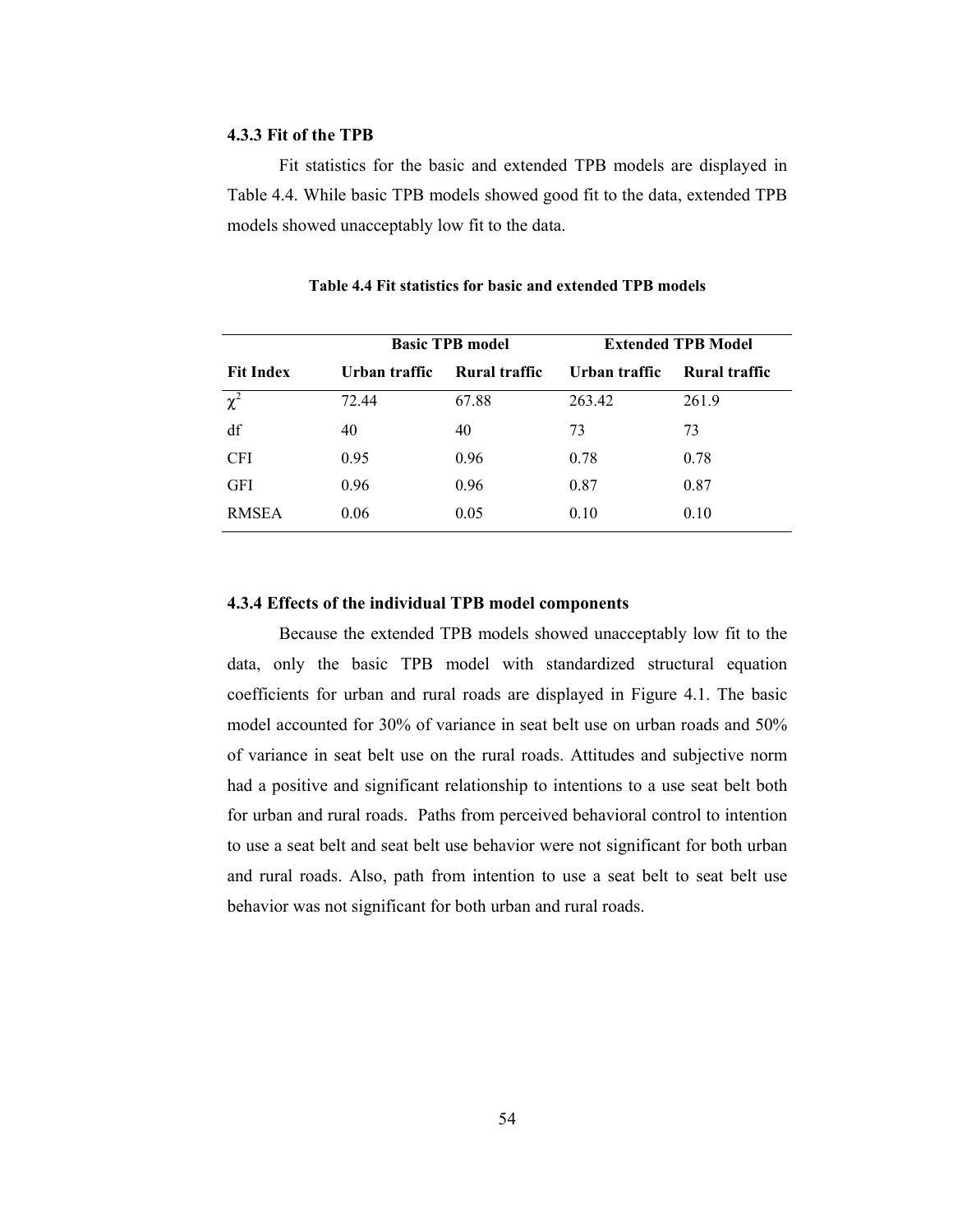

## Figure 4.1 Seat belt use on urban and rural roads explained with the basic TPB model

## 4.3.5 Fit of the HBM

Fit statistics for HBM are displayed in Table 4.5. All fit indexes were unacceptably low.

#### Table 4.5 Fit statistics for HBM

| <b>Fit Index</b> | Urban traffic | <b>Rural traffic</b> |
|------------------|---------------|----------------------|
| $\chi^2$         | 225.76        | 222.57               |
| df               | 71            | 71                   |
| <b>CFI</b>       | 0.86          | 0.86                 |
| GFI              | 0.88          | 0.88                 |
| <b>RMSEA</b>     | 0.10          | 0.10                 |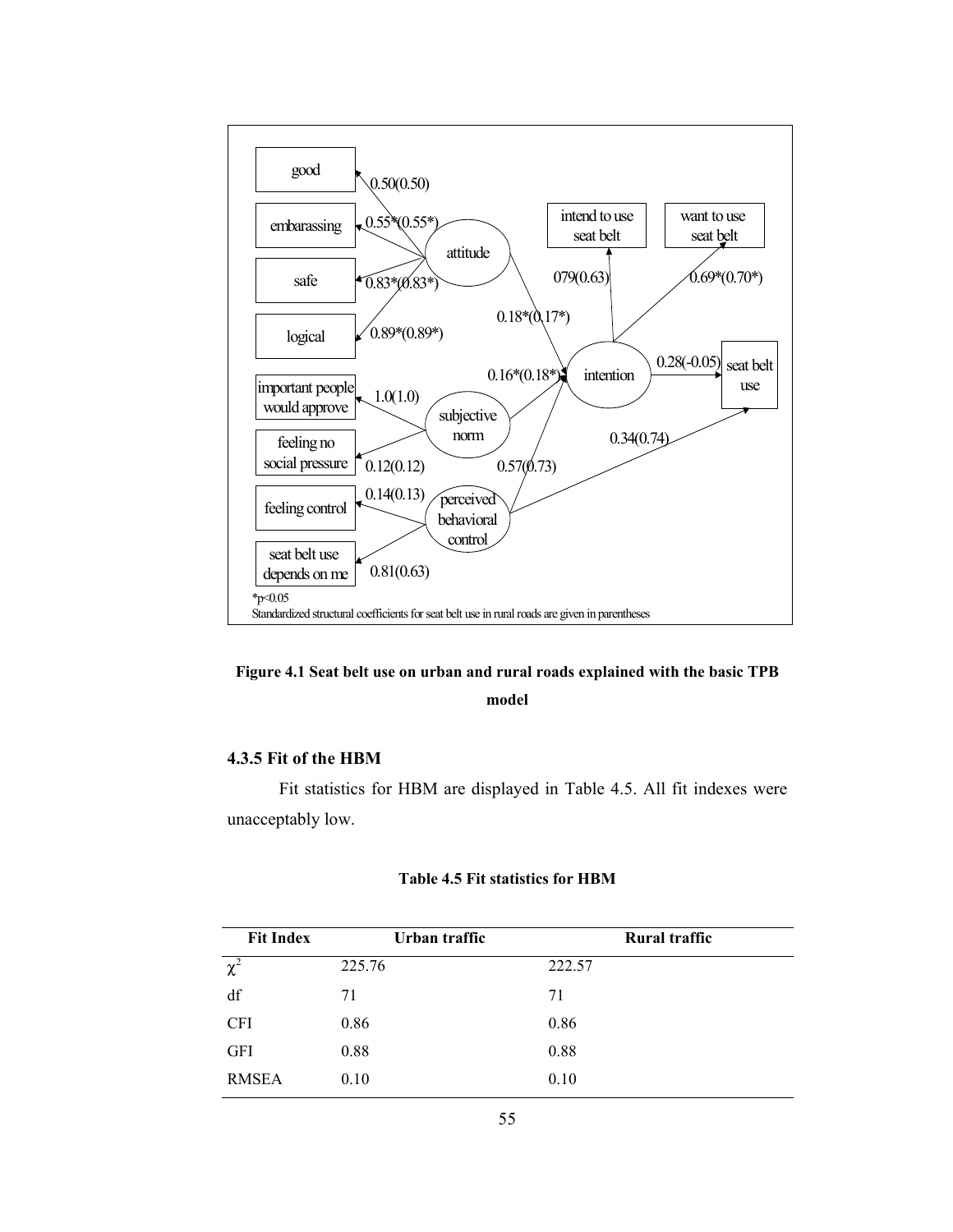## 4.3.6 Effects of the individual HBM components

The HBM with the standardized structural equation coefficients for urban and rural roads are displayed in Figures 4.2. The model accounted for 23% of variance in seat belt use on urban roads and 13% of variance in seat belt use on rural roads. For urban roads, perceived benefits had a positive and significant relation to seat belt use behavior, while perceived barriers and cues to action had a negative and significant relation to seat belt use behavior. For rural roads, only perceived benefits and health value had a positive and significant relation to seat belt use behavior.



Figure 4.2 Seat belt use in urban and rural roads explained with the HBM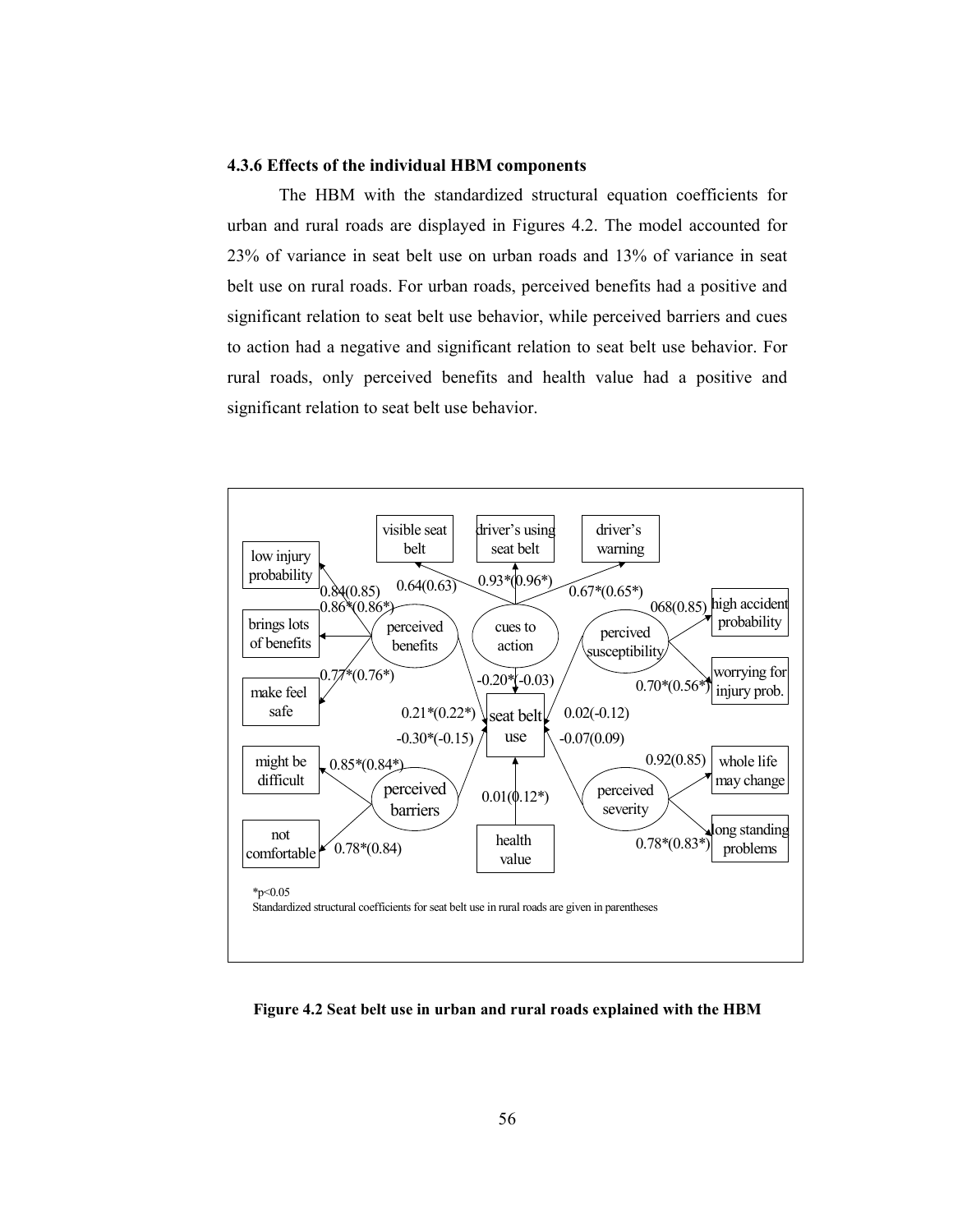## 4.4 Discussion

In the present study, seat belt use of front seat passengers on urban and rural roads was explained with the basic and extended TPB models and HBM. A comparison of the models showed that basic TPB model fitted the data well, while extended TPB model and HBM showed low fit to the data. Confirming the third hypothesis of the study, compared to the HBM, basic TPB model explained a greater variance in seat belt use both on urban and rural roads and showed a better fit to the data. The TPB showing a better fit to the data and having more predictive power compared to the HBM are supported by similar, previous findings (Bish, Sutton and Golombok, 2000; Buscemi and Saint, 2003; Lajunen and Räsänen, 2004).

## 4.4.1 TPB and seat belt use

The basic TPB model showed a good fit to the data, while the extended TPB model including "anticipated regret", "moral norm" and "habit" showed a low fit to the data. The decrease in the TPB model' s fit to the data after the addition of these three constructs may indicate that these constructs are not working well enough among Turkish passengers.

Within the basic TPB model, attitude and subjective norm were the significant predictors of intentions to use a seat belt for both urban and rural roads. This finding confirmed the first hypothesis of the study, which stated that attitude, subjective norm and perceived behavioral control all would be significant predictors of intentions to use a seat belt for both urban and rural road. These findings are similar to previous findings indicating attitude and subjective norm as the significant and strong predictors of behavioral intentions (Diaz, 2002; Lajunen and Räsänen, 2004; Parker et al., 1992). Some previous findings indicated perceived behavioral control as a strong, significant predictor of behavioral intentions (Lajunen and Räsänen, 2004, Madden, Ellen and Ajzen, 1992; Parker et al., 1992). However, in the present study perceived behavioral control was not a significant predictor of either intentions to use seat belt or seat belt use behavior for both urban and rural roads. Also, in contrast to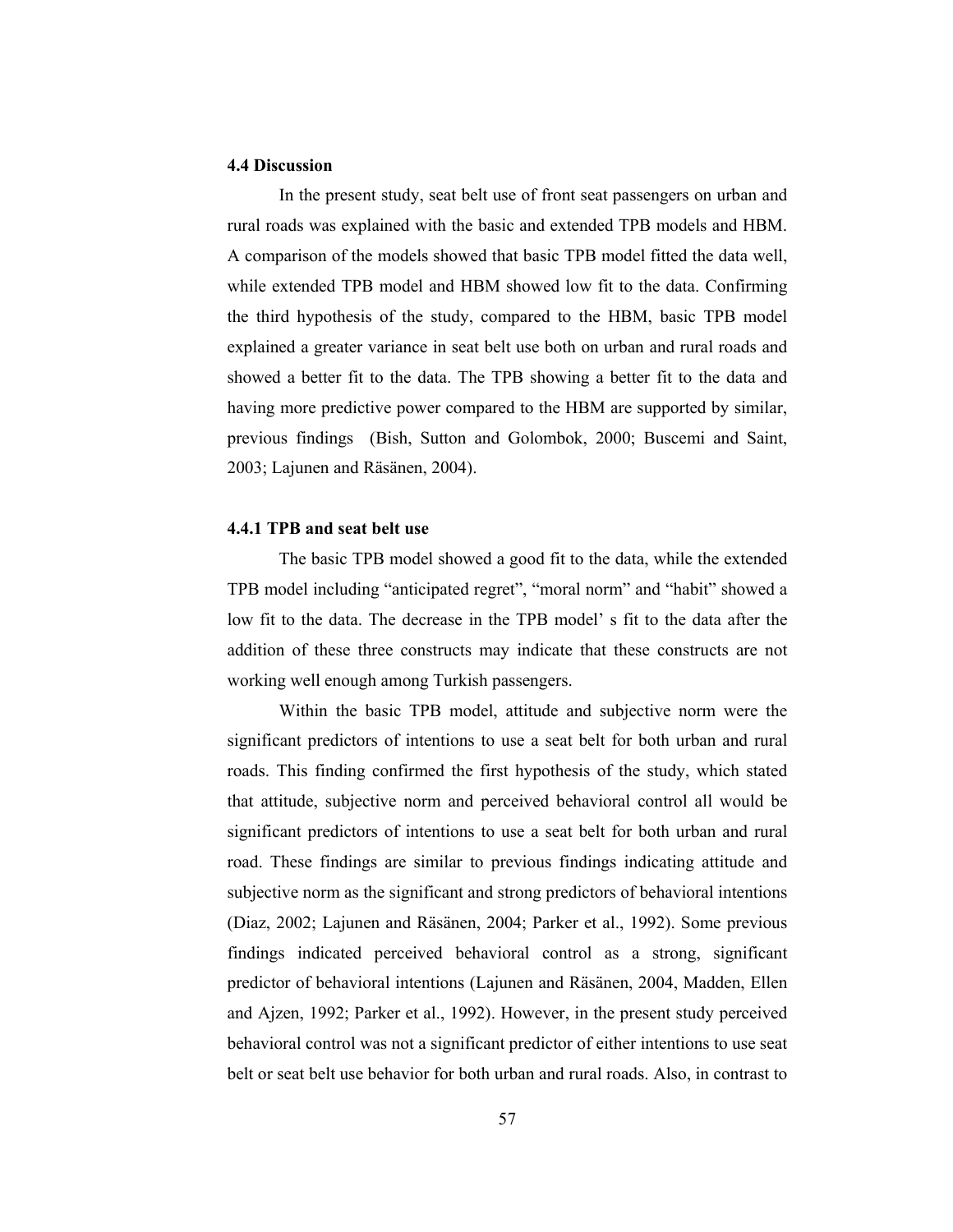the conceptualization of the TPB and some previous findings indicating intention as the strong predictor of behavior, in the present study intentions to use a seat belt was not a significant predictor of seat belt use behavior for both urban and rural roads. Intentions' not being the significant predictors of seat belt use behavior could be explained by the reported divergence between intentions to use a seat belt and actual seat belt use (Chliaoutakis et al. 2000; Knapper, Cropley and More, 1976; Loo, 1984). Also, the non-significant correlation found between the opinions about the effectiveness of seat belt use and reported seat belt use frequency for both urban and rural roads reflect the divergence between seat belt use opinions and behavior.

#### 4.4.2 HBM and seat belt use

 Before discussing about the HBM findings, it should be noted that fit of the HBM to the seat belt use data for both urban and rural roads was unacceptably low. Within HBM, perceived benefits of using a seat belt were significant predictor of seat belt use on both urban and rural roads. Perceived barriers of using a seat belt were the strongest predictor of using a seat belt only on urban roads. The second hypothesis of the study, which stated that perceived barriers and benefits of using a seat belt would be the significant and strongest predictors of seat belt use behavior for both urban and rural roads, was confirmed by the present findings. These findings are parallel to some previous findings indicating perceived benefits and barriers as significant and strong predictors of some health behaviors such as cervical screening, condom use and bicycle helmet use (Byrd et al., 2004; Lajunen and Räsänen, 2004; Laroque et al., 1997). Interestingly, perceived barriers of using a seat belt was the strongest predictor of using a seat belt on urban roads but not even a significant predictor of using a seat belt on rural roads. That might be explained by the perceived lower accident probability on urban roads among front seat passengers, which may make the barriers of using a seat belt dominate over the benefits of using a seat belt use for them. Similarly, the perceived high accident probability on rural roads may be leading the benefits of using a seat belt to dominate over the barriers of using a seat belt for the front seat passengers.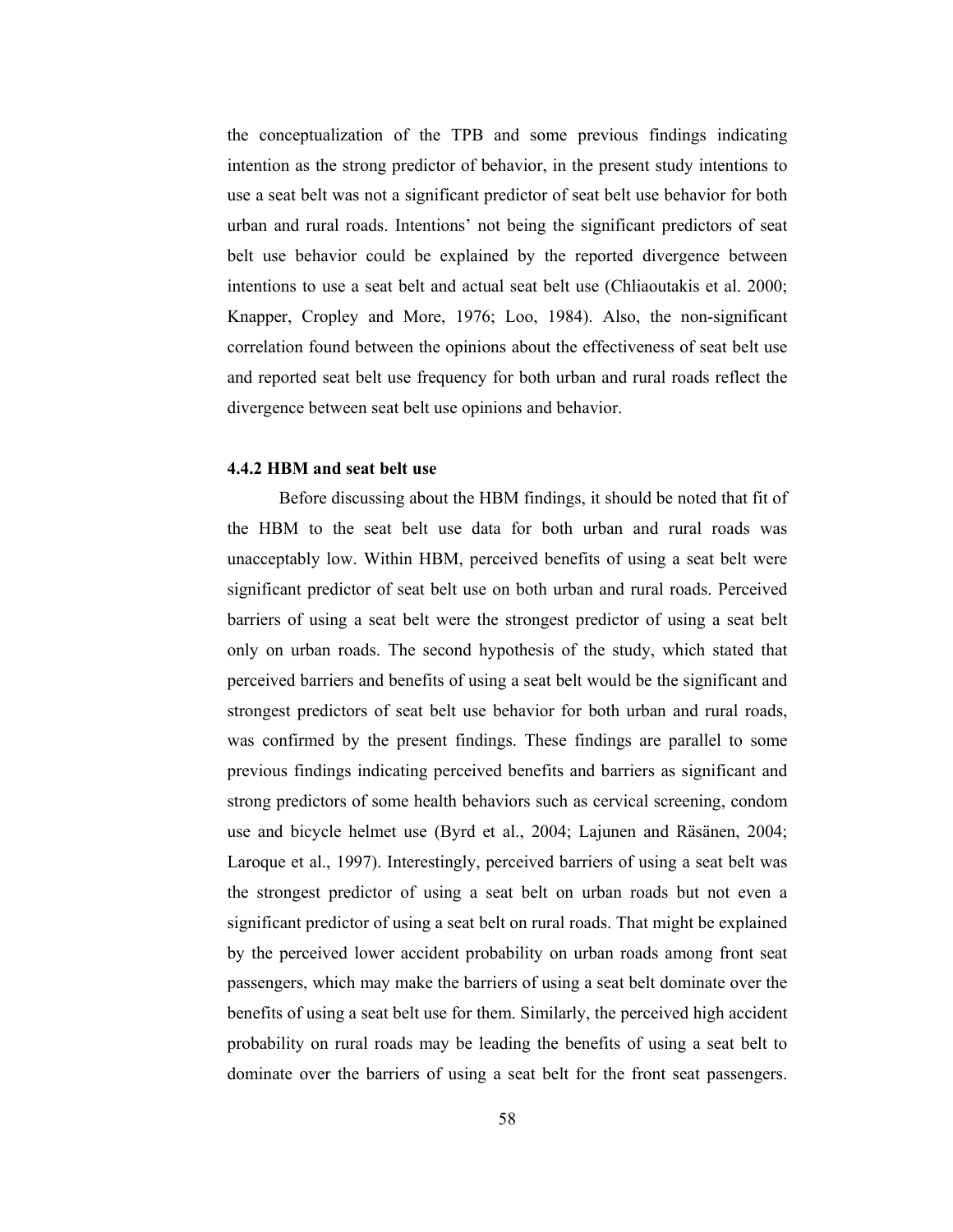Cues to action had a negative and significant relation to seat belt use only on urban roads. That unexpected negative relation between cues to action and seat belt use can be explained by the domain difference between the items asking cues to action and seat belt use frequency in the questionnaire. Cues to action items asked how often the given items reminded the front seat passengers to use a seat belt, while behavior items only asked seat belt use frequency in inside and outside city trips.

#### 4.4.3 Practical implications

TPB results emphasize the important role of attitudes and subjective norms in developing intentions to use a seat belt. Through seat belt use campaigns, positive and strong attitudes towards using a seat belt should be aimed to develop stronger intentions to use a seat belt. Because the subjective norm was a significant predictor of intentions to use a seat belt, seat belt use campaigns should first aim to change the significant others' (peers, family members) opinions and attitudes in a favorable way towards seat belt use. Also, seat belt use campaigns should emphasize the significant others' positive opinions about using a seat belt in their messages. Divergence between the intentions to use a seat belt and actual seat belt use is a problem. To decrease that divergence, seat belt use should be a habitual behavior. Changing seat belt use into a habitual behavior should be among the prior aims of all kinds of seat belt use campaigns.

 HBM results emphasize the important role of perceived benefits and barriers of seat belt use in actual seat belt use. Because the barriers were the strongest predictor of seat belt use on urban roads, seat belt use campaigns firstly should aim to decrease the perceived barriers of using seat belt on urban roads. Perceived benefits of using a seat belt were the second strongest predictor of seat belt use on urban roads and the strongest predictor of seat belt use on rural roads. Thus, through seat belt use campaigns perceived benefits of seat belt use on both urban and rural roads should be emphasized more.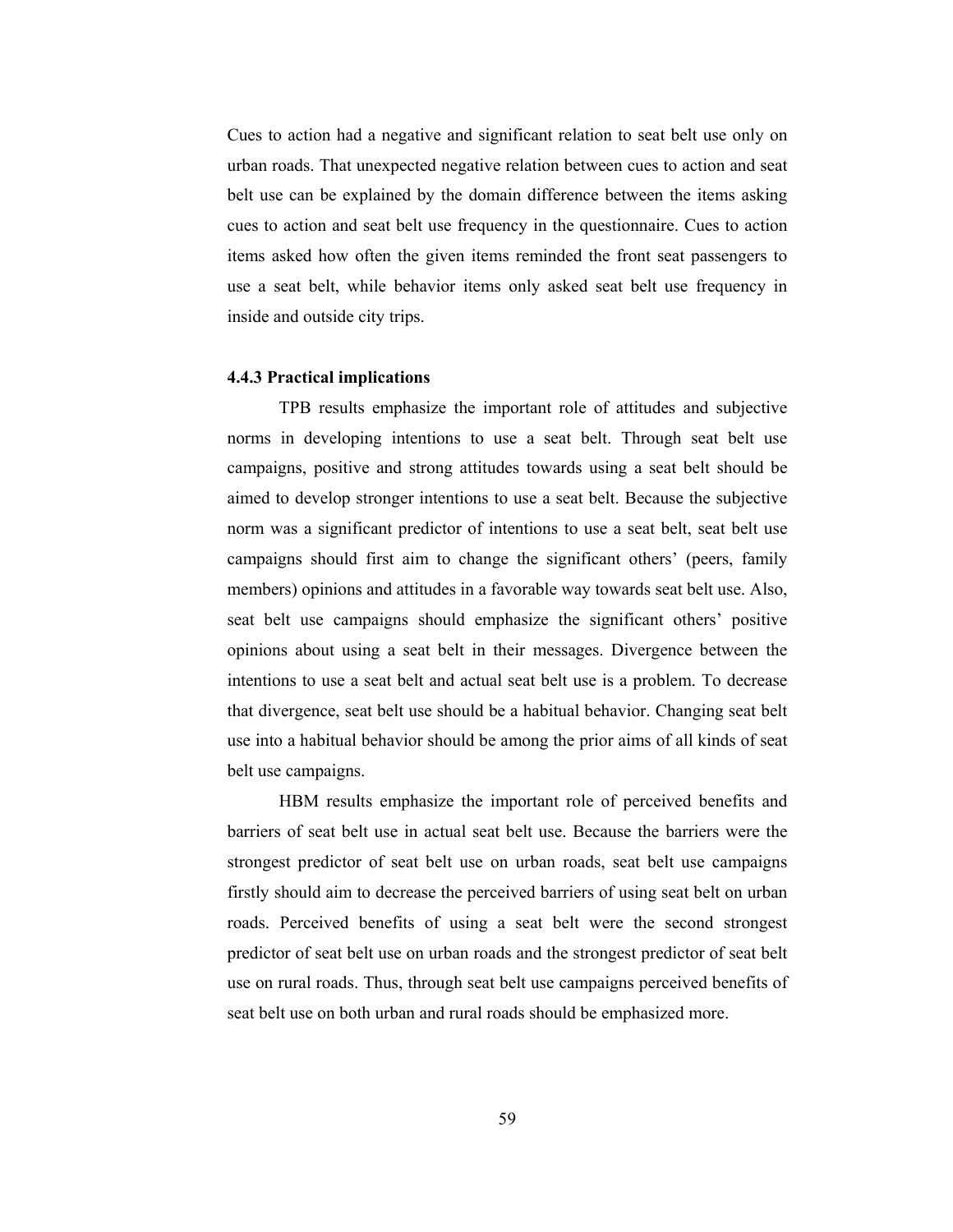# 4.4.4 Limitations of the study

Not having a representative sample was a limitation of the study. Because most of the respondents were Middle East Technical University students with a distinct socialization, the sample was not a good representation of young Turkish passengers in general. Another limitation of the study was not measuring the "cues to action" and seat belt use behavior items in the same domain.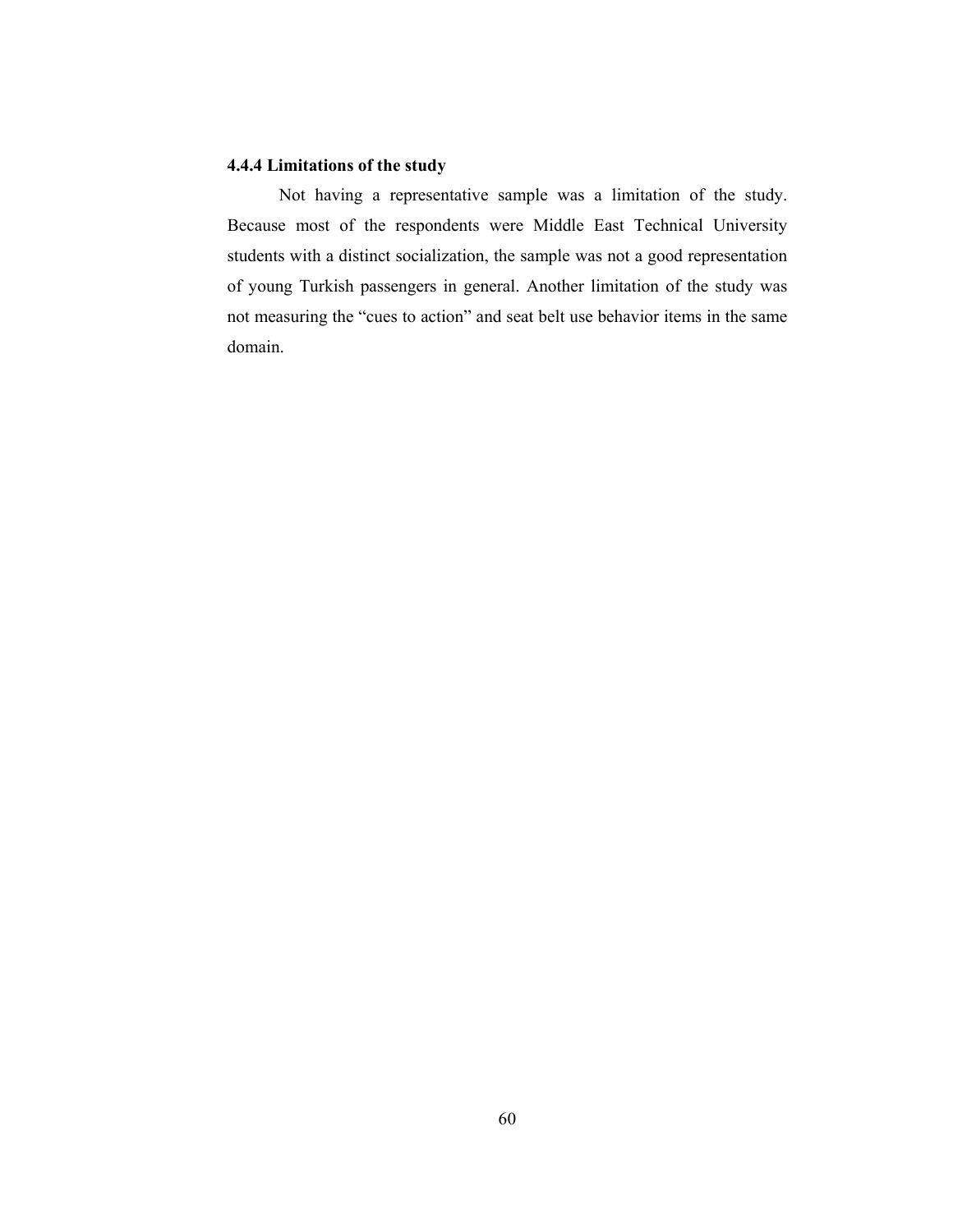## CHAPTER 5

## **CONCLUSIONS**

#### 5.1 Strengths of the thesis

In the present thesis, seat belt use among Turkish front seat occupants was investigated through three separate studies, which were observational, interview and a survey studies. The observational study was useful for making a preliminary analysis about seat belt use rates and factors that affect seat belt use such as user characteristics and environmental factors. Then in the interview study, reasons for using and not using a seat belt in different trip types and conditions were investigated qualitatively. While the observational study was especially useful in identifying the problem of low seat belt use in Turkey, the interview study was useful in identifying the underlying reasons and motivations for not using a seat belt among Turkish front seat occupants. Lastly, in the survey study, seat belt use was investigated from a social psychological perspective using the Theory of Planned Behavior and Health Belief Model to explain seat belt use. Through the survey study, social psychological predictors of seat belt use such as attitudes and intentions could be investigated and compared.

Combining the results of the three studies about seat belt use is the major strength of the present thesis. Using three sources of seat belt use data analyzed using different methodologies made the present thesis very rich in terms of approaching seat belt use from several perspectives. Including the three studies in this thesis also made it possible to make a comparison between the different approaches and results about seat belt use. Another strength of this thesis can be seen in the three studies providing information and suggesting ways of how to increase seat belt usage rates in Turkey, where seat belt usage rates should be increased urgently for improved traffic safety.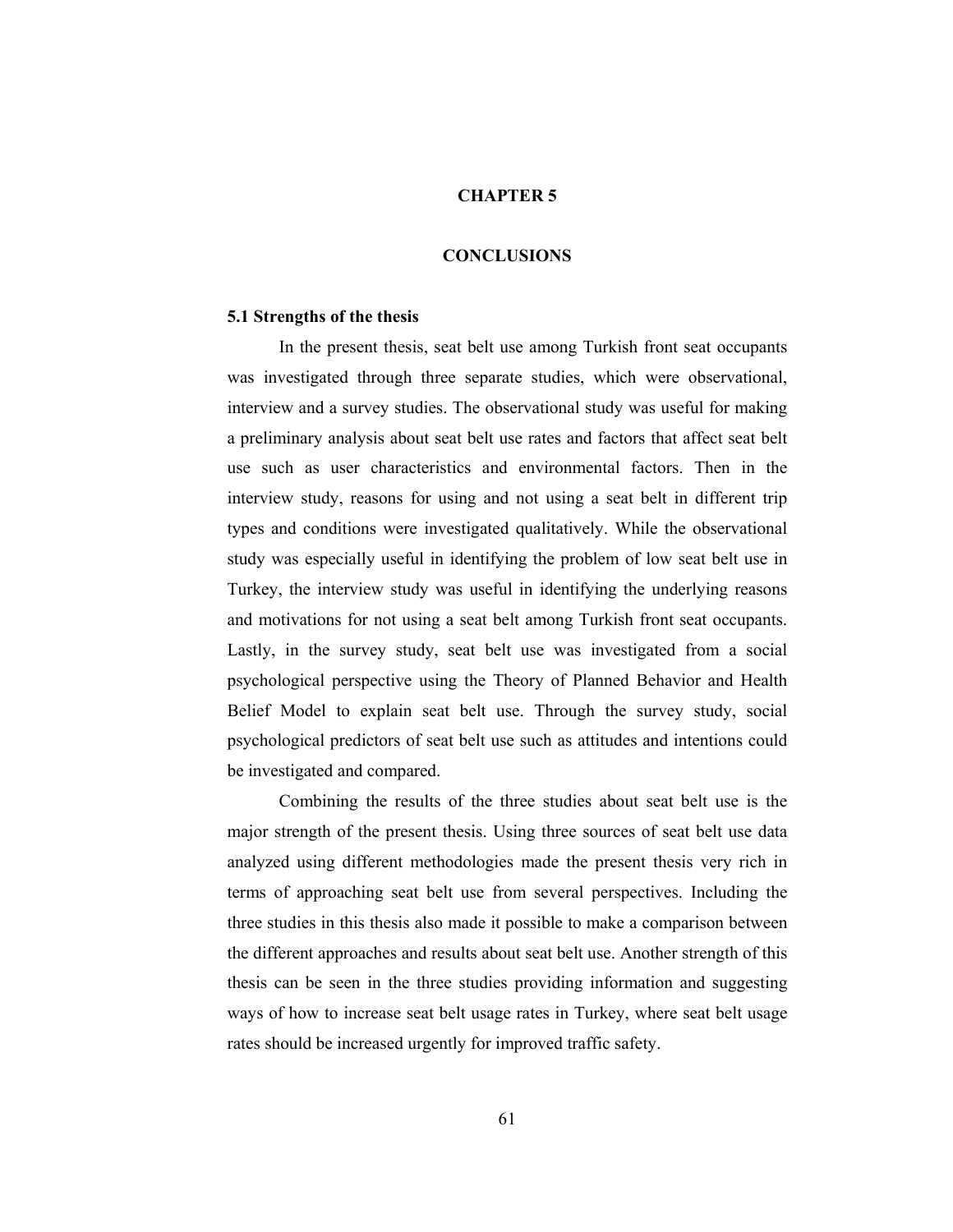## 5.2 Implications for traffic safety in Turkey

Although the Turkish traffic law requires that all front seat occupants of cars use a seat belt, the observation study found that, overall the seat belt use rate from all the observed front seat occupants was only 25%, which is extremely low. This finding clearly indicates the problem of low seat belt usage rate in Turkish traffic and highlights the need for urgent remedial action to improve seat belt usage rates in Turkey. Despite the seat belt legislation in Turkey, low seat belt use rates indicate that seat belt legislation is not as effective as expected. That might be because of the low enforcement of seat belt legislation by traffic police, low traffic fines for not using a seat belt and lack of enough enforcement programs and interventions to increase seat belt usage rates. Considering the effectiveness of seat belt use in reducing injury severity during accidents, increasing seat belt usage rates appear as an important step to be taken to improve traffic safety in Turkey. The suggested ways to increase seat belt usage rates in Turkey are:

- 1) Increasing primary enforcement seat belt legislation, which allows police officers to stop a driver for not using a seat belt, especially in situations where seat belt use tended to be low such as while traveling on city roads or during nights.
- 2) Increasing traffic fines to help persuade front seat occupants to use a seat belt.
- 3) Introducing seat belt use interventions and publicity campaigns, which aim to increase seat belt use rates considering the user characteristics and environmental factors affecting seat belt use

### 5.3 Suggestions for further studies

Because seat belt use rates can change as the front seat occupant groups change, the same sample could be used for the observation and interview studies. In a further study, the same front seat occupant group can be observed for their seat belt use behavior and then interviewed for their reasons for using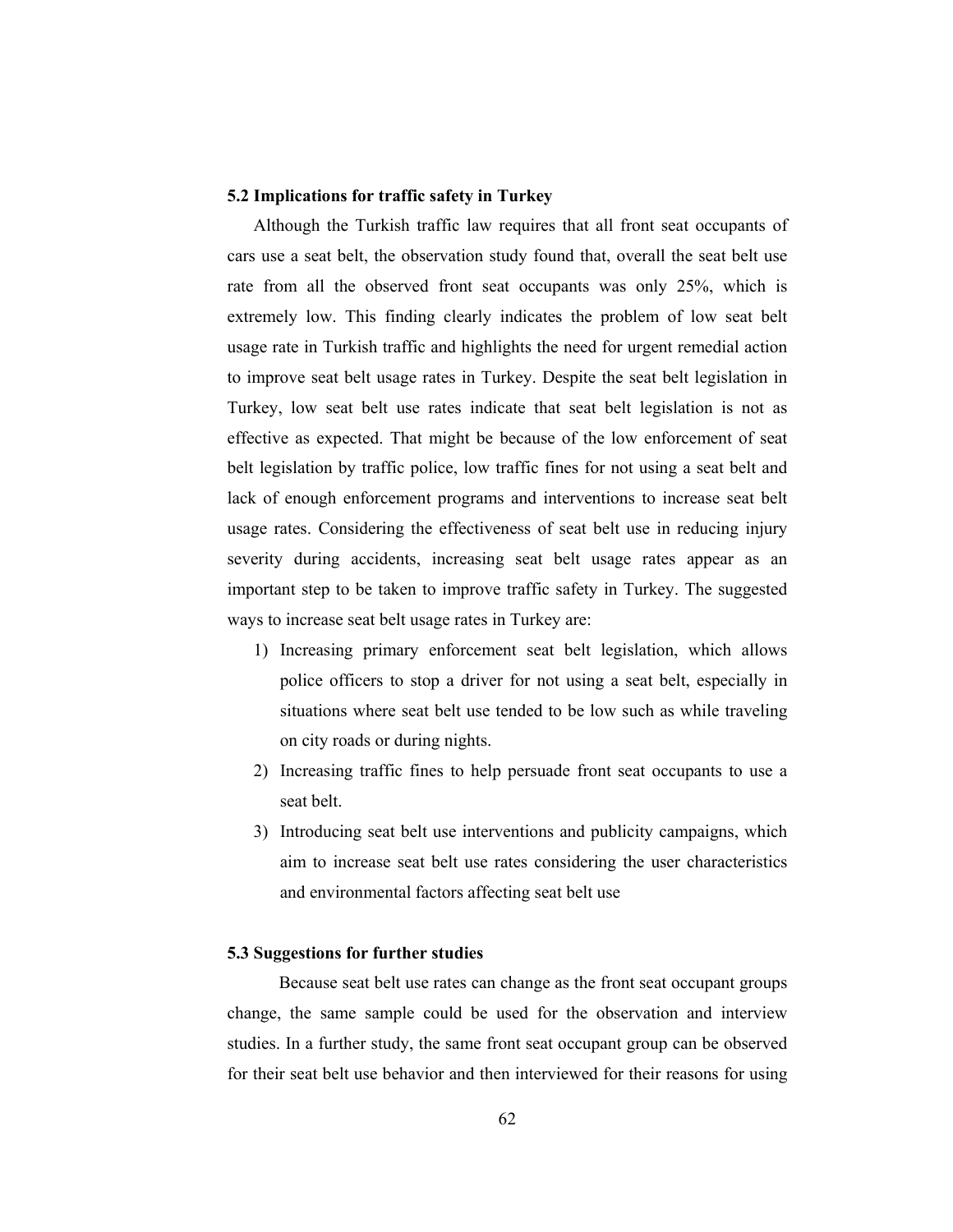and not using a seat belt. In order to be able to observe and interview the same front seat occupants, a big parking area such as a shop center's parking area could be chosen. After recording the seat belt use of the front seat occupants in the cars, which would be parked in the parking place, they can be interviewed when they are out of their cars. In this way, the discrepancy between the observed and reported seat belt use frequency of the front seat occupants could be controlled. Also a further study can be conducted to see whether there is an interaction between the seat belt use behavior of driver and front seat passenger. It is likely that seat belt use behavior of driver and front seat passenger will affect each other mutually and in a similar way. That is, a front seat passenger will be more likely to use a seat belt when the driver uses and vice versa. Lastly, the present studies can be replicated in different cities with distinct front seat occupant groups and traffic environments. Seat belt use rates can differ between metropolitan cities such as Ankara and small cities, where seat belt use rates can be even lower due to low perceived risk and accident probability in traffic.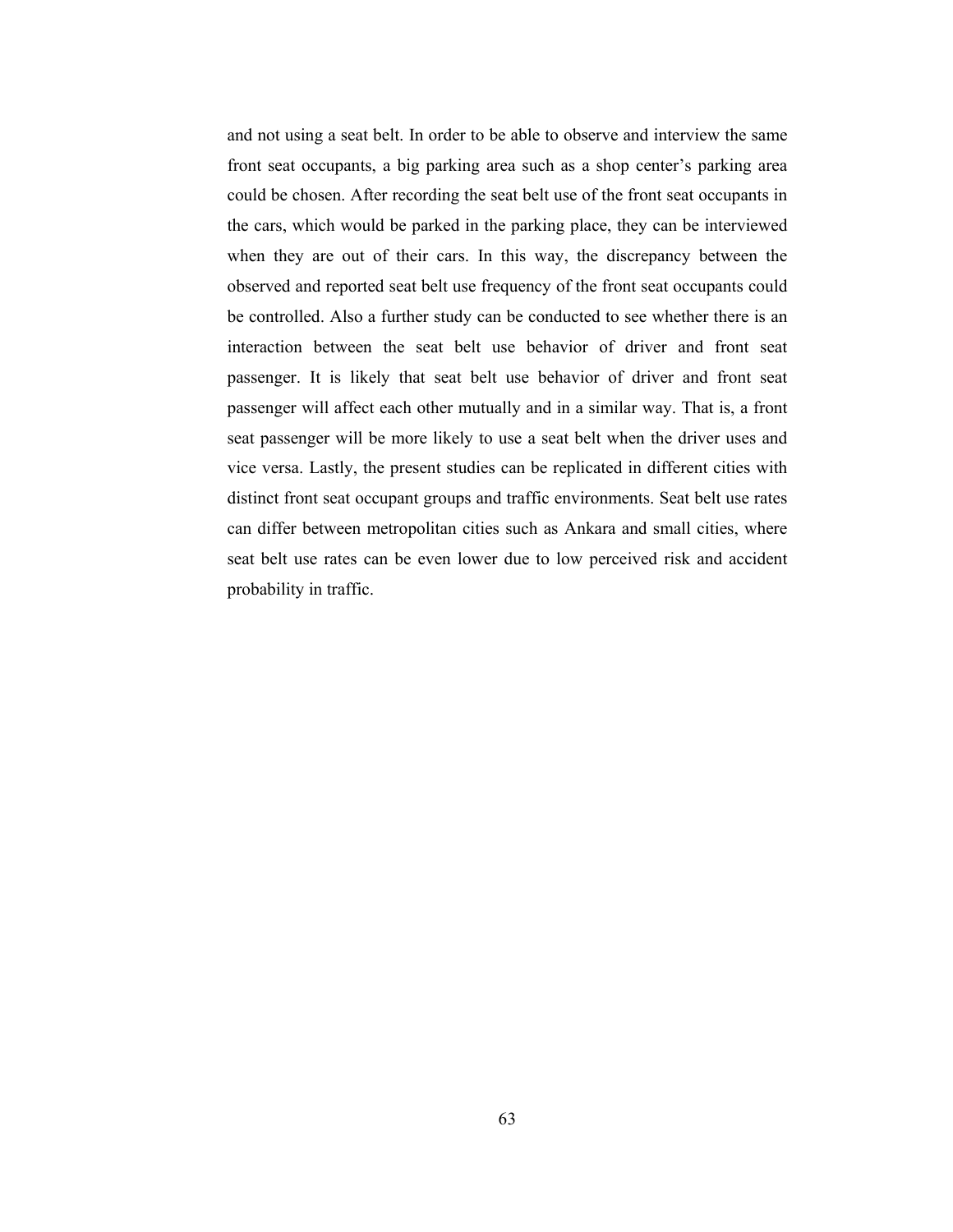### REFERENCES

- Åberg, L. (2001). Attitudes. In P. E.Barjonet (Ed.), *Traffic psychology today* (pp. 119-137). USA: Kluwer Academic Publisher.
- Adams, J. (1999). Cars, cholera, and cows. The management of risk and uncertainty. Retrieved from the Web October 10, 2004. http://www.cato.org/pubs/pas/pa,335es.html.
- Adih, W. K., & Alexander, C. S. (1999). Determinants of condom use to prevent HIV infection among youth in Ghana. Journal of Adolescent Health, 24, 63-72.
- Ajzen, I. (1985). From intentions to actions: a Theory of Planned Behavior. In J. Kuhl & J. Beckmann (Eds.), Action control: from cognition to behavior. Berlin, Heidelber, New York: Springer-Verlag.
- Ajzen, I. (1991). The Theory of Planned Behavior. Organizational Behavior and Human Decision Processes, 50, 179-211.
- Balci, R., Vertiz, A., & Shen, W. (2001). Comfort and usability of the seat belts. Retrieved from the Web October 10, 2004. http://www.delphi.com/pdf/ teachpapers/2001-01-0051.pdf
- Begg, D. J., & Langley D. J. ( 2000). Seat-belt use and related behavior among young adults. Journal of Safety Research, 31, 211-220.
- Bish A., Sutton, S., & Golombok, S. (2000). Predicting uptake of a routine cervical smear test: A comparison of the Health Belief Model and the Theory of Planned Behavior. Psychology and Health, 15, 35-50.
- Buscemi, B. A. H., & Saint L. U. (2003). The Theory of Planned Behavior and the Health Belief Model applied to mental health consumers' attitudes toward advance directives applying to psychiatric care. Dissertation Abstracts International: Section B: The Sciences & Engineering, 63 (7- B), pp. 3513.
- Byrd, T. L., Peterson, S. K., Chavez, R., & Heckert, A. (2004). Cervical cancer screening among young Hispanic women. Preventive Medicine, 38, 192- 197.
- Calisir, F., & Lehto, M. R. (1996). Drivers' risk assessments and their impact on seat belt use. Computers ind. Engng, 31, 495-498.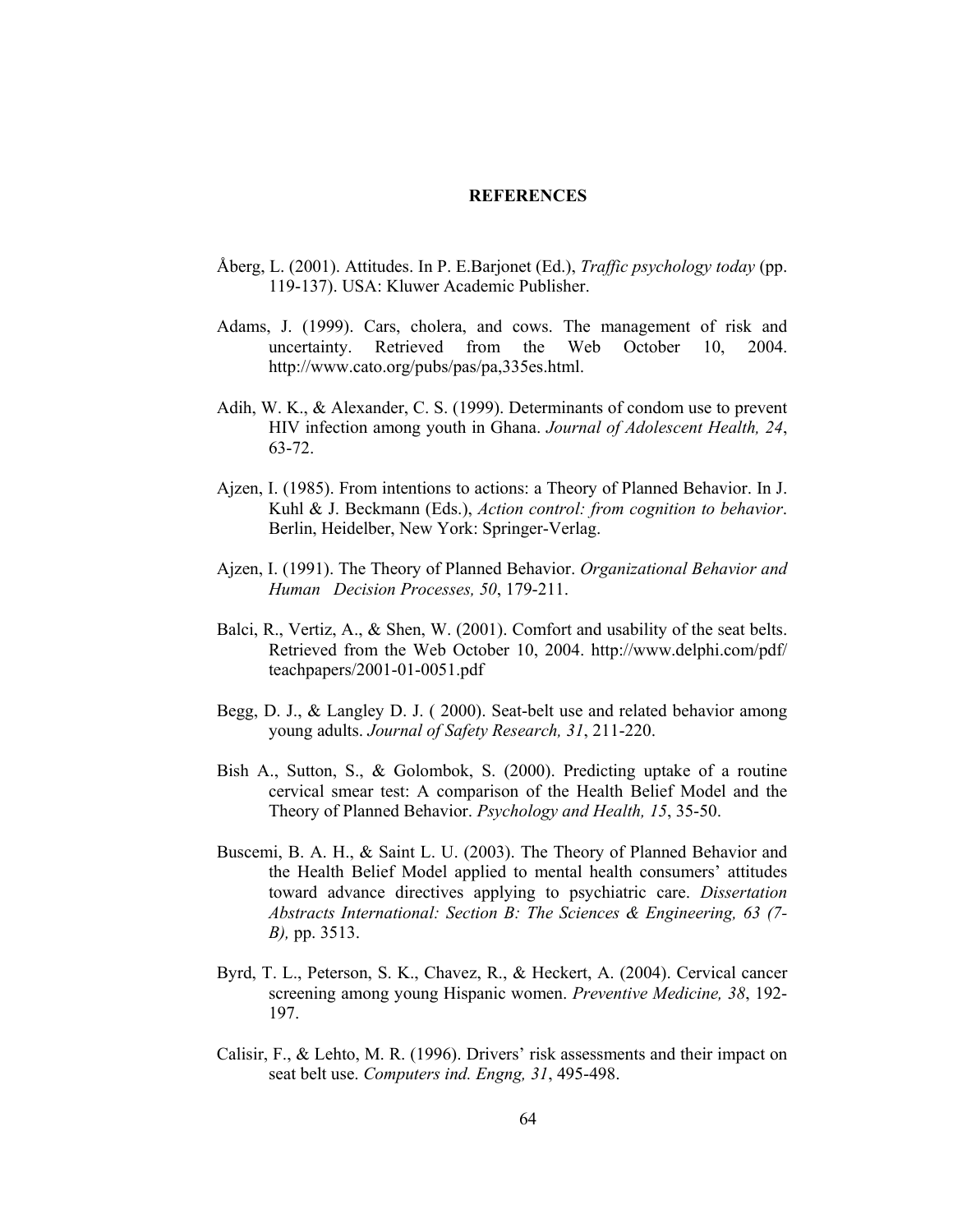- Calisir, F., & Lehto, M. R. (2002).Young drivers' decision making and safety belt use. Accident Analysis & Prevention, 34, 793-805.
- Campbell, B. J. (1988). The association between enforcement and seat belt use. Journal of Safety Research, 19, 159-163.
- Campbell, B. J., Stewart, J. S., & Reinfurt, D. W. (1991). Change in injuries associated with safety belt laws. Accident Analysis & Prevention, 23, 87- 93.
- Chliaoutakis, E. J., Darviri, C., & Demakakos, T. P. ( 1999). The impact of young drivers' lifestyle on their road traffic accident risk in greater Athens area. Accident Analysis and Prevention, 31, 771-780.
- Chliaoutakis, E. J., Gnardellis, C., Drakou, I., Darviri, C., & Sboukis, V. (2000). Modelling the factors related to the seatbelt use by the young drivers of Athens. Accident Analysis & Prevention, 32, 815-825.
- Colòn, I. (1992). Race, belief in destiny, and seat belt usage: a pilot study. American Journal of Public Health, 82, 875-876.
- Conn, M. J., Chorba, L. T., Peterson, D. T., Rhodes, P., & Annest, L. J. (1993). Effectiveness of safety belt use: A study using hospitable-based data for nonfatal motor-vehicle crashes. Journal of Safety Research, 24, 223-232.
- Conner, M., & Sparks, P. (1996). Theory of Planned Behavior and health behaviors. In M. Conner & P. Norman (Eds.), Predicting Health Behavior (pp. 121-162). Buckingham: Open University Press.
- Dee, S. T. (1998). Reconsidering the effects of seat belt laws and their enforcement status. Accident Analysis & Prevention, 30, 1-10.
- Diaz, M. E. (2002). Theory of Planned Behavior and pedestrians' intentions to violate traffic regulations. Transportation Research Part F, 5, 169-175.
- Dinh-Zarr, T. B., Sleet, D. A., Shults, R. A., Zaza, S., Elder, R. W., Nichols J. L., Thompson, R. S., Sosin, D. M., & Task Force on Community Preventive Services (2001). Review of evidence regarding interventions to increase the use of safety belts. American Journal of Preventive Medicine, 21 (4S), 48-60.
- Evans, L. (1986). The effectiveness of safety belt in preventing fatalities. Accident Analysis & Prevention, 18, 229-241.
- Evans, L. (1991). Traffic safety and the driver. USA: Van Nostrand Reinhold.
- Fhanér, G., & Hane, M. (1975). Seat belts: Changing usage by changing beliefs. Journal of Applied Psychology, 60, 589-598.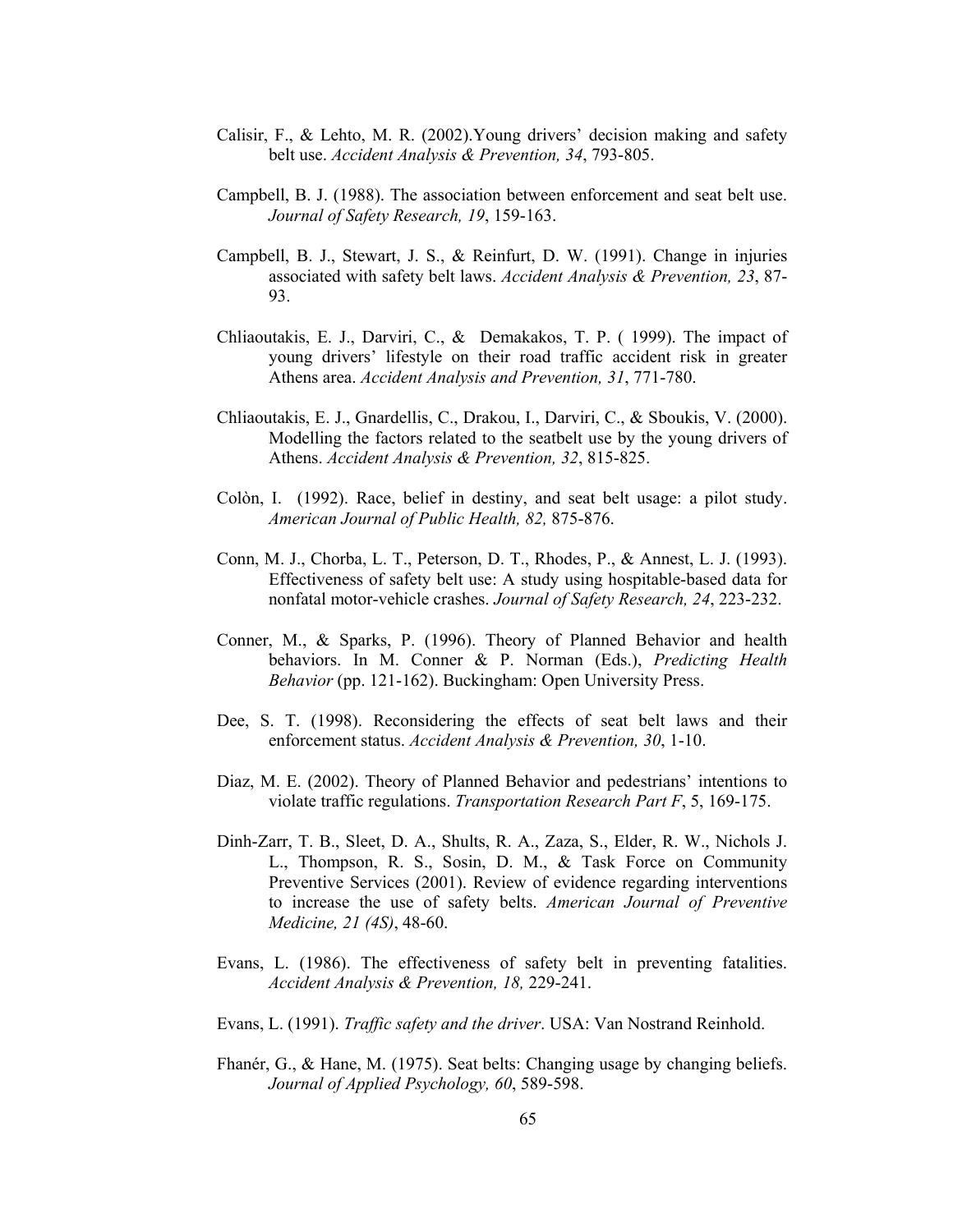- Fishbein, M., & Ajzen, I. (1975). Belief, attitude, intention and behavior: An introduction to theory and research. Reading, MA: Addison-Wesley.
- Fockler, S. K. F., & Cooper, P. J. (1990). Situational characteristics of safety belt use. Accident Analysis & Prevention, 22, 109-118.
- Garbacz, C. (1992). More evidence on the effectiveness of seat belt laws. Applied Economics, 24, 313-315.
- Garson, D. (2001). Structural equation modeling. Retrieved from the Web February 10, 2003. http://www2.chass.ncsu.edu/garson/pa765/structur.htm
- Hagenzieker, M. P., Bijleveld, F. D., & Davidse, R. (1997). Effects of incentive programs to stimulate safety belt use: a meta-analysis. Accident Analysis & Prevention, 29, 759-777.
- Heartland Institute (1991). Hawaii's successful seat belt law. Retrieved from the Web November 9, 2004. htpp://www.heartland.org.
- IRTAD (1995). The availability of seat belt wearing data in OECD member countries. Retrieved from the Web April 12, 2004. htpp://www.oecd.org/dataoecd/24/51/2104536.pdf
- Jonah, B. A., & Dawson, N. E. (1982). Predicting seat belt use from attitudinal and normative factors. Accident Analysis & Prevention, 14, 305-310.
- Jonah, B. A., & Grant B. A. (1985). Long-term effectiveness of selective traffic enforcement programs for increasing seat belt use. Journal of Applied Psychology, 70, 257-263.
- Jonah, B. A., & Lawson, J. J. (1984). The effectiveness of Canadian mandatory seat belt use laws. Accident Analysis & Prevention, 16, 433-450.
- Knapper, K. C., Cropley, J. A., & Moore, J. R. (1976). Attitudinal factors in the non-use of seat belts. Accident Analysis & Prevention, 8, 241-246.
- Lajunen, T. & Räsänen, M. (2004). Can social psychological models be used to promote bicycle helmet use among teenagers? A comparison of the Health Belief Model, Theory of Planned Behavior and the Locus of Control. Journal of Safety Research, 35, 115-123.
- Lange, J. E., & Voas, R. B. (1998). Nighttime observation of safety belt use: an evaluation of California's primary law. American Journal of Public Health, 88 (11), 1718-1721.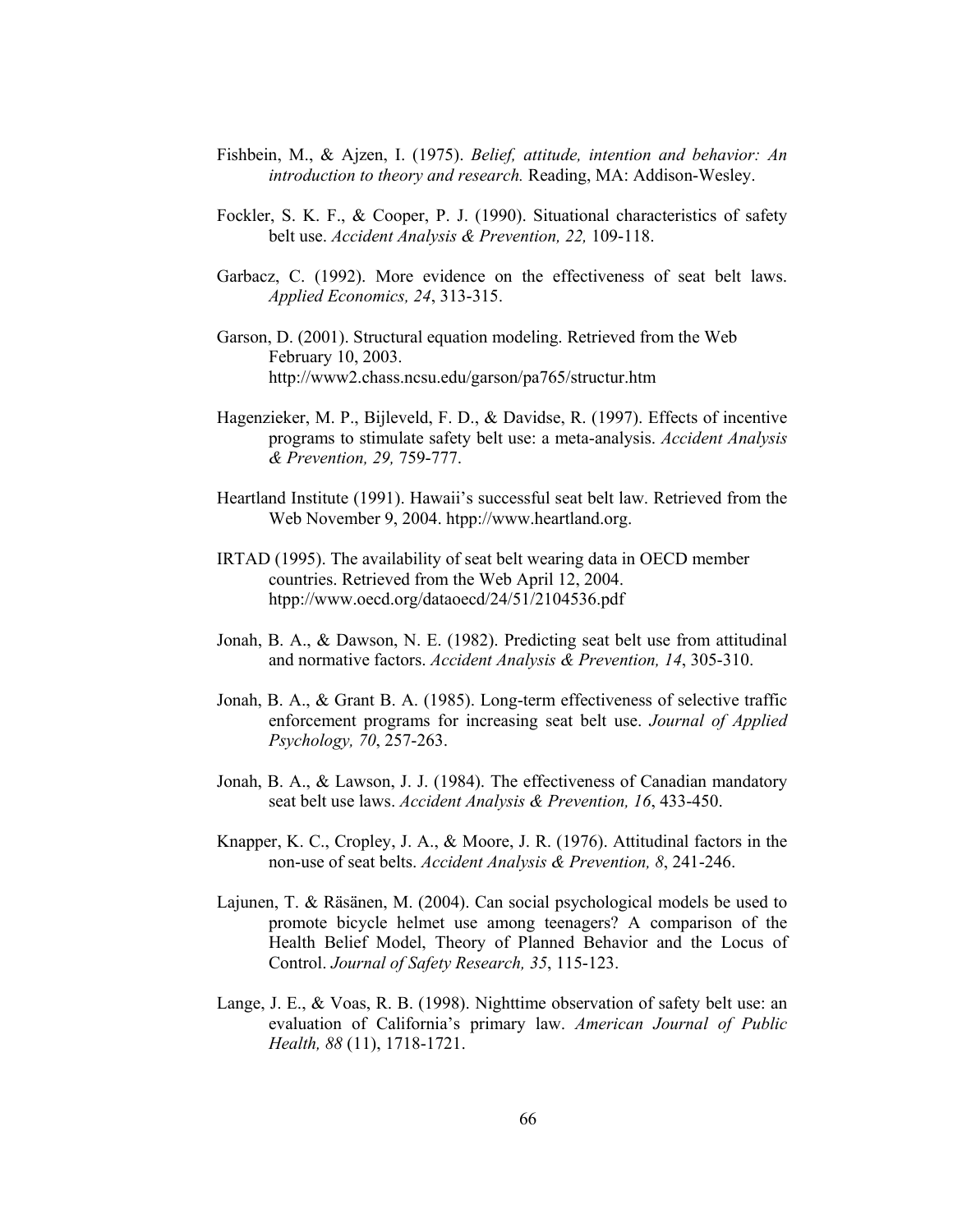- Laraque, D., Mclean, D. E., Brown-Peterside, P., Ashton, D., & Diamond, B. (1997). Predictors of reported condom use in central Harlem youth as conceptualized by the Health Belief Model. Journal of Adolescent Health, 21, 318-327.
- Li, L., Kim, K., & Nitz, L. (1999). Predictors of safety belt use among crashinvolved drivers and front seat passengers: adjusting for over-reporting. Accident Analysis & Prevention, 31, 631-638.
- Li, C., Unger, J. B., Schuster, D., Rohrbach, L. A., Howard-Pitney, B., & Norman, G. (2003). Youths' exposure to environmental tobacco smoke (ETS). Associations with health beliefs and social pressure. Addictive Behaviors, 28, 39-53.
- Loeb, P. D. (1995). The effectiveness of seat-belt legislation in reducing injury rates in Texas. American Economic Review, 85 (2), 81-86.
- Loo, R. (1984). Correlates of reported attitudes towards and use of seat belts. Accident Analysis & Prevention, 16, 417-421.
- Madden, T. J., Ellen, P. S., & Ajzen, I. (1992). A comparison of the Theory of Planned Behavior and the Theory of Reasoned Action. Personality and Social Psychology Bulletin, 18, 3-9.
- Manstead, A. .S. R., & Parker, D. (1995). Evaluating and extending the Theory of Planned Behavior. In W. Stroebe & M. Hewstone (Eds.) European review of social psychology (volume 6, pp. 69-96). Chichester: Wiley
- Matsuura, T., Ishida, T., & Ishimatsu, K. (2002). Changes in seat-belt use after licensing: a developmental hypothesis for novice drivers. Transportation Research Part F: Traffic Psychology and Behavior, 5, 299-311.
- Mullen P. D., Hersey, J. C. & Iverson, D. C. (1987). Health behavior models compared. Soc. Sci. Med., 24, 973-981.
- National Highway Traffic Safety Administration (2003). Initiatives to address safety belt use. Retrieved the Web October 21, 2004. http://www. nhtsa.dot.gov/people/injury/safety belt/OPIPT-FinalRpt.
- OSU EHS Safety Training (1993). Seatbelts: why you should use them. Retrieved from the Web November 9, 2004. http://www.pp.okstate.edu/ehs/kopykit/seatbelt.htm
- Parker, D. (2002). Changing drivers' attitudes to speeding. In D. Rutter & L. Quine (Eds.), Changing health behavior (pp. 138-153). Buckingham, Philadelphia: Open University Press.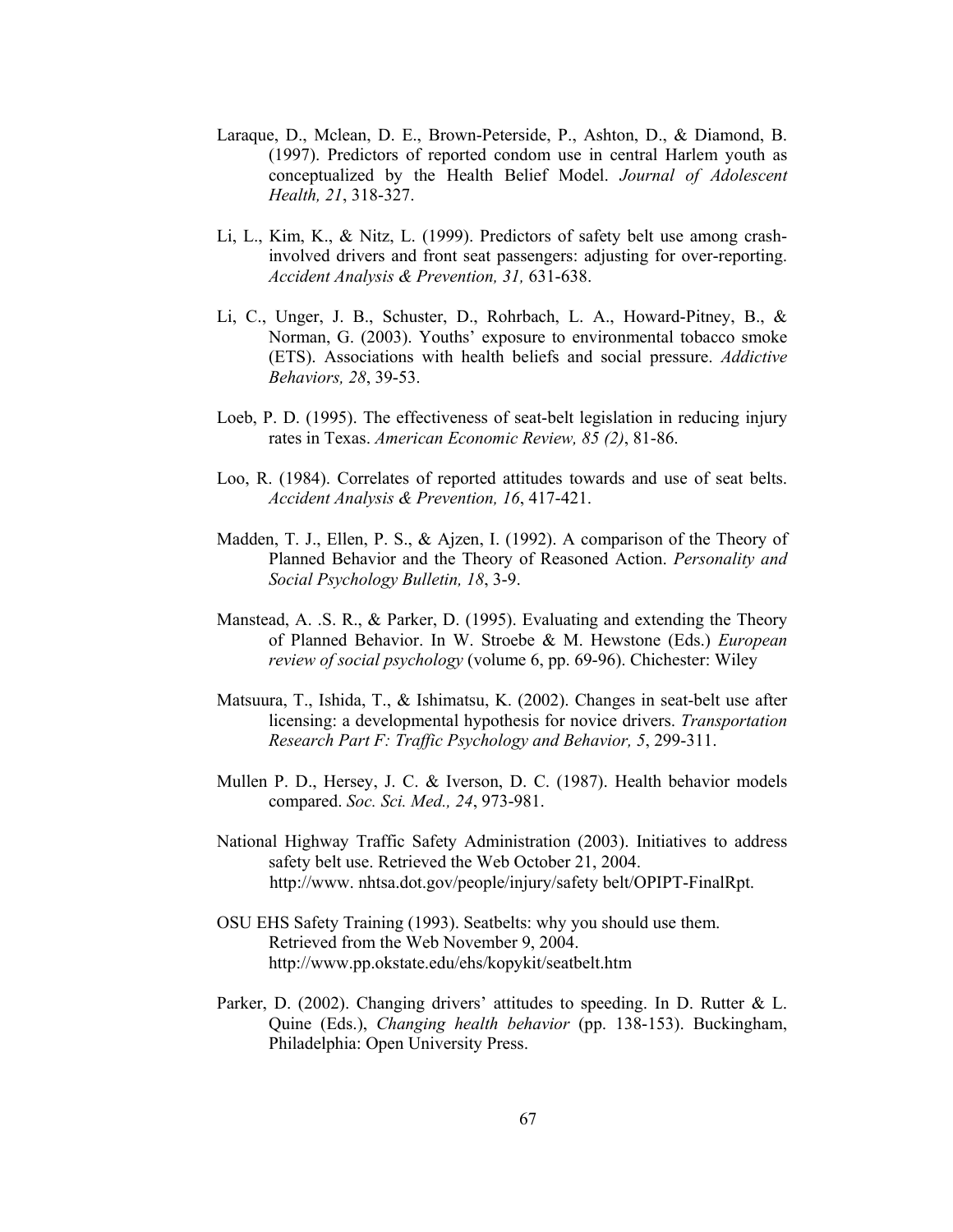- Parker, D., Lajunen, T., & Stradling, S. (1998). Attitudinal predictor of interpersonally aggressive violations on the road. Transportation Research Part F 1, 11-24.
- Parker, D., Manstead, R. S., Stradling, S. G., Reason J. T., & Baxter, J. S. ( 1992). Intention to commit driving violations: an application of the Theory of Planned Behavior. Journal of Applied Psychology, 77, 94-101.
- Pastò, L., & Baker, A. G. (2001). Evaluation of a brief intervention for increasing seat belt use on college campus. Behavior Modification, 25, 471-486.
- Petridou, E., Skalkidou, A., Ioannou, N., Trichopoulos, D. & Hellenic Road Traffic Police (1998). Fatalities from non-use of seat belts and helmets in Greece: A nationwide appraisal. Accident Analysis & Prevention, 30, 87- 91.
- Reinfurt, D., Williams, A., Wells, J. & Rodgman, E. (1996). Characteristics of drivers not using seat belts in a high belt use state. Journal of Safety Research, 27, 209-215.
- Rivara, F. P., Thompson D. C., & Cummings, P. (1999). Effectiveness of primary and secondary enforced seat belt laws. American Journal of Preventive Medicine, 16 (1), 30-39.
- Sheeran, P., & Abraham, C. (1996). The Health Belief Model. In M. Conner & P. Norman (Eds.), Predicting health behavior (pp.23-62). Buckingham: Open University Press.
- Shin, D., Hong, l., & Waldron, I. (1999). Possible causes of socioeconomic and ethnic differences in seat-belt use among high school students. Accident Analysis & Prevention , 31, 485-496.
- Shinar, D. (1993). Demographic and socioeconomic correlate of safety belt use. Accident Analysis & Prevention, 25, 745-755.
- Steptoe, A. & Wardle, J. (2001). Health behavior, risk awareness and emotional well-being in students from Eastern Europe and Western Europe. Social Science & Medicine, 53, 1621–1630.
- Stroebe, V. (2000). Social psychology and health. Buckingham: Open University Press.
- Stulginskas, J. V., Verreault, R., & Pless, B. (1985). A comparison of observed and reported restraint use by children and adults. Accident Analysis & Prevention, 17, 381-386.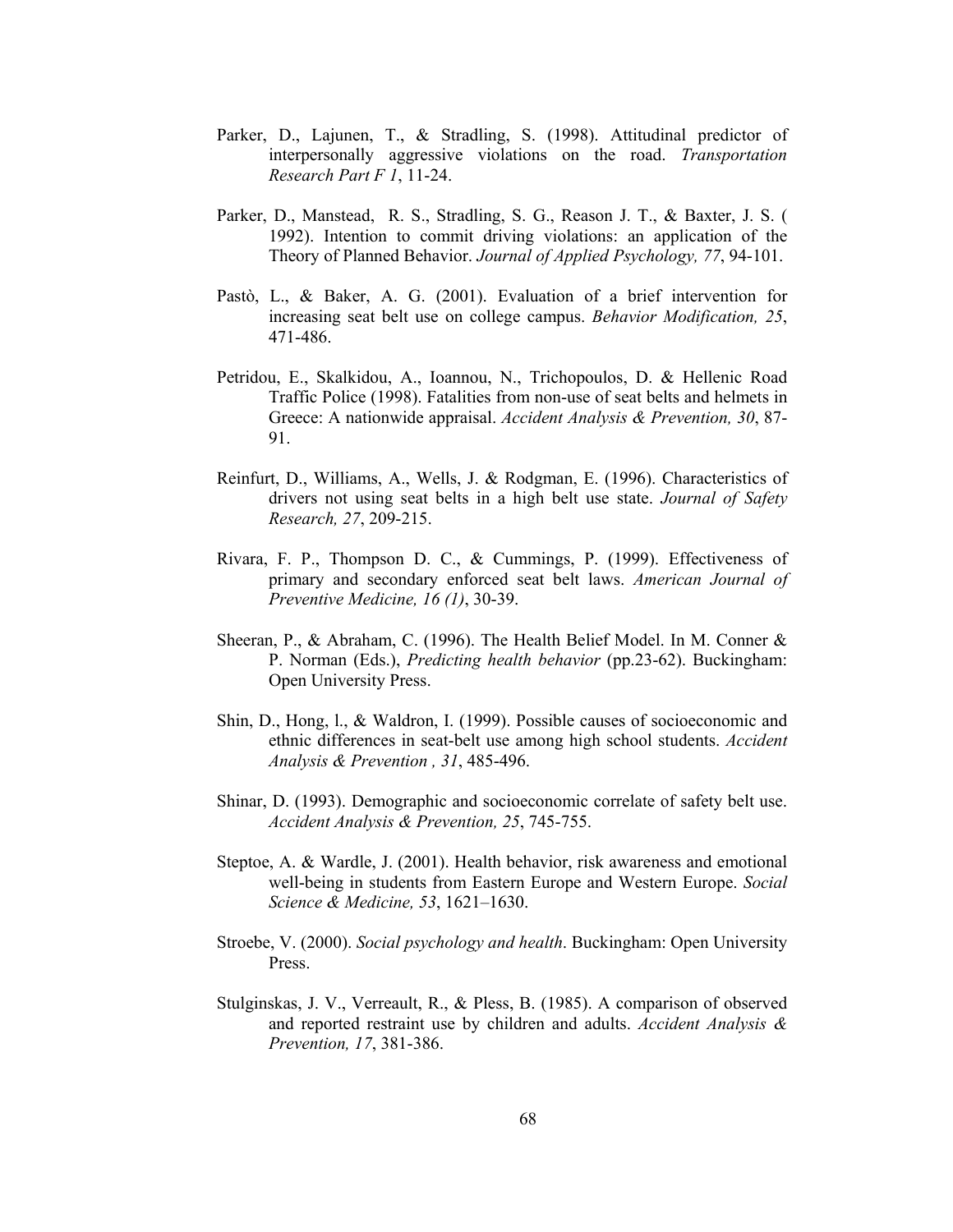- Sümer, N. (2002). Trafik kazalarında sosyal psikolojik etmenler: Sürücü davranışları, becerileri ve sosyal politik çevre. Türk Psikoloji Yazıları, 5,  $(9-10)$ , 1-36.
- SWE ROAD (2001). Türkiye için ulusal trafik güvenliği programı. Taslak Nihai Rapor. Ankara.
- T.C. Emniyet Genel Müdürlüğü, Trafik Hizmetleri Başkanlığı (1999). Ülkemizde emniyet kemeri kullanımı. Ankara.
- T.C. İçişleri Bakanligi, Emniyet Genel Müdürlüğü, Trafik Hizmetleri Başkanlığı (2002). 2002 Trafik istatistik yıllığı. Retrieved from the Web May 15, 2004. htpp://www.egm.gov.tr/teadb/02yillik/.
- Tabachnick, B. G., & Fidell, L. S. (2000). Using multivariate statistics  $(4<sup>th</sup>$  ed.). USA: Allyn and Bacon.
- Thompson, D. C., Thompson, R. S., & Rivara, F. P. (2001). Risk compensation theory should be subject to systematic reviews of the scientific evidence. Injury Prevention, 7, 86-88.
- Tipton, M. R., Camp, C. C., & Hsu, K. (1990). The effects of mandatory seat belt legislation on self reported seat belt use among male and female college students. Accident Analysis & Prevention, 22, 543-548.
- Williams, A. F., Lund, A. K., Preusser, D. F., & Blomberg, R. D. (1987). Results of a seat belt law enforcement and publicity campaign in Elmira, New York. Accident Analysis & Prevention, 19, 243-249.
- Williams, A. F. & Shabanova, V. I. (2002). Situational factors in seat belt use by teenage drivers and passengers. Traffic Injury Prevention, 3, 201-204.
- Williams, A. F., & Wells, J. K. (2004). The role of enforcement programs in increasing seat belt use. Journal of Safety Research, 35, 175-180.
- Yoshida, S. (1998). Safety Belt Usage: Self-Report as Compared to Observed Behavior. Paper presented at the  $24<sup>th</sup>$  International Congress of Applied Psychology, San Francisco.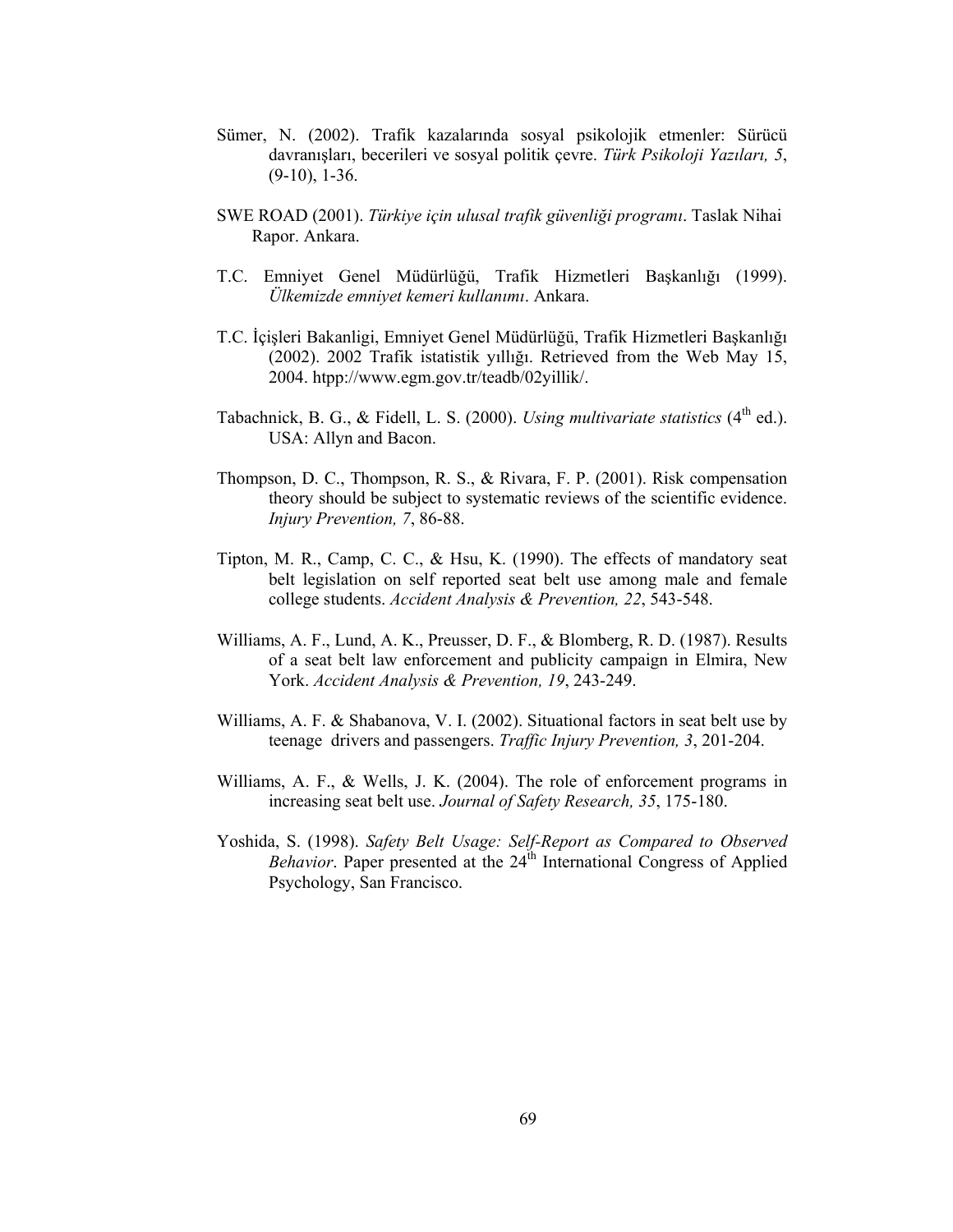# APPENDICES

# APPENDIX A

## OBSERVATION FORM

Place: Time: Weather: Number of cars in observed period:

Codes: - Sex: m= male, f= female

- Age: 1= under 30, 2= 30-50, 3= over50

- $-$  Use:  $y=$  yes,  $n=$  no
- Driver: y= yes, n= no

| $\overline{\text{No}}$ | Direction Driver | Sex1 | Age1 | $Use 1$ | $\overline{\text{Sex2}}$ | Age2 | Use2 |
|------------------------|------------------|------|------|---------|--------------------------|------|------|
|                        |                  |      |      |         |                          |      |      |
|                        |                  |      |      |         |                          |      |      |
|                        |                  |      |      |         |                          |      |      |
|                        |                  |      |      |         |                          |      |      |
|                        |                  |      |      |         |                          |      |      |
|                        |                  |      |      |         |                          |      |      |
|                        |                  |      |      |         |                          |      |      |
|                        |                  |      |      |         |                          |      |      |
|                        |                  |      |      |         |                          |      |      |
|                        |                  |      |      |         |                          |      |      |
|                        |                  |      |      |         |                          |      |      |
|                        |                  |      |      |         |                          |      |      |
|                        |                  |      |      |         |                          |      |      |
|                        |                  |      |      |         |                          |      |      |
|                        |                  |      |      |         |                          |      |      |
|                        |                  |      |      |         |                          |      |      |
|                        |                  |      |      |         |                          |      |      |
|                        |                  |      |      |         |                          |      |      |
|                        |                  |      |      |         |                          |      |      |
|                        |                  |      |      |         |                          |      |      |
|                        |                  |      |      |         |                          |      |      |
|                        |                  |      |      |         |                          |      |      |
|                        |                  |      |      |         |                          |      |      |
|                        |                  |      |      |         |                          |      |      |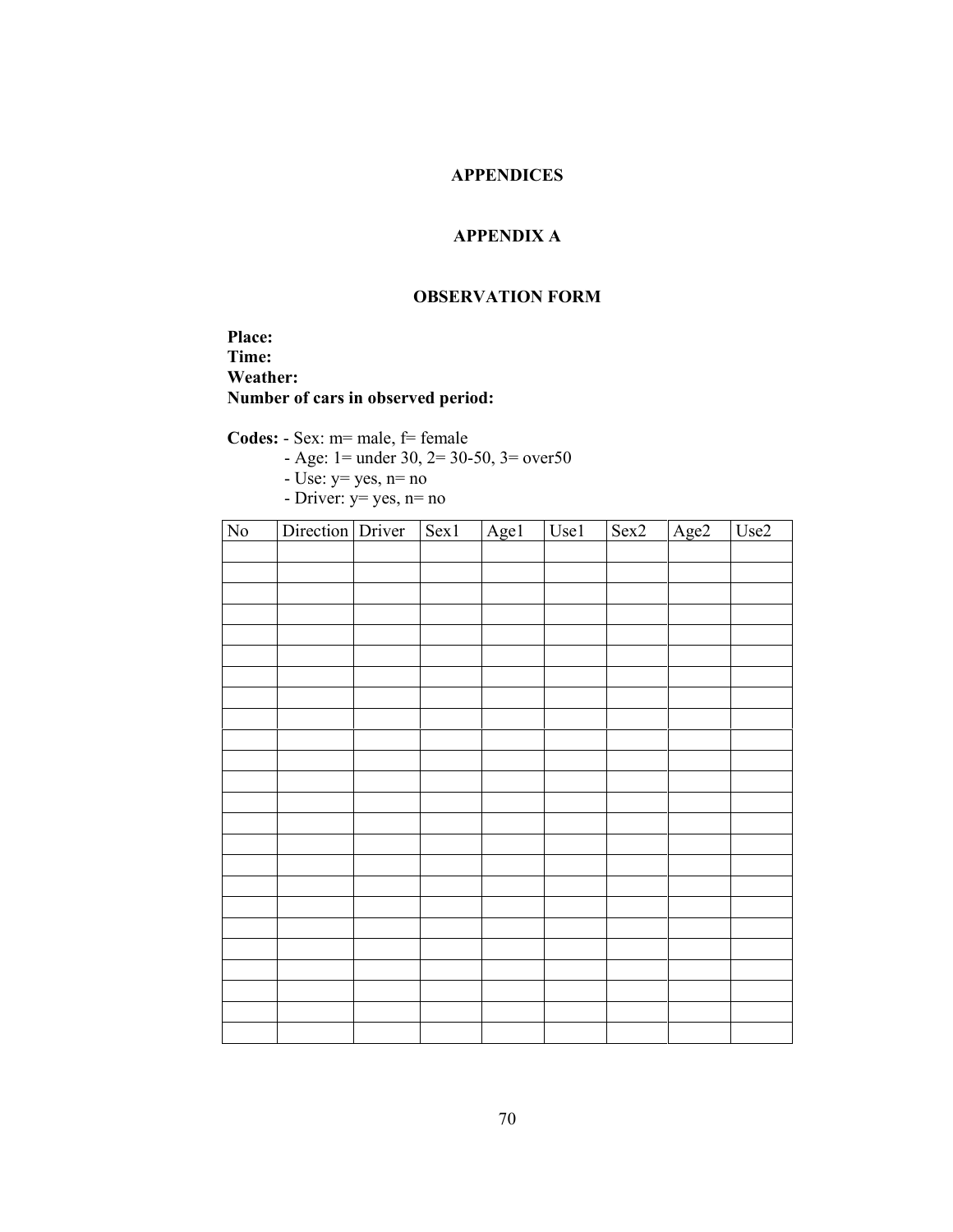### APPENDIX B

## INTERVIEW FORM

Sex: Age: Job: Education level: Do you have a driving license: Yes No

If yes, please answer the following three questions:

a) When did you get your driving license?

b) How often do you use car?

c) Have you ever had an accident?

d) How often do you use seat belt when driving a car?

Please answer the following questions:

1) How often do you use seat belt as a front seat passenger in the given conditions? Why?

- a) in general
- b) inside the city
- c) outside the city
- d) in short trips
- e) in long trips
- f) in the dark  $\frac{1}{\sqrt{2\pi}}$
- g) in the day time
- h) in winter  $\overline{\phantom{a}}$  in summer  $\overline{\phantom{a}}$
- i) in bad weathers
- j) in normal weathers
- 1) Do you use seat belt as a front seat passenger in a dolmuş/ taxi/ in your friend's car? Why?
- 2) What are the benefits of using seat belt while traveling as a front seat passenger?
- 3) What can increase your seatbelt use as a front seat passenger?

Why?

- 4) Do you think you should use seat belt more often while traveling as a front seat passenger? Why?
- 5) If you had your children in the car, would you use seat belt as a front seat passenger? Why?
- 6) Would you let your children sit in the front of the car? Why?
- 8) Would you make your children use seat belt? Why?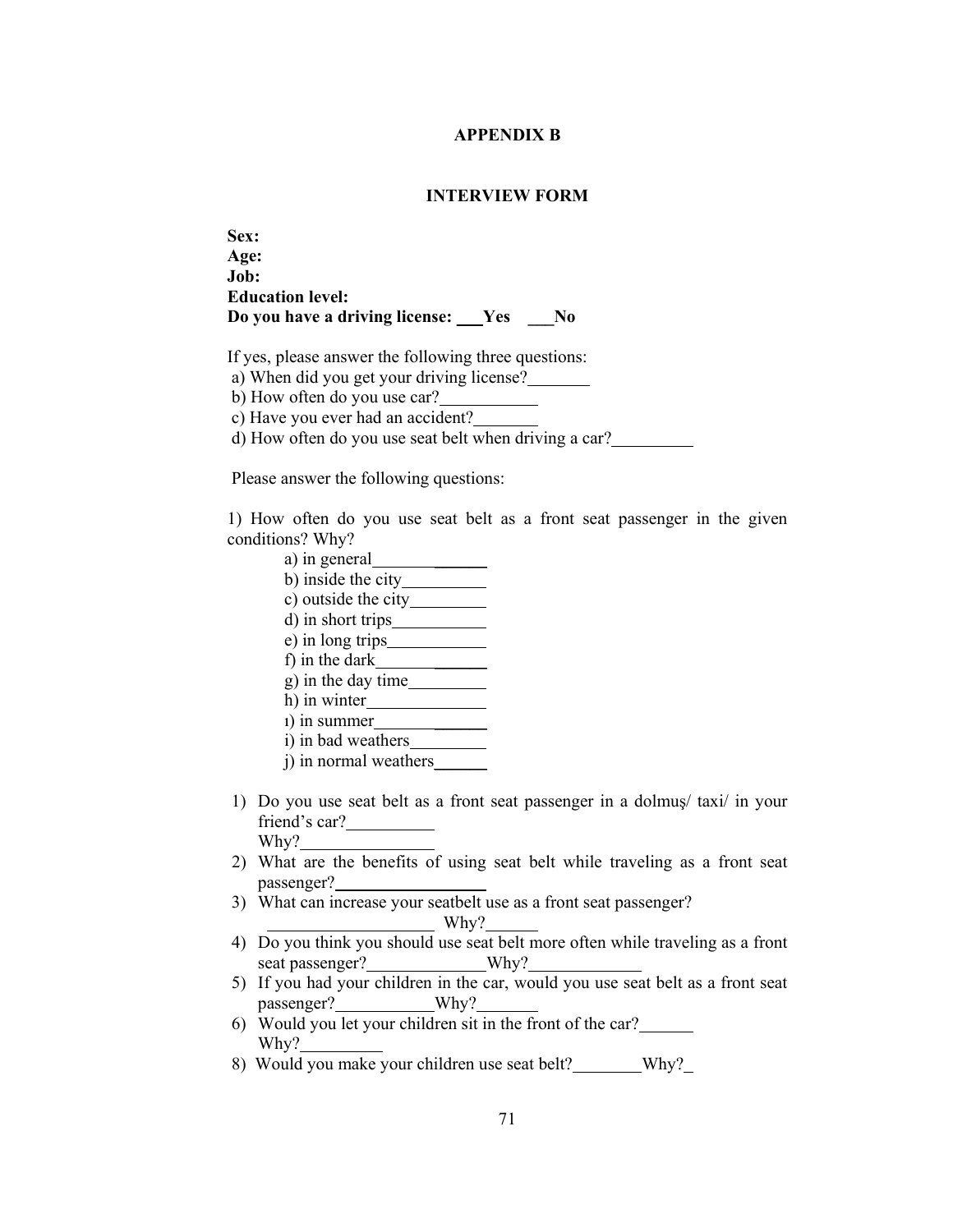#### APPENDIX C

## SEAT BELT USE QUESTIONNAIRE

Cinsiyetiniz: \_\_\_\_ Kadın \_\_\_\_ Erkek Yasınız: Eğitim düzeyiniz: \_\_\_\_\_\_\_\_\_\_\_\_\_\_\_\_\_\_\_\_\_\_\_ Ehliyetiniz var mı? \_\_\_ Evet \_\_\_ Hayır Cevabınız evet ise lütfen aşağıdaki soruları cevaplayınız. Araba kullanma sıklığınız: Hemen hemen her gün Haftada 3-4 gün \_\_\_Haftada 1-2 gün \_\_\_Ayda birkaç kez \_\_\_Çok nadir Geçen sene sürücü olarak tahminen kaç kilometre yol kat ettiniz?\_\_\_ Bir sürücü olarak ne sıklıkta emniyet kemeri kullanıyorsunuz? Her zaman  $1 \t2 \t3 \t4 \t5 \t6 \t7$  Hiç bir zaman Lütfen aşağıdaki soruları size uygun gelen sayıyı daire içine alarak cevaplayınız. 1) Türkiye'de trafiğin ne kadar tehlikeli olduğunu düşünüyorsunuz?  $1 \t 2 \t 3 \t 4 \t 5$ Çok tehlikeli Tehlikeli Ne tehlikeli Tehlikesiz Hiç tehlikeli Ne tehlikesiz değil 2) Arkadaşlarınızdan ya da akrabalarınızdan kaç tanesi geçen sene ciddi bir trafik kazası geçirdi? 0 1 2 3 4 5 ya da üstü 3) Türkiye'de her yıl trafik kazalarında toplam kaç kişinin öldüğünü tahmin ediyorsunuz? 4) Kaza anında emniyet kemeri takılı olmayan ve hayatını kaybetmiş kişilerden, ne kadarı emniyet kemeri kullansaydı yaşıyor olabilirdi? 1 2 3 4 5 neredeyse hepsi çoğu yarısı birazı neredeyse hiçbiri

Lütfen aşağıdaki soruları, yanlarında bırakılmış boşluklara altta verilmiş ölçekte size uygun gelen sayıları yazarak cevaplayınız. Soruları cevaplarken son bir yıl içinde özel arabalarda yaptığınız yolculukları göz önünde bulundurunuz.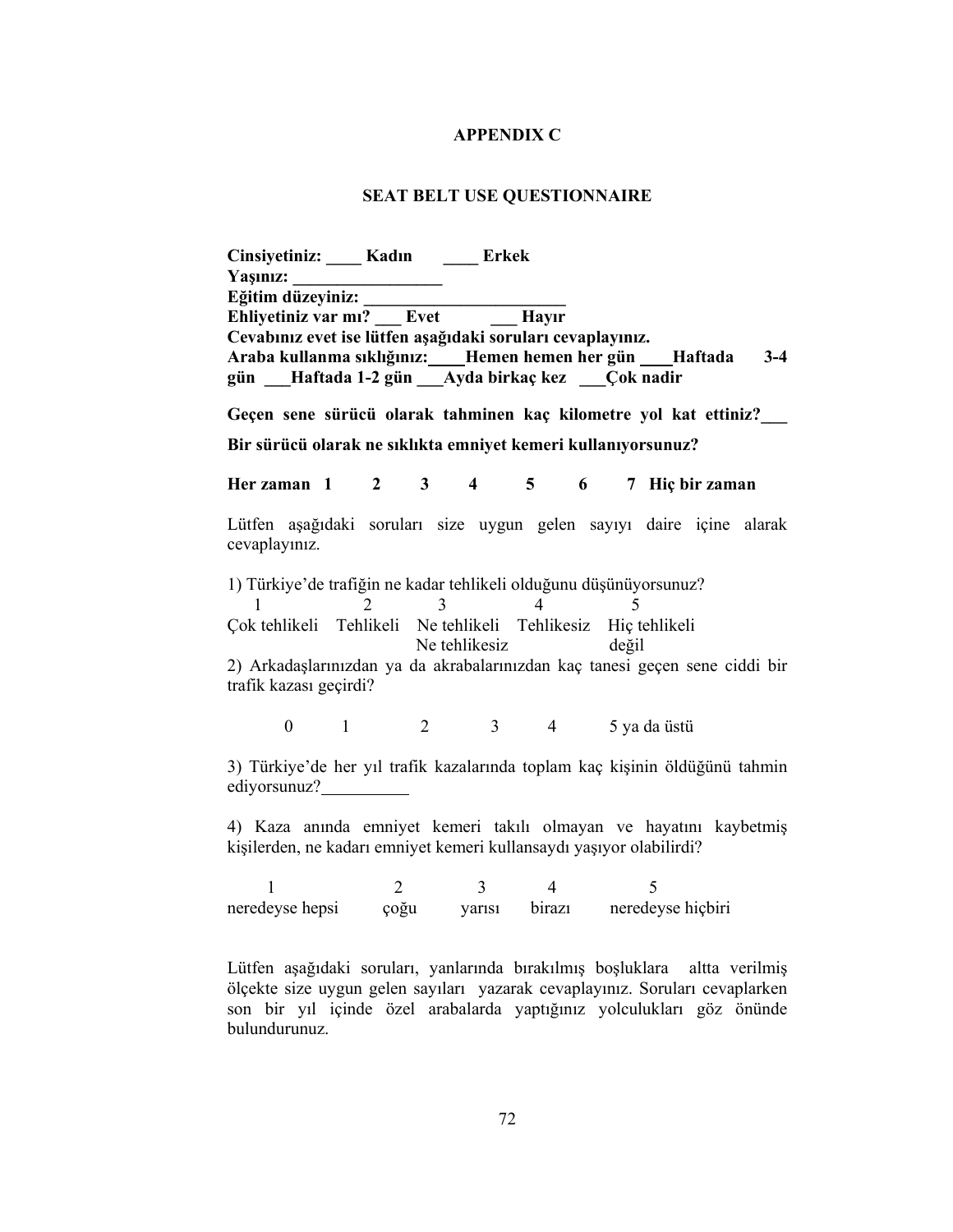| Hemen hemen | Haftada   | Haftada Ayda |             | Cok nadir |
|-------------|-----------|--------------|-------------|-----------|
| Her gün     | $3-4$ gün | $1-2$ gün    | Bir kaç kez |           |

a) Genel olarak ön koltukta yolcu olarak seyahat etme sıklığınız nedir? b) Genel olarak arka koltukta seyahat etme sıklığınız nedir?

c) Şehir içinde ön koltukta yolcu olarak seyahat etme sıklığınız nedir?

d) Şehirler arası yolculuklarda ön koltukta yolcu olarak seyahat etme sıklığınız nedir?

 Lütfen aşağıda belirtilmiş olan durumlarda, bir ön koltuk yolcusu olarak ne sıklıkta emniyet kemeri kullandığınızı, maddelerin yanındaki boşluklara alttaki ölçekten uygun olan sayıları yazarak belirtiniz.

Her zaman 1 2 3 4 5 6 7 Hiç bir zaman

a) Genel olarak tüm yolculuklarda

b) Arka koltukta seyahat ettiğiniz yolculuklarda ( arka koltukta emniyet kemeri varsa)

c) Şehir içindeki yolculuklarda

d) Şehirler arası yolculuklarda

e) Kısa yolculuklarda

f) Uzun yolculuklarda

g) Gündüz yolculuklarında

h) Akşam ya da gece yolculuklarında

ı) Takside

i) Bir başkası kullanırken kendi arabanızda

j) Bir başkası kullanırken, bir akrabanızın ya da arkadaşınızın arabasında

k) Yazın

l) Kışın yol kayganken

Lütfen aşağıdaki ifadelerde belirtilmiş olan durumların sizin için ne kadar olası olup olmadığını, alttaki ölçekte verilen sayıları ifadelerin yanlarında bırakılmış olan boşluklara yazarak belirtiniz.

| Çok küçük      |  |  | Çok büyük      |
|----------------|--|--|----------------|
| bir olasılık 1 |  |  | 7 bir olasılık |

Aşağıdaki ifadeleri alttaki cümlenin devamı olarak düşünüp değerlendirme yapınız.

#### Özel bir arabada, ön koltukta seyahat edeceğim en yakın yolculukta;

\_\_\_a)…emniyet kemeri takmanın verdiği fiziksel rahatsızlık gibi pratik nedenler, emniyet kemeri kullanımımı azaltırdı.

\_\_\_b)…emniyet kemeri kullanmam beni güvenli yapardı.

\_\_\_c)…emniyet kemeri kullanmamam beni çok üzerdi.

\_\_\_d)…emniyet kemeri kullanmamam çok yanlış olurdu.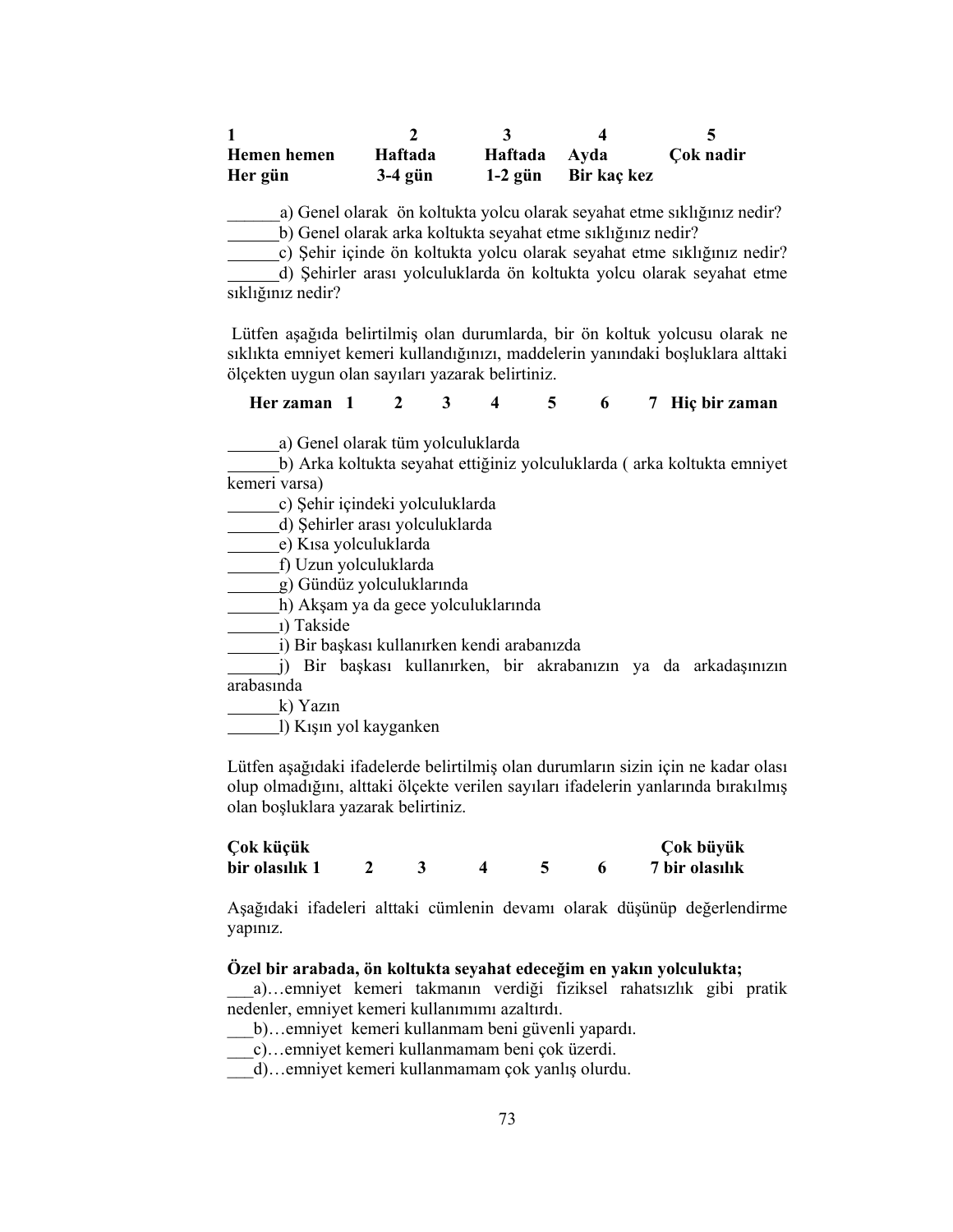Lütfen aşağıda verilmiş ifadelere göre size uygun gelen sayıları daire içine alarak belirtiniz.

Ön koltukta seyahat edeceğim en yakın yolculukta, emniyet kemeri kullanmak…

| Zararlı        | $\overline{2}$              | 3 | 4 |   | 6 |   | Yararlı              |
|----------------|-----------------------------|---|---|---|---|---|----------------------|
| Kötü           | $\overline{2}$              | 3 | 4 |   | 6 |   | Ivi                  |
| Cezalandırıcı  | 2                           | 3 | 4 | 5 | 6 |   | Ödüllendirici        |
| Hiç hoş değil  | 2                           | 3 | 4 | 5 | 6 | 7 | Çok hoş              |
| Heyecansiz     | $\mathcal{D}_{\mathcal{L}}$ | 3 | 4 | 5 | 6 |   | Heyecanlı            |
| Utanç verici   | 2                           | 3 | 4 | 5 | 6 |   | Utanç verici değil   |
| Rahatsız edici | $\mathcal{D}_{\mathcal{A}}$ | 3 | 4 | 5 | 6 |   | Rahatsız edici değil |
| Güvensiz       | 2                           | 3 | 4 | 5 | 6 |   | Güvenli              |
| Zor            | $\overline{2}$              | 3 | 4 | 5 | 6 | 7 | Kolay                |
| Mantiksiz      | ി                           | 3 | 4 |   | 6 |   | Mantıklı             |

Güvende olan bir ön koltuk yolcusu olmak..

# Çok iyidir 1 2 3 4 5 6 7 Çok kötüdür

Emniyet kemeri kullanımı konusunda, önem verdiğiniz kişilerin sizin yapmanız gerektiğini düşündüklerini ne kadar yapmak istersiniz?

| Hiç yapmak |  |  | Çok yapmak |
|------------|--|--|------------|
| istemem 1  |  |  | 7 isterim  |

Ön koltukta seyahat ederken emniyet kemeri kullanmak düşünmeden yaptığım bir alışkanlıktır.

| Hic            |  |  | Tamamen       |
|----------------|--|--|---------------|
| katılmıyorum 1 |  |  | 7 katılıyorum |

Genel olarak ön koltukta seyahat ederken emniyet kemeri kullanımınız konusunda ne kadar kontrolünüz olduğunu düşünüyorsunuz?

| Hiç kontrolüm |  |  |  | Tam kontrolüm |
|---------------|--|--|--|---------------|
| olmadığını    |  |  |  | olduğunu      |
| düşünüyorum   |  |  |  | 7 düşünüyorum |

Lütfen aşağıda verilmiş olan her ifadelere ne derece katılıp katılmadığınızı verilen sayıları ifadelerin yanında bırakılmış boşluklara yazarak belirtiniz.Doğru ve yanlış cevap yoktur, sizin düşünce ve hisleriniz önemlidir.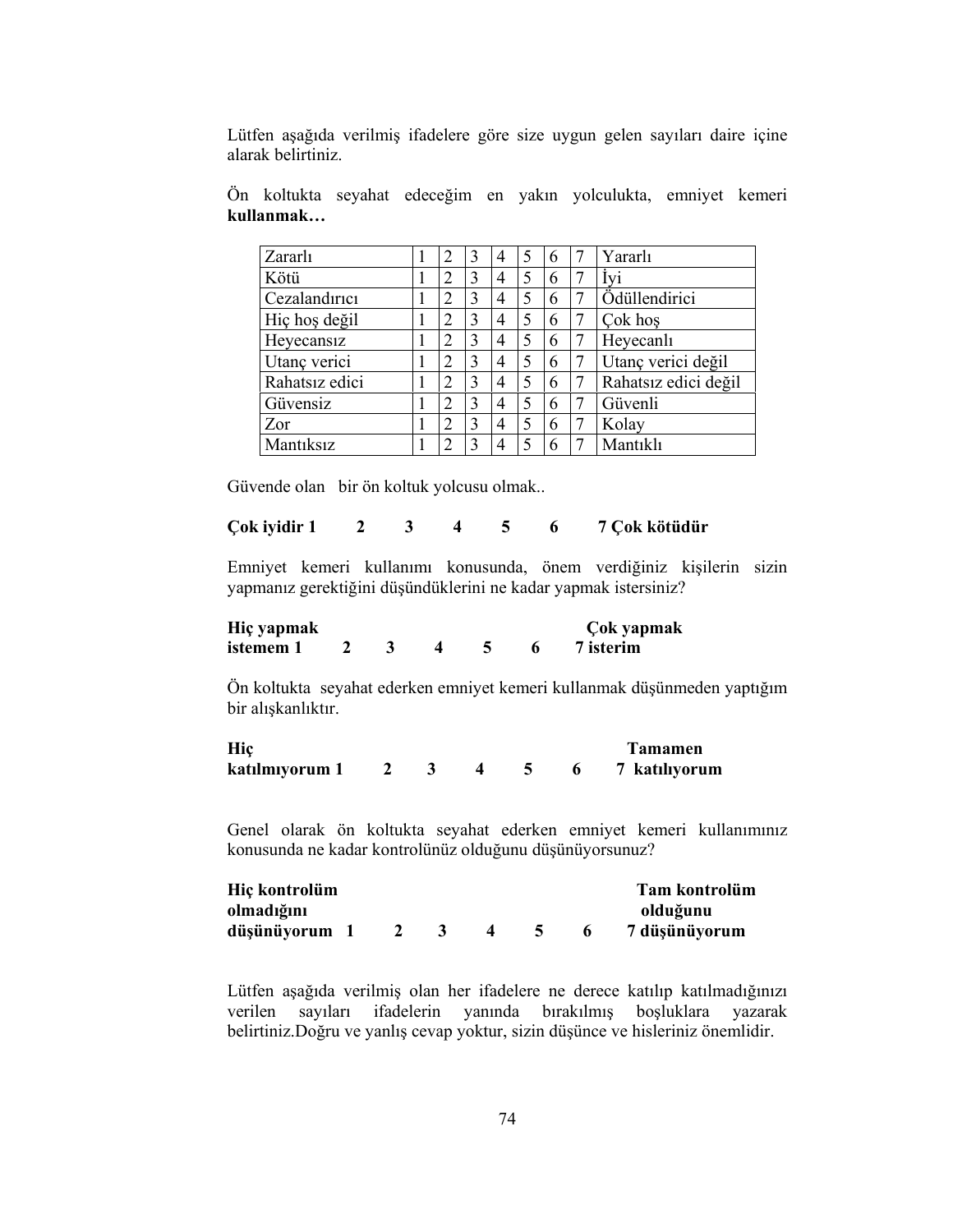| Hic          |  |  | <b>Tamamen</b> |
|--------------|--|--|----------------|
| katılmıyorum |  |  | 7 katılıyorum  |

Aşağıdaki ifadeleri alttaki cümlenin devamı olarak düşünüp değerlendirme yapınız.

# Özel bir arabada, ön koltukta seyahat edeceğim bir sonraki yolculukta;

a)…emniyet kemeri kullanmaya niyetliyim.

 b)...emniyet kemeri kullanmamı benim için önemli olan kişiler onaylarlar.

 c)…emniyet kemeri kullanmamın benim için önemli olan kişiler için çok az bir önemi var.

 d)…emniyet kemeri kullanma konusunda herhangi bir sosyal baskı hissetmem.

 e)…emniyet kemeri kullanımım konusunda çevremde önem verdiğim kişilerin ne düşündüğü benim için hiç önemli değil.

 f)…emniyet kemeri kullanıp kullanmayacağım sadece bana kalmış bir seydir.

g)…emniyet kemeri takmazsam kendimi güvende hissetmem.

h)...emniyet kemeri kullanmaktan hoşlanmam.

 ı)...arabasına bindiğim biri bana "emniyet kemerini takar mısın" derse sinirlenirim.

i)...emniyet kemeri kullanmamın beklenmediğini düşünüyorum.

j)...emniyet kemeri kullanmayı isterim.

k)...arkadaşlarım emniyet kemeri kullanmam gerektiğini düşünür.

 l)...emniyet kemerinin verdiği fiziksel rahatsızlık gibi pratik nedenlerden dolayı emniyet kemeri kullanmak istemem.

Lütfen aşağıdaki ifadeleri okuduktan sonra yanlarında bırakılmış olan boşluklara altta verilmiş olan sayılardan uygun olanı yazarak, ifadelere ne derece katılıp katılmadığınızı belirtiniz. İfadeleri değerlendirirken özel arabalarda, ön koltukta yaptığınız yolculukları göz önünde bulundurunuz.

Hiç Tamamen katılmıyorum 1 2 3 4 5 6 7 katılıyorum

 a) Emniyet kemeri kullanmadığım için bir kaza anında yaralanma olasılığım çok yüksektir.

 b) Bir kaza anında, emniyet kemeri kullanmamam sebebiyle yaralanma olasılığı beni endişelendiriyor.

 c) Gelecekte, bir kaza anında emniyet kemeri kullanmadığım için yaralanacağımı hissediyorum.

 d) Bir kaza anında emniyet kemeri kullanmadığım için yaralanma olasılığım düşüktür.

 e) Emniyet kemeri kullanmama alışkanlığım bir kaza anında yaralanma olasılığımı arttırır.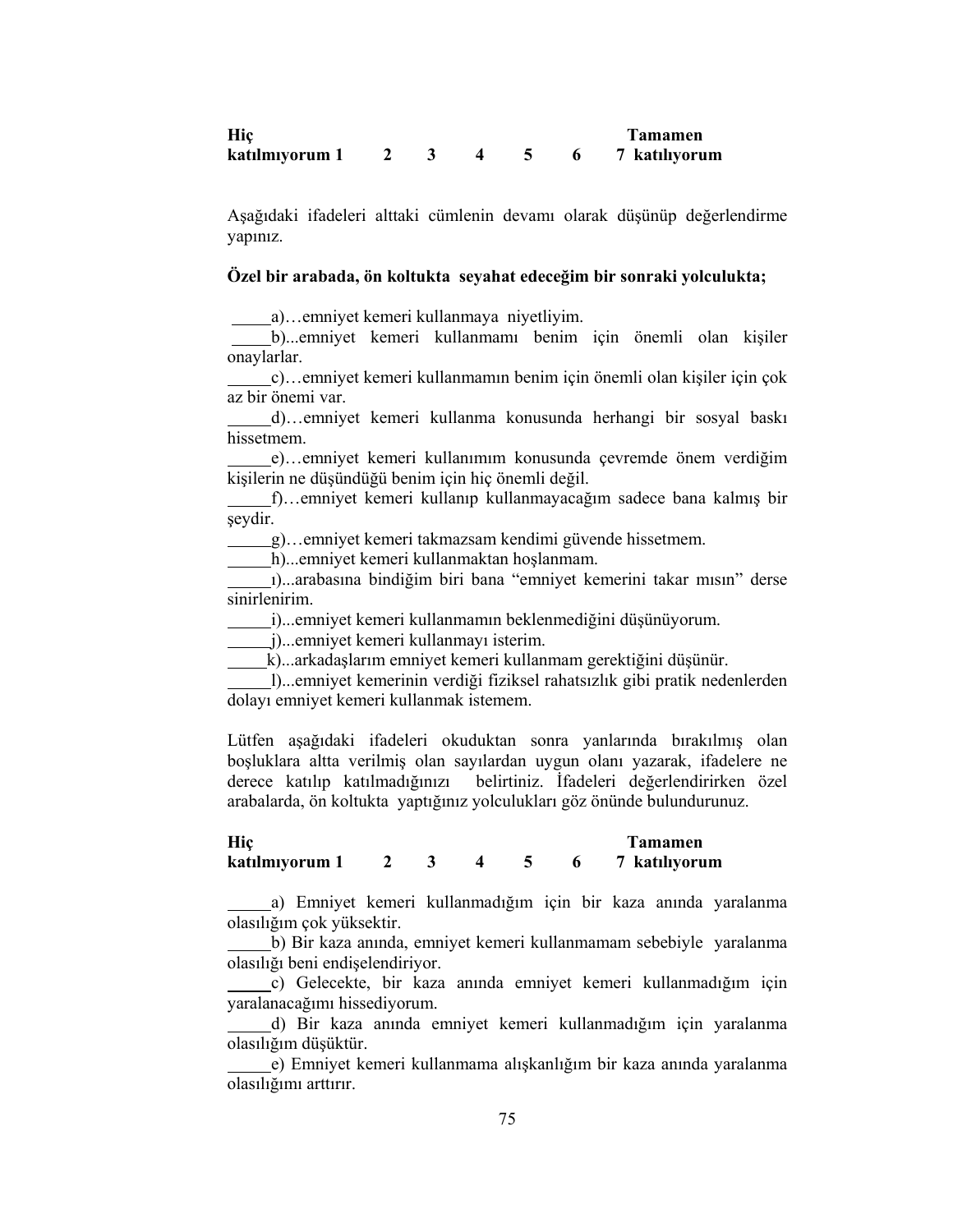| Hic            |  |  | Tamamen       |
|----------------|--|--|---------------|
| katılmıyorum 1 |  |  | 7 katılıyorum |

Lütfen aşağıdaki ifadeleri, üstlerinde verilmiş cümlenin devamı olarak okuyup ve yukarıdaki ölçeği kullanarak değerlendiriniz.

# Ön koltukta seyahat ederken meydana gelebilecek herhangi bir kazada, emniyet kemeri kullanmadığım için yaralanma düşüncesi;

- a)...beni korkutuyor.
- b)...çok kötü hissetmeme neden oluyor.
- c)...kalbimin hızlı atmasına neden oluyor.
- d)...ümitsiz hissetmeme neden oluyor.

Lütfen aşağıdaki ifadeleri altta verilmiş cümlenin devamı olarak okuyup değerlendirme yapınız.

## Özel bir arabada, ön koltukta yolcu olarak seyahat ettiğim bir yolculuktaki bir kaza anında emniyet kemeri kullanmadığım için yaralanırsam;

e)...kariyerim tehlikeye girebilir.

- f)...evliliğim ve önemli ilişkilerim tehlikeye girebilir.
- g).. ekonomik güvencem tehlikeye girebilir.
- h)...kendimle ilgili duygularım değişebilir.
- ı)...bütün hayatım değişebilir.
- i)...kaza nedeniyle yaşayacağım problemler çok uzun sürebilir.
- j)...aldığım yara, emniyet kemeri kullanıyor olmam durumunda alabileceğim yaradan daha ciddi olurdu.

Lütfen aşağıdaki ifadeleri altta verilmiş cümlenin devamı olarak okuyup değerlendirme yapınız.

## Özel arabalarda, ön koltukta yolcu olarak seyahat ettiğim yolculuklarda düzenli olarak emniyet kemeri kullanmam;

- k)...bir kaza anında yaralanma riskimi azaltır.
- l)...bir kaza anında bana bir çok kazanç sağlar.
- m)...beni bir kaza ihtimaline karşı daha az kaygılı yapar.
- n)...kendimi daha güvenli hissetmemi sağlar.
- o)...benim için utanç verici bir şeydir.
- ö)...benim için çok zahmetlidir.
- p)...zor olabilir.
- r)...pratik olmayan bir şeydir.
- s)...ailemin benimle dalga geçmesine neden olabilir.
- ş)...rahatımı bozan bir şeydir.
- t)...zor olan bir alışkanlığı başlatmam demektir.
- u)...yapamayacağım bir şeydir.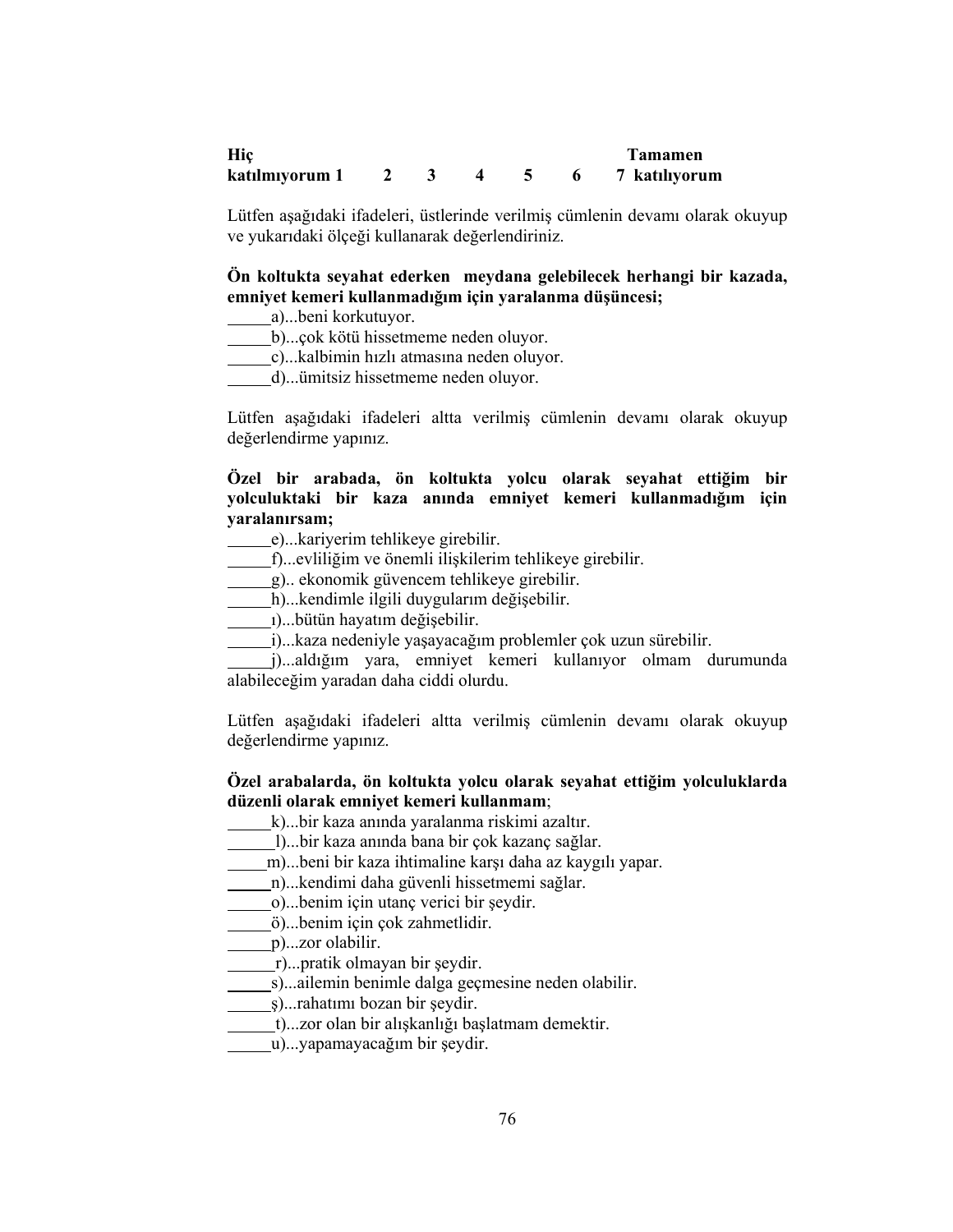Lütfen aşağıdaki ifadeleri okuduktan sonra ifadelere ne derece katılıp katılmadığınızı yanlarında bırakılmış boşluklara alttaki ölçekten size uygun elen sayıyı yazarak belirtiniz.

| Hic            |  |  | Tamamen       |
|----------------|--|--|---------------|
| katılmıyorum 1 |  |  | 7 katılıyorum |

a) Eğer hasta olursam ne kadar çabuk iyileşeceğim bana bağlıdır.

b) Doktorumla düzenli olarak görüşmek, benim için hastalıkları engellemenin en iyi yoludur.

c) İyi bir sağlıktan daha önemli bir şey yoktur.

d) Ne yaparsam yapayım, eğer hasta olacaksam olurum.

e) Sağlığım kontrolüm altındadır.

f) Ne zaman kendimi iyi hissetmesem, bir doktora danışmalıyım.

g) Sahip olduğumuz en önemli şey sağlığımızdır

h) Sağlığımı etkileyen bir çok şey tesadüfen olur.

ı) İyi bir sağlığa sahip olmanın mutlu bir hayatta küçük bir yeri vardır.

i) Sağlığımı etkileyen en temel şeyler kendi yaptıklarımdır.

j) Ailemin hasta olmam ya da sağlıklı kalmamda birçok etkisi vardır.

k) Bir hastalıktan ne kadar çabuk iyileşeceğimde şansın büyük bir etkisi vardır.

l) Eğer kendime dikkat edersem hastalıkları engelleyebilirim.

m) Sağlığımdan daha çok önemsediğim bir çok şey vardır.

n) Sağlığım, sağlık çalışanlarının kontrolü altındadır.

o) İyi bir sağlığa sahip olmak, büyük ölçüde iyi bir kadere sahip olmakla ilgilidir.

ö) Eğer doğru davranışlarda bulunursam sağlıklı kalabilirim.

p) Bir hastalıktan iyileşmiş olmam, çoğunlukla diğer insanların

(doktorlar, hemşireler, ailem ve arkadaşlarım gibi) bana iyi bakmış olmalarından kaynaklanır.

r) Ne yaparsam yapayım, hasta olma olasılığım vardır.

s) Hasta olduğum zamanlarda, bunun tek sorumlusu kendimdir.

ş) Sağlığımla ilgili olarak sadece doktorumun bana yapmamı söylediklerini yaparım.

t) Eğer kısmetse sağlıklı kalabilirim.

Lütfen aşağıdaki ifadeleri, yanlarında bırakılmış boşluklara altta verilmiş ölçekten uygun olan sayıları yazarak değerlendiriniz. Değerlendirmenizi yaparken ön koltukta seyahat ettiğiniz yolculukları göz önünde bulundurunuz.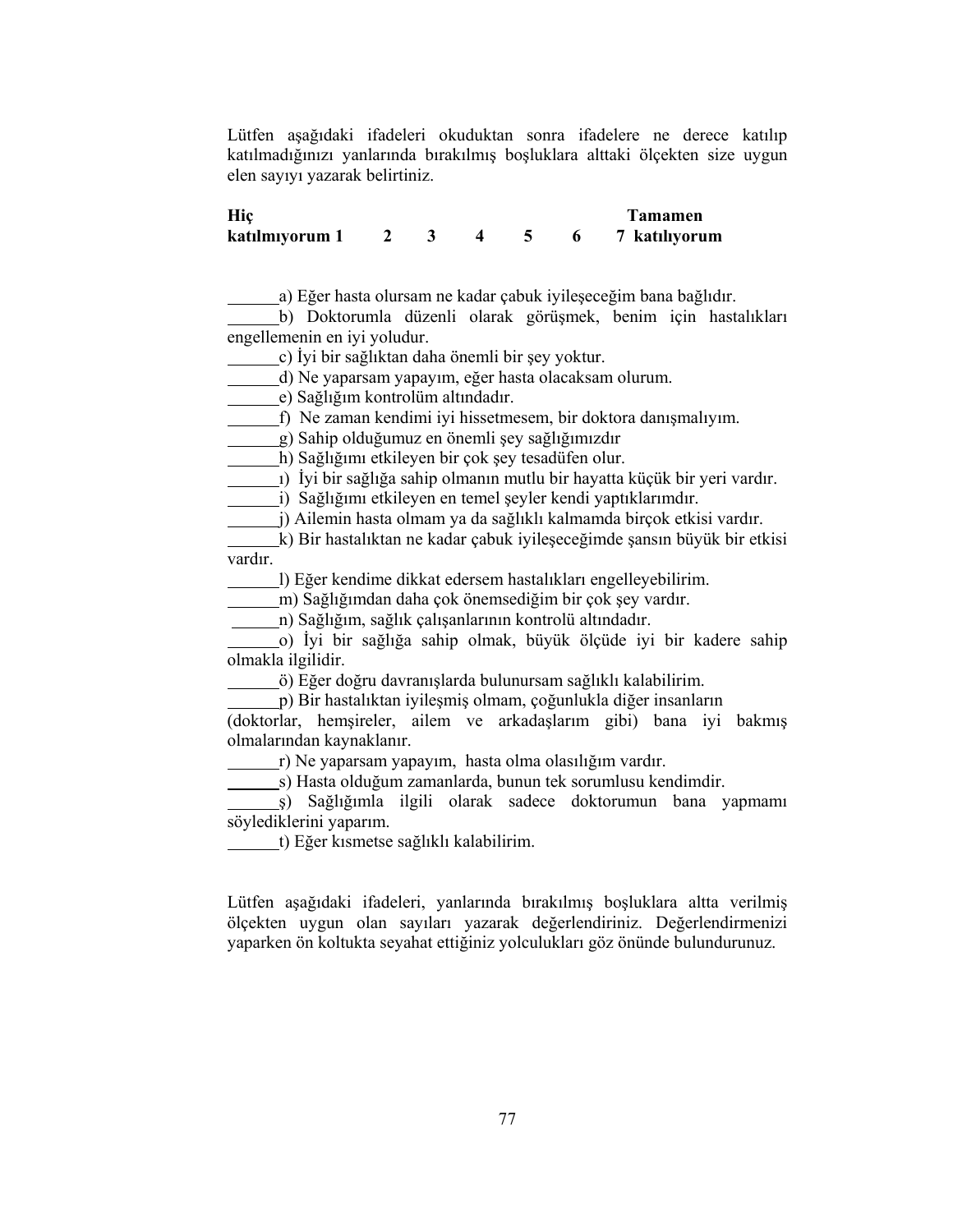| Hic            |  |  | <b>Tamamen</b> |
|----------------|--|--|----------------|
| katılmıyorum 1 |  |  | 7 katılıyorum  |

a) Emniyet kemeri kullanıp kullanmayacağıma karar vermek sadece bana kalmış bir şeydir.

b) Çoğunlukla emniyet kemeri kullanırım çünkü polis tarafından ceza yazılmasından korkarım.

c) Eğer bir kazada emniyet kemeri kullanmadığım için yaralanırsam, yaralanmamın suçu bendedir.

d) Sürücünün emniyet kemeri kullanımı konusundaki düşüncesi, emniyet kemeri kullanımımı etkiler.

e) Eğer düzenli olarak emniyet kemeri kullanırsam, bir kaza anında yaralanma olasılığımı düşürürüm.

f) Bazı durumlarda, sürücünün araba kullanma becerilerine olan güvensizliğim emniyet kemeri kullanımımı arttırır.

g) Çoğunlukla kendi güvenliğim için emniyet kemeri kullanırım.

h) Gideceğimiz yolun uzunluğu emniyet kemeri kullanımımı etkiler.

ı) Emniyet kemeri kullanırım çünkü gerçekten yararı olduğuna inanıyorum.

i) Yağmur, karanlık ve tehlikeli bir yol gibi kötü koşullarda seyahat ediyor olmak emniyet kemeri kullanımımı arttırır.

j) Durum ne olursa olsun, emniyet kemeri kullanmamamın sonuçlarından sorumluyumdur.

k) Emniyet kemeri kullanırım çünkü emniyet kemeri kullanmak benim için otomatik bir davranıştır.

Aşağıda, insanların hayatlarında önemli buldukları bir takım değerlerin listesi verilmiştir.Lütfen verilen değerleri, yanlarında bırakılmış boşluklara en önemli bulduğunuza "1" ve en önemsiz bulduğunuza "12" yazarak önem sırasına göre sıralayınız.

a) Ulus ve başarısı

b) Kütür ve bilgi

c) Heyecanlı ve renkli bir hayat

d) Özgürlük ve bağımsızlık

e) Aile ve arkadaşlar

f) Sağlık ve kişisel güvenlik

g) Adalet ve doğruluk

h) İç dünyamızı bilme

ı) Maddi durumun iyi olduğu rahat bir hayat

i) Zevk ve eğlence

j) İşteki başarı

k)Dünya barışı ve çevre